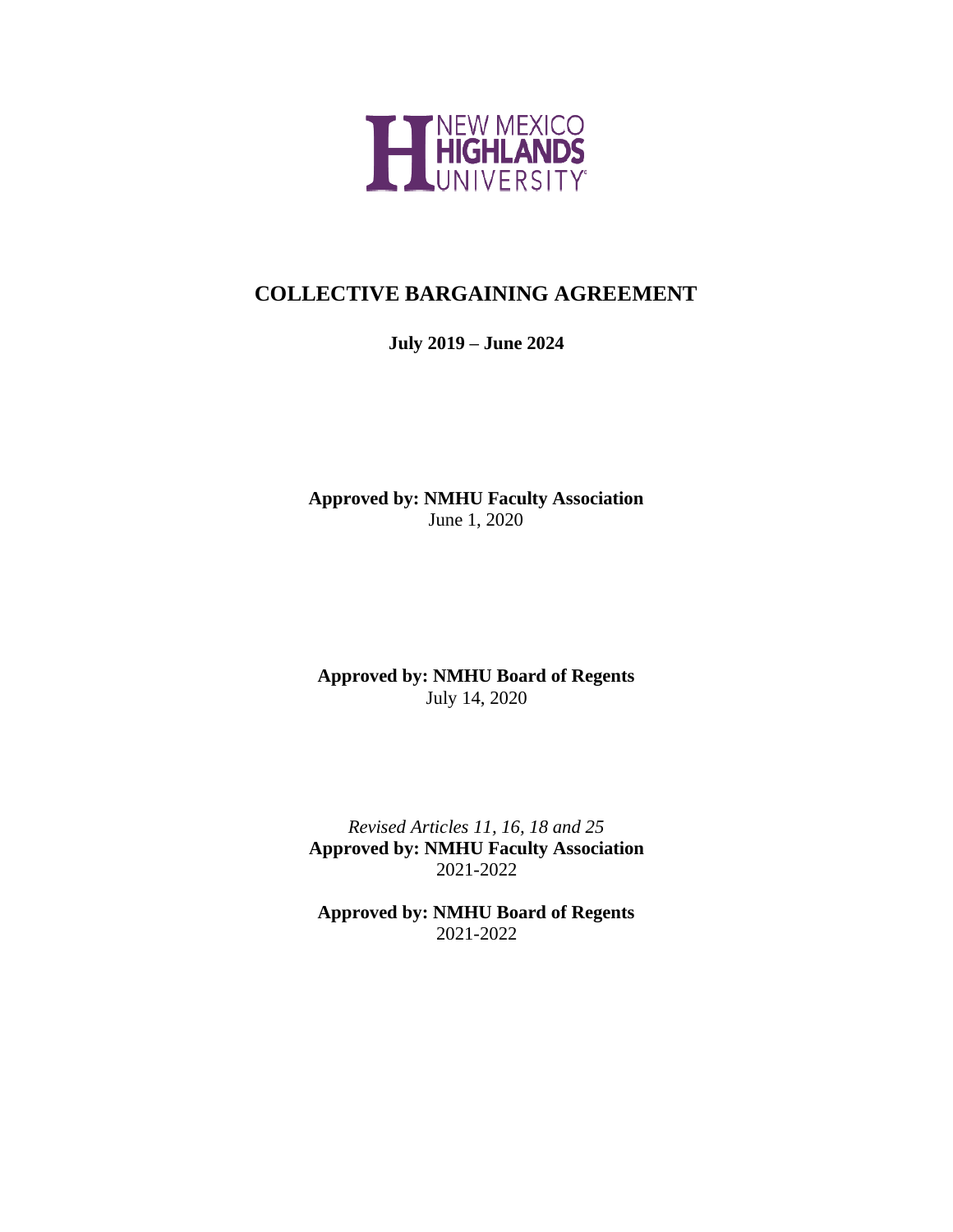# **TABLE OF CONTENTS**

| <b>ARTICLE 1</b>  |                                                                          |  |
|-------------------|--------------------------------------------------------------------------|--|
| <b>ARTICLE 2</b>  |                                                                          |  |
| <b>ARTICLE 3</b>  |                                                                          |  |
| <b>ARTICLE 4</b>  |                                                                          |  |
| <b>ARTICLE 5</b>  |                                                                          |  |
| <b>ARTICLE 6</b>  |                                                                          |  |
| <b>ARTICLE 7</b>  |                                                                          |  |
| <b>ARTICLE 8</b>  |                                                                          |  |
| <b>ARTICLE 9</b>  |                                                                          |  |
| <b>ARTICLE 10</b> |                                                                          |  |
| <b>ARTICLE 11</b> |                                                                          |  |
| <b>ARTICLE 12</b> |                                                                          |  |
| <b>ARTICLE 13</b> | <b>WORK UNDER SPONSORED PROJECTS AND EXTERNAL FUNDING  23</b>            |  |
| <b>ARTICLE 14</b> |                                                                          |  |
| <b>ARTICLE 15</b> |                                                                          |  |
| <b>ARTICLE 16</b> |                                                                          |  |
| <b>ARTICLE 17</b> |                                                                          |  |
| <b>ARTICLE 18</b> |                                                                          |  |
| <b>ARTICLE 19</b> |                                                                          |  |
| <b>ARTICLE 20</b> |                                                                          |  |
| <b>ARTICLE 21</b> |                                                                          |  |
| <b>ARTICLE 22</b> |                                                                          |  |
| <b>ARTICLE 23</b> |                                                                          |  |
| <b>ARTICLE 24</b> |                                                                          |  |
| <b>ARTICLE 25</b> |                                                                          |  |
| <b>ARTICLE 26</b> |                                                                          |  |
| <b>ARTICLE 27</b> |                                                                          |  |
| <b>ARTICLE 28</b> | PROCEDURES FOR DISMISSAL OF A TENURED FACULTY MEMBER FOR                 |  |
|                   | CAUSE OR DISMISSAL OF TENURE-TRACK FACULTY DURING HIS OR HER APPOINTMENT |  |
|                   |                                                                          |  |
| <b>ARTICLE 29</b> |                                                                          |  |
| <b>ARTICLE 30</b> |                                                                          |  |
| <b>ARTICLE 31</b> |                                                                          |  |
| <b>ARTICLE 32</b> |                                                                          |  |
| <b>ARTICLE 33</b> |                                                                          |  |
| <b>ARTICLE 34</b> |                                                                          |  |
| <b>ARTICLE 35</b> |                                                                          |  |
| <b>ARTICLE 36</b> |                                                                          |  |
| <b>ARTICLE 37</b> |                                                                          |  |
| <b>ARTICLE 38</b> | <b>COMMUNICATION WITH THE NMHU BOARD OF REGENTS 76</b>                   |  |
| <b>ARTICLE 39</b> |                                                                          |  |
| <b>ARTICLE 40</b> |                                                                          |  |
| <b>APPENDIX A</b> |                                                                          |  |
| <b>APPENDIX B</b> |                                                                          |  |
| <b>APPENDIX C</b> |                                                                          |  |
| <b>APPENDIX D</b> |                                                                          |  |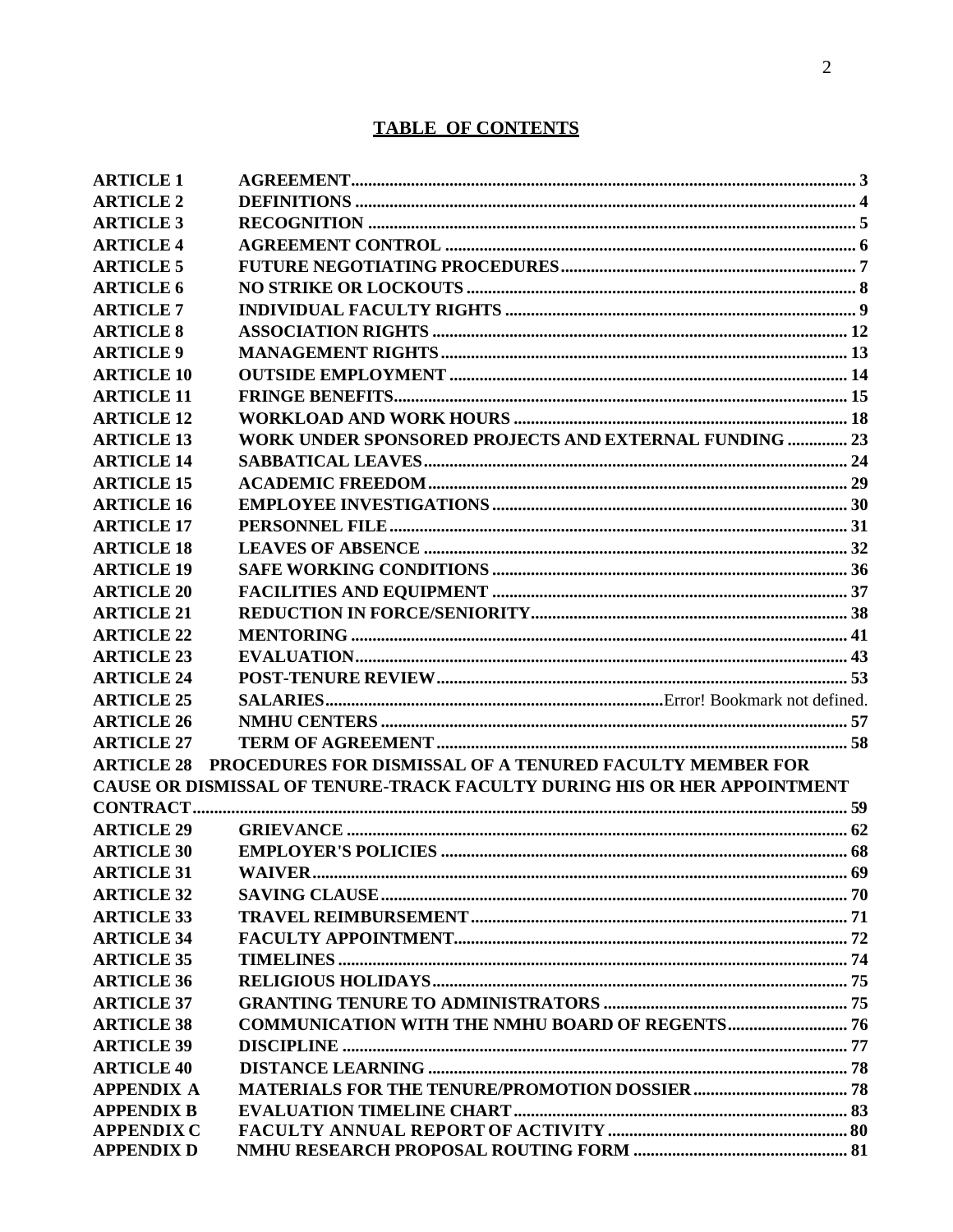## **AGREEMENT**

<span id="page-2-0"></span>This Agreement is made and entered into by and between New Mexico Highlands University, hereinafter referred to as the "University," and the New Mexico Highlands University Faculty Association, hereinafter referred to as the "Association."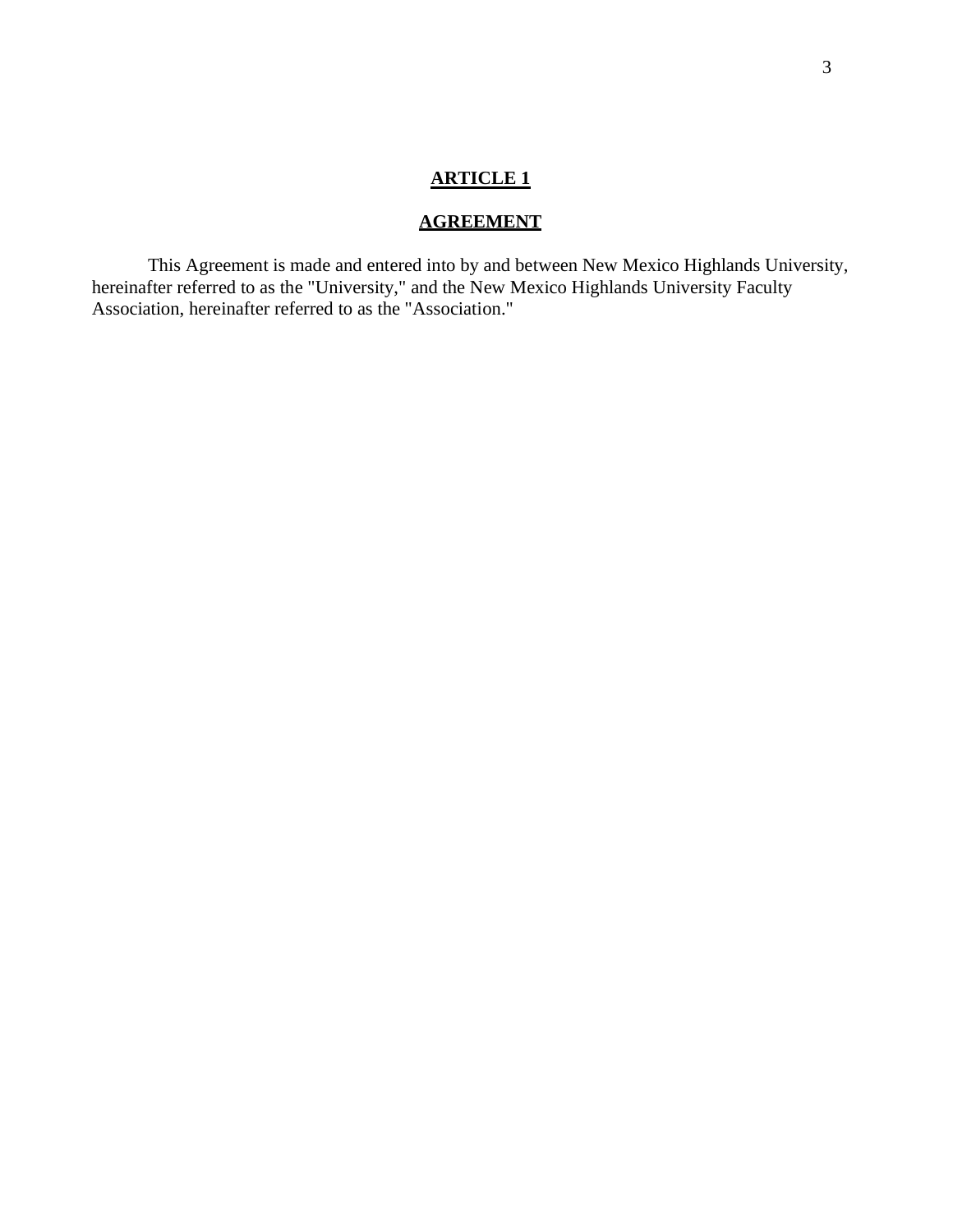#### **DEFINITIONS**

- <span id="page-3-0"></span>2.1 Unless otherwise specifically defined elsewhere in this Agreement, the following definitions shall be applicable throughout the Agreement.
- 2.1.1 "Bargaining Unit" shall mean all tenured and tenure-track faculty members at NMHU with less than 50% administrative reassigned time.
- 2.1.2 "University" shall mean New Mexico Highlands University or NMHU.
- 2.1.3 "Association" shall mean the New Mexico Highlands University Faculty Association.
- 2.1.4 "Board" shall mean the New Mexico Highlands University Board of Regents.
- 2.1.5 "Faculty" shall mean all Bargaining Unit faculty members unless explicitly stated otherwise.
- 2.1.6 "President" shall mean the chief executive officer of New Mexico Highlands University.
- 2.1.7 The use of the term "Chair" shall mean the Department Chair for each academic unit with a designated Chair, and the Dean of the School for those academic units without a designated Chair.
- 2.1.8 The use of one gender term shall be interpreted as including the other gender.
- 2.1.9 "Day" shall mean one working day when the University is open.
- 2.1.10 "Administration or Administrator" Shall mean any administrator who is not part of the bargaining unit and is a management or supervisory employee, i.e., Dean, Vice President for Academic Affairs, President, or their designee.
- 2.1.11 "Deadline"–Any deadline in the agreement that falls on a non-working day shall be moved to the next working day.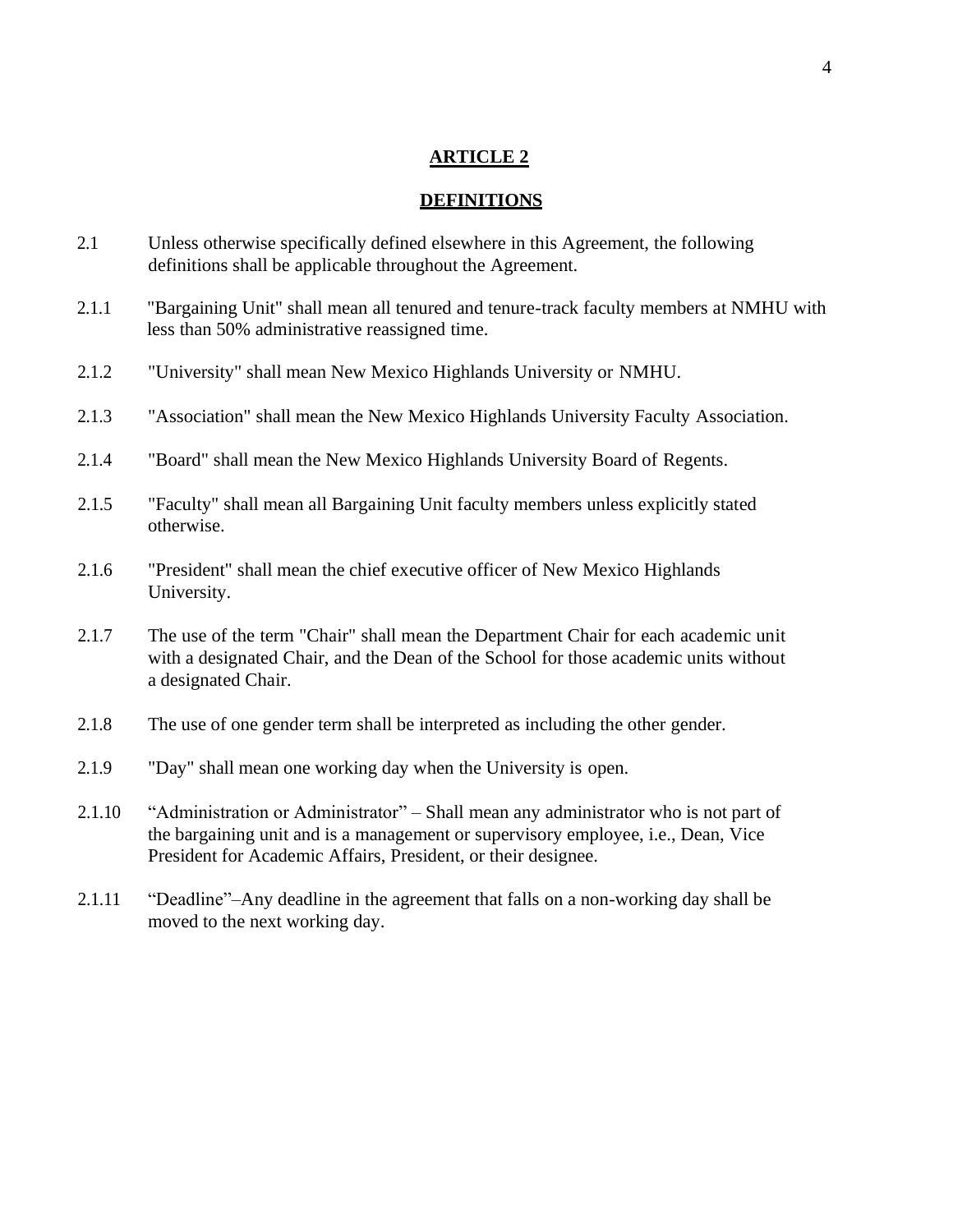## **RECOGNITION**

<span id="page-4-0"></span>The University recognizes the Association as the sole and exclusive representative of the members of the Bargaining Unit for purposes of collective bargaining with the University. This Agreement acknowledges the Faculty, through the Faculty Senate, as a partner in shared governance with the University's Administration and Board of Regents.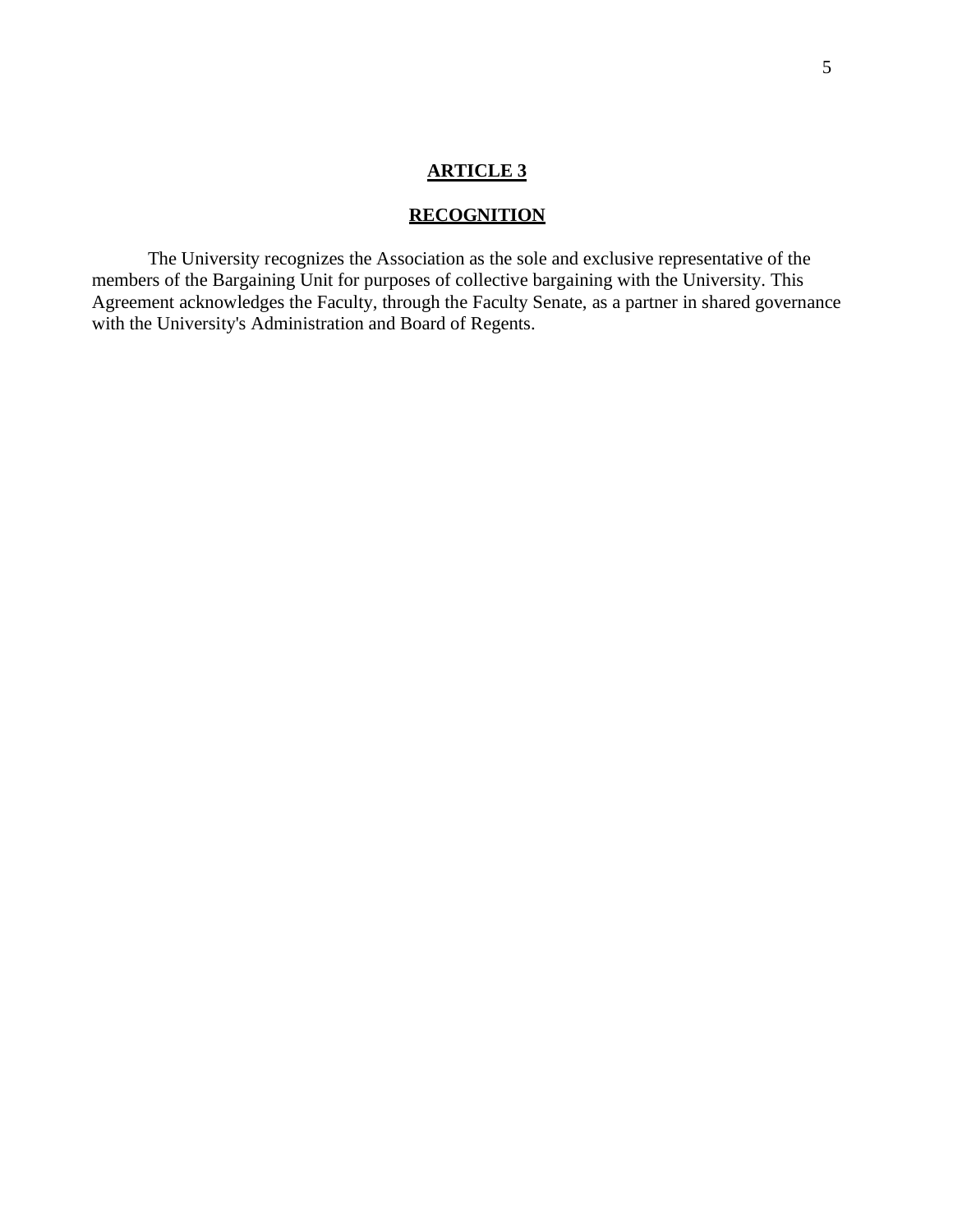## <span id="page-5-0"></span>**AGREEMENT CONTROL**

- 4.1 This Agreement has been executed and will be implemented in accordance with the Constitution and laws of the State of New Mexico.
- 4.2 If any University policy, regulation, or directive conflicts with any provision of this Agreement, the Agreement provision will control. As per the Public Employees Bargaining Act (PEBA) (10-7E-17), any changes to University policy affecting wages, hours, all other terms and conditions of employment, and other issues agreed to by both parties shall be negotiated through collective bargaining. Additionally, as per PEBA (10-7E-17), part 2 D: The impact of professional and instructional decisions made by the employer is a mandatory subject of bargaining.
- 4.3 This Agreement may only be modified or waived through a written agreement between the parties.
- 4.4 The University will not implement any change that specifically conflicts with, and will abide by, the terms of the Agreement.
- 4.5 Unless otherwise specifically stated herein, the provisions of this Agreement shall be applied to all members of the Bargaining Unit.
- 4.6 This Agreement supersedes the *Faculty Handbook* with respect to members of the Bargaining Unit for any matter addressed in this Agreement. For those issues not covered in this Agreement, but covered in the *Faculty Handbook,* the most recent *Faculty Handbook* shall apply.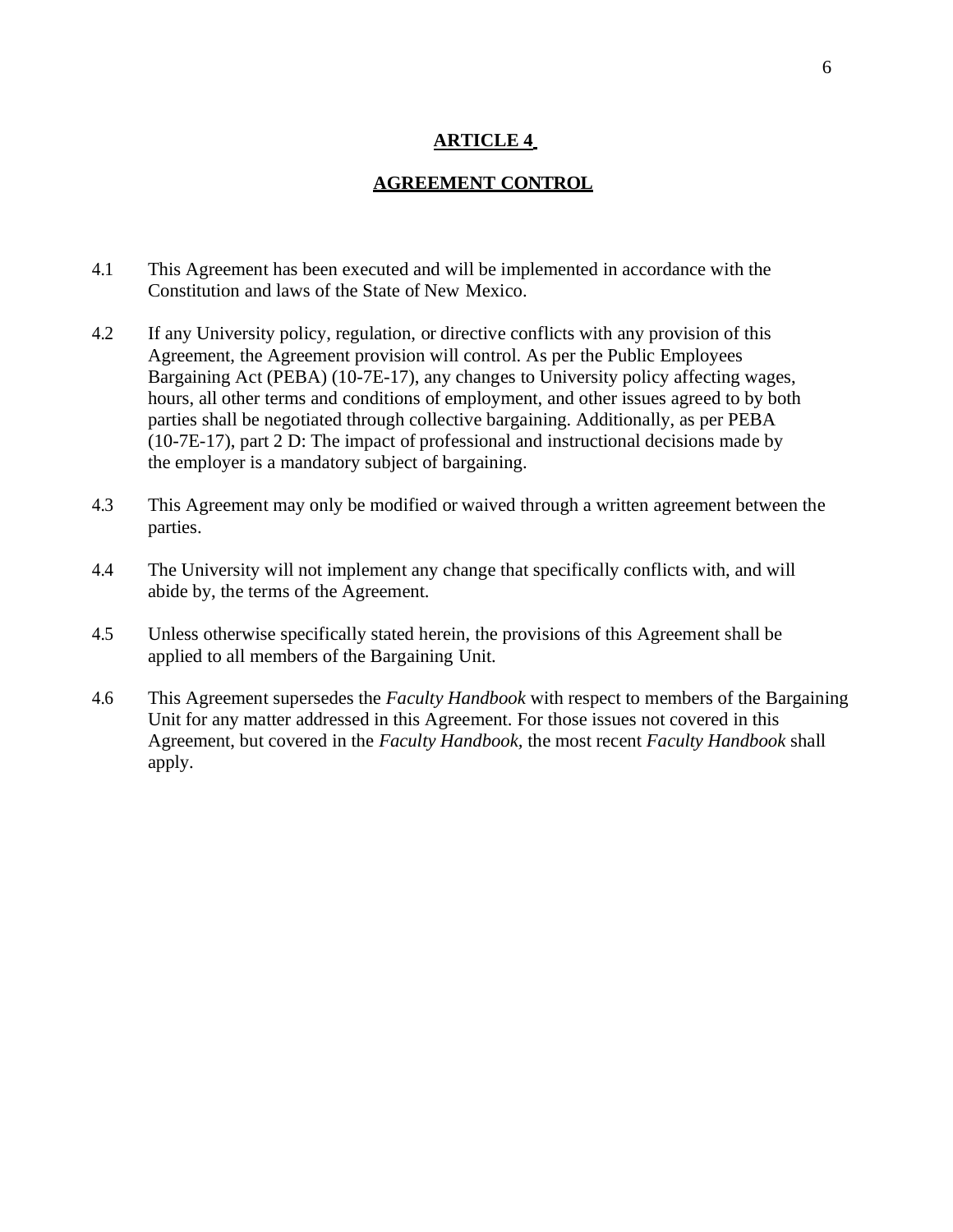### **FUTURE NEGOTIATING PROCEDURES**

- <span id="page-6-0"></span>5.1 Negotiations for a successor agreement may be initiated when either party submits a notice to the opposite party requesting the commencement of negotiations. The party receiving the request for bargaining shall meet with the party initiating the request to determine a mutually agreed upon time and place to begin negotiations within ten (10) workdays of receiving the notice. The notice of request to commence negotiations shall be sent no earlier than November 1st of the academic year of the entire Agreement's termination date (Article 25 - Salaries will be bargained each year beginning the first of February). In the event that the State of New Mexico authorizes a salary increase, then Article 11, Fringe Benefits, and Article 12, Workload, shall be re-negotiated. However, with the agreement of both the Administration and Association, any article can be re-opened at any time during the academic year.
- 5.2 If the parties have not reached agreement on a successor agreement before this Agreement terminates, the Agreement shall remain in full force and effect until a successor agreement is negotiated and ratified.

An impasse in collective bargaining negotiations shall be resolved in accordance with the procedures set forth in PEBA.

5.3 All proposals shall be submitted both in writing and electronically in an editable document. All changes shall include original contract language and the language from the most recent proposal.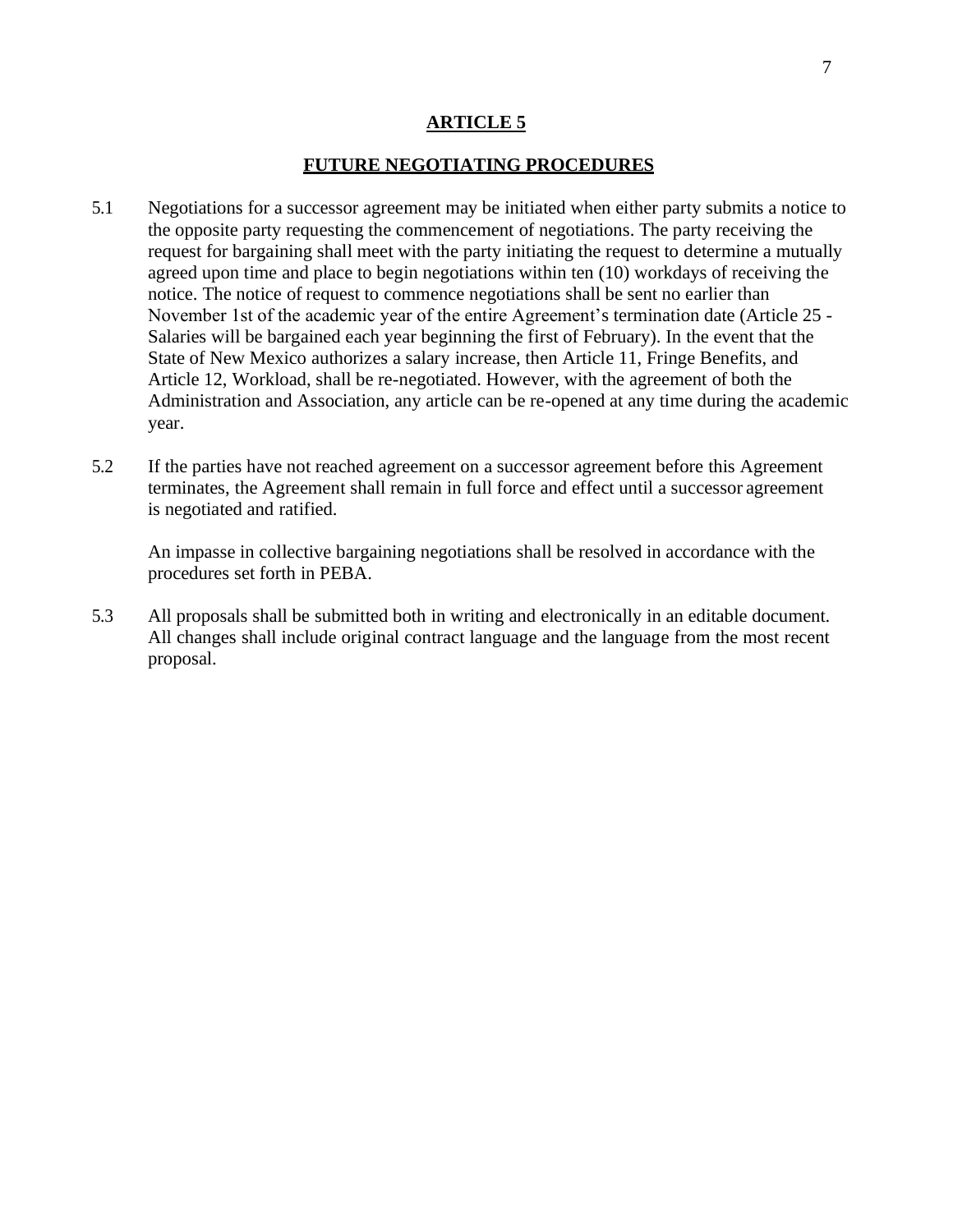# **NO STRIKE OR LOCKOUTS**

- <span id="page-7-0"></span>6.1 The Association and its members will not encourage, support or participate in any strike as defined in the "New Mexico Highlands University Labor Management Relations Resolution."
- 6.2 The University will not cause, instigate, or engage in lockouts of faculty.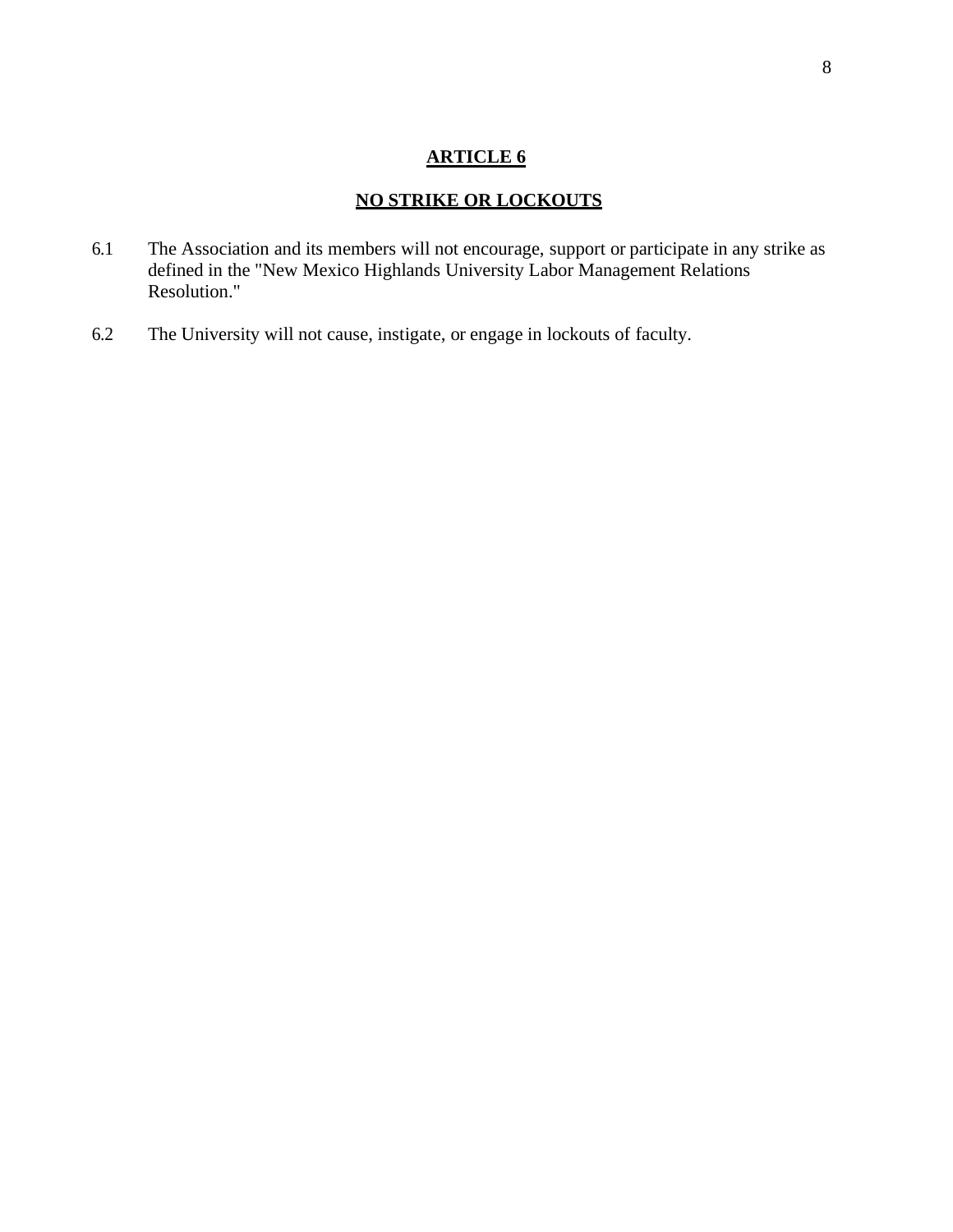## **INDIVIDUAL FACULTY RIGHTS**

<span id="page-8-0"></span>7.1 The University Administration will conduct all electronic communications with faculty through the university email system. The only exception to this policy is when the Administration responds to a faculty member's message that is sent from a private email account: in such cases, the response is to be considered "official".

While recognizing that many faculty have no summer duties, they are strongly urged to check their Highlands email accounts regularly, as there could be information sent to those accounts that will have immediate benefit or relevance to them (for example, health insurance updates) or that will require action within fixed time constraints.

Members of the Bargaining Unit may use University phones, fax machines, computers, email, internet connections, and copiers (hereinafter referred to collectively as "University resources") for personal use, including Association activity, consistent with this article. Faculty members should be mindful of the necessity for conducting themselves with the highest ethical principles; of avoiding any action that may be viewed as a violation of the public trust in the use of these University resources; and of their responsibility to act so that others are not deprived of access to these same resources as they perform their duties. It is the faculty member's responsibility to ensure that his or her use of University resources cannot be misconstrued as the actions of the University. Faculty members do not have a right or expectation to privacy as it relates to information or data contained on, or accessed through, such University resources.

- 7.2 The obtaining or viewing of information or data contained on, or accessed through, University resources will occur only under the following conditions: a) the University Affirmative Action Officer is physically present and b) the said purpose of obtaining information or data is stated in writing and authorized by the President of the University. Any information or data obtained shall be held in strict confidence and released only to the University Administration and to the Faculty Affairs Committee, if appropriate. The use and release of any information or data obtained shall follow State and Federal statute. Faculty members are responsible for the safekeeping and care of University resources in their possession.
- 7.3 General Guidelines: The personal use of such University resources is permitted only in compliance with the criteria listed below.
	- 7.3.1 The cost to the University must be negligible.
	- 7.3.2 The use must in no way undermine the use of University resources for official purposes.
	- 7.3.3 The faculty member must make clear that the use neither expresses nor implies sponsorship or endorsement by the University.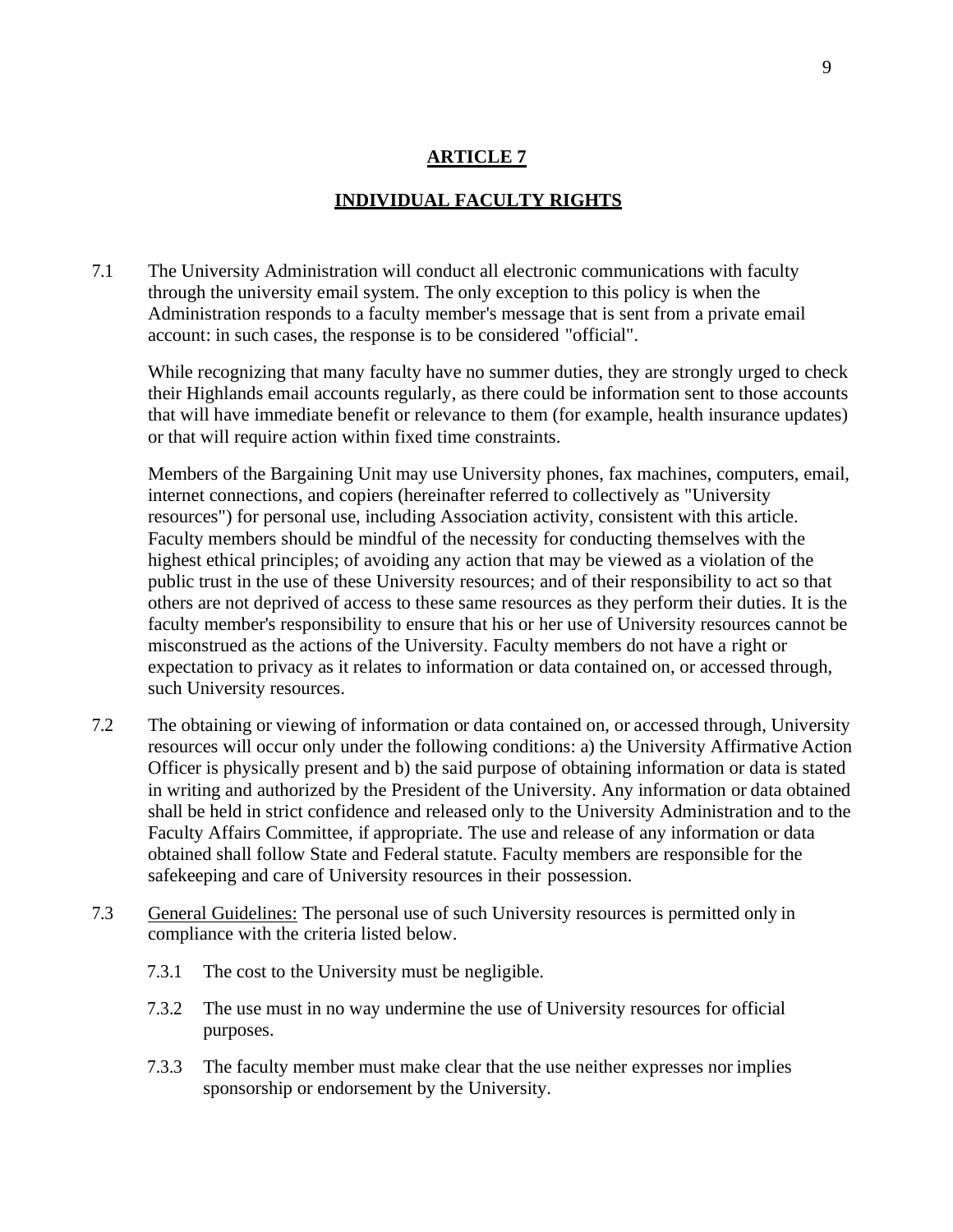- 7.3.4 The use must not interfere with a faculty member's obligation to carry out University duties.
- 7.3.5 The use must be consistent with State and Federal laws regarding, obscenity, and libel, as well as State and Federal laws and University Policies prohibiting the use of University resources for political activity, the marketing of products or services, or personal financial gain not related to facultywork.
- 7.3.6 Users should be aware that internal or external audits or other needs may require examination of uses of University resources and should not expect such uses to be free from inspection.
- 7.3.7 Personal mail shall not be sent using university-paid postage.

In applying these guidelines, each case will depend upon the particular circumstances and other important factors, such as materiality or reasonableness. Faculty members should consult with their Chair in advance if they have any questions about appropriateness of certain practices.

- 7.4 University desk phones and fax machines are for business purposes. As such, personal calls and faxes should be kept to a minimum. In the event that it is necessary to make a personal long-distance call, the call should be charged to a faculty member's personal credit card or home phone whenever possible. If a personal long distance call or fax is charged to a University desk phone or fax machine, the faculty member is responsible for identifying that the call is personal on the monthly statements sent from Information and Technology Services and for reimbursing the University for such calls.
- 7.5 Faculty Student Relationships

The paramount responsibility of each faculty member is teaching and advisement. It is imperative that the integrity of this relationship remain professional. This relationship entrusts the faculty member with authority over the student as mentor, educator, and evaluator. This relationship must be protected from influences or activities that may interfere with this authority. Whenever a faculty member is responsible for the academic supervision of a student, a romantic or sexual relationship, even if consensual, is inappropriate, unacceptable, and punishable under Article 16 of this Agreement, unless fully disclosed and appropriate accommodations are approved by the VPAA.

Faculty members, as the instructors of record, have the academic authority in all instructional activities.

7.6 Intellectual Property

The Faculty Association and the University agree that faculty shall have exclusive rights to all copyrightable material that is not work for hire. Material is not work for hire if it is produced within the scope of a faculty member's normal responsibilities. Such material created by the faculty member remains the intellectual property of the author/inventor/creator, regardless of whether it is stored in paper or electronic form in university-owned cabinets, computer files,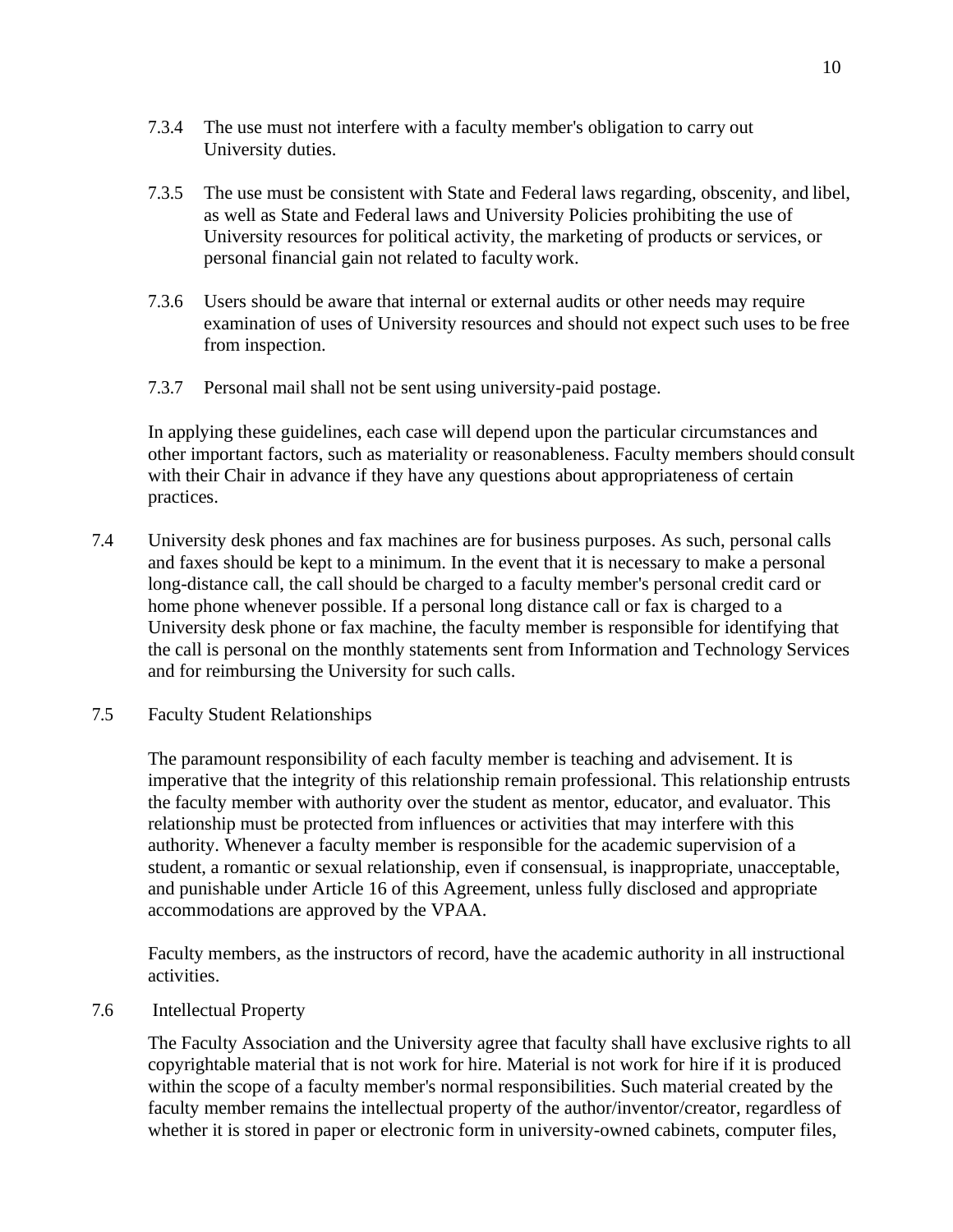course management systems, course delivery systems, or electronic storage devices. Works for hire are the result of a faculty member having been commissioned in writing by the University to produce a specific work that is explicitly out of the norm of regular duties as defined in the Agreement.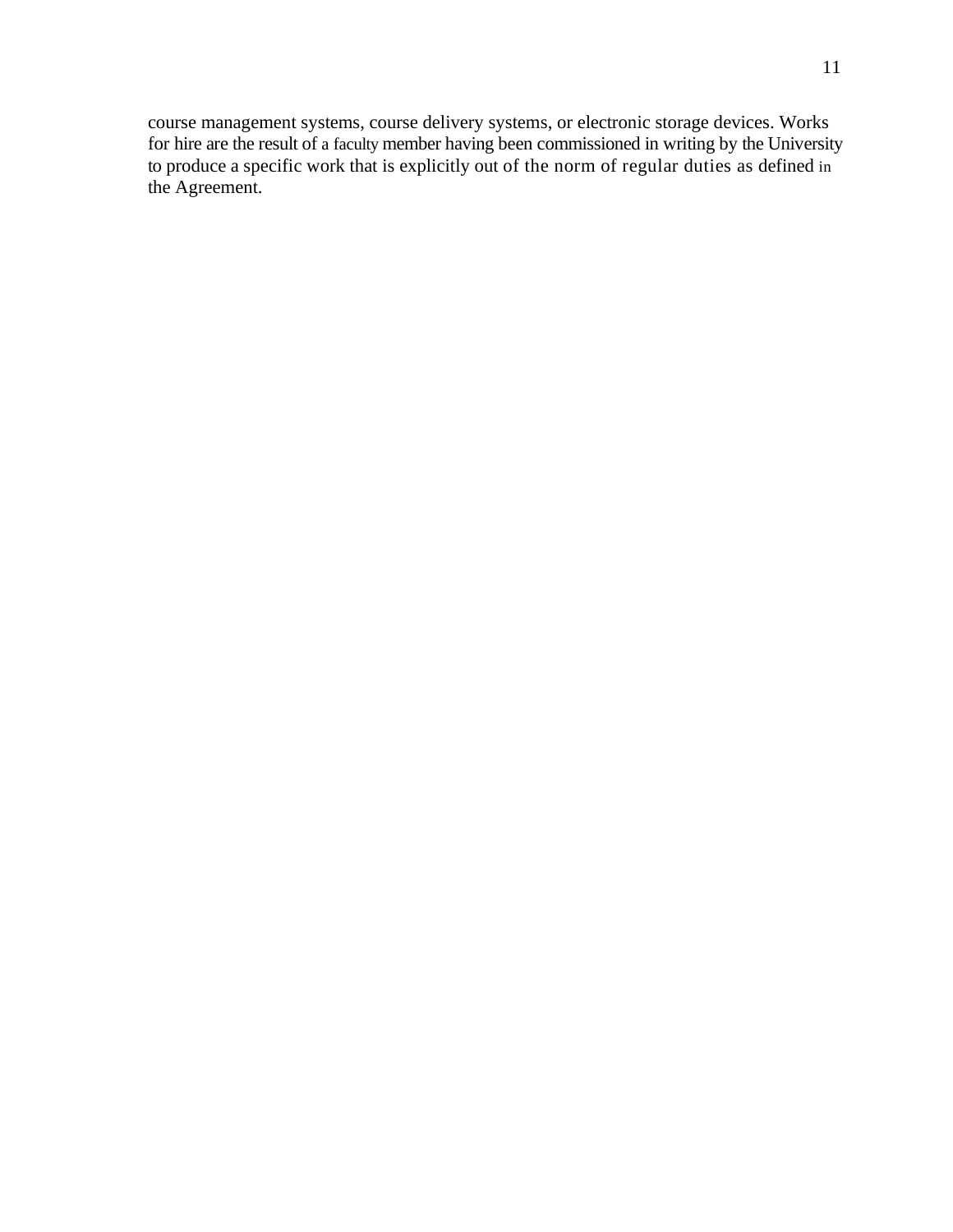## **ASSOCIATION RIGHTS**

<span id="page-11-0"></span>The Association, as the exclusive representative for all members of the Bargaining Unit, has the rights listed below.

- 8.1 Use of Bulletin Board Space. The Association shall be permitted to use bulletin board space on faculty bulletin boards in academic buildings on University campuses to post Association announcements and information. No material that is libelous, of a partisan political nature, or which is of a personally derogatory nature shall be posted by the Association. The University may remove any material that violates this provision and shall provide written notification to the President of the Association of such removal.
- 8.2 Use of University Property. The Association shall be allowed to schedule and conduct meetings at University campuses by reserving space for such meetings in accordance with policy or approved procedures established by the University as long as doing so does not interfere with instruction or administrative activities.
- 8.3 Use of University Mail and Email. The Association shall have the right to use campus mail and electronic communication such as email for Association business and to communicate with the members of the Bargaining Unit.
- 8.4 University Website. The Association shall have the right to place a link to the Association's web page on the University website which will take the user to a disclaimer page with the following message:

"The following link is an external website managed by the NMHU Faculty Association, and does not necessarily reflect the views of New Mexico Highlands University."

No material that is libelous or of a personally derogatory nature shall be posted on the Association's website.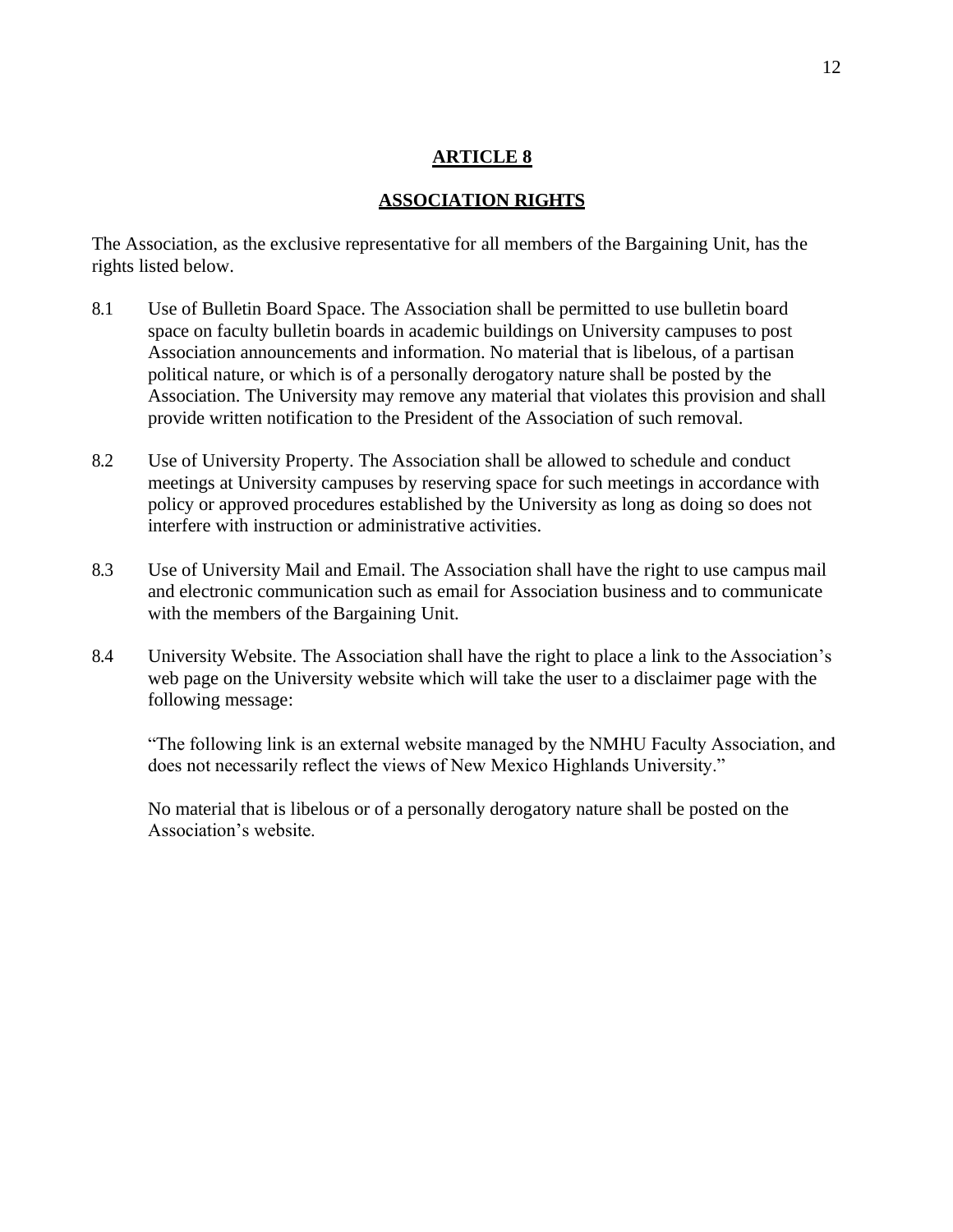#### **MANAGEMENT RIGHTS**

- <span id="page-12-0"></span>9.1 Reserved Rights. The University's right to manage its business and affairs, to hire, terminate, promote and direct the workforce, is unqualified so long as this right is not expressly abridged by a provision of this Agreement.
- 9.2 Sole and Exclusive Rights. The sole and exclusive rights of management, except to the extent abridged by this Agreement, shall include, but are not limited to the rights listed below.
	- 9.2.1 To interpret the mission of the University and the methods and means necessary to efficiently fulfill that mission, including organizational structure, the contracting out for or the transfer, alteration, curtailment, or discontinuance of any services.
	- 9.2.2 To determine the size and composition of the faculty.
	- 9.2.3 To hire, assign, transfer, and promote faculty.
	- 9.2.4 To discipline faculty and to terminate faculty for just cause.
	- 9.2.5 To schedule hours and assign workload.
	- 9.2.6 To appoint and remove academic deans, chairs, and coordinators.
	- 9.2.7 To formulate financial and accounting procedures.
	- 9.2.8 To make technological improvements and change production methods.
	- 9.2.9 To promulgate and require faculty members to observe University rules and regulations.
	- 9.2.10 To subcontract work for business reasons.
- 9.3 Incorporation by Reference. It is acknowledged by the parties that there are statutes, regulations, and University policies that are and have been operative in the administration of the rights, entitlements, and responsibilities hereunder (i.e., insurance, travel, judicial or administrative redress, etc.), and that such enactments, promulgations, and adoptions are subject to change and repeal at the discretion of the University. To the extent such changes or repeals may occur during the term of this agreement, the results are deemed to be part of this agreement.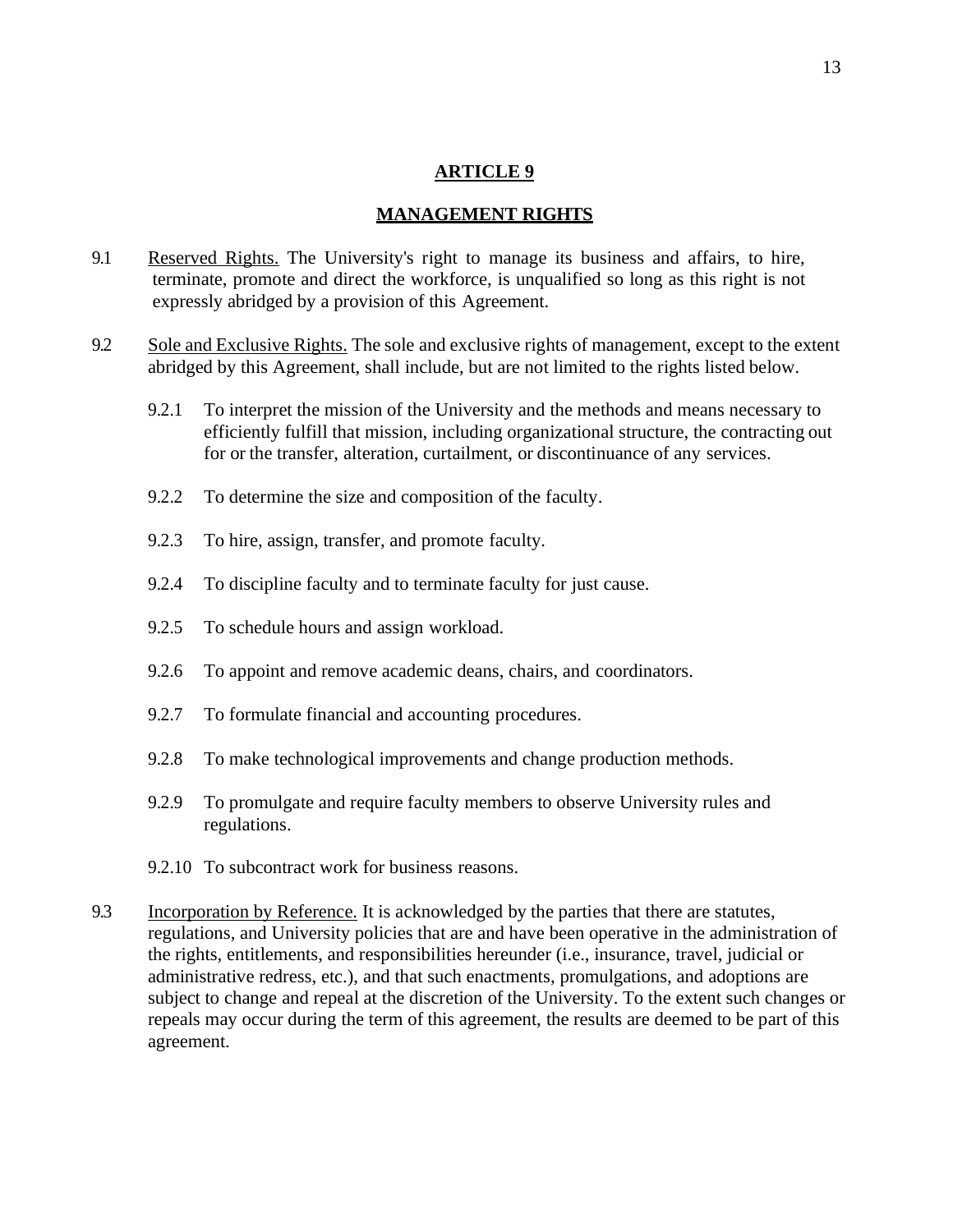#### **OUTSIDE EMPLOYMENT**

The primary responsibility of faculty members is to render to the University her/his most effective commitment to teaching, scholarship, and service. At the same time, consulting and other outside activities of a professional nature are encouraged by the University where such activities give the faculty member experience and knowledge valuable to professional growth and development. These activities may help the faculty member make worthy contributions to knowledge, or contribute to instructional programs, or otherwise make a positive contribution to the University, community, or profession (discipline).

- 10.1 No outside service or enterprise, professional or other, should be undertaken that interferes with the faculty member's primary responsibility to the University. While a faculty member is allowed to engage in outside professional activities, this must be clearly subordinate to his or her teaching, advising, research, and University service responsibilities.
- 10.2 The faculty member should, in writing, inform and request approval from the Dean prior to taking on an outside activity that requires anything more than a *de minimus* amount of the faculty member's time. Such planning is in the best interest of the faculty member, the School, the College, and/or the Department and the University. The University and the Association agree that a full-time faculty member's position with the University shall be his primary source of employment. The categories for the various degrees of involvement in outside activities are listed below.
	- 10.2.1 The faculty member does not have to inform the dean nor obtain approval. This category would consist of activities such as attending professional meetings, writing books, giving occasional speeches and lectures, refereeing manuscripts, and outside activities that are personal.
	- 10.2.2 The faculty member would be required to inform the dean but would not be required to obtain approval. This category would consist of activities such as occasional outside consulting activities, holding office in scholarly or professional organizations, and assuming editorial duties for a journal.
	- 10.2.3 The faculty member would be required to inform the dean and obtain prior approval. This category would consist of activities such as consulting more than one day per month, teaching for another institution, and operating a personal business. Faculty and Administration shall not teach courses that are the same or similar to ones offered at NMHU at other institutions of higher education.
- 10.3 Faculty members involved in outside employment activity must complete an annual disclosure form. If any outside employment presents a potential conflict(s) of interest, the faculty shall work with the Dean to resolve any such conflict(s). For more detailed guidelines about resolving conflicts of interest at NMHU, please see the NMHU Research Handbook.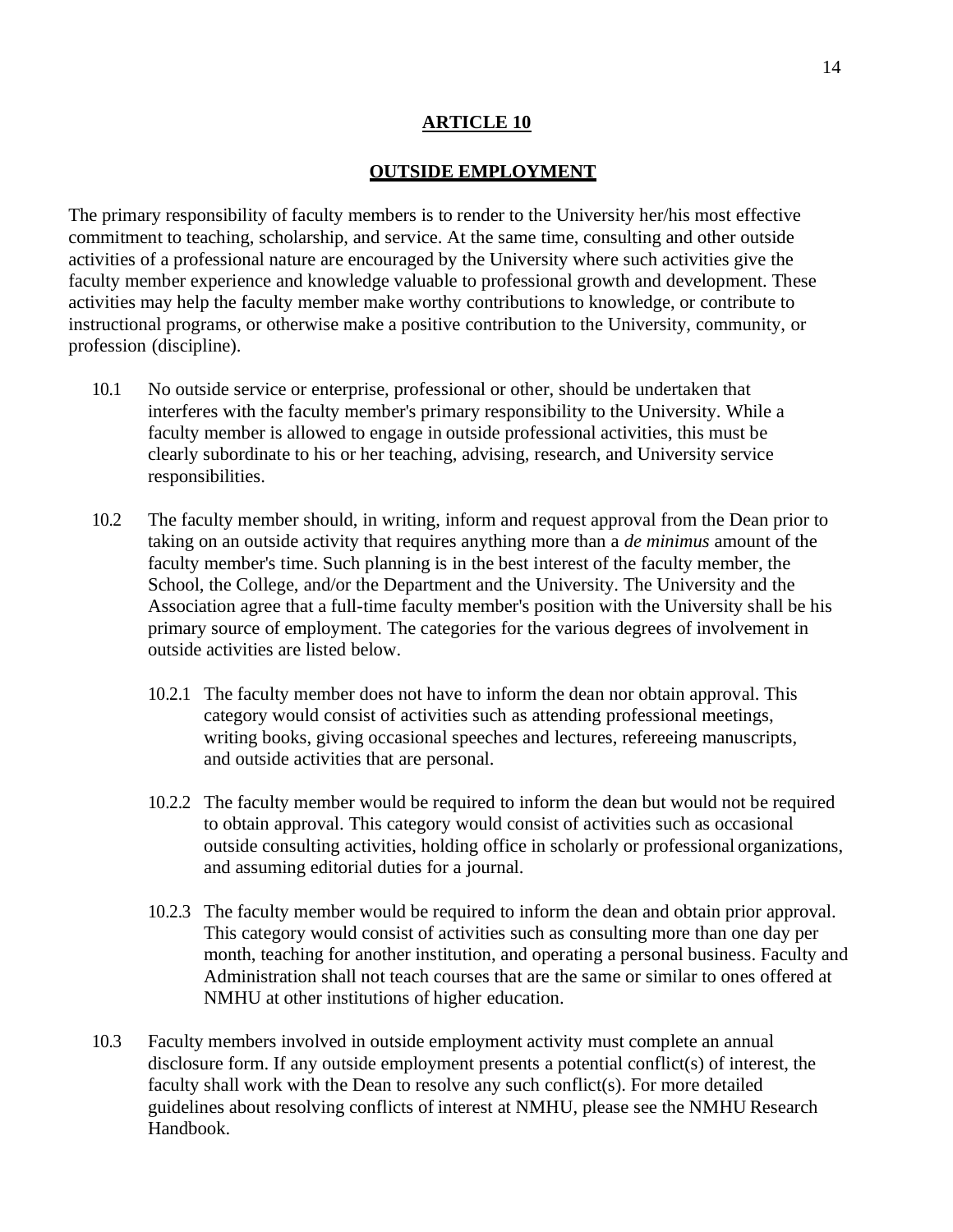## **FRINGE BENEFITS**

<span id="page-14-0"></span>The Association recognizes that some fringe benefits and conditions on benefits are set and regulated by the State and/or Federal Government.

Eligible employees and eligible family members are defined by Risk Management Division (RMD) and may participate in the following plans offered by RMD. Each fiscal year, RMD may offer an open/switch enrollment period. Payment for these benefits shall be based on rates established by RMD for participating members. The Employer shall contribute the amount required for such payments. Eligibility, effective dates, and change of status rules are defined by RMD. The following benefits are subject to change by RMD.

#### SHARED COSTS BENEFITS:

#### Health insurance

NMHU provider is the NM General Services Division (GSD)/Risk Management Division (RMD) and the costs are shared between employer (NMHU) and eligible employee distributed at this rate of 63% employer (NMHU) and Employees share is 37%. The University pays 100% of the Vision Service Plan. Other services include:

Medical Coverage option that includes a prescription drug carrier

Dental Coverage

#### Educational Retirement options

NM Educational retirement board (ERB) is a shared rate by NM Statute. The rate for FY 2022 based on gross pay for the employee is 10.7% and employer (NMHU) 15.15%. Shared rates shall be in accordance with current and applicable state law.

An Alternative Retirement Plan (ARP) is available to new faculty who meet eligibility requirements.

Regular membership is a condition of employment and all local administrative unit employer who qualify as regular members must be covered under the Educational Retirement Act, commencing with the first day of employment.

#### Retiree Health Care

NM Educational retirement health care is a shared rate by NM Statute. The rate for FY 2017 based on employee's total gross pay. The distribution is the following: employee is 1% based on the total gross pay and an employer (NMHU) is 2% based on employee total gross pay. Shared rate(s) shall be in accordance with current and applicable state law.

Workers compensation (paid by NMHU and employee quarterly) amount determined by the law.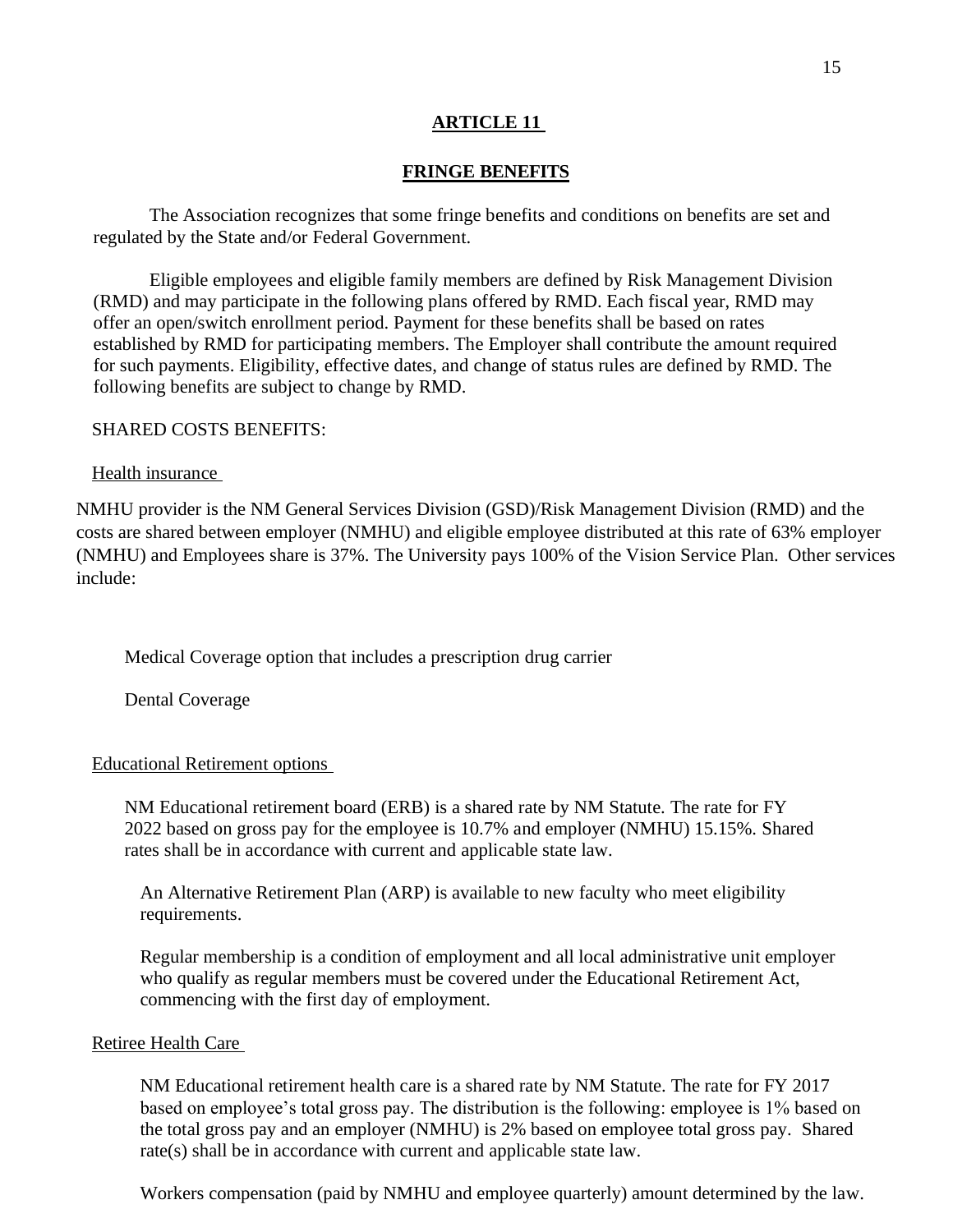## OTHER BENEFITS PAID BY NMHU OR NM GSD/RMD

Life insurance via automatically for the employee, Term Life (Basic) \$50,000

Employee Assistance Program – professional and confidential counseling program designed to assist employees and their family members with anything they perceive to be a problem.

The University pays costs for unemployment insurance,

## Educational opportunities

Employee Tuition Waivers up to 18 credit hours per academic year (paid by NMHU/fees paid by employee).

Dependent Tuition Waivers up to 18 credit hours per semester (tuition paid by NMHU/fees paid by employees dependent). This program applies to NMHU offered courses only. Eligible dependents including a legal spouse, domestic partner (affidavit of Domestic Partnership must be filed with Human Resources), and any naturally, legally adopted, or step-children who, as of the original application deadline, are unmarried and have not reached age of twenty-five (25).

The amount of the tuition benefit will be reduced by the amount of tuition waived by any other tuition waiver or tuition scholarship.

Under IRS regulation, the value of tuition benefits may be considered taxable income to the employee. The value of benefit, if applicable, will be included as compensation on the employee's W-2 form filed with the IRS and subject to withholding.

## EMPLOYEE PAID BENEFITS

(Contact NMHU Human Resources Department for details and annual or per pay period costs. Some insurances and benefits are provided by the State of New Mexico and are subject to change.)

Flexible Spending Account – allows the employee to pay for eligible medical and/or dependent care expenses on a pre-tax basis.

Life Insurance – Additional Employee Term Life (Supplemental) Life, and Dependent Life (spouse, domestic partner, and children) coverage are provided. Contact the Human resources Department for details.

Disability – The State of New Mexico Disability Policy is a self-insured plan, which was created to provide financial assistance to those that are unable to work for a period of time and lose income due to a sickness or injury (if not receiving Workers compensation). The Disability Plan is not available to dependents. Participation in this Plan is voluntary. The premium is 100% paid by the employee after-tax. For more details about the plan, please see the separate Disability Policy found on [www.mybenefitsnm.com.](http://www.mybenefitsnm.com/) Contact the Human Resources Department for details.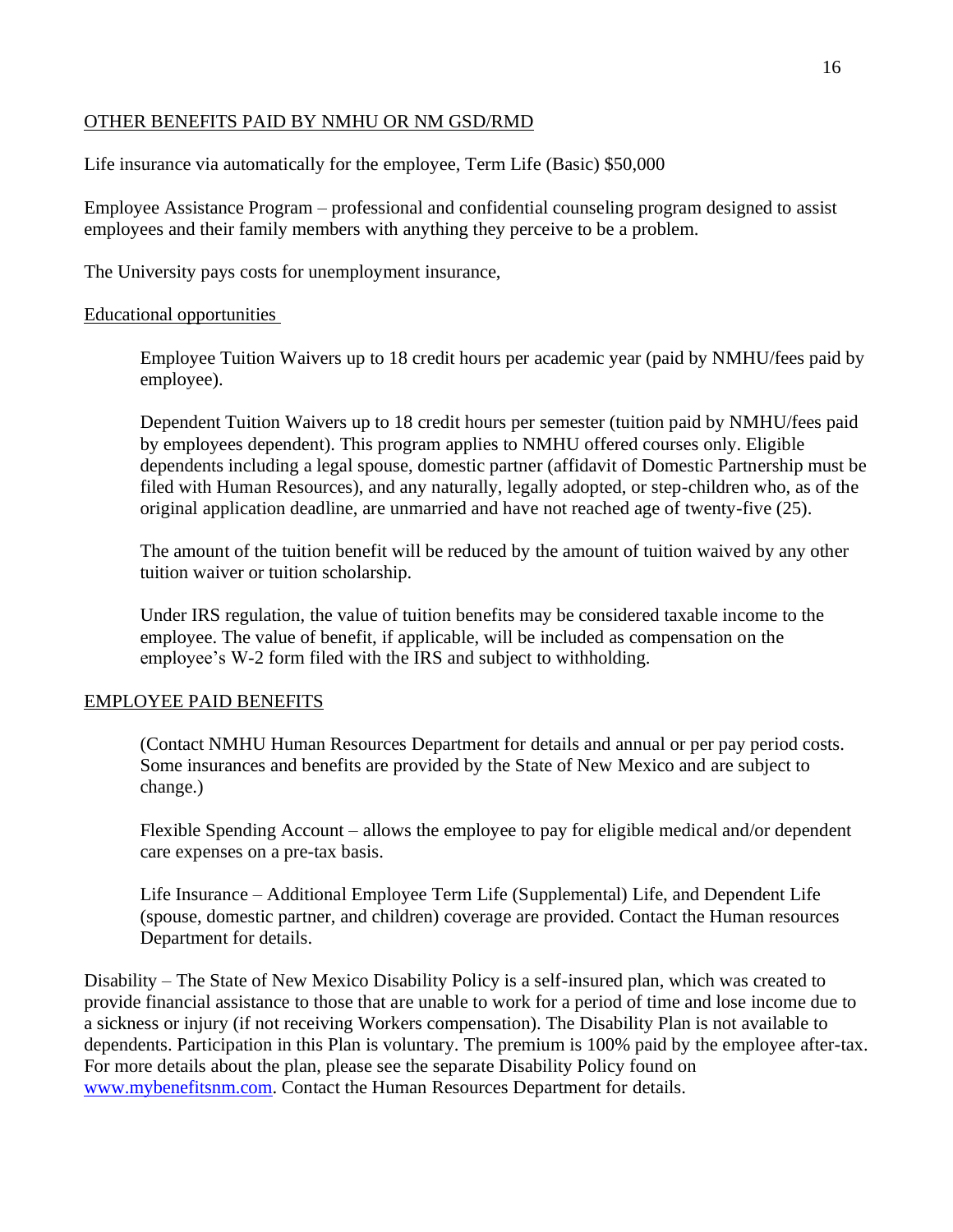# Supplemental Retirement Plans

All members of the Bargaining Unit shall be eligible to participate in a supplemental retirement plan (403(b) and 457(b) accounts). Contribution limits are established each calendar year by the Internal Revenue Service.

Voluntary Supplemental Accident, Cancer Disability Insurances offered by various carriers paid by employee. For a complete list of other supplemental insurances, please contact NMHU's human resources department.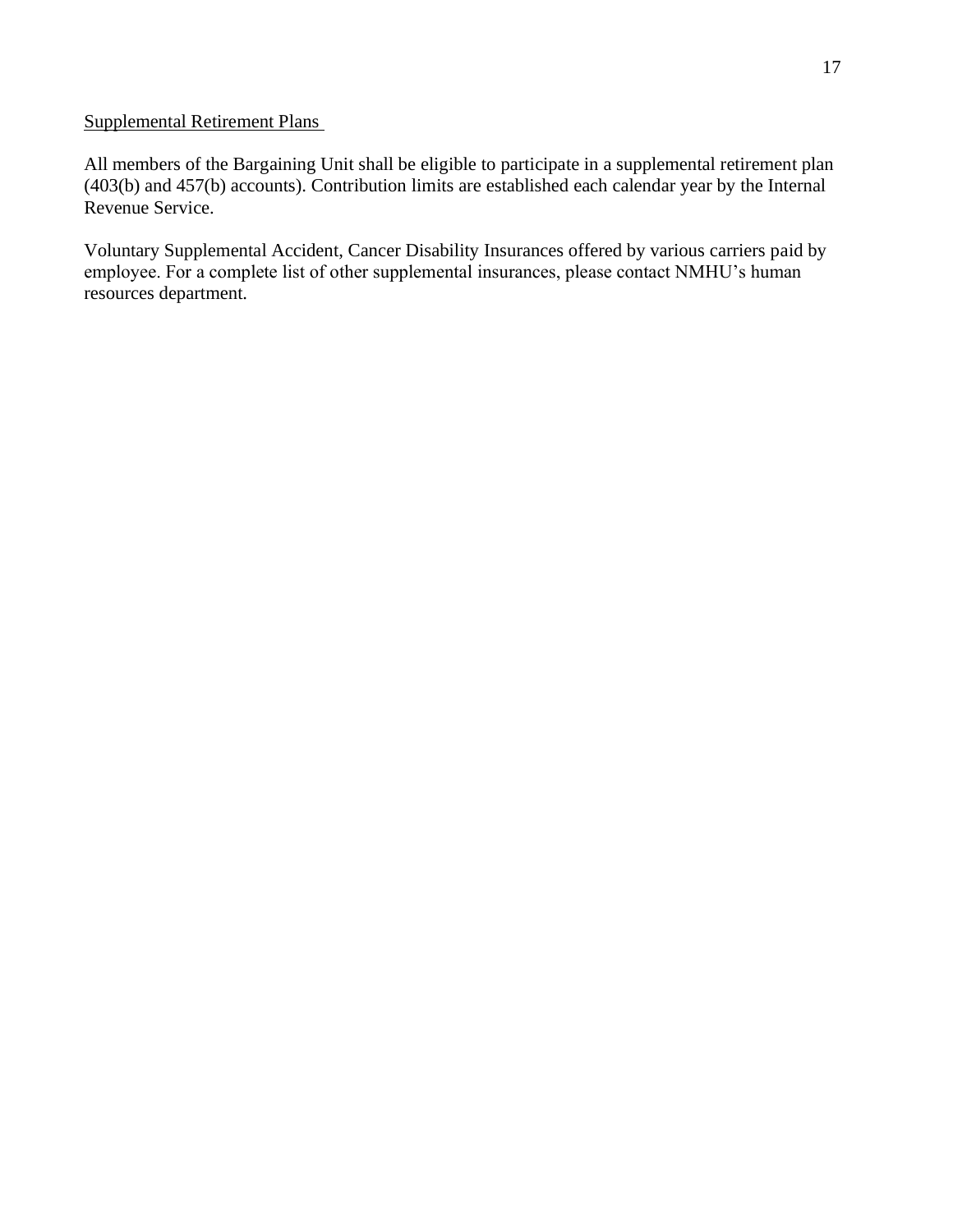#### **WORKLOAD AND WORK HOURS**

#### <span id="page-17-0"></span>12 Teaching from the Location of Record

The Location of Record is the location where the faculty member primarily or exclusively teaches. Faculty in approved asynchronous degree programs will have "Online (Asynchronous)" designated as their Location of Record. The assigned Location of Record will determine the location of the faculty member's office. For new hires, the Location of Record will be assigned by the Provost in the initial employment contract based on the job advertisement. For hires prior to AY 2020, the Provost will assign the Location of Record based on where the faculty member currently teaches. It is possible for a faculty member to hold more than one Location of Record.

At least half of the faculty member's teaching load shall be offered from the Location of Record each semester unless approved by the Dean and VPAA. Faculty may work at multiple locations as approved by the Chair and Dean in the scheduling process. Faculty or Administration may request a change to the faculty member's Location of Record with written justification. Per Article 26, faculty members shall not be transferred to work at another Location of Record, without the consent of the faculty member and consultation with the discipline and department.

12.1 Normal Teaching Load and Reassigned Time

Unless specified elsewhere in the Agreement (e.g., reassigned time for the Chair), Article 12.1 is intended to be the comprehensive section for faculty reassigned time from teaching.

The normal teaching load is 24 credit hours per academic year with the exception of first year HU faculty who will teach 18 credit hours during their first year of service. However, faculty may receive reassigned time to decrease their teaching load. Faculty members who are asked to teach in excess of their required teaching load per academic year will receive overload contracts.

- 12.1.a Each academic year, faculty may request to reduce their normal teaching load up to three (3) credit hours in exchange for specific types of activities that may reduce load and include, but are not limited to: coordinating programs, completing HLC accreditation activities, mentoring and overseeing contingent faculty, proposing and implementing new programs, administering grants, or leading service activities. Such activities shall carry an expected total load of 150 hours for three (3) credits of reassignment.
- 12.1.b To receive the reduction, faculty shall write a short proposal (i.e., 1-2 pages) to the Chair who forwards the proposal on to the Dean with his or her own recommendation. The Dean makes the decision as to how many credits may be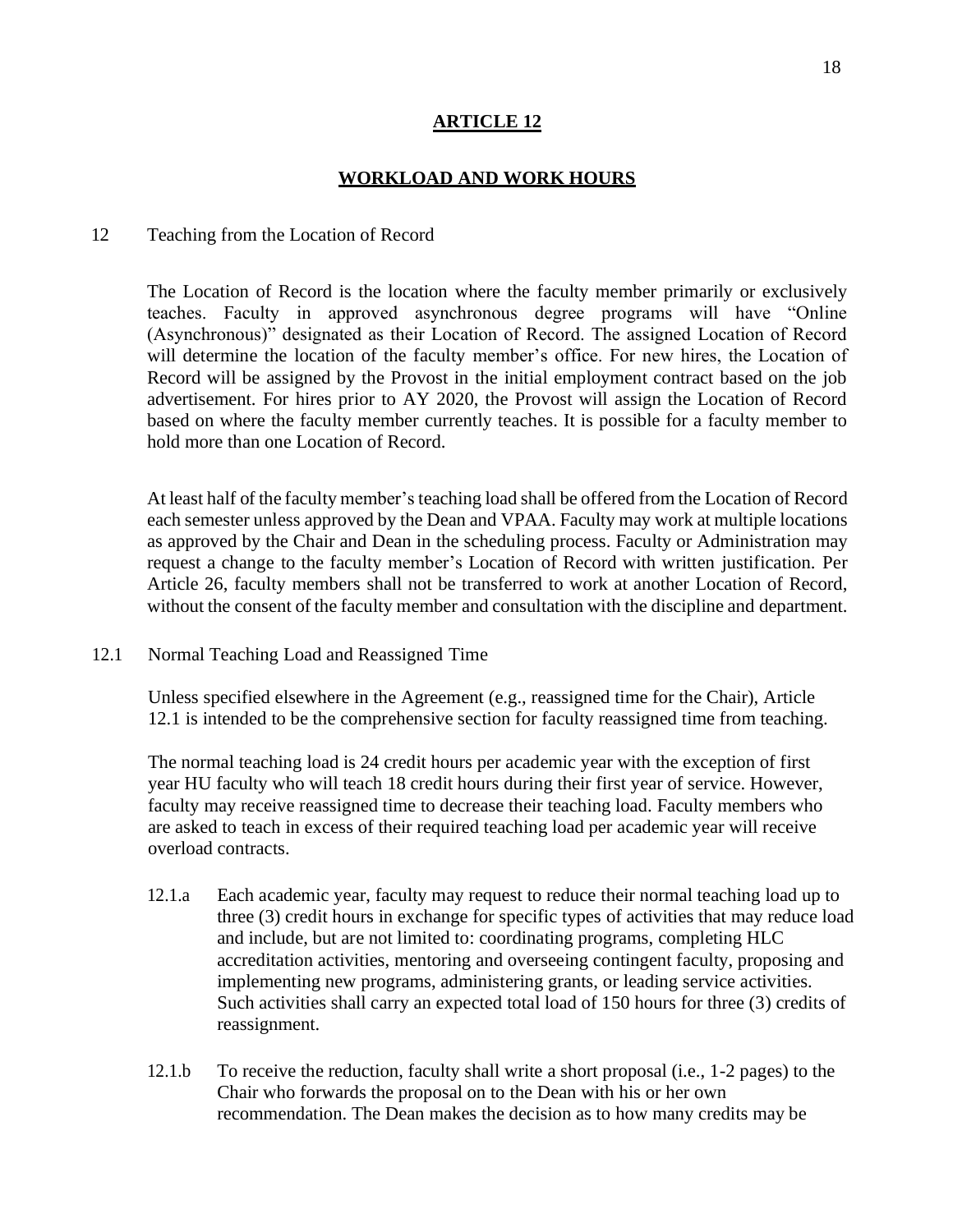reassigned from teaching to other work at the University. The VPAA will coordinate the Deans to ensure parity in reduced loads across the Schools and College. If the faculty member disagrees with the Dean's decision, he or she may meet with the VPAA to reconsider the decision. At the end of each Academic Year, the faculty member shall submit a written report and documentation to the Dean regarding the status of his or her assigned duties. Faculty members who are unable to complete their assignments, as determined by the Dean, and in alignment with the proposal, may not be eligible for reassigned time for two (2) academic years.

- 12.1.c If overload contracts are paid in the Fall for credits taught over 12 credits, and the faculty member is underloaded in the Spring, then the faculty member must make up the underload in the summer, or the University will deduct the reimbursement from the faculty member's Summer paycheck.
- 12.1.d Payout of Previous Banked Thesis/Field Project/Publishable Papers/Capstone Credit. Faculty members shall be given one (1) teaching credit hour workload credit for every completed thesis, publishable paper(s), or graduate field project for which they served as supervisor or chair between Fall 2013 through Spring 2020. Faculty shall also be given one (1) teaching credit hour workload credit for every capstone portfolio for which they served as supervisor or chair from Fall 2016 through Spring 2020. Workload credits earned under this section will be paid upon proof of completion at the per-course rate, as defined in Article 25. Faculty must submit for this reimbursement before the end of December 15, 2020.
- 12.1.e Payout of Previous Banked Directed Study/Independent Study/Independent Research/Case Study Credit. Faculty members shall earn 0.33 teaching credit hour workload for every case study or directed study for which they were the instructor of record between Fall 2013 and Spring 2016. Faculty members shall earn 0.33 teaching credit hour workload for every independent study, independent research, case study, or directed study for which they were instructor of record from Fall 2016 to Spring 2020. No faculty member shall accrue more than one (1) teaching credit hour per academic year under this provision from Fall 2016 through Spring 2020.

Workload credits earned under this section will be paid upon proof of completion at the per-course rate. Faculty must submit for this reimbursement before the end of December 15, 2020 semester.

- 12.1.f Faculty may use up to four (4) of their banked credits earned as of May 1, 2020, as reassigned time by May 2021, if faculty prefer, in lieu of or in combination with the monetary payout described above.
- 12.1.g Faculty members shall be given one (1) teaching credit hour workload credit for every completed thesis, publishable paper(s), graduate Capstone portfolio, or graduate field project for which they served as supervisor or chair. Workload credits earned under this section will be paid at the per-course rate upon proof of completion by the faculty to the Dean after the end of each term.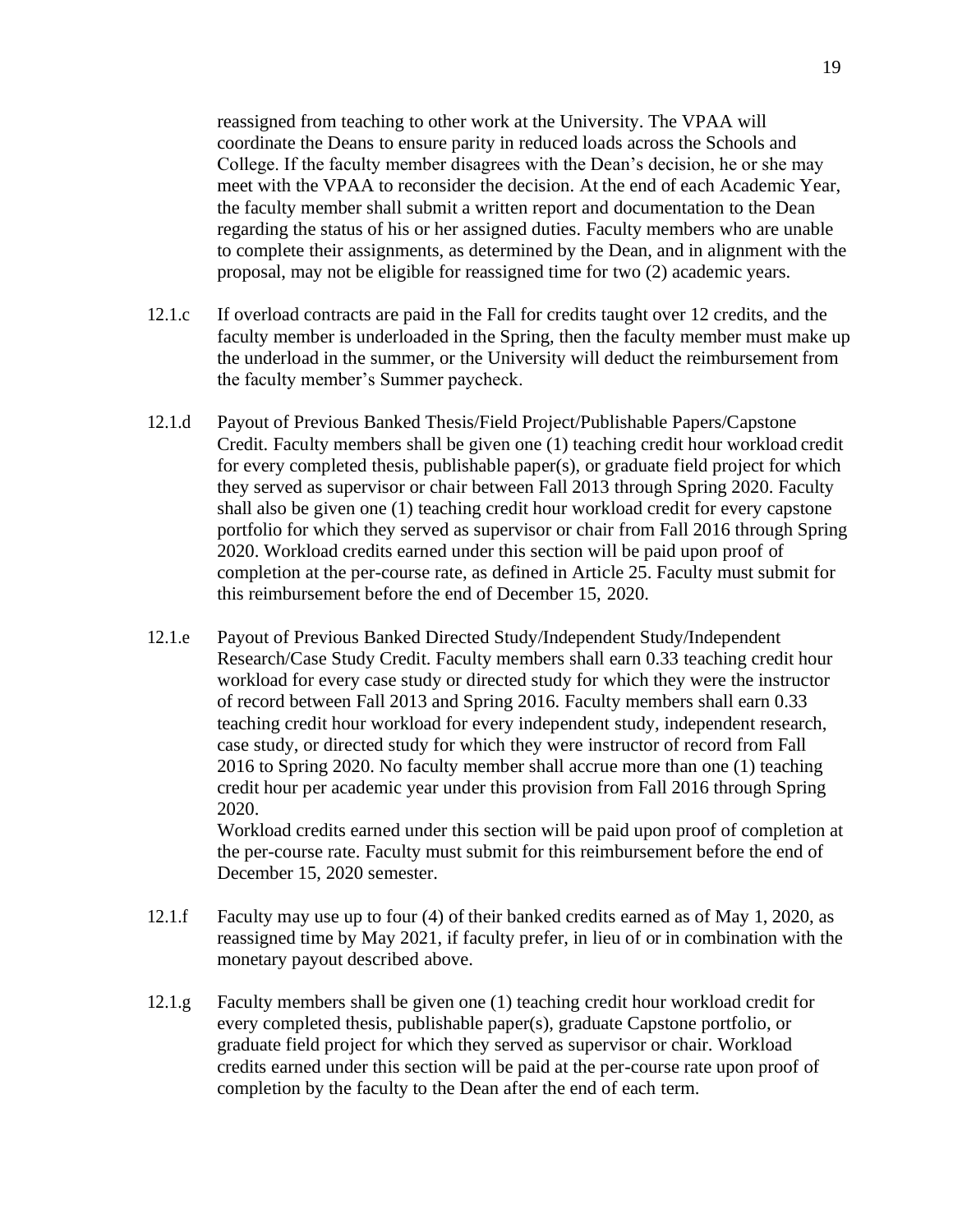- 12.1.h Faculty members shall earn 0.33 teaching credit hour workload for every credit hour of independent study, independent research, or directed study for which they were the instructor of record, to be paid at the per-course rate upon completion of the course as provided by the faculty to the Dean after the end of each term. No faculty member shall accrue more than two (2) teaching credit hours under this provision per academic year.
- 12.2 The Faculty Association President shall have the right to take 0.25 FTE reassigned time.

The Faculty Association will reimburse the University at a rate equivalent to the rate for overload pay in Article 25, plus fringe benefits.

- 12.3 Final preparation of teaching schedules and mode of delivery shall be the responsibility of the Chair in consultation with and majority vote from the faculty in each department. Chairs will send the schedules to the respective Deans for review and approval. In the event of an impasse that cannot be resolved, the VPAA determines the outcomes for the impasse.
- 12.4 During or prior to the semester, additional requests for changes in a faculty member's teaching schedule, additional reassigned time, or the mode of delivery of a course may be initiated by the faculty member. The Dean or the VPAA shall make the final decision. An Administrator may approve requested changes only after consultation with the faculty member and Chair, who will agree upon a set of deliverables that align with the University Mission and Goals.
- 12.5 Faculty members are required to be available, in person, on campus or online five (5) hours per week, over at least three (3) days, during normal working hours. Normal working hours are here defined as between 8:00 am and 5:00 pm, Monday through Friday, unless the faculty member teaches evening or weekend classes, in which case the office hours must be kept as appropriate for that faculty member's normal teaching schedule. Faculty shall hold office hours that correspond to the locations and modalities of their courses. To facilitate academic advising, at least 2.5 office hours shall be held at the faculty member's Location of Record in the faculty member's office. Each semester, any proposed deviation from these requirements must be justified in writing and approved by both the Chair and the Dean. Office hours shall be posted on the faculty member's office door, syllabus, Banner Web, and the Learning Management System where relevant.
- 12.6 Members of the full-time faculty are engaged and paid on the basis of an academic year contract, including days when the University is open and classes are not in session.

The work year is normally defined by the academic calendar which is approved by the Faculty Senate. All faculty are required to participate in-person during faculty development days and commencement regardless of their Location of Record. Unapproved absences will result in a reduction of the term of a faculty member's contract by the number of days absent from work, and a salary reduction commensurate with the reduced contract term. Under exceptional circumstances, an absence may be approved by the Dean.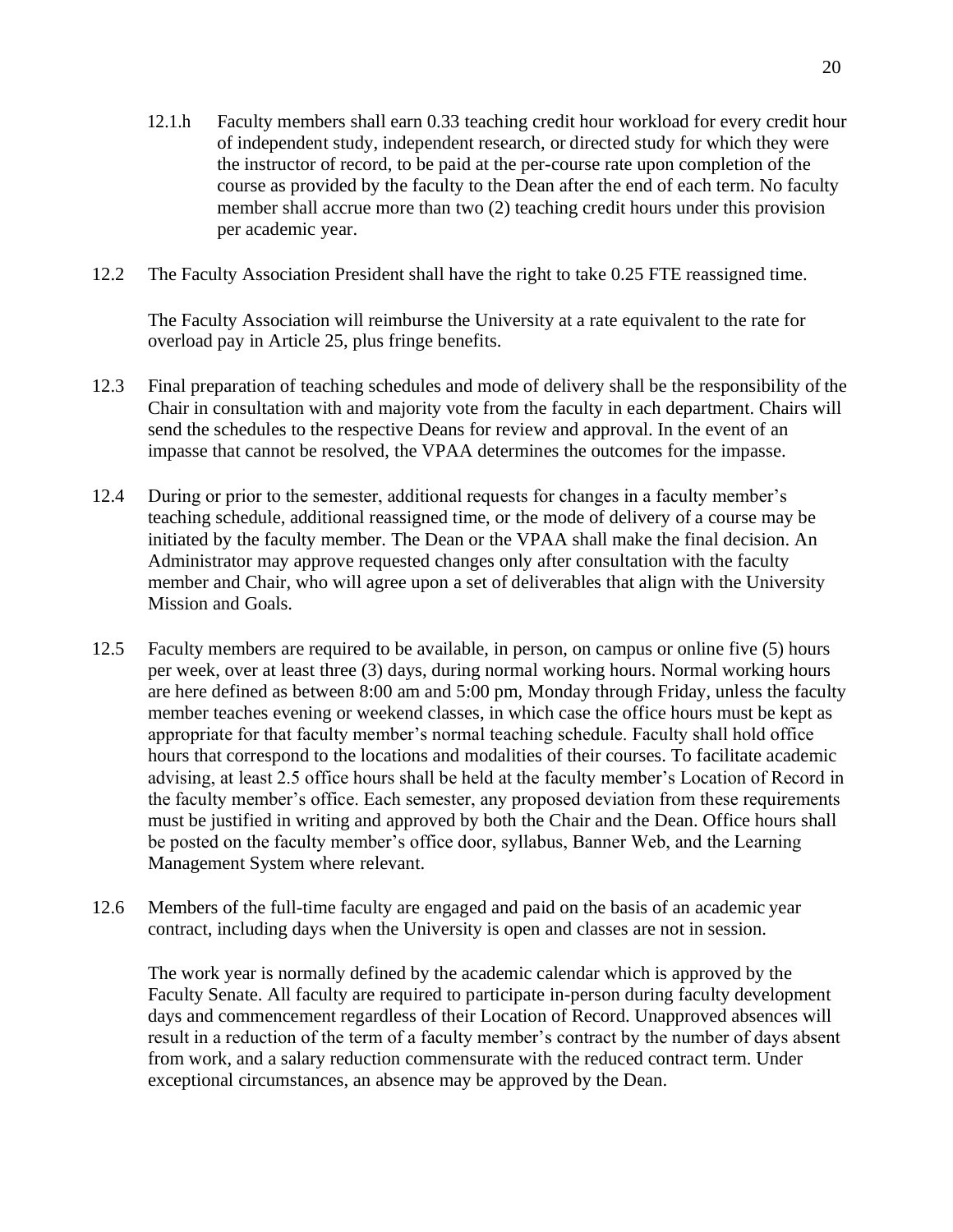- 12.7 Whenever a faculty member has to be absent during the time of scheduled classes, a written request, indicating a reason for the planned absence and the provisions for classes to be missed, must be submitted to the Chair for notification and then from the Chair to the Dean for approval. Every effort should be made to find alternatives to the cancellation of classes (e.g., substitute instructors or work assignments).
- 12.8 For unforeseen absences due to emergencies, the faculty member shall notify the Chair so that steps for meeting or canceling class may be taken.
- 12.9 The University does not attempt to enforce an eight-hour working day for teaching faculty. However, faculty members who are absent from their offices during normal working hours should leave with their administrative assistant information as to where they might be reached. When faculty work less than 40 hours during a week because of sick leave, the number less than 40 hours shall be counted as the number of sick leave hours.
- 12.10 Faculty members are required to provide their personal telephone number and mailing address to the Chair.
- 12.11 Compensation for the Department Chair

Compensation for Department Chairs may be provided by reassigned time during the Academic Year and by a separate contract for duties between academic years (May-August).

12.11.1 The Chair of a department shall be provided one (1) course release each semester. For ten or more faculty full-time equivalent (FFTE), the Chair will be provided three (3) course releases over the course of the academic year. For the purposes of this contract, FFTE is determined by the number of tenured, tenure-track, term and per-course faculty, and graduate teaching assistants (GTA). Per-course faculty and GTA's will be calculated as a 0.20 FFTE for every six (6) credits taught during an academic year.

Other factors that may be taken into consideration will include the number of faculty supervised, the number of disciplines within the department, the number of student credit hours generated, the number of majors, significant initiatives undertaken by the department in a given year, and additional oversight duties required of the Chair.

Reassigned time for the Department Chair counts as faculty reassigned time rather than administrative reassigned time.

Between academic years, the Chair is required to perform the duties of the position for a period of 160 hours. The schedule will be determined by the Dean and the Chair. The agreed upon schedule will be submitted to the Vice President for Academic Affairs by the first Monday following Commencement. The Chair will be expected to: 1) ensure that there is Departmental representation during Freshman Orientation; 2) initiate Summer and/or Fall schedule changes; 3) provide student advisement; and 4) address other departmental and/or university needs, as necessary, including serving on committees or task forces held between academic years.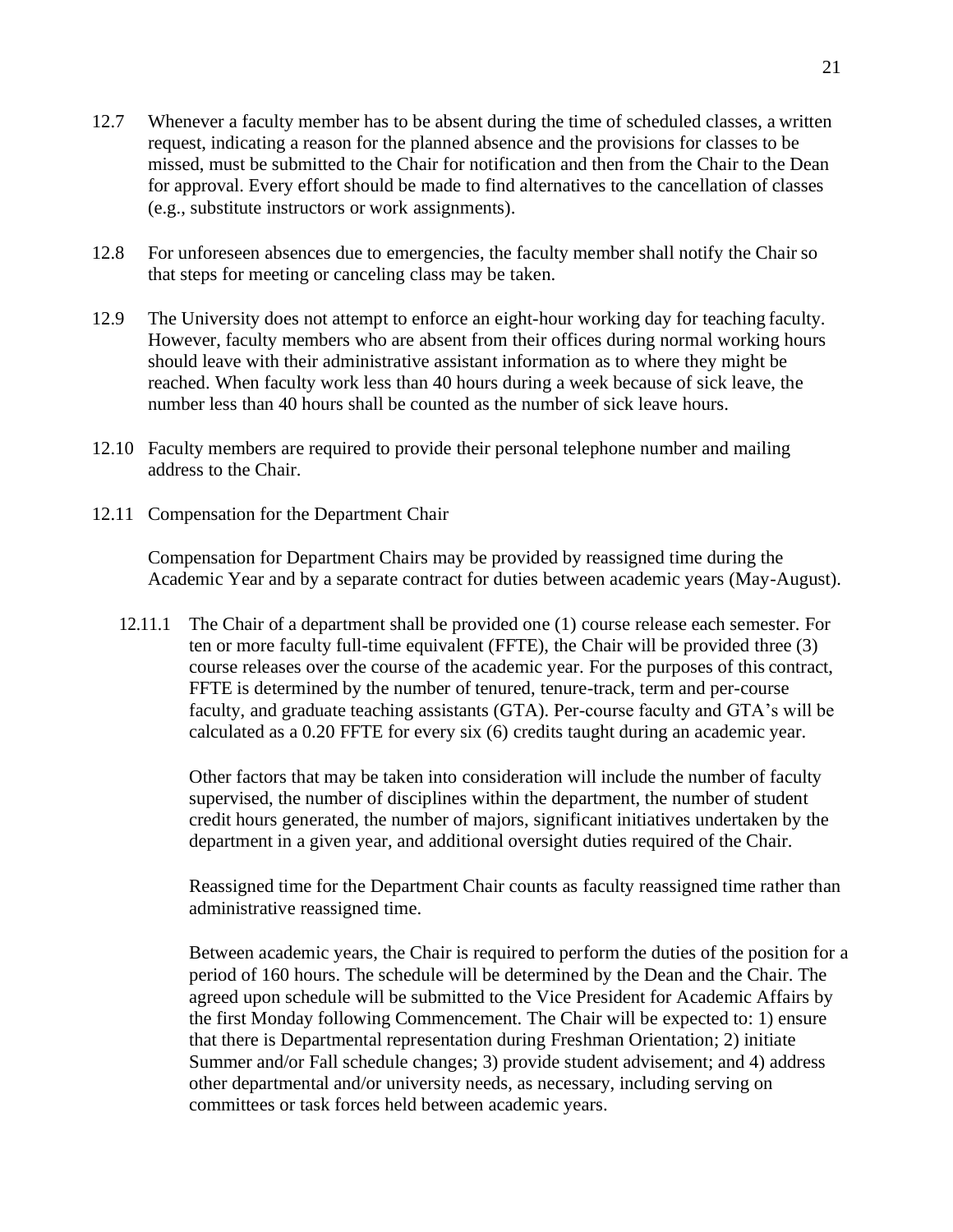- 12.11.2 For duties in the period between academic years, the Chair shall receive a separate administrative contract with compensation at a rate of one ninth (1/9) of his or her previous academic year base salary.
- 12.11.3 With the Dean's approval, the Chair may also teach one (1) course during the summer session for additional compensation on a per-course contract at the per-credit-hour rate. Under unusual circumstances, overloads may be assigned.
- 12.12 Faculty have the option to receive a one-time phased stipend of \$1,000 for development of an innovative, high-impact, mode of delivery for a new or existing course as described below.

Interested faculty shall submit a proposal to the Administration outlining their plan for new course delivery by the end of the fourth week of classes two (2) semesters prior to the course offerings. Proposals will be evaluated by the Academic Affairs Committee, with a recommendation made to the VPAA for final approval. Courses that support university priorities, e.g., development of online course offerings, learning communities, or courses that are offered during the summer, may be given priority for funding. Faculty will receive \$250 for successful development of the new course following completion of professional development training offered by the Center for Teaching Excellence (CTE). The balance of \$750 will be paid following the successful completion of the course the first time it is offered, so long as it meets minimum class enrollments. The expectation is that the course will be offered within two (2) semesters of approval.

- 12.13 In an effort to reduce the cost of textbooks for students, a faculty member who uses 75% of the course materials required in their normal teaching load from free or open sources, the faculty member will be paid an additional one-time stipend of \$200 per course. Verification of compliance will be made by the Chair and Administration.
- 12.14 When compensation is available for CTE activities, participating faculty shall be compensated equally for completing the same objectives. Compensation will be determined by the CTE Advisory Council and in concurrence with the Administration.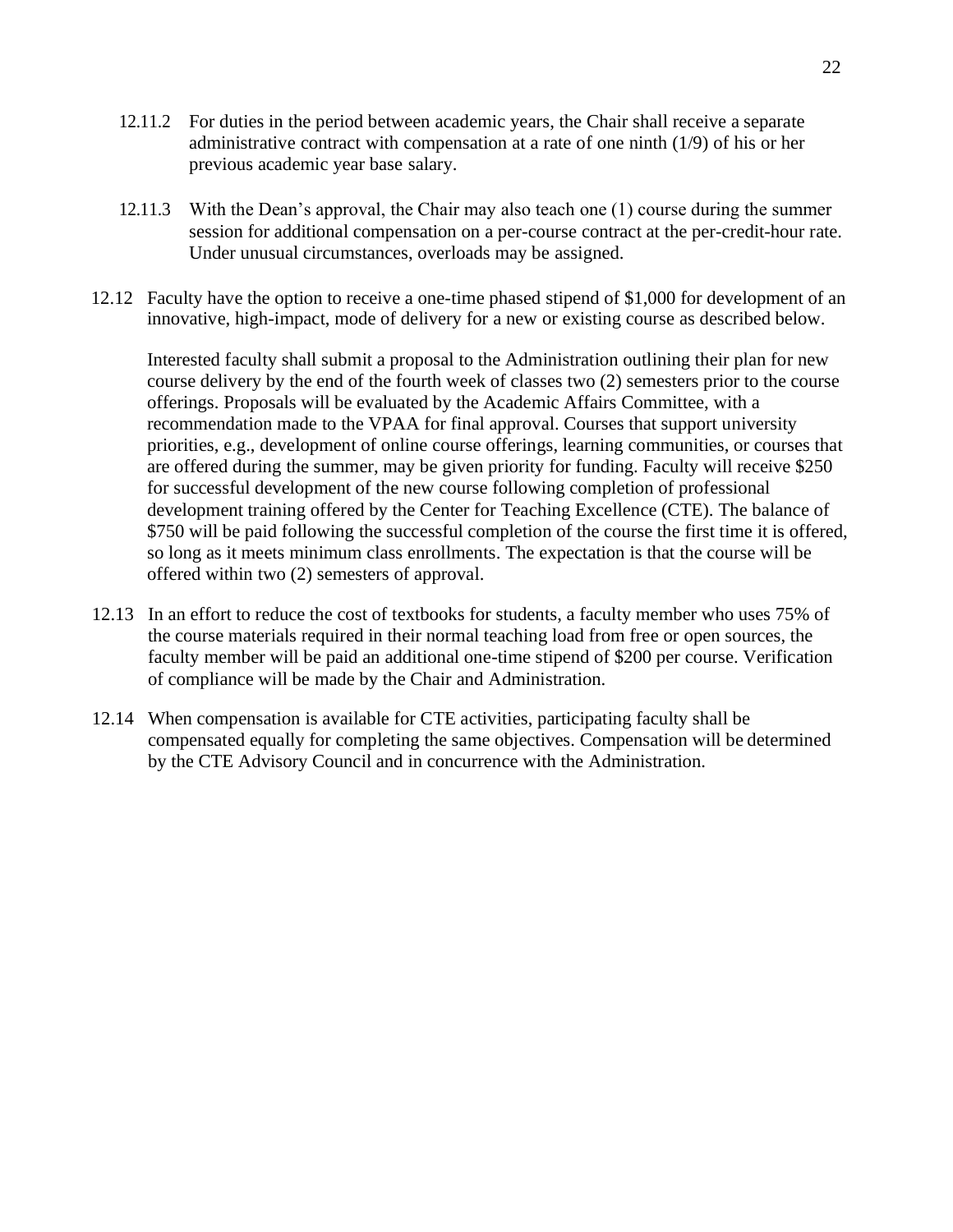#### **WORK UNDER SPONSORED PROJECTS AND**

#### **EXTERNAL FUNDING**

<span id="page-22-0"></span>New Mexico Highlands University promotes research and sponsored projects and supports its faculty in grant development and implementation. It is incumbent upon faculty members to submit grant proposal routing forms in order to receive permission from the Chair, the School or College Dean, and relevant signatories from Administration to submit a grant proposal externally. Please see Appendix D of this document for a copy of the routing form. Administrative signatories shall review the proposal to ensure that NMHU can reasonably meet its material commitments to the funding agency consistent with our mission, and to ensure that each applicant included appropriate facilities and administrative (i.e., indirect) costs. The signatories shall ensure the academic freedom rights of faculty under Article 15. A faculty member, during the regular academic year, may apply to the Dean for reassigned time for grant development or implementation. Once the grant is awarded, the faculty member will receive the reassigned time, unless the VPAA determines that student enrollment and/or necessary course offerings, plus the failure of a legitimate effort to find replacement faculty, dictate circumstances that require that the faculty member forego his or her reassigned time for the purpose of teaching.

Faculty members participating in grant proposals should ensure that those proposals include provisions for reassigned time, if appropriate, to enable reimbursement to the University, and to allow for faculty participation in that reassigned time from normally assigned teaching duties. In cases where reigned time from teaching duties is not feasible, the faculty member may be provided an administrative "overload" supplemental contract for additional duties incurred with the grant with the following provisos:

- 1. If the funding agency pays supplemental overload contracts, then the contract shall not exceed 25% of the faculty member's regular salary.
- 2. If the funding agency does not provide for supplemental overloads, then the Administration may provide a supplemental overload at the per-course overload rate of \$900 per credit hour.
- 3. The School and/or discipline will not be adversely affected by the faculty member's involvement in the project.

Faculty members who receive a 100% externally funded summer session contract require VPAA approval for additional teaching contracts during this period.

Faculty may apply to the VPAA for supplemental pay or reassigned time for new initiatives or other NMHU sponsored endeavors.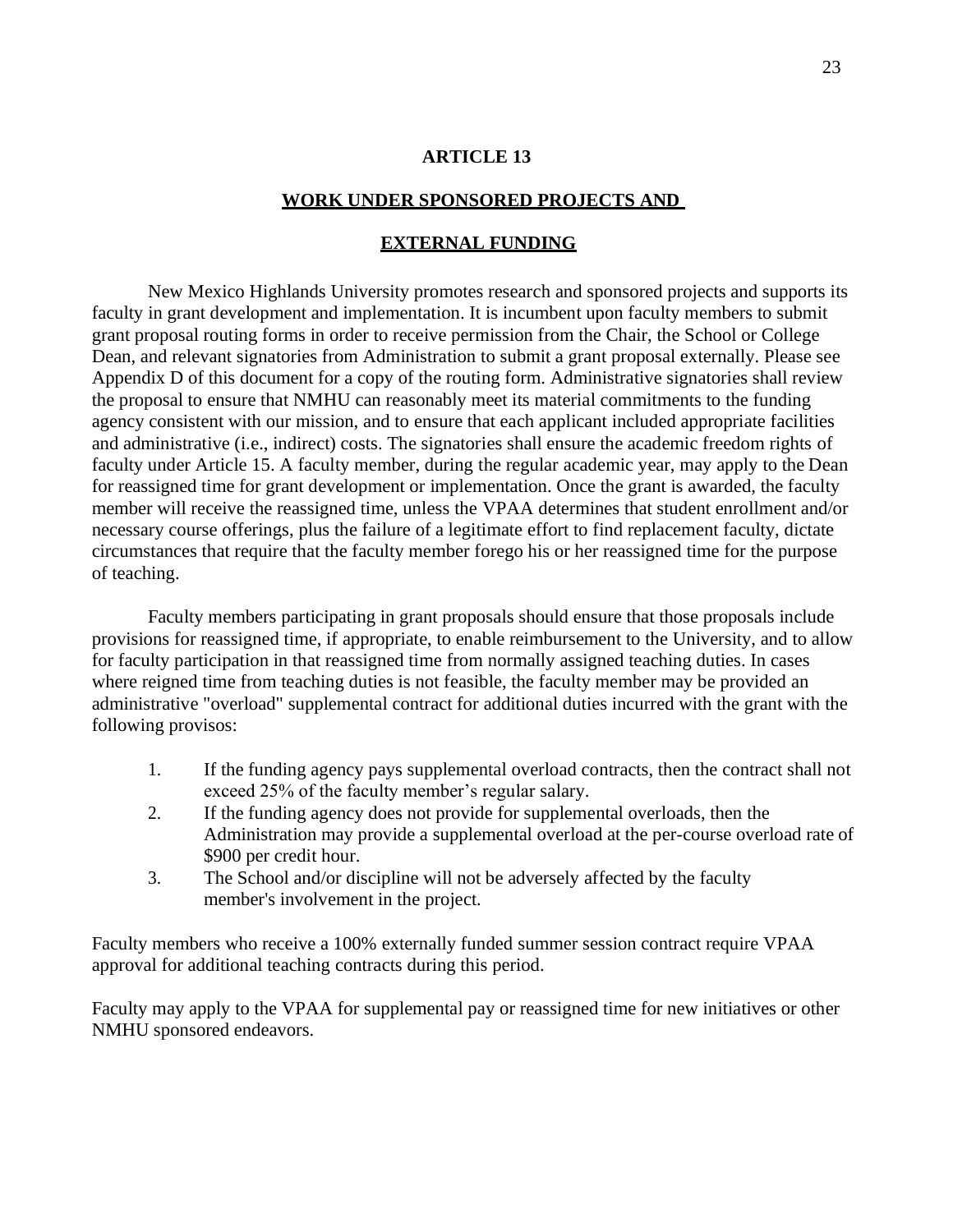#### **SABBATICAL LEAVES**

<span id="page-23-0"></span>A sabbatical leave is awarded to provide time and resources for qualified Bargaining Unit members to revitalize themselves through writing, scholarship, travel, research, and/or further formal educational study, which will contribute to the member's ability to discharge his or her obligations to the University. Sabbatical leave must be for the demonstrable benefit of the University in meeting its responsibilities of teaching, scholarship, service, and the advancement of knowledge, and must contribute to the further development of the Bargaining Unit member as a teacher and scholar.

Funding for sabbatical leaves will normally be included in the University budget but will be limited by the fiscal resources of the institution and by staffing considerations. The leaves will be granted on the basis of the quality of the proposal, with the approval of the President of the University.

There will be no loss of fringe benefits during the sabbatical and no break in years of service. Time spent on sabbatical leave shall count as full-time service at the University for purposes of promotion and other salary and retirement conditions. However, if the faculty member fails to return to NMHU following the sabbatical, the faculty member must reimburse the University salary and contributions for benefits and retirement, and other university incurred expenses.

There will be automatic reinstatement of the Bargaining Unit member to the assignment held prior to the sabbatical.

Upon request, the Faculty Association will receive a list of those who applied for sabbatical, and those who are granted one, along with a notice of replacements hired or assigned to the Bargaining Unit member's workload.

No member shall lose entitlement to consideration for a sabbatical leave because of failure to use a sabbatical leave due to scheduling or personal issues affecting his or her planning. The faculty member may reapply during the next cycle.

The deadline for faculty applications will be November 1. Faculty members may apply for sabbatical leaves for the next academic year or the year following. The deadline for the administrative decision to grant a sabbatica1(s) will be March 1 of the academic year in which the application is received. However, sabbaticals awarded a year in advance may be withdrawn for fiscal reasons or staffing considerations up to one semester prior to the scheduled start of the sabbatical.

Sabbatical leaves are competitive and will be awarded on the basis of merit and available resources. The number of awards for a given year will normally be limited to no more than 5% of the faculty.

No sitting member of the Faculty Affairs Committee may apply for a sabbatical. If a Faculty Affairs Committee member is considering applying for sabbatical, he or she must step down from the committee of the start of the academic year during which he or she intends to apply.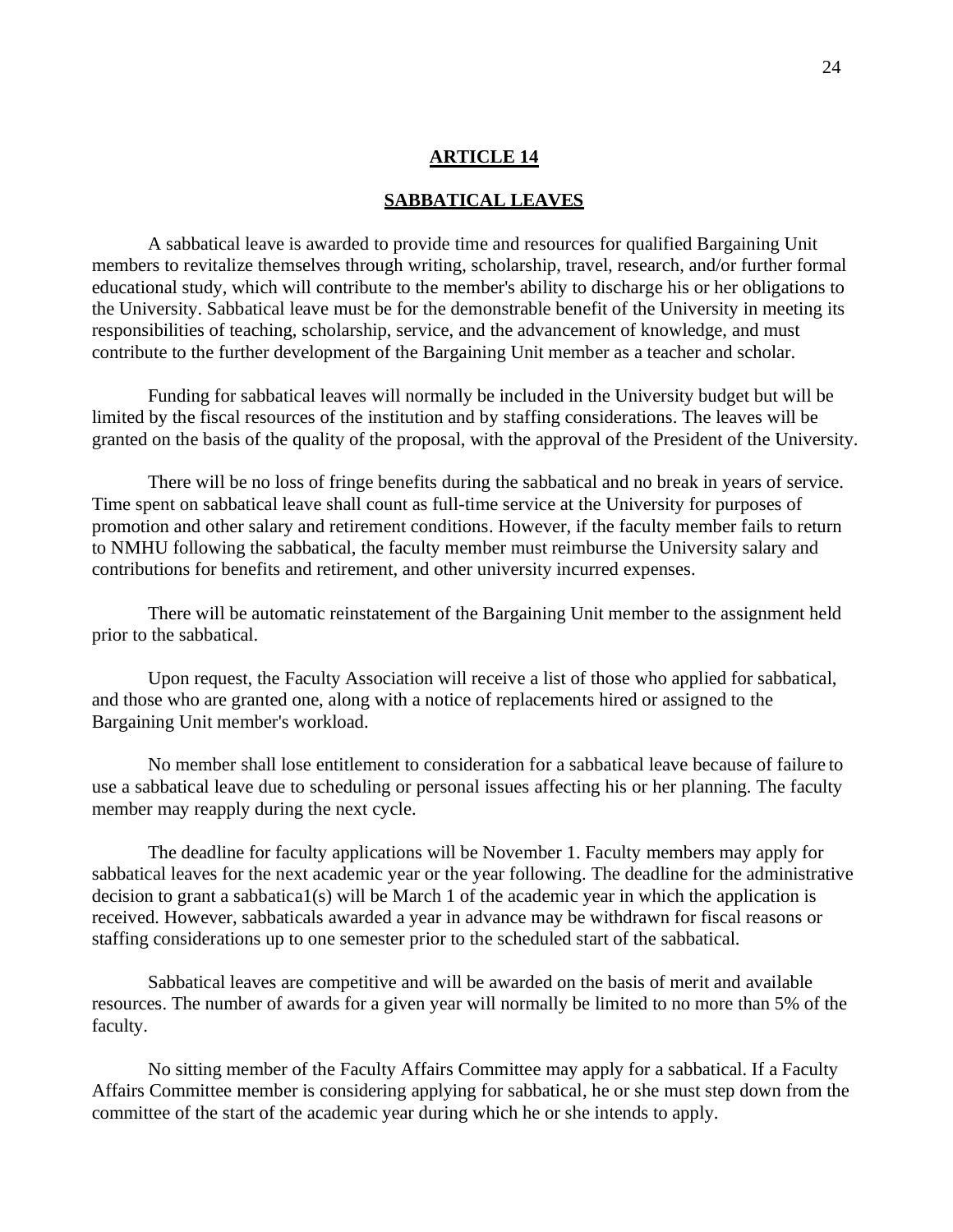## 14.1 Criteria

Sabbatical Leave proposals will be evaluated by the following criteria:

- 1. Teaching Effectiveness. The leave proposal should indicate how the applicant's effectiveness in future teaching responsibilities will be improved by the proposed travel, study, and/or research.
- 2. Program Development. The extent to which the present and future programmatic needs within the member's curricula will benefit from the faculty member's proposed travel, activity, and/or research.
- 3. Professional Growth. The proposed travel, activity, and/or research should contribute to the faculty member's effectiveness in his/her area of specialization. Specifically, how will the leave time be used to make the applicant more knowledgeable about his/her field.
- 4. Professional Status
	- a. A minimum of six years of service at NMHU.
	- b. A minimum of six years since the last Sabbatical leave.
	- c. Assessment of previous leaves, if any, as documented by the required final report(s).
	- d. The applicant has achieved the rank of Associate or Full Professor.
- 5. Internal and External Constraints
	- a. Faculty member's obligations and/or commitments to previous university agreements.
	- b. The existence of any partial funding sources (e.g. grants).
	- c. The time line in which the activity or research can be conducted.

## 14.2 Proposal Outline

Sabbatical Leave proposals must contain at least the following materials in narrative form:

- 1. Abstract The abstract should be a  $50 - 100$ -word summary of the proposal.
- 2. Introduction, Purpose, and Rationale
	- a. The overall purpose of the leave activities.
	- b. A justification for the project.
	- c. The background material used to justify the proposed activity or research.
	- d. A report of previously conducted projects if relevant to the current, proposed activity.
	- e. The specific objectives of the activity stated in testable hypotheses and/or measurable outcomes.
	- f. A description of the how the proposed activity is of significance.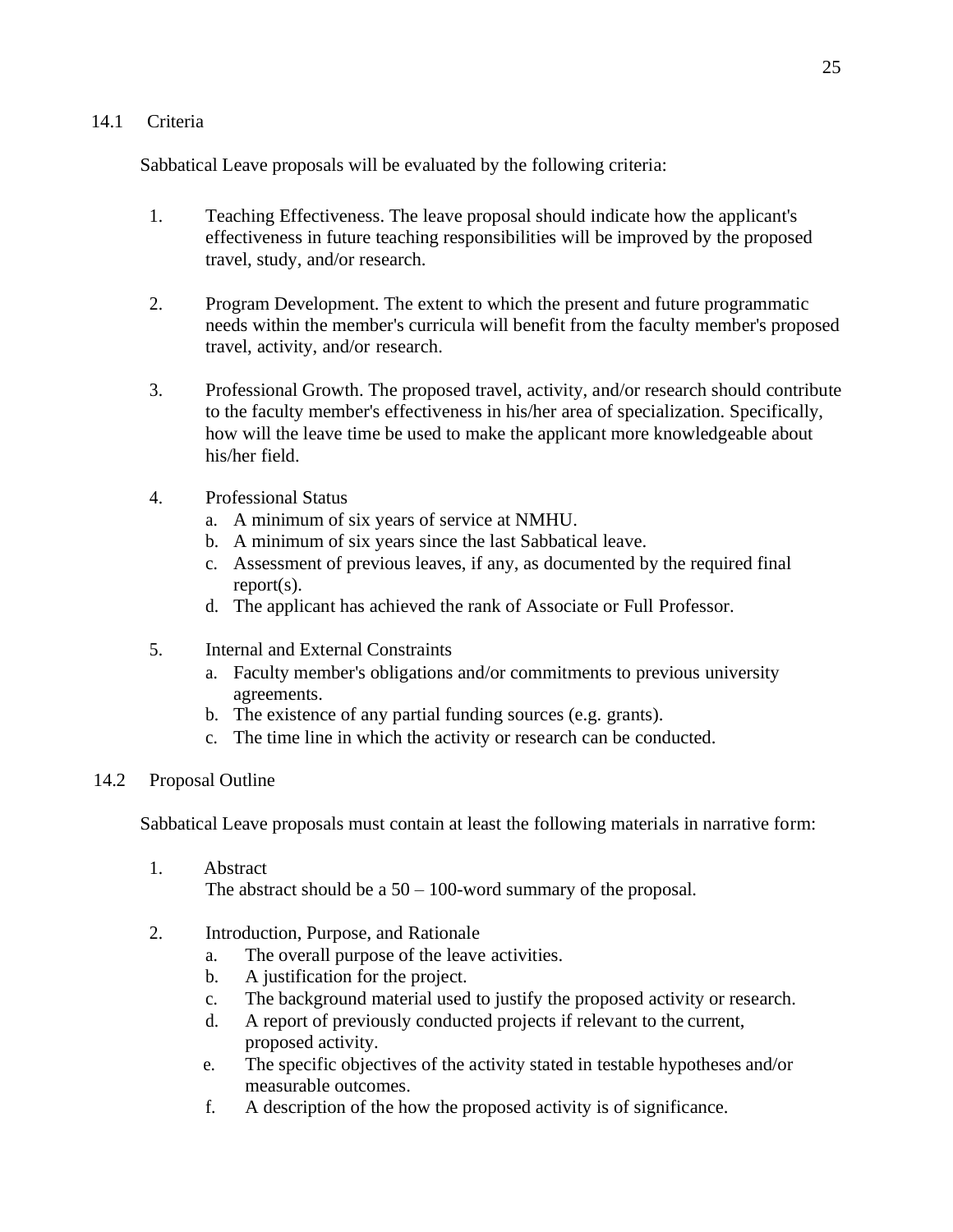- 3. Methods or Plan of Action
	- a. Briefly outline activities or the research design
	- b. Provide a timeline that indicates the semester/semesters of leave time, the dates of any deadlines, and the intended distribution of effort over the specified time.
- 4. Evaluation
	- a. Describe the expected results of the activity or research.
	- b. Indicate how the results will be assessed.
- 5. Anticipated Benefits Describe anticipated benefits to self, discipline, and university.
- 6. Affirmation of Intent to Return to NMHU
	- a. The affirmation should include the intent to return to NMHU for a period of at least one academic year of service, unless a shorter period of service is approved by the VPAA.
	- b. The affirmation should also contain a commitment to provide the Dean, the Vice President for Academic Affairs, and the Faculty Affairs Committee with a written summary report within thirty (30) days of return to service. (ref 14.4.7)
	- c. The faculty member must prepare and present a report of the sabbatical experience and results during the next Faculty Development Week or Research Day.
- 7. Curriculum Vitae.
- 8. If, after a leave has been awarded, significant changes are made in objectives, locations, or other vital aspects of the project design, the changes must be reviewed by the Chair and approved by the Dean, and the Vice President for Academic Affairs.
- 14.3 Review Time Frame

The University President will consider the sequential recommendations of the concerned School and/or Department, the Faculty Affairs Committee, and the Vice President for Academic Affairs. A summary of the recommendations made at each of the sequential levels will be forwarded to the next higher level.

Briefly, the steps are as follows:

- 1. The VPAA announces to all bargaining unit faculty the timeline for sabbatical applications by September 15.
- 2. The faculty member informs the Office of the Vice President of his or her intent to apply for a sabbatical by October 1. The VPAA determines eligibility and informs the prospective applicant of the result by October 15.
- 3. Submission of application by November 1.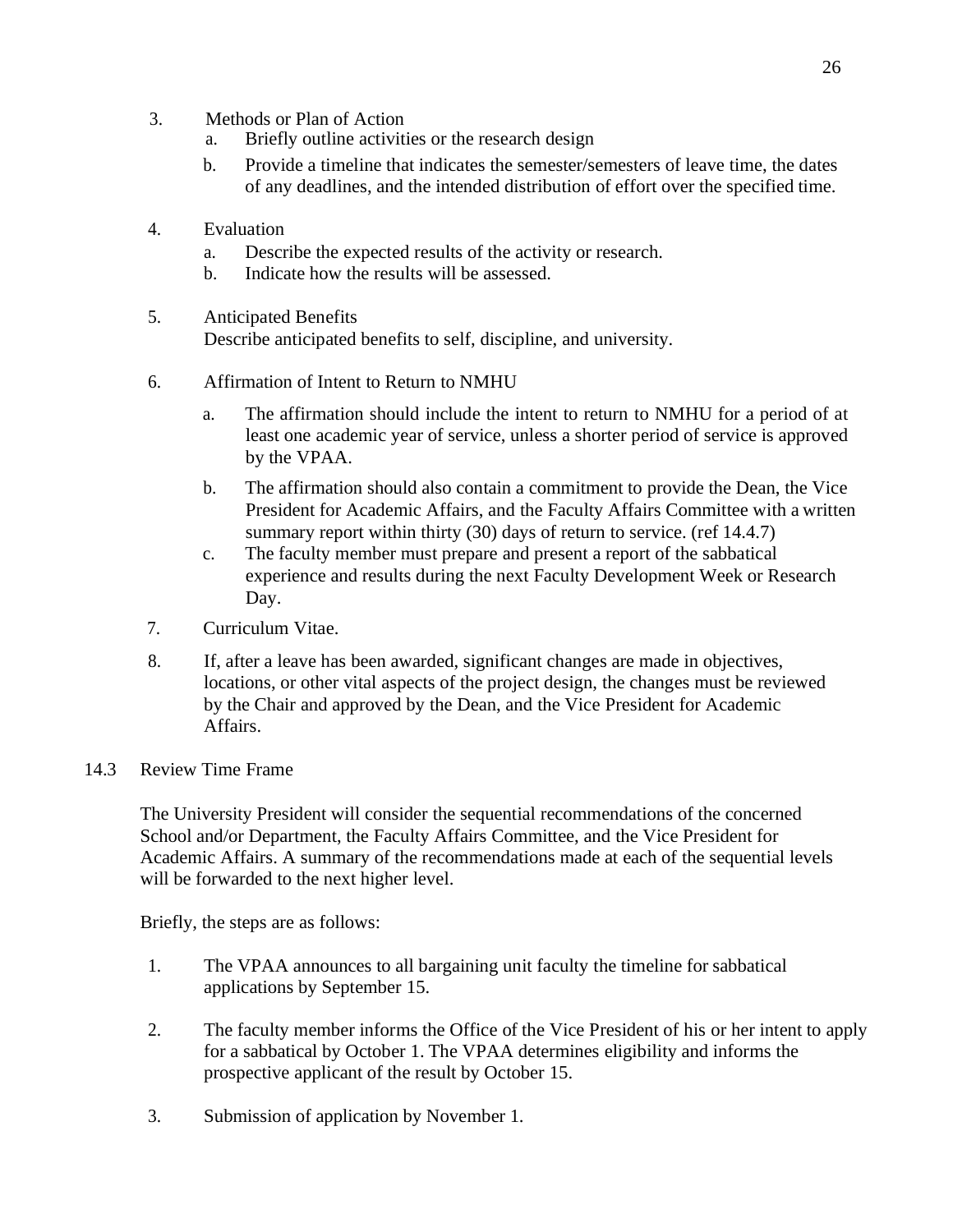- 4. Departmental Review
	- a. If the Department supports the proposal by majority vote, it is forwarded to the Dean and the Faculty Affairs Committee, along with a statement of resource needs during the sabbatical period.
	- b. If the Department does not support the proposal, the sabbatical leave is denied; and the Chair will notify the faculty member.
- 5. Concurrent Reviews of Dean and the Faculty Affairs Committee The Dean will review the applications, inform the faculty member and Chair of his or her recommendation, and forward the proposal to the VPAA. The Faculty Affairs Committee will review those sabbatical proposals submitted to them and forward a recommendation to the VPAA. Only Associate and Full Professors on the Faculty Affairs Committee may review sabbatical proposals. Additionally, no member of the Faculty Affairs Committee may review a proposal from a member of his or her department.
- 6. Vice President for Academic Affairs The VPAA will review the proposals and send a recommendation to the President. The President shall make the final decision and notification.
- 7. Notification of the applicant should be no later than March 1.
- 14.4 Conditions

Sabbatical leaves are subject to the following conditions:

- 1. Sabbatical leaves will be granted for a period of one semester at full pay OR for two semesters at half pay. The time spent on sabbatical leave shall count as full-time service (subject to ERE policies and guidelines).
- 2. Normally, sabbatical leaves for faculty cannot begin until the end of the academic year in which the application has been made and approved.
- 3. A faculty member on sabbatical leave is relieved from all teaching, research, administrative, and committee duties for the duration of the leave.
- 4. Additional income --for example, grants-in-aid or fellowships --may be accepted during the leave provided the activity for which the income is received contributes to the faculty member's professional development and does not detract from the accomplishment of the activities set forth in the sabbatical leave proposal as submitted to the University.
- 5. Sabbatical leaves cannot be granted when an ongoing program of instruction or research will be jeopardized. The Chair must attest to the ability of the academic unit to adjust the responsibilities of the person on leave.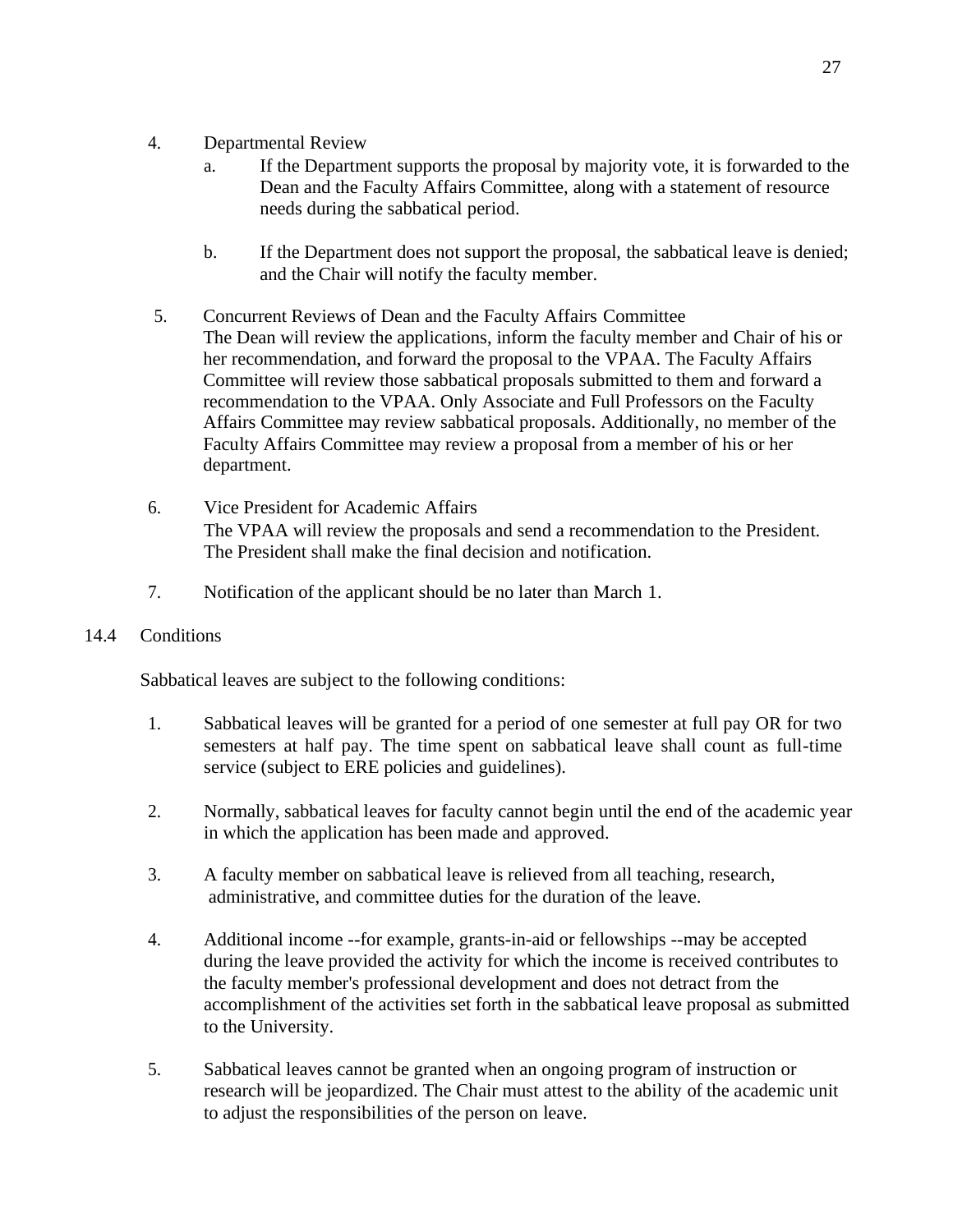- 6. A faculty member receiving a sabbatical leave in one fiscal year can postpone it to a subsequent year only at the University's request. If the delay is requested by the faculty member, then he/she must reapply and be considered with all other new applications.
- 7. Within thirty (30) days following the faculty member's return to the University, unless special provisions are made, the faculty member must submit a written report to the Faculty Affairs Committee and the Dean. This final report must state the proposed activities and goals of the leave and contain a summary of work completed towards the goals. It must also indicate how the new knowledge will be utilized to enhance the faculty member's performance within the University community. The report will be reviewed and forwarded to the Vice President for Academic Affairs. A copy of the report will be kept in the faculty member's personnel file and may be consulted as part of the application process should the faculty member apply for a subsequent Sabbatical.
- 8. Beginning in Fall 2019, failure to submit a complete final sabbatical report may result in disciplinary action. Also, a faculty member may not submit a subsequent sabbatical proposal if they have not completed a final report from the prior sabbatical. This new requirement will not be applied retroactively for sabbaticals taken prior to 2019.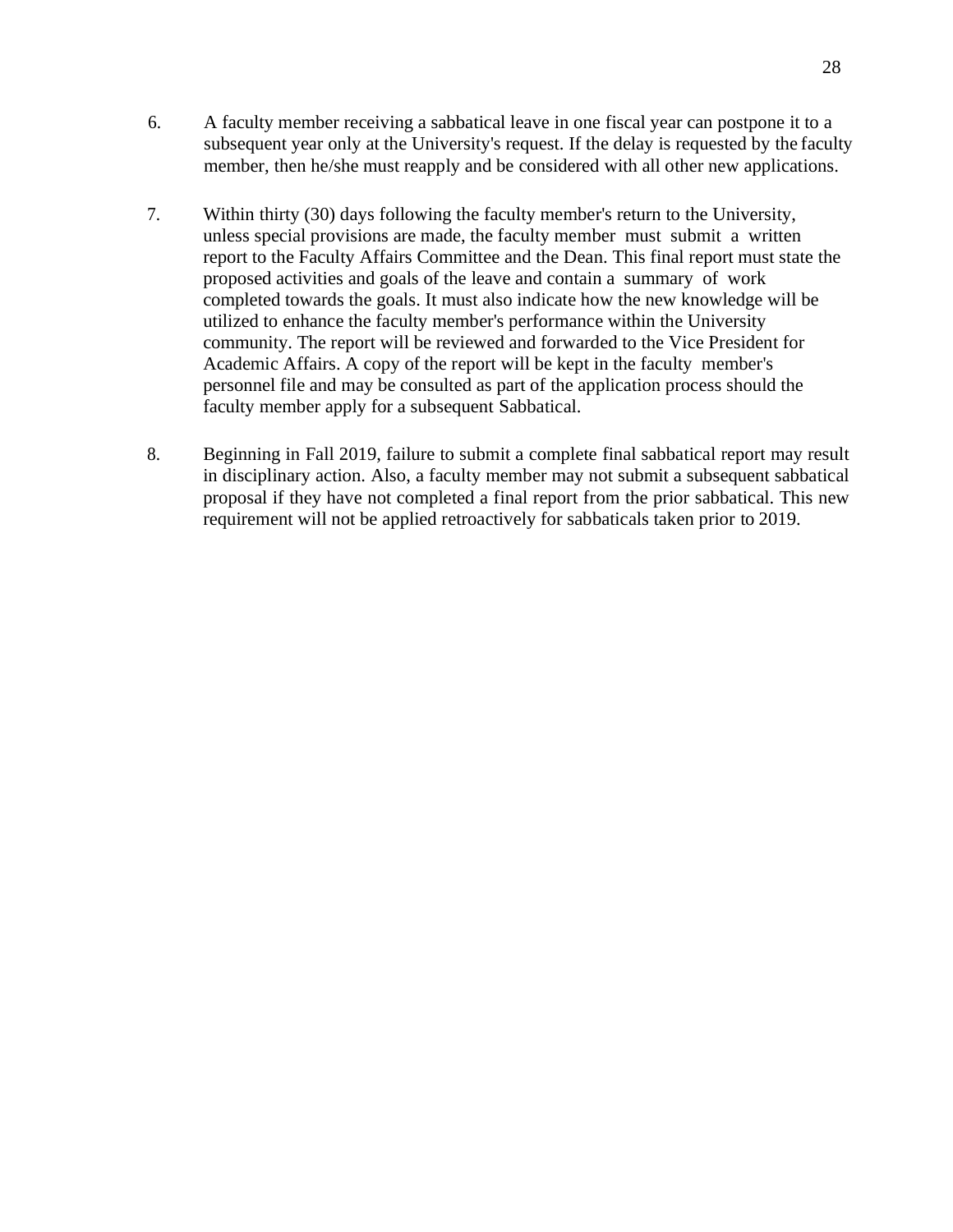#### **ACADEMIC FREEDOM**

<span id="page-28-0"></span>The parties agree and declare that academic freedom is guaranteed to faculty members, subject only to accepted standards of professional responsibility, including, but not limited to, those herein set forth.

- 1. The parties to this agreement recognize and accept the importance of academic freedom to teaching and learning. Academic freedom includes the right to study, discuss, investigate, teach, and publish. Academic freedom applies to both teaching and research. It includes the freedom to perform one's professional duties and to present differing and sometimes controversial points of view, free from reprisal and/or interference in the instructor's of record instructional activities.
- 2. The concept of academic freedom is accompanied by an equally demanding concept of responsibility. The faculty members are members of a learned profession. When they speak, or write as citizens, they must be free from institutional censorship or discipline, but their special position in the community imposes special obligations. As learned people and as educators, they should remember that the public may judge their profession and their institution by their statements. Hence, they should strive to be accurate, exercise appropriate restraint, show respect for the opinions of others, and indicate, when speaking as citizens, that they are speaking only for themselves.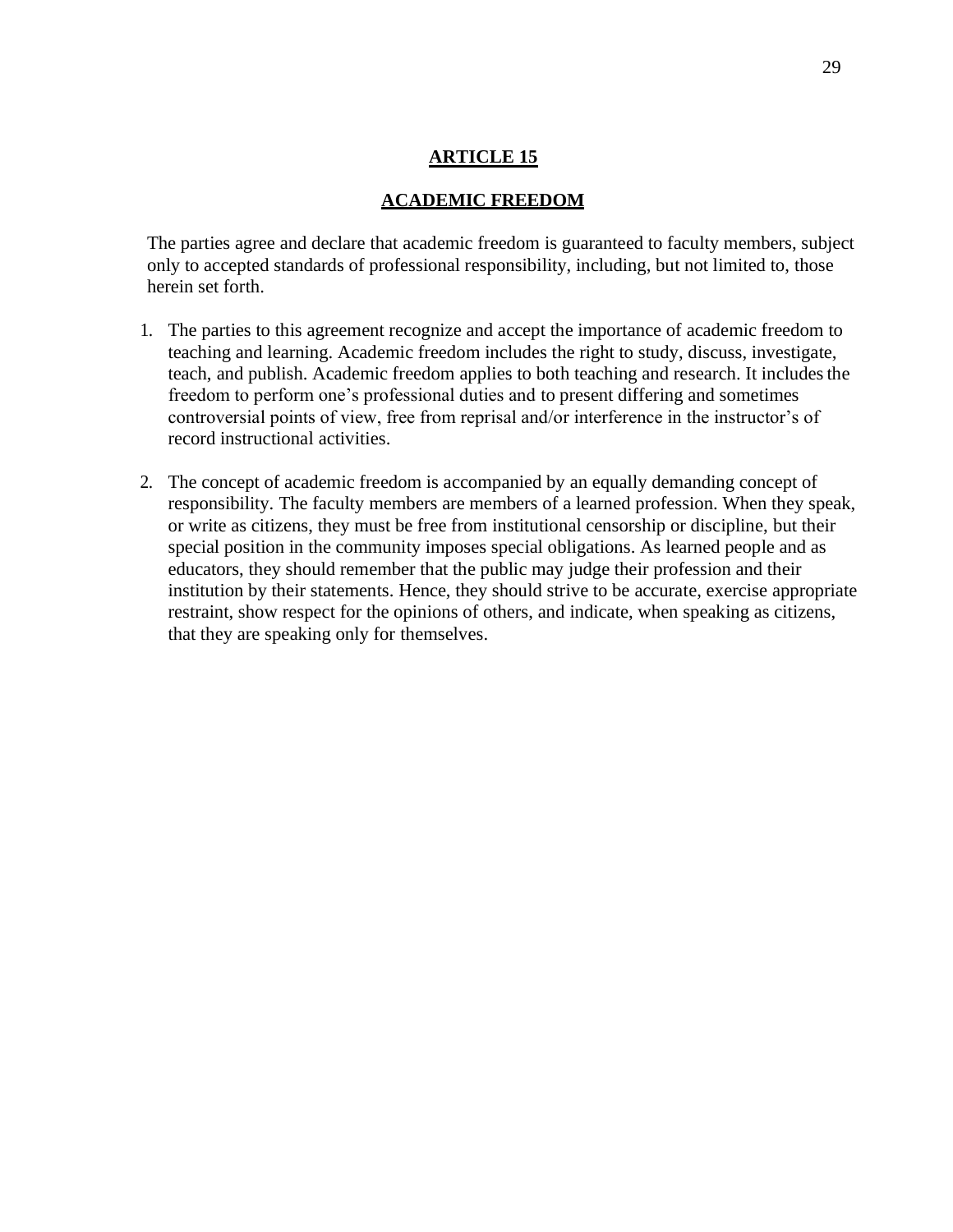## **EMPLOYEE INVESTIGATIONS**

The purpose of this article is to establish rules and procedures by which allegations of faculty misconduct may be addressed equitably, expeditiously, and without violating due process.

16.1 The University itself or through its designee has the right and obligation to investigate good faith allegations of faculty misconduct. The University and Faculty agree to keep investigations confidential, as permitted by law.

16.2 A faculty member may be placed on administrative leave with pay during an investigation involving the faculty member, if it is determined the faculty member presents an immediate threat to a student, another faculty member, or other member(s) of the campus community, or when removal is necessary to stop or abate alleged misconduct. A faculty member may be required to relinquish University property, normally described as but not limited to university issued keys, computers, tablets, or cell phones, while on administrative leave.

Such temporary administrative leave is not a punishment, and it is not evidence that the allegations are substantiated.

16.3 The University shall notify the Faculty member of the allegation(s) of misconduct within fourteen (14) days of a formal investigation. The investigation shall include interviewing the complainant, the accused, any pertinent witnesses, and reviewing any relevant documentation and must be limited to comply solely with the scope of the investigation. However, if additional evidence of misconduct is discovered during the investigation, the scope may be expanded. The accused faculty member must be informed that the faculty member has a right to union representation. The accused shall (1) be informed of the complaint, the complainant, and the time frame of the alleged incident or actions, except where anonymity is required by law.

16.4 When necessary, during an investigation, the university may enter a faculty member's office. The Association shall be invited to have a representative present.

16.5 As a condition of employment, faculty are required to cooperate in an investigation. Faculty will be provided a Garrity Statement at the outset of an investigative interview. Both Faculty and the Administration will sign acknowledgment thereof.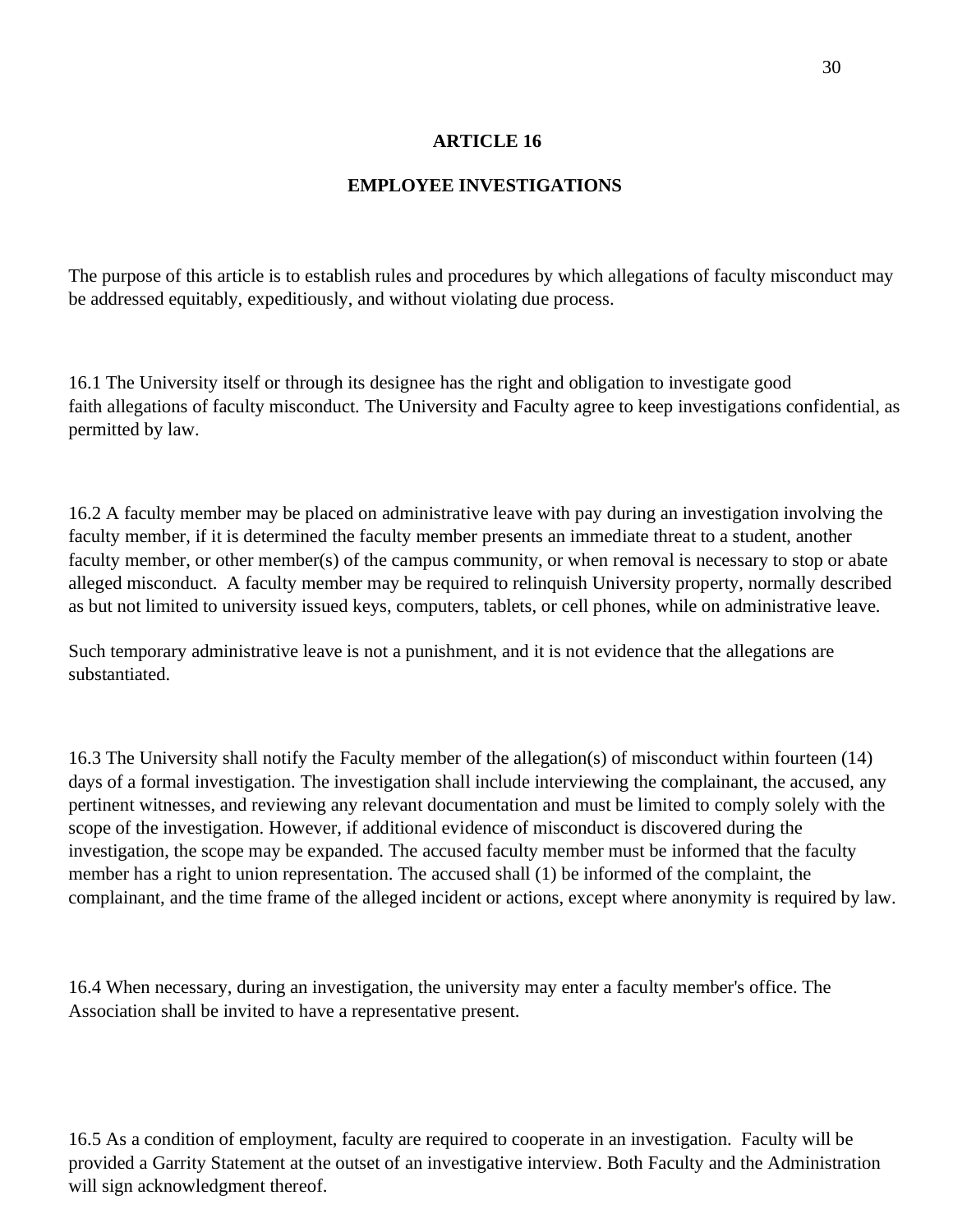16.6 When the faculty member is under investigation, the faculty member may be represented by an Association and/or union representative in any related meetings with the University.

The representative's involvement shall not interfere with the legitimate interests and prerogatives of the investigation.

16.7 During an investigation, no documentation or information related to the matter under investigation will be placed in the faculty member's personnel file or released publicly, except as required by law. If the investigation does not result in disciplinary action, no documentation will be placed in the faculty member's personnel file or released publicly, except as required by law.

16.8 The University recognizes that certain research laboratories and other creative spaces are sensitive environments. The University shall agree to follow all laboratory/creative space protocols and procedures to prevent damage. Unintended damages to these spaces shall not have bearing in the merit of the investigation and may be grieved under Article 29. The University shall notify the faculty member 24 hours in advance of entering a laboratory/creative space. During that 24 hours, the faculty member, or anyone acting on behalf of the faculty member, shall not enter the space to be investigated without an official university representative present, unless by written approval by the VPAA.

Faculty on paid administrative leave have no access to these areas during the investigation.

16.9 Any actions, other than dismissal, taken by the Administration as a result of such an investigation may be grieved under Article 29 if the action is alleged to constitute a violation of this Agreement. Dismissal may be grieved as per Article 28.

16.11 If the Administration is notified of an allegation of misconduct against a faculty member and the subsequent investigation clears the faculty member, or is unable to substantiate the allegation, the investigation shall stop unless the investigation has produced other evidence of misconduct. The unfounded allegation cannot then be raised again by the University at a later date without new and compelling information.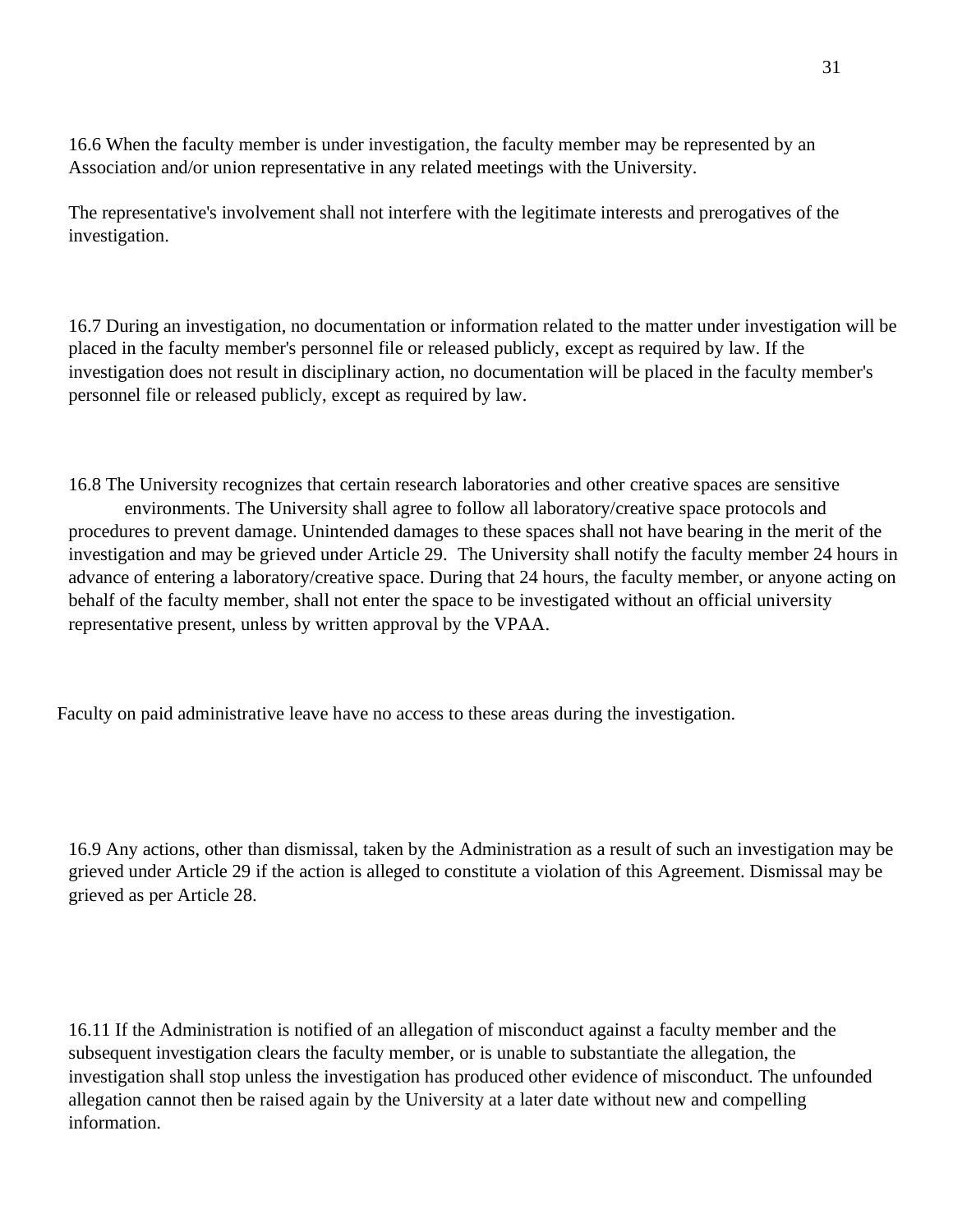16.12 Any faculty member who knowingly gives false or materially inaccurate information; knowingly makes a false report of suspected misconduct or a subsequent false report of retaliation; or who knowingly provides false answers of information in response to an on-going investigation may be subject to administrative action by the University, including disciplinary action.

16.13 In order to protect the positions and reputations of those persons, who, in good faith, report reasonably suspected misconduct, the university prohibits retaliation in any form to be taken against the reporter or any person who cooperates in the investigative process. A complaint of suspected retaliation is cause for the initiation of a separate investigation.

16.14 Upon the conclusion of an investigation, if the allegations have been found unsubstantiated, the University will issue a closed investigation letter to the faculty person. If the allegations of misconduct are proven substantiated, the University will issue the faculty person an intent to discipline letter, which will include an investigation summary, and an explanation of corrective action. The University shall administer corrective action according to Article 39-Discipline of the collective bargaining agreement.

A faculty member may act individually without the intervention of the Faculty Association.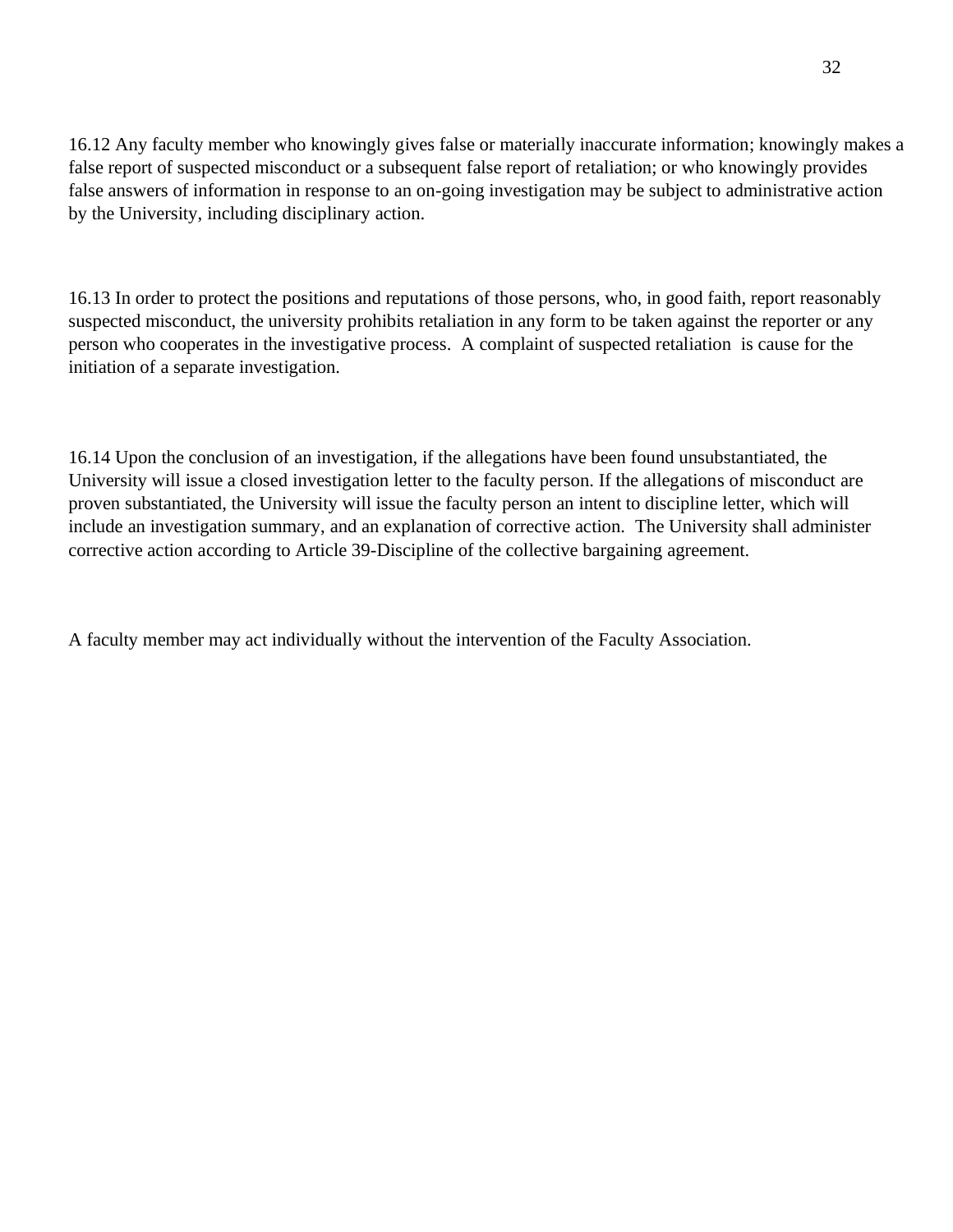#### **PERSONNEL FILE**

- <span id="page-32-0"></span>17.1 The University shall maintain one (and only one) official personnel file for each member of the faculty. The file will be located in the Office of Human Resources.
- 17.2 A faculty member will be permitted to review the material contained in his or her file.
- 17.3 The University will provide a faculty member with a copy of any document placed in his or her file, unless an original or copy was sent directly to the faculty member. The faculty member may submit a written response to any document placed in the faculty member's personnel file. This response shall also be placed in the faculty member's file.
- 17.4 A faculty member may be accompanied by an Association representative while reviewing his or her file. In addition, a faculty member may allow an Association representative to view his or her file, provided that the faculty member makes such authorization in writing. The Human Resources Director or his or her designee must be present during any review of personnel files.
- 17.5 A faculty member may request a copy of his or her personnel file at any time. The copy will be made available to the faculty member within three (3) working days at the current cost per copy.
- 17.6 Faculty members may also place in their file materials relevant to their academic qualifications, teaching, research, scholarship, and service.
- 17.7 If a member of the Bargaining Unit considers material in his or her file to be obsolete, because of its age or a significant change in circumstances, he or she may request the VPAA, in writing, that the material be removed. The VPAA shall consider whether the material is still relevant. Material more than ten (10) years old shall be presumed to be obsolete unless the VPAA explains to the faculty member why it is still relevant. However, "core documents" such as contracts, legal settlements, and notices of disciplinary action, shall remain in a faculty member's personnel file irrespective of age.
- 17.8 All material placed in a faculty member's file is subject to the grievance procedure if the placement is alleged to violate this Agreement.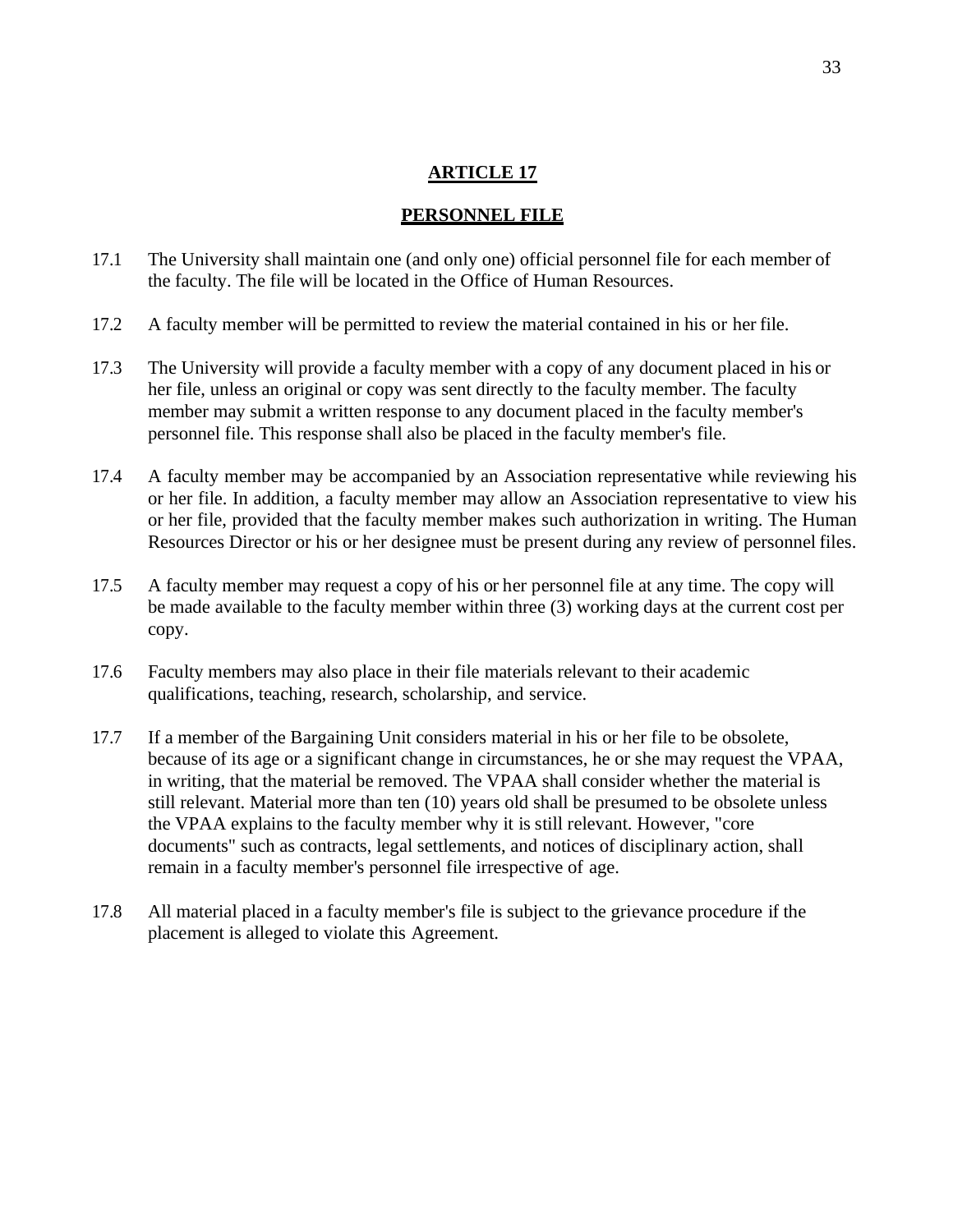### **LEAVES OF ABSENCE**

#### <span id="page-33-0"></span>18.1 Paid Leave. Members of the Bargaining Unit shall be entitled to the following paid leave.

#### 18.1.1 Sick Leave

- a. Bargaining Unit members shall earn twelve (12) hours of credit for sick leave with pay each month during the academic year. First-year Bargaining Unit faculty shall be awarded 54 hours of sick leave with pay with their initial contract and shall earn 12 hours of credit for sick leave with pay for each month during the Academic Year beginning with their second semester of employment. Faculty members who are appointed less than full-time shall earn sick leave with pay on a pro rata basis. Sick leave may be accumulated up to 1040 hours. No additional sick leave with pay beyond that accumulated shall be granted. Faculty members shall be responsible for immediately reporting an absence to the appropriate chair, and if unavailable, the appropriate dean.
- b. A faculty member shall be responsible for promptly completing and signing the faculty absence form and returning the absence form to the appropriate Chair and if unavailable then to the appropriate Dean. A faculty member will be required to provide a physician's statement for absences of five consecutive days charged to sick leave. The Chair must report all sick leave taken to the Dean, and Human Resources/Payroll. At the Chair's discretion, in consultation with the Dean, Administration may require a physician's statement of absence from the faculty member.
- c. Sick leave may be used only in the event of personal illness or injury of the employee or immediate family member defined as a spouse, parent, child, brother, sister, or any other person residing in the same household of the employee. An employee requesting sick leave for doctor's appointments and other prescheduled health-related absences must request sick leave at least twenty (24) hours in advance unless an emergency exists.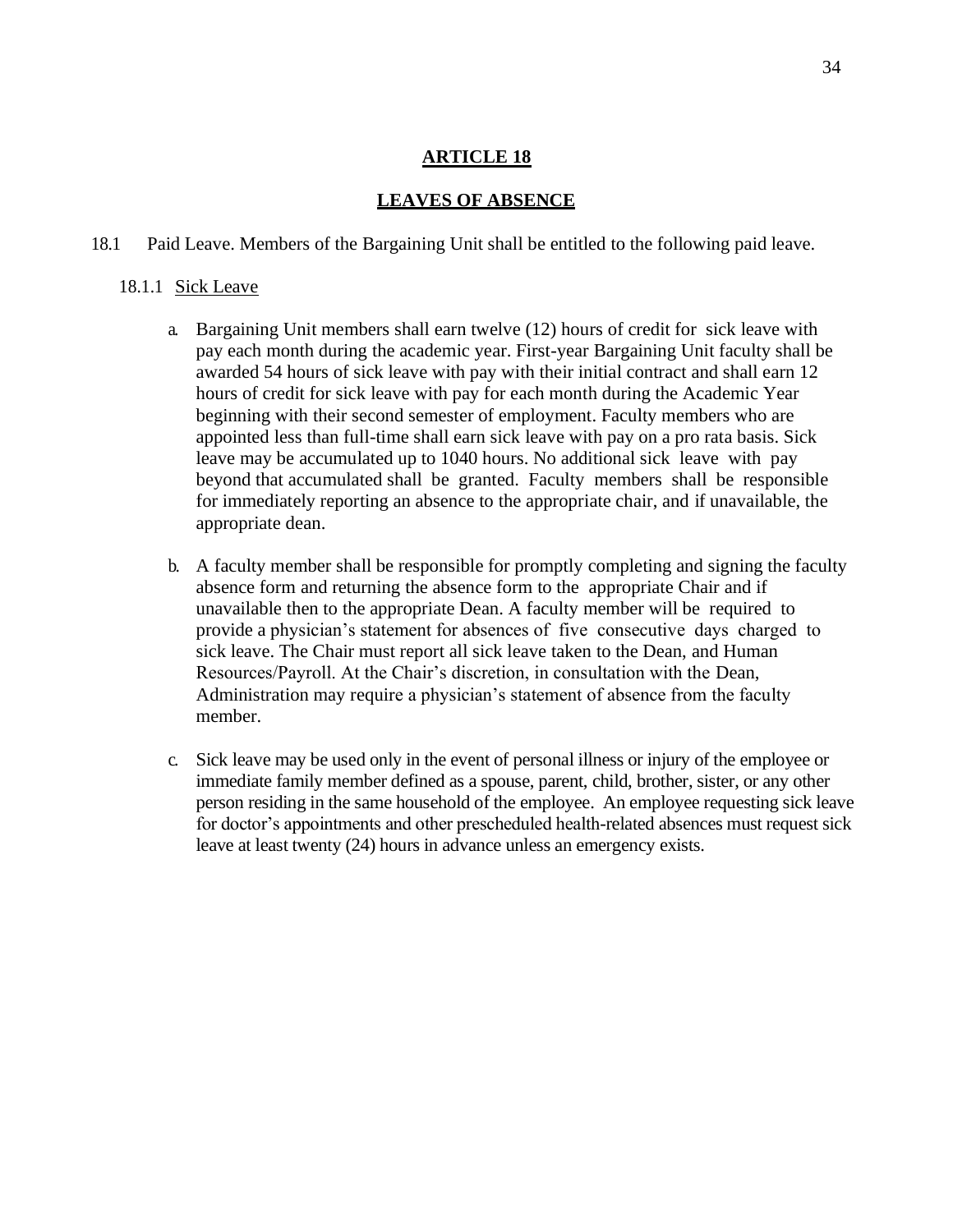- 18.1.2 Bereavement Leave. Upon notification to the Chair, a faculty member may be granted up to three (3) days of leave with pay for a death in the faculty member's family. Upon approval of the Chair and Dean, additional circumstances may be considered for bereavement leave, and additional days of leave may be granted and charged to sick leave. "Family" is defined as spouse, domestic partner, parent, step-parent, child, step-child, brother, sister, brother or sister-in law, aunt, uncle, niece, nephew, grandparents, or any other person residing in the same household of the faculty member.
- Upon approval of the Chair and Dean, additional circumstances may be considered for bereavement leave, and additional days of leave may be granted and charged to sick leave.
- 18.1.3 Jury Duty and Required Court Attendance. A faculty member summoned for jury duty or for duty as a witness (other than as plaintiff or defendant) is granted time off with pay. A copy of the summons must be sent to Human Resources/Payroll. A faculty member is required to return to his or her work location while temporarily excused from attendance in court, unless it is not practical because of the short time between court sessions or between the time court is recessed and the end of the scheduled work day.
- 18.1.4 Military Leave. The Uniformed Services Employment and Reemployment Rights Act (USERRA) of 1994 is a Federal law that establishes rights and responsibilities for Uniformed Service members and their civilian employers. USERRA protects the job rights of individuals who voluntarily or involuntarily leave employment positions to perform service in the uniformed Services, to include certain types of service in the National Disaster Medical System or the Commissioned Corps of the Public Health Service. Faculty members that fall under USERRA shall be granted emergency military leave, temporary military leave, and indefinite military leave in accordance with state and federal law.
- 18.1.5 Holidays. Faculty members who are classified as "academic year" employees are entitled to all holidays designated in the campus academic calendar.
- 18.1.6 Voting Leave. Unit employees, who are New Mexico registered voters, are granted, at their request, time off that does not require the cancellation of classes (2 hours maximum) from University duties to vote in government elections.
- 18.2 Leave Without Pay. Leave without pay may be granted for extended periods of leave for illness or injury, personal reasons, school attendance, sickness in a family, or other purposes of a personal nature at the discretion of the VPAA. A faculty member shall submit a written request for the leave without pay at least two (2) weeks in advance, if possible. Otherwise notice must be given as soon as reasonably practical. Approval may be granted for a limited duration and based on operational needs. After a leave without pay is granted, reinstatement shall be guaranteed. While on an approved leave without pay, the faculty member shall be responsible for the employee and employer cost of medical benefits. Notwithstanding Article 15.1, time spent on leave without pay in excess of one semester shall not count toward eligibility for tenure or promotion.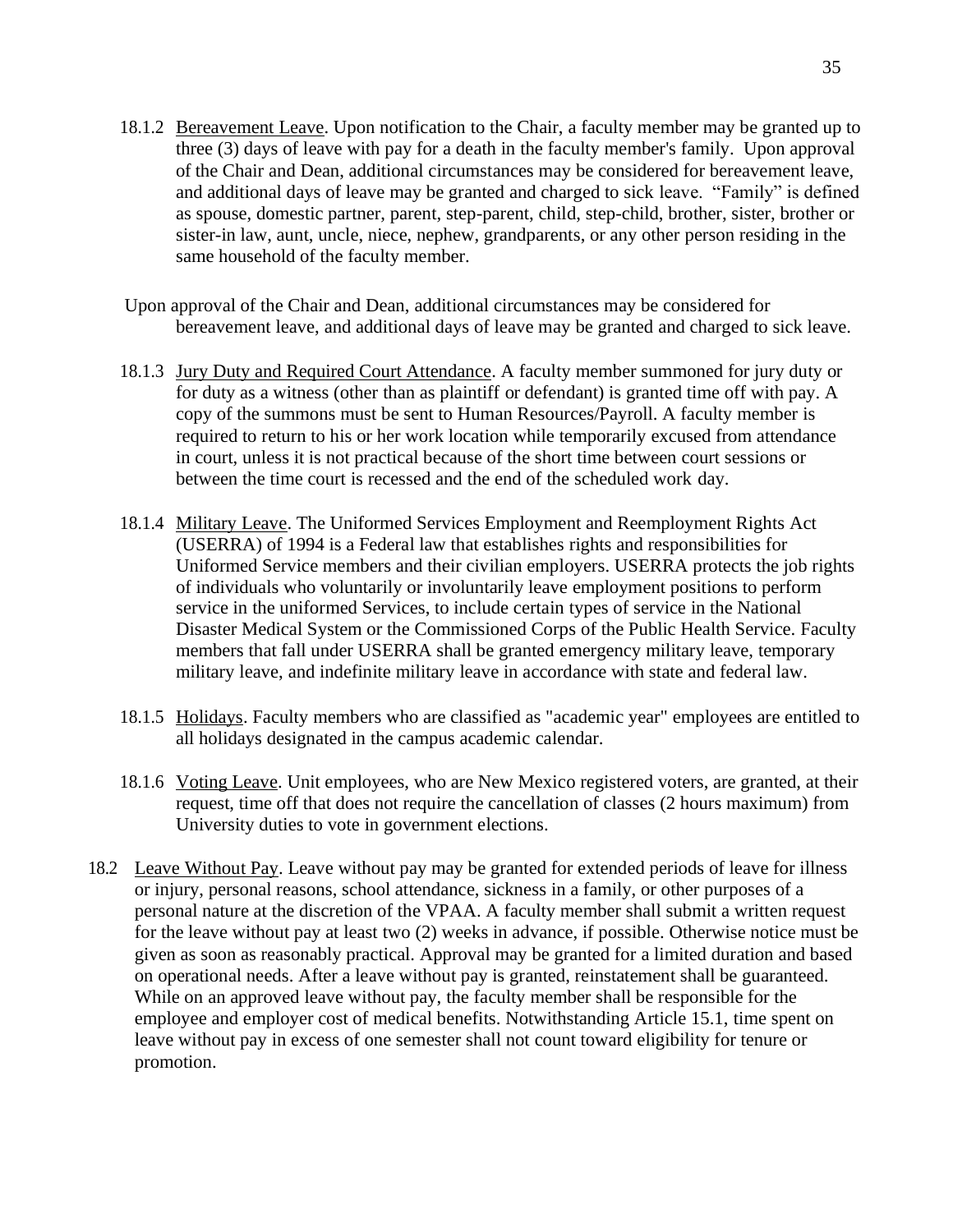### 18.3 Parental Leave

18.3.1 Faculty members are eligible for one semester of parental leave with pay.

Parental leave is not intended to take the place of FMLA. Parental leave is in addition to FMLA.

18.3.2 Eligibility. All bargaining unit faculty are entitled to parental leave. In taking parental leave, the expectation is that the faculty member will spend time caring for and bonding with a child who has recently joined the household. If both parents are faculty members, each is eligible for parental leave. If both faculty members are in the same department, the faculty members and chair will discuss how to best meet the needs of the department and family including whether to take the leave concurrently or consecutively (preferable). Mothers giving birth, spouses or domestic partners of mothers giving birth, parents adopting, and parents accepting a long-term foster placement or fostering toward adoption, are all eligible for equal amounts of parental leave under this policy.

18.3.3 Timeline. Parental leave should normally begin within one calendar year after child is born or an adopted or foster child joins the household. Exceptions to the one-year time frame will be reviewed on a case-by-case basis.

18.3.4 The use of parental leave shall not have a negative influence in the evaluation of any candidate for reappointment, tenure, or promotion. As such, the faculty member may choose to voluntarily pause the tenure and/or promotion clock while on FMLA or parental leave.

18.3.5 Notification. Faculty must notify the Administration 30 days prior to invoking this provision of the agreement.

## 18.4 Domestic Abuse Leave

The University provides unpaid leave to any employee who is a victim of domestic abuse in accordance with the New Mexico Promoting Financial independence for Victims of Domestic Abuse Act, NMSA 1978, § 5-4A-1 et seq. Leave time may be taken on an intermittent basis for up to fourteen (14) days in any calendar year, taken for up to eight hours in one day. Leave time may be used to obtain an order of protection or other judicial relief from domestic abuse or to meet with law enforcement officials, to consult with attorneys or district attorney's victim advocates or to attend court proceedings related to the domestic abuse of the employee, a minor child of the employee, or a person for whom the employee is a legal guardian. When domestic abuse leave is taken in an emergence, the employee or the employee's designee must give notice to the employee's supervisor or the University's Human Resources/Payroll department within (24) twenty-four hours of commencing the domestic abuse leave. An employee may use paid leave time consistent with University policies.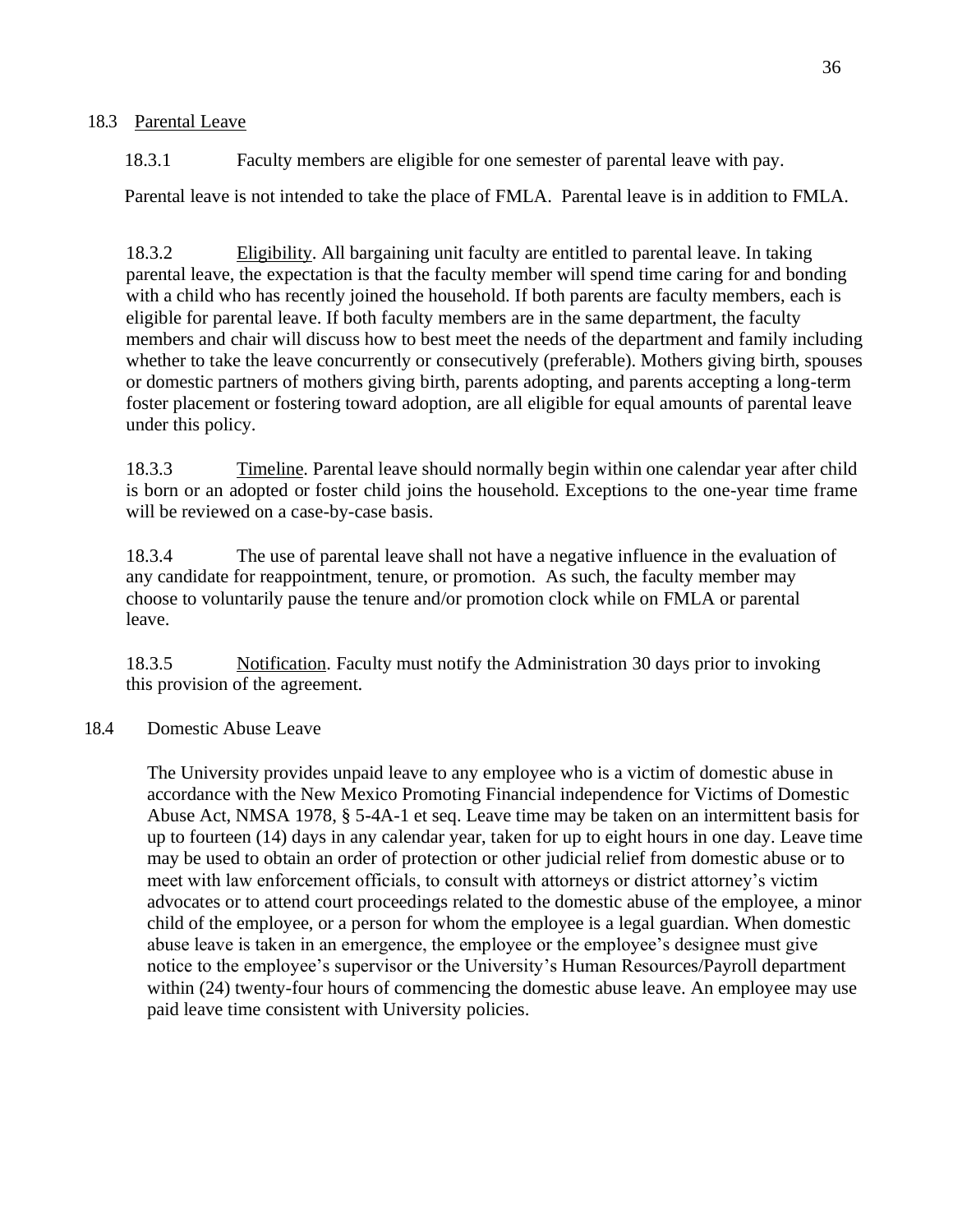# 18.5 Certification or Verification

The University may require verification of the need for domestic abuse leave. If verification is required, an employee must provide one of the following forms of verification in a timely fashion:

- 1. A police or security report indicating that the employee or a family member as defined above was a victim of domestic abuse; or
- 2. A copy of an order of protection or other court evidence produced in connection with an incident of domestic abuse. The document does not constitute a waiver of confidentiality or privilege between the employee and the employee's advocate or attorney; or
- 3. The written statement of an attorney representing the employee, a district attorney's victim advocate, a law enforcement official or prosecuting attorney stating that the employee or a family member appeared or is scheduled to appear in court in connection with an incident of domestic abuse.

The faculty member must contact the Human Resources/Payroll Department for eligibility requirements.

- 18.6 Family Medical Leave Act (FMLA): The Family Medical Leave Act (FMLA) provides eligible employees with up to twelve (12) weeks of unpaid, job-protected leave per year. It also requires that their group health benefits be maintained during the leave. FMLA is designed to help employees balance their work and family responsibilities by allowing them to take reasonable unpaid leave for certain family medical reasons. The faculty member can opt to use their sick leave to continue to receive pay during the leave. The faculty member must contact the Human Resources/Payroll Department for eligibility requirements. FMLA may be applied for the following reasons:
- •for the birth and care of a son or daughter or placement of a son or daughter with the employee for adoption or foster care;
- •to care for family, spouse, son, daughter or parent who has a serious health condition;
- •for a serious health condition that makes the employee unable to perform the essential functions of his or her job; or
- •for any qualifying exigency arising out of the fact that a family member, spouse, son, daughter, or parent is a military member on covered active duty or call to covered active duty status.
- 18.6.1 Certification of Health Care Provider for Employee's (or Family Member's) Serious Health Condition form will be provided to the faculty member by Human Resources/Payroll upon receipt of the FMLA Employee Request Form (Appendix TBD). The faculty member will return the completed Certification of Health Care Provider for Employee's (or Family Member's) Serious Health Condition to Human Resources/Payroll to initiate Notice of Eligibility and Rights & Responsibilities and the Designation Letter for FMLA approval and/or request for further information to make determination of approval. The faculty is responsible for processing the FMLA paperwork through Human Resources in a timely fashion.

18.6.2 Human Resources/Payroll shall be responsible for submitting to the Chair and Dean the faculty member's eligibility for FMLA indicating the dates the faculty member may be absent. Faculty members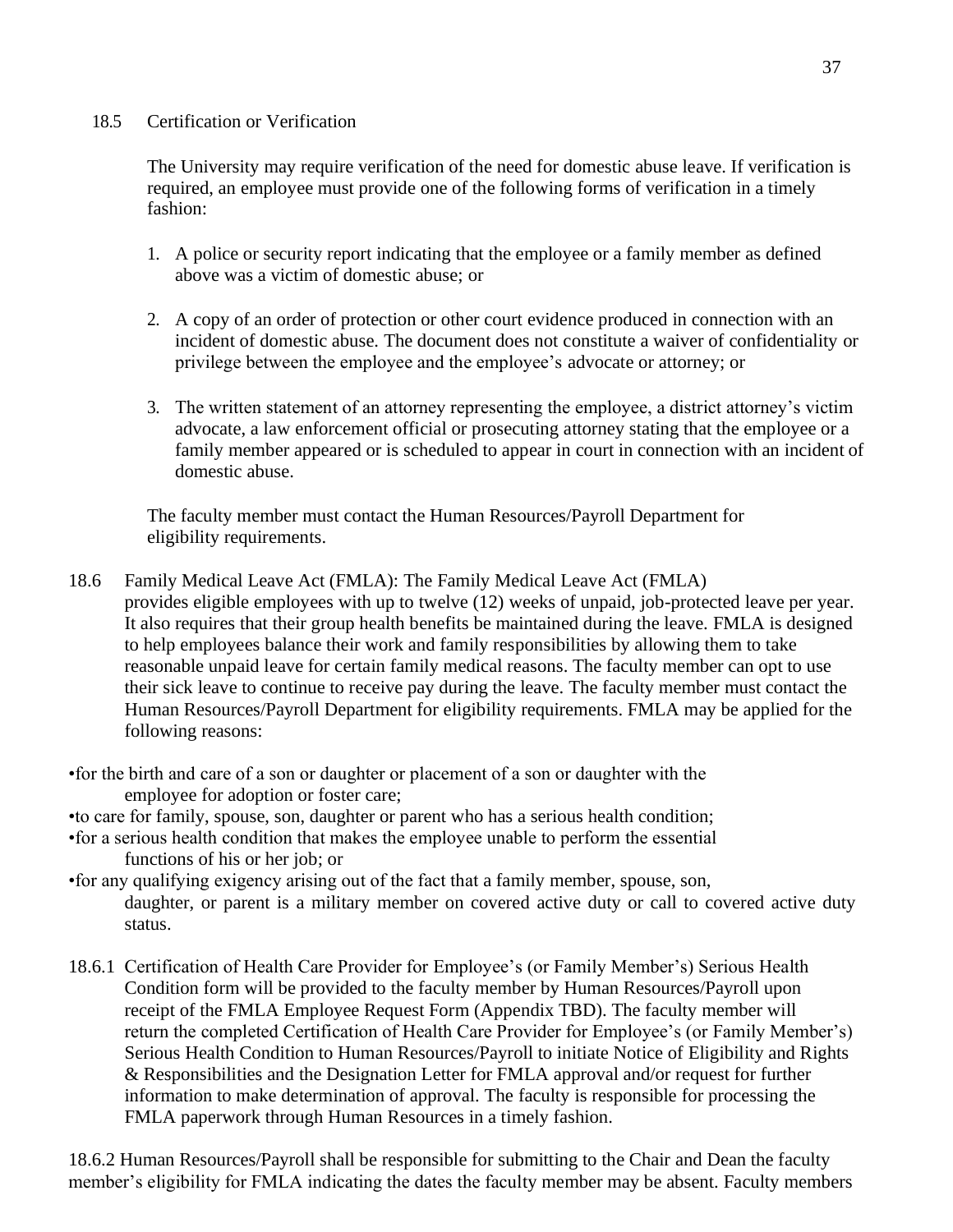are responsible for submitting a faculty absence form to the Chair during the dates they are actually taking their FMLA leave and are not obligated to disclose any reasons for applying for or taking an FMLA absence.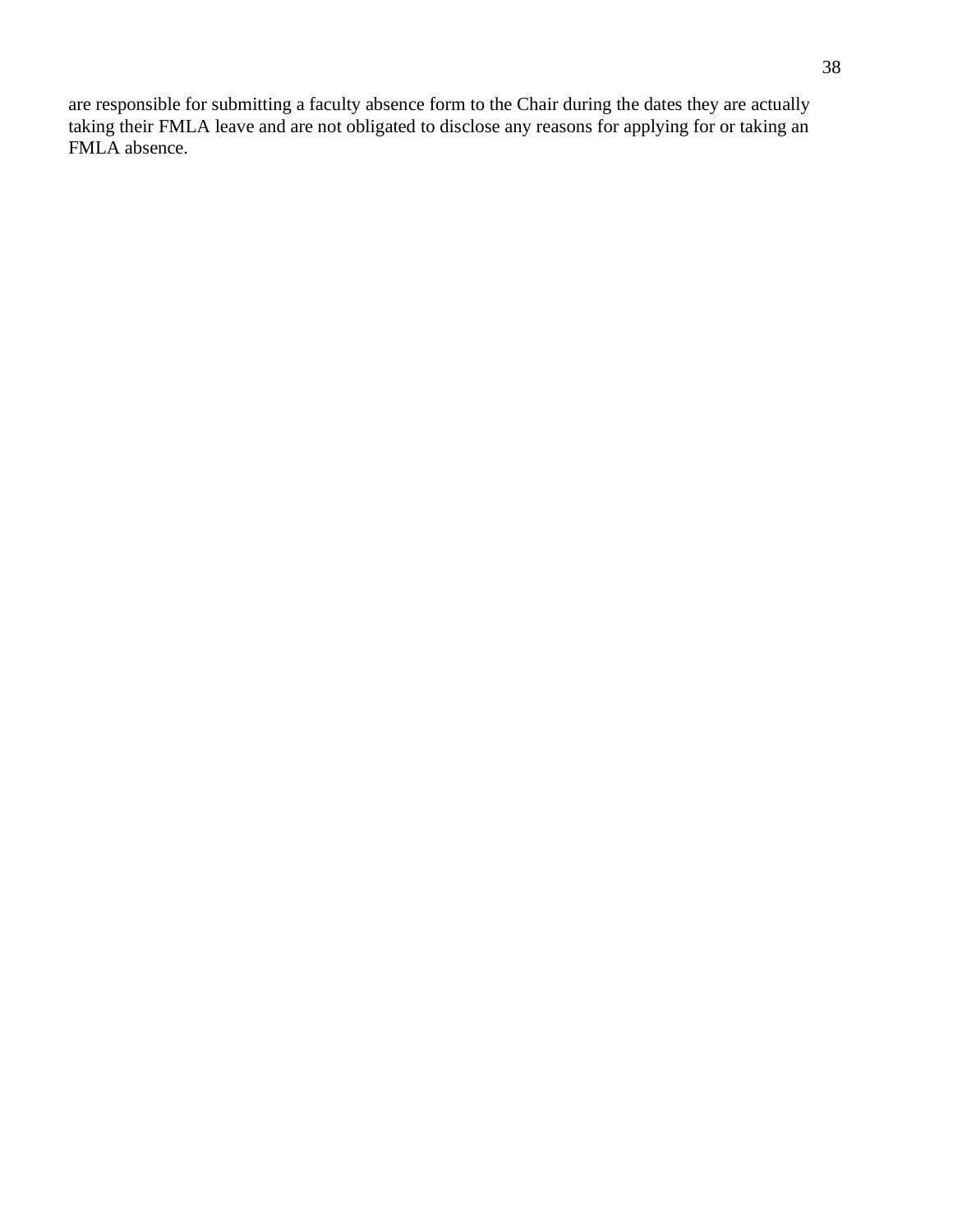# **SAFE WORKING CONDITIONS**

- 19.1 The parties will comply with all applicable State and Federal laws relating to safe working conditions.
- 19.2 Whenever a faculty member becomes aware of a condition which the faculty member feels is a violation of an institutional safety, health rule or regulation, the faculty member will report such condition to an appropriate administrator who will promptly investigate such conditions and, if appropriate, remediate in a timely manner.
- 19.3 Protective devices and first aid equipment will be provided to faculty members who practice in a hazardous institutional environment. The faculty members will be responsible for the proper use of such devices.
- 19.4 Friends, Family, and Children in the Workplace

The University discourages employees from being accompanied by friends, family, or children while working, including leaving children on campus in office areas while they are at work. This does not eliminate periodic, short visits from friends, family, and children. The University desires to be a family friendly place of business, to faculty and staff as well as to students; however, the workplace is not the appropriate place for childcare. During brief visits (specific campus events, situational convenience, or family emergencies), the faculty member accepts full responsibility for the visitor's safety and supervision. If an employee is faced with unusual circumstances regarding visitors at work, the employee should speak with his immediate supervisor.

19.5 Animals and Pets on University Property

Faculty are not allowed to have or keep dogs, cats, or any pet in classrooms, offices, residence halls, or any other campus building. Exceptions to this policy are service animals approved and eligible under ADA compliance.

Also exempt under this policy are animals that are housed under approved conditions in research laboratories, and fish, provided that the container is cleaned regularly so that it does not present a health hazard and no illegal species are kept.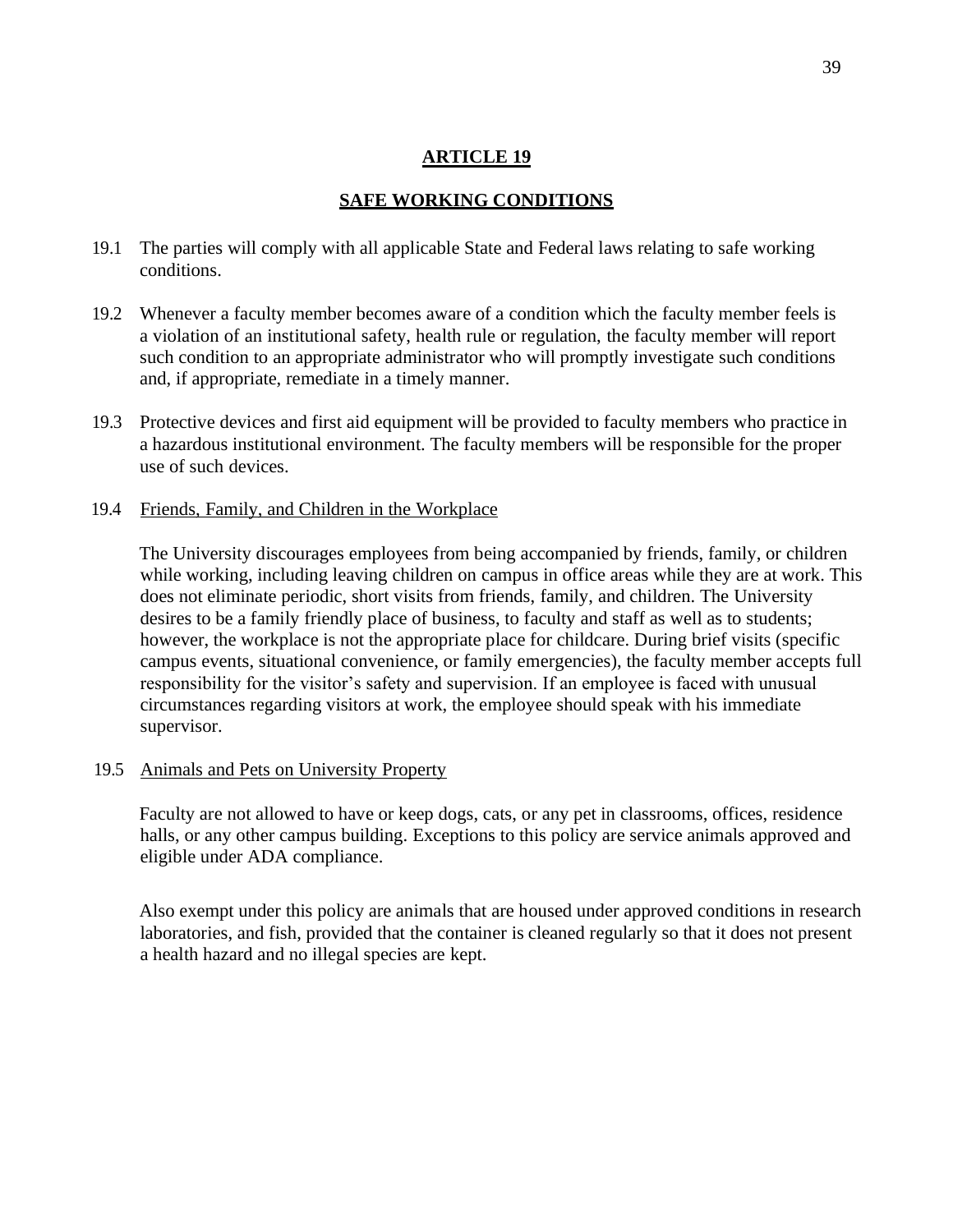# **FACILITIES AND EQUIPMENT**

The University shall make a reasonable effort to provide each faculty member with adequate facilities and equipment for effective performance.

- 20.1 The University shall provide each newly hired faculty member with the option of a standard issue laptop, tablet/surface, or desktop (Mac or PC) from ITS. During hiring negotiations, the faculty candidate must be informed of this option.
- 20.2 Faculty's chosen device should be replaced every 4 to 5 years.
- 20.3 When a faculty member's computer is replaced, the University shall provide each faculty member with the option of a standard issue laptop, tablet/surface, or desktop (Mac or PC) from ITS.
- 20.4 Faculty shall protect university equipment and shall protect data security on all of the devices they use for university work, as per existing policies.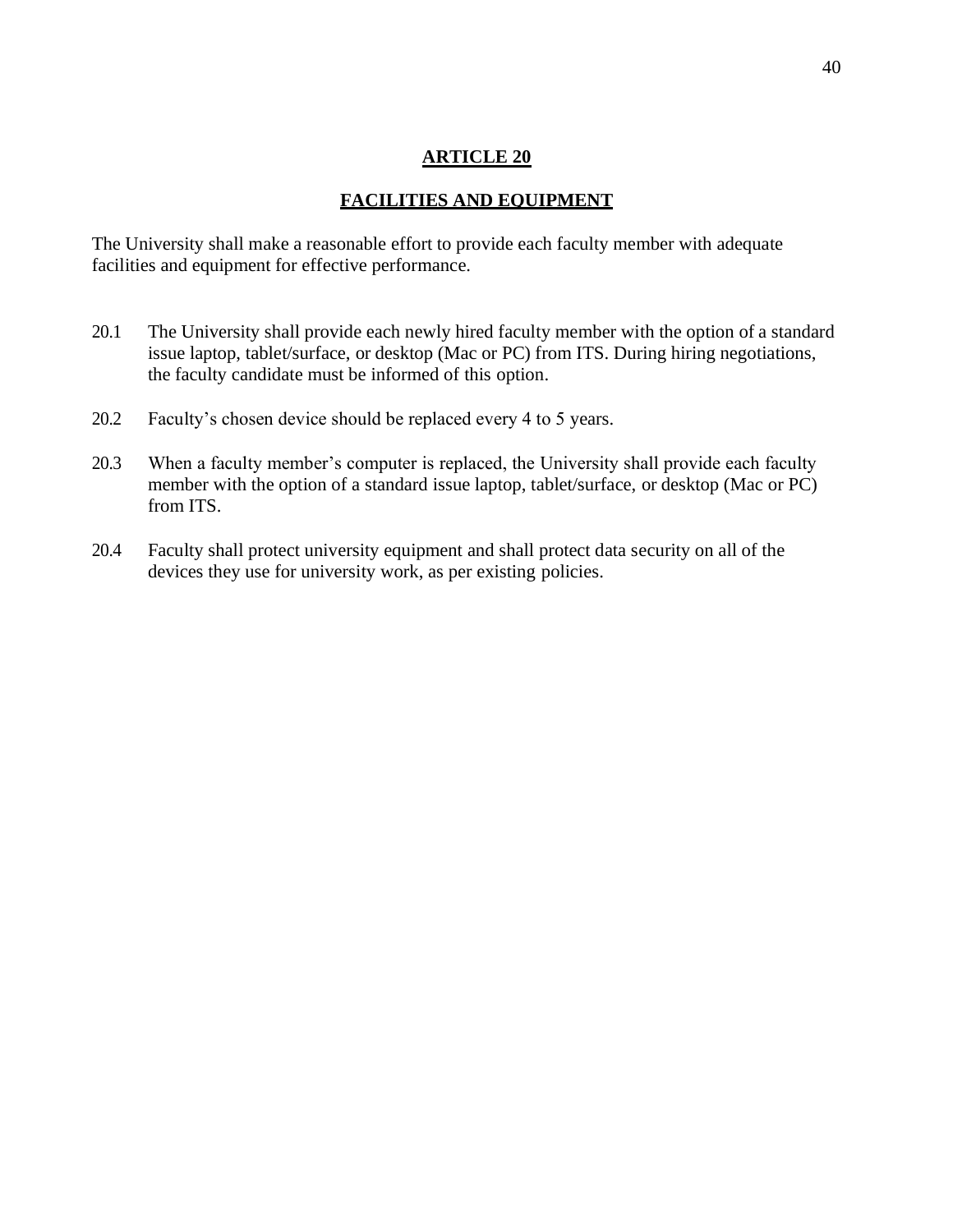### **REDUCTION IN FORCE/SENIORITY**

The University may enact a reduction in force for reasons of financial exigency or for the discontinuance of a faculty position(s), program(s), or department(s). Notification of the possible need for a Reduction in Force should be given as early as possible in order that the affected faculty might have adequate time to seek employment elsewhere or undergo training in order to qualify for another assignment within the institution. Before terminating an appointment in accord with this Article, the institution, with faculty participation, will make every effort to place the faculty member concerned in another suitable position or location within the institution. The appointment of a faculty member with tenure will not be terminated in favor of retaining a faculty member without tenure, except in extraordinary circumstances where a serious distortion of the academic program would otherwise result. Nor will a faculty member with greater seniority be terminated in favor of a faculty member with less seniority except under the circumstances just mentioned. If a non-tenured faculty member is essential to the existence of a particular program, and a tenured faculty member's duties could be considered non-essential or possibly be covered by another person within the department or institution, it will be the responsibility of the School/College Dean and/or Vice President for Academic Affairs to make a recommendation not to follow seniority. Any such recommendation will be sent to the Executive Committee of the Faculty Association for review and concurrence. Only with such concurrence will any deviation from seniority be allowed.

- 21.1 Seniority Defined. Seniority shall be defined as the total length of time of continuous fulltime employment in a tenure-track position at the University. Time spent on paid leave shall be counted for seniority purposes. Time spent on approved unpaid leave shall not constitute a break in continuous service but shall not be counted for seniority purposes. The University will maintain a seniority list of all faculty members in the bargaining Unit ranked in order of seniority. Upon request, the University will provide the Association with a copy of the faculty seniority list.
	- 22.1.1 Loss of Seniority. Seniority shall be forfeited in circumstances, including, but not limited to resignation, termination, or retirement. Seniority is not lost in the situations described below.
		- 21.1.1.1 A faculty member is part of a reduction in force and is subsequently rehired. In such a situation, the individual retains the seniority he or she had when terminated.
		- 21.1.1.2 A faculty member moves into an administrative position and back to a faculty position. In such a situation the individual accrues seniority as if he or she had stayed in a faculty position.
- 21.2 Financial Exigency. A reduction in force (RIF) due to financial exigency must be documented. Financial exigency is defined as a serious financial crisis that jeopardizes the University's mission and effective operation. The Administration will consult with the Faculty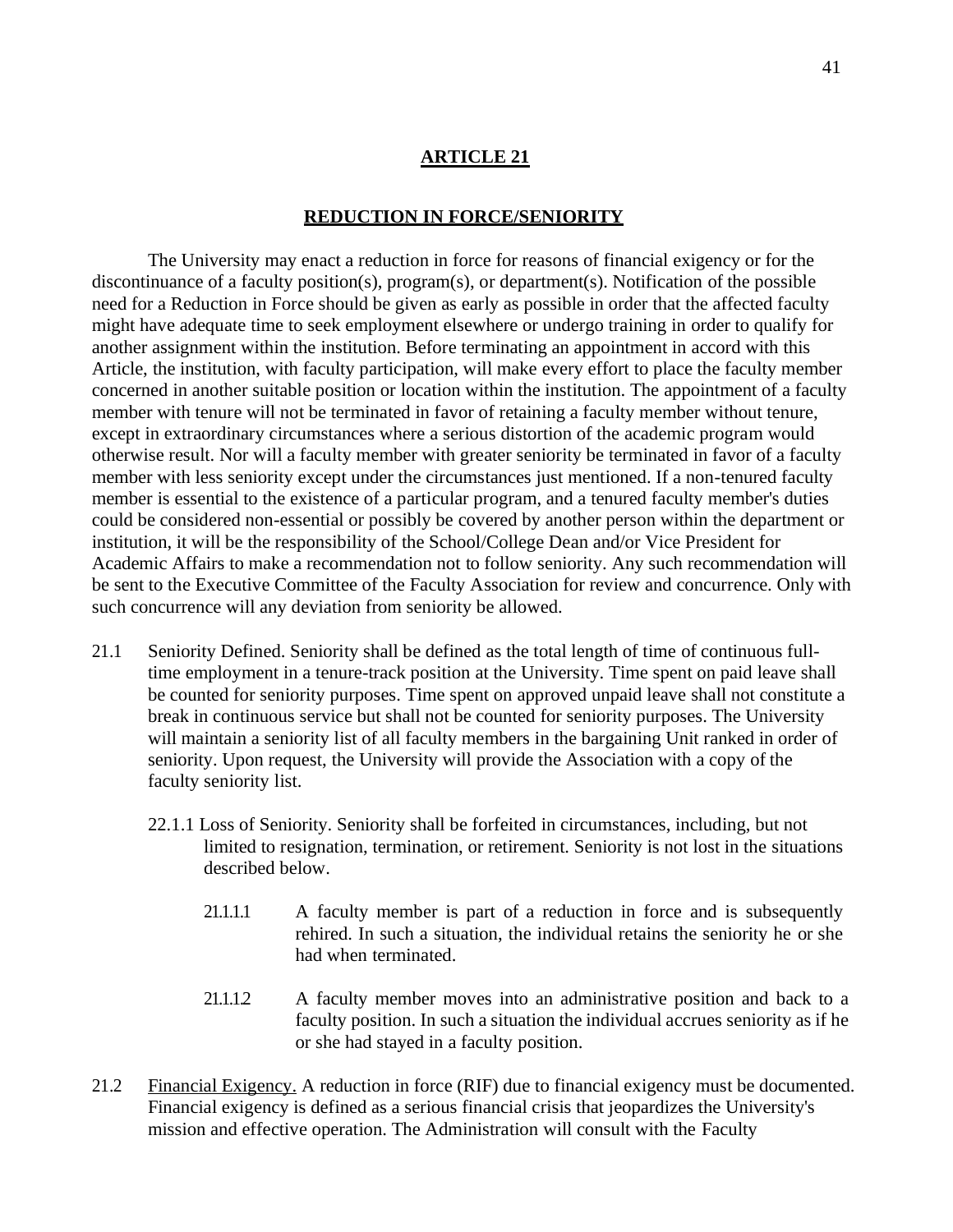Association to demonstrate the existence and extent of the University's financial problems. The NMHU Faculty Association and Faculty Senate will be apprised of the situation in a timely manner in order to be able to have time to study the documentation used to demonstrate the need for the RIF. Common causes of financial exigency include decreasing enrollment, inadequate funding, and increased operating costs. Data and other evidence used to establish the need for faculty reductions will be shared with the faculty.

In cases of termination because of financial exigency, the place of the faculty member involved will not be filled by a replacement within a period of three years unless the released faculty member has been offered re-instatement and a 20-day period in which to accept or decline it.

The Administration will work with the Faculty Association to explore other cost saving options before implementing a RIF affecting tenured faculty. When implementing a RIF is necessary due to financial exigency, the Administration will give top priority to instructional requirements and institutional needs. These will be decided in consultation with the NMHU Faculty Association and Faculty Senate.

If a faculty member affected by a Reduction in Force is re-hired, all rights and benefits accrued at the time of the separation will be restored upon re-employment.

21.3 Discontinuance of Faculty Positions, Program, or Department Not Mandated by Financial Exigency. Termination of an appointment with continuous tenure (or of a probationary or special appointment before the end of the specified term) may occur as a result of a bona fide formal downsizing or discontinuance of a program or department of instruction. Whenever possible, program discontinuance will occur at the end of the academic year when the decision is made.

The standards and procedures for program downsizing or discontinuance listed below will apply:

- a. Following a program review by the Faculty Senate, a recommendation regarding downsizing or discontinuing formally a program or department of instruction will be made to the Vice President of Academic Affairs for consideration. The Faculty Association will be notified of this recommendation as well.
- b. The VPAA or faculty may identify programs for review by the Faculty Senate. Program review should include information on costs, enrollment, student-faculty ratios, societal need, program quality, and other criteria appropriate to the particular situation.
- c. Before the Administration issues notice to a faculty member of its intention to terminate an appointment because of formal downsizing or discontinuance of a program or department of instruction, the institution will make every effort (in consultation with the faculty member involved) to place that faculty member in another suitable position or location. If placement in another position or location would be facilitated by a reasonable period of training, the University will, upon request, hold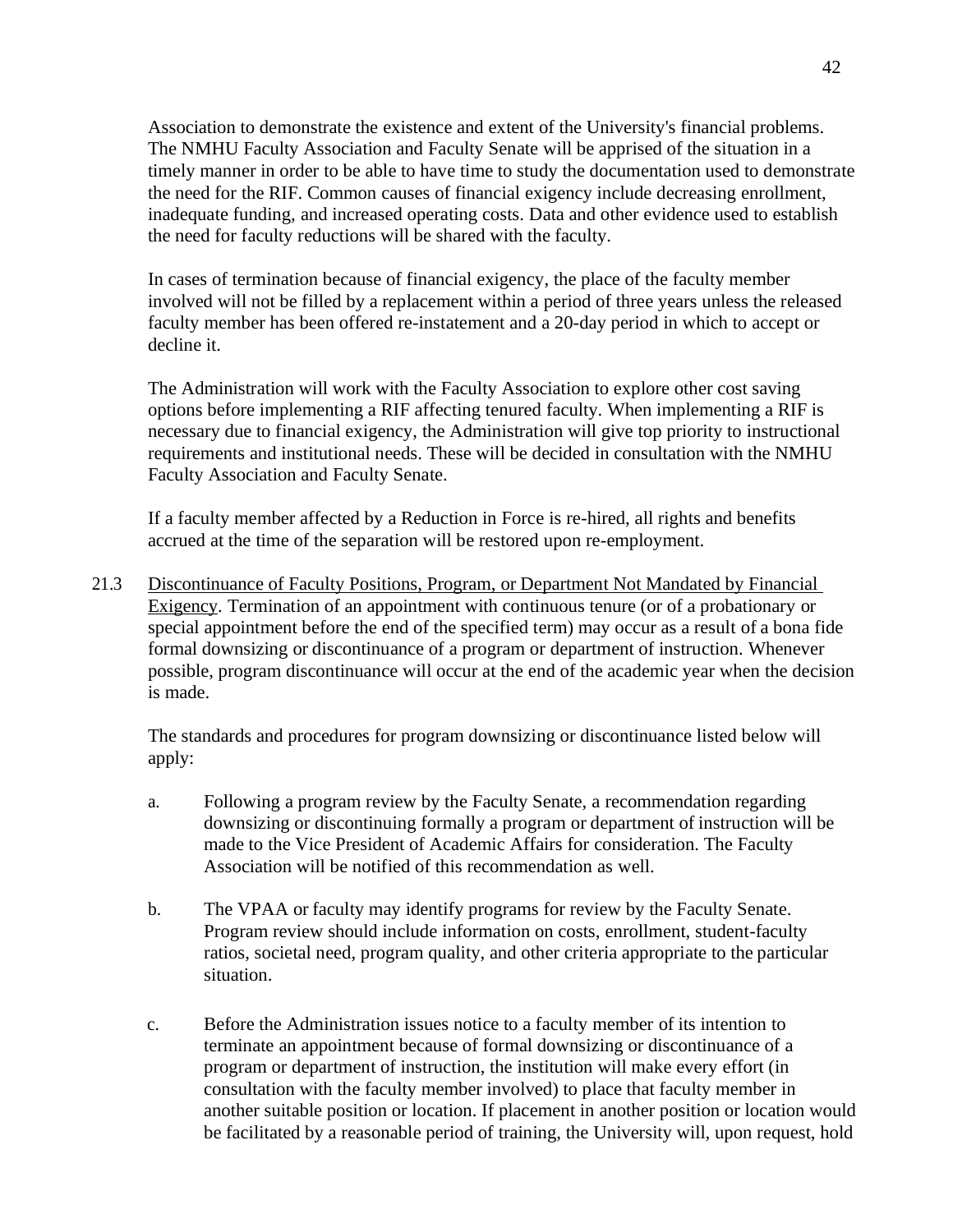the position for one semester. If no position is available within the institution, with or without retraining, the faculty member's appointment may then be terminated. The faculty member may then be given a terminal year contract for the following academic year.

21.4 Appeal Procedure. A faculty member may grieve a proposed relocation or termination from a RIF under Article 29 for a violation of this Agreement.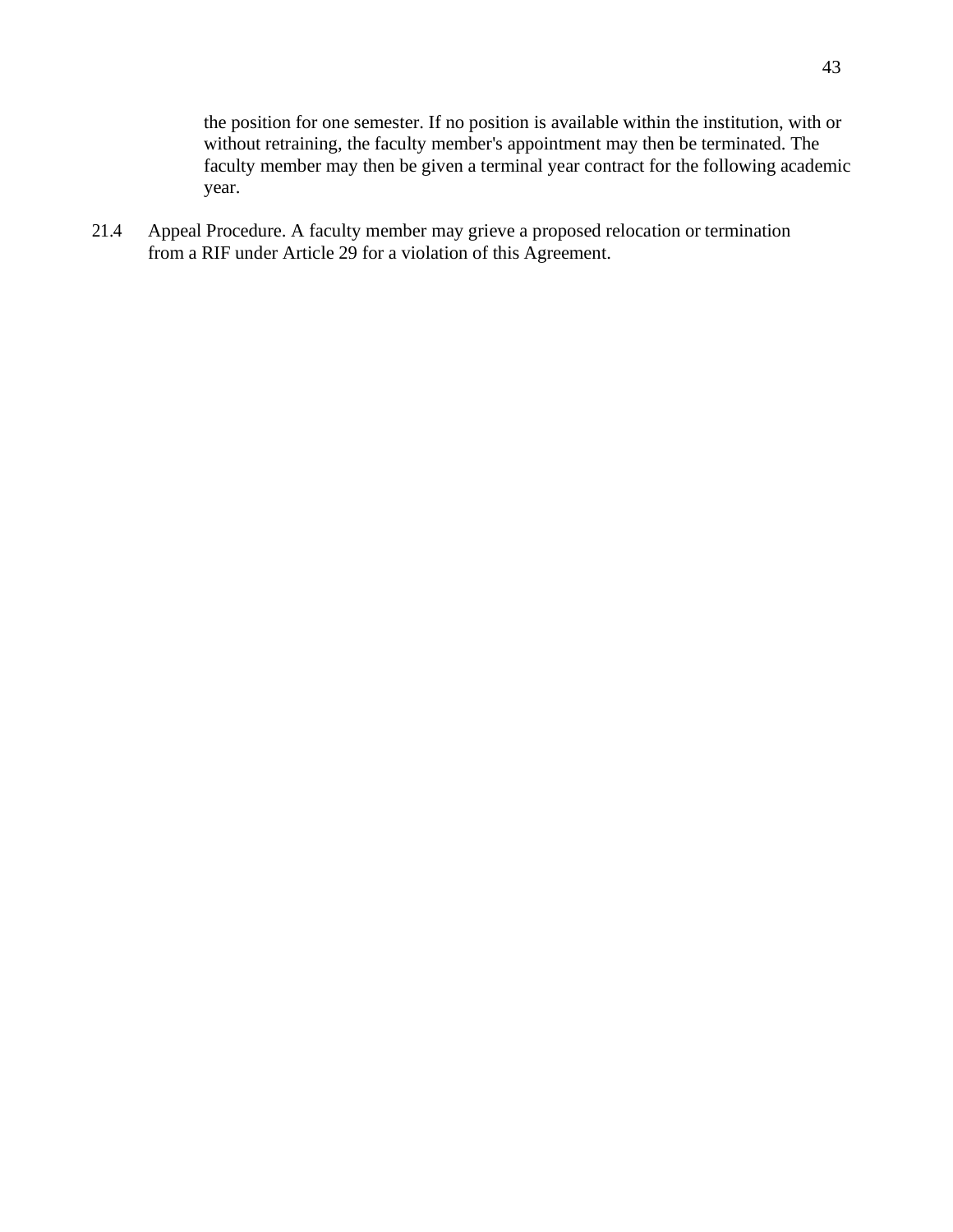## **MENTORING**

The retention and development of faculty is critical for the health of the institution. These efforts can improve productivity, increase satisfaction and morale, and decrease faculty replacement costs. Experienced professors realize that teaching is a dynamic and reflective process. Successful mentoring programs can accomplish the following:

- Induct new faculty into the University through review of policies and procedures prior to the start of the semester.
- Induct new faculty into the department, College or School, and university expectations for teaching, scholarship, and service.
- Connect new faculty with their experienced peers to help integrate them into university life.
- Orient and re-orient faculty to the goals and objectives of department, College or School, and the University mission.
- Provide advice on campus committee involvement and scholarship opportunities.
- Create an atmosphere of reflection and the sharing of best teaching practices among faculty.

All new faculty shall participate in mentoring, until tenure is achieved. In the first semester at NMHU, faculty mentors or mentoring teams shall be assigned by the Chair. Following the first semester, faculty members may select their mentor or mentoring team and report their selection to the Chair and the Dean. Mentors shall be other faculty members rather than administrators.

22.1 Mentoring of New Faculty

The mentoring of new faculty should include information about university policies and procedures, department and College or School expectations, the requirements for tenure and promotion, and observations of classroom teaching. The mentor/mentoring team should perform a classroom observation of the new faculty member every semester during the first two years and annually thereafter and provide feedback to the new faculty member (Article 23.3). In addition, the mentor/mentoring team shall invite the new faculty member to observe their classroom(s) so that a dialogue and sharing of best practices in teaching may occur. The new faculty member shall conduct at least one classroom observation of a mentor annually. Serving as a mentor counts as university service for evaluation.

## 22.1.1 First Semester of Appointment

In the first semester of appointment to a tenure track position, a faculty mentor or mentoring team shall be assigned by the Chair. The success of the mentoring process relies in the selection and matching of the mentor with the mentee.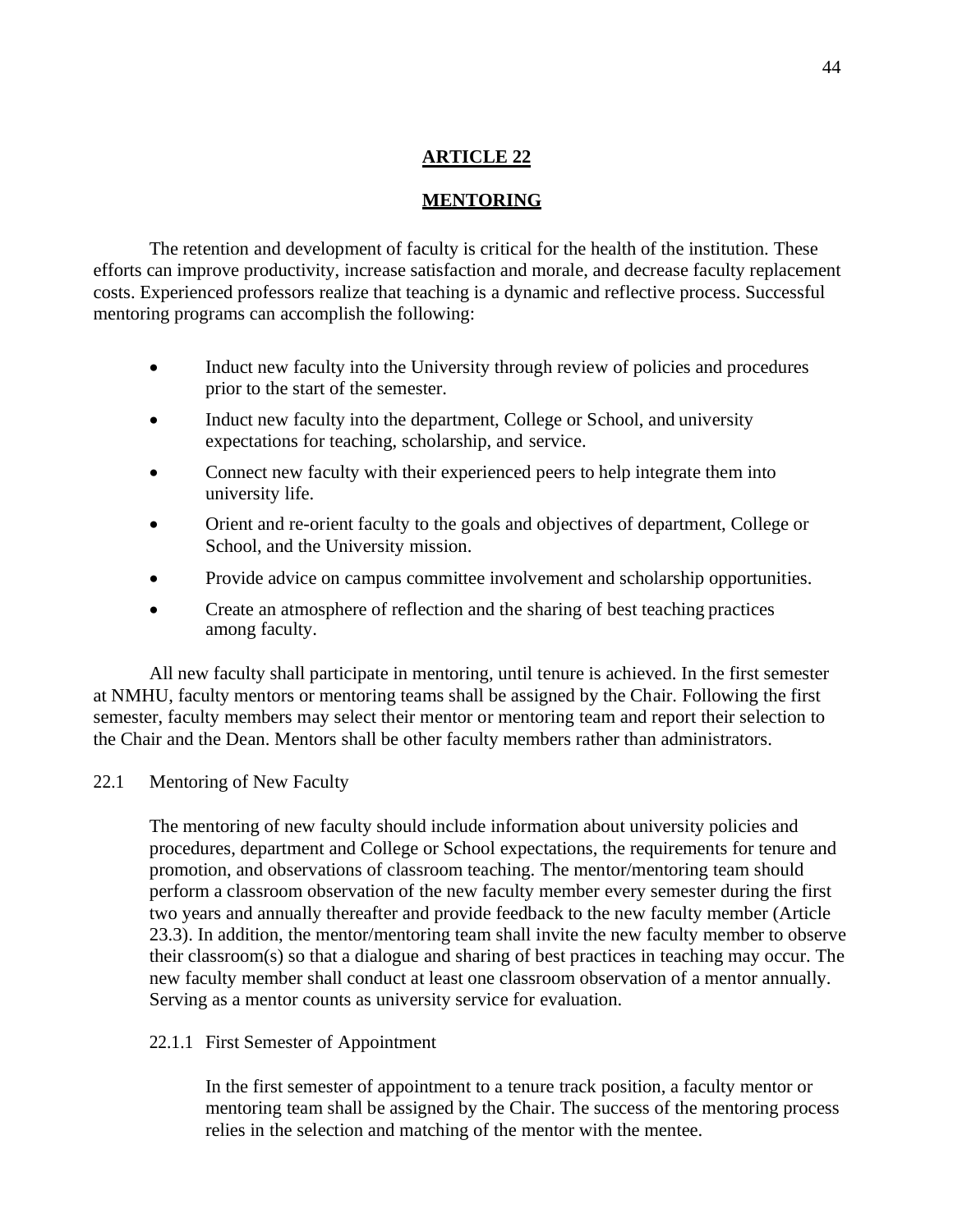Therefore, Chairs should try to appoint mentors with similar interests, not mentors based on seniority.

The mentoring process shall begin prior to the beginning of the first semester, during Faculty Development Week. In the beginning phases, the mentor should include information about the university community and academic culture, university expectations, and policies and procedures. The procedures for mentoring will vary widely across the University and within Colleges and Schools.

## 22.1.2 After the First Semester of Appointment

Following the first semester of appointment, a faculty member may select a new mentor or mentoring team, or choose to continue with the original mentor(s). Their selection shall be reported to the Chair and the Dean. In addition, the first semester mentor or mentoring team may terminate the relationship and recommend that the probationary faculty member find a new mentor/team. For the selection of a mentoring team, the probationary faculty member should try to select tenured faculty from his or her discipline, area of interest, and/or related disciplines. This may mean that the mentoring team is comprised of faculty from more than one discipline and department.

## 22.1.3 The Chair shall meet with the mentor and mentee during the first year of their relationship.

## 22.1.4 Four-Year Dossier

Faculty in the fourth year on tenure track shall prepare a dossier highlighting the faculty member's activity during the four-year period. A summative evaluation of the faculty member's performance and contributions to the University will be conducted by departmental peers, the Dean, and the VPAA. The results of the evaluation will be used as feedback for the faculty member to gauge whether or not he or she is on track for tenure, and what improvements, if any, are needed to improve candidacy for a successful tenure application. This evaluation is not related to the reappointment of the faculty member, under Article 23. The faculty member shall work with his or her mentor on preparing the dossier. The dossier shall have the same Table of Contents (Appendix A) and follow the same timeline as tenure and promotion (Article 23).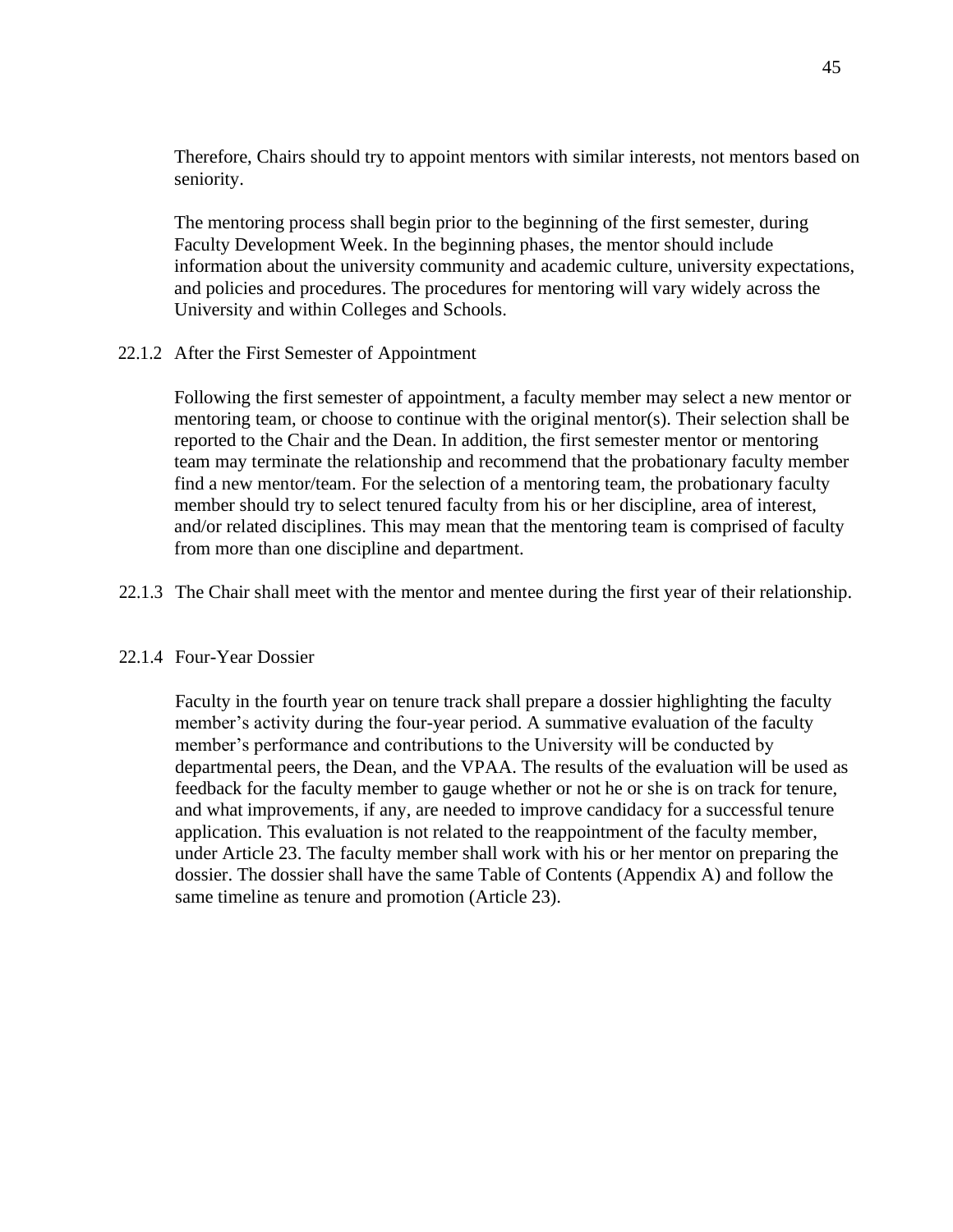# **EVALUATION**

Evaluation of faculty members will be consistent with NMHU's Mission, Vision, Strategic Goals, and Core Values. The Faculty and the University accept the position of the AAUP that "Faculty members should have a primary, though not exclusive, role in evaluating an individual faculty member's performance" (AAUP "Statement on Teaching Evaluation," 2001). The faculty plays a primary role in evaluation by reviewing their colleagues' materials, conducting classroom observations, and developing evaluation reports.

Faculty performance is primarily based upon the areas of teaching and advising, scholarship, and service while maintaining professional relationships with the university community. Consequently, this triad, and the criteria applicable to each as specified below, form the primary though not exclusive basis of the evaluation for reappointment, tenure, and promotion.

All members of the Bargaining Unit shall participate in evaluation and shall submit, using the form in Appendix B, a report of faculty activities, following the schedule as outlined below. Faculty members shall assess and provide a categorical and summative evaluation of their peers. The categorical ratings include 1) Exceeds Expectations, 2) Meets Expectations, 3) Does Not meet Expectations. The summative evaluation shall reflect the rating.

The Chair shall assure that faculty members have completed any required evaluations of other faculty. Failure of the faculty member to complete the required evaluation will be reported by the Chair to the Dean for possible disciplinary action. The Administration retains the right to assess the evaluation to determine if the evaluation process was conducted properly.

## 23.1 Types of Evaluation

23.1.1 Biennial/Annual Evaluation

The purpose of Biennial/Annual Evaluation is to evaluate the faculty member at his or her current rank expectation.

- 23.1.1.a. Tenured Faculty: All tenured members of the Bargaining Unit will participate in a biennial evaluation. This evaluation will be formative, with plans implemented to develop and intensify the skills of the faculty member. The biennial evaluation of faculty members forms a part of all other forms of evaluation.
- 23.1.1.b. Tenure-track Faculty: All tenure-track members of the Bargaining Unit will participate in an annual evaluation in their first five years. This evaluation will be formative, with plans implemented to develop and intensify the skills of the faculty member. The annual evaluation of tenure-track members forms a part of all other forms of evaluation.
- 23.1.2 Reappointment Review. The purpose of Reappointment Review is to evaluate the progress that the tenure-track faculty member is making towards tenure. All tenure-track faculty members are considered to hold one-year probationary appointments until granted tenure. Such appointments are subject to renewal on an annual basis at the sole discretion of the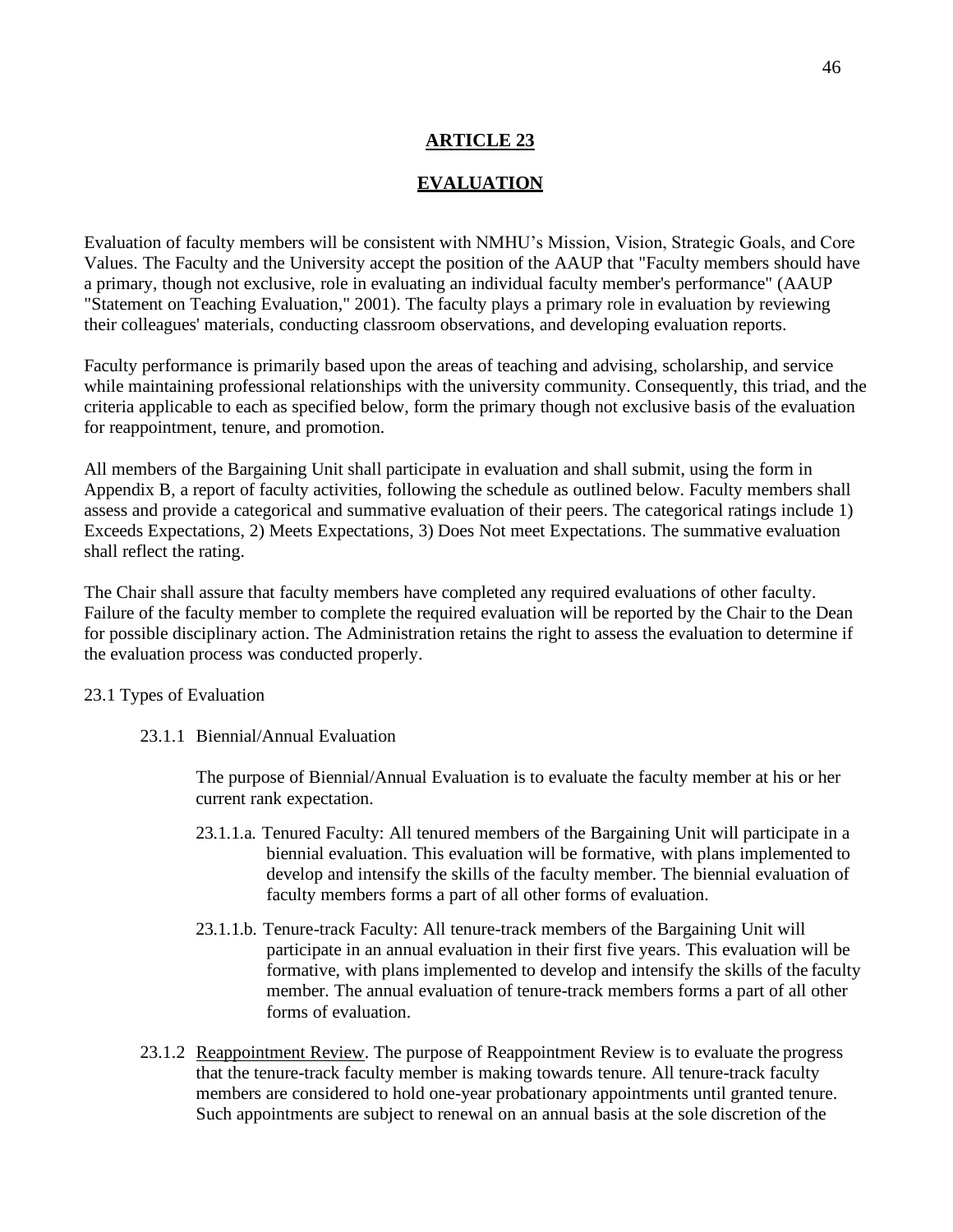University. The decision regarding renewal must be made by March 15th of the first year at the University. In a faculty member's second and subsequent years of probationary status; the decision regarding renewal must be made by the Friday before the spring semester begins. The sixth year of probationary status is the Tenure Review Year.

23.1.3 Promotion/Tenure Evaluation. Tenure-track faculty members applying for tenure and promotion to Associate Professor shall prepare a dossier highlighting the faculty member's activity during the probationary period. Faculty members applying for promotion to Full Professor shall prepare a dossier highlighting the faculty member's activity during his or her rank as Associate Professor with an emphasis on the most recent five-year period. A summative evaluation of their performance and contributions to the University will be conducted. The results of the evaluation are to be used as the primary basis for recommendations regarding the awarding of tenure and/or promotion. A table of contents for the tenure/promotion dossier is located in Appendix A of this agreement. Faculty will be notified of the tenure and promotion decision by the last day of the spring semester in which they applied.

## 23.2 Procedures for Faculty Evaluation

The evaluation for Bargaining Unit faculty includes a series of stages: evaluation by department faculty; Chair; Dean; VPAA; and President. During the tenure and promotion process, evaluation by a Review Panel is added as an additional evaluation stage. The evaluation process utilizes these stages as follows:

- Biennial/Annual Evaluation shall normally stop at the level of the Dean.
- Reappointment Review shall follow the evaluation process and shall normally stop at the level of the VPAA.
- For faculty members applying for tenure and/or promotion, the process shall proceed through the President and include an additional evaluation by a Review Panel.

## 23.2.1 Timeline for Evaluation

Each faculty member who is being evaluated for his or her annual/biennial evaluation shall submit to the Chair, three (3) weeks after the beginning of the Fall semester, a Report of Faculty Activities applicable to their rank. The Report shall present the faculty member's activities in the areas of teaching and advising, scholarship, and service over the past academic year. While documentation of these activities is not required in the report, the faculty member is responsible for maintaining such documentation in his or her office and supplying the documentation upon request. In addition, faculty members shall submit updated current curriculum vitae to the Chair, who shall forward it to the Dean, VPAA, and Human Resources.

1. The faculty member, by the end of the third week of the Fall semester, will submit a Report of Activities for consideration first by the faculty peers in his or her academic unit, then by the Chair, and finally, by the Dean. Tenure-track faculty may decline to evaluate their peers. Tenured faculty members are required to evaluate their colleagues, except in cases of a clear conflict of interest. If a non-tenured faculty member declines to review a colleague or it is determined that a tenured faculty member has a conflict of interest, that faculty memberis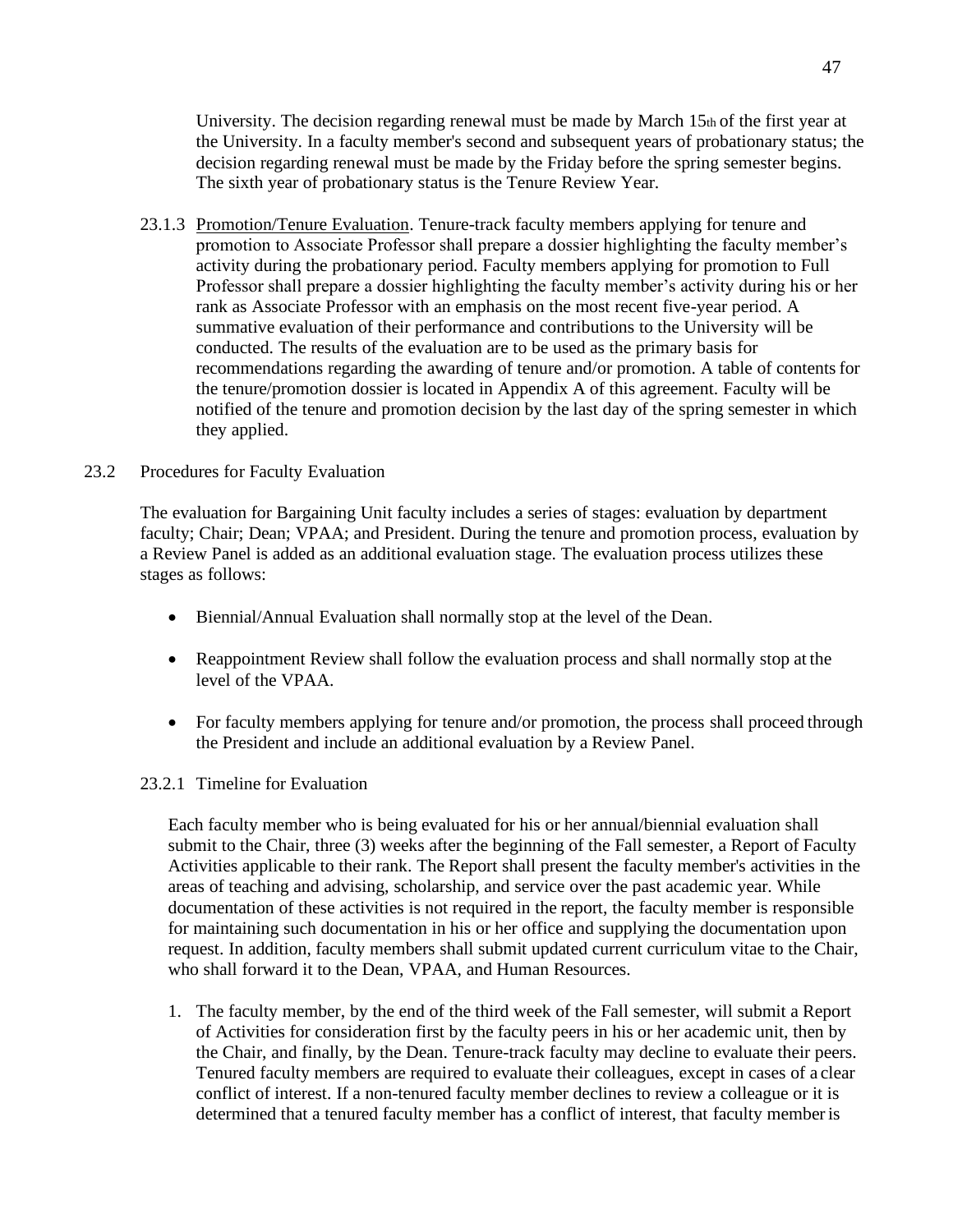not to provide a review and is to abstain from any vote regarding reappointment, promotion, or tenure.

- 2. Peers are to perform both a categorical and narrative evaluation of the faculty member. This means that all faculty members are required to provide written comments supporting their categorical evaluation.
- 3. Peer evaluations take place between the third and fifth week of the Fall semester. At the end of the fifth week of the Fall semester the peer evaluations are forwarded to the Chair.
- 4. During weeks six (6) and seven (7) of the Fall semester the Chair performs his or her evaluation. If there are wide discrepancies in the peer evaluations, the Chair will note these and describe how (if at all) these discrepancies were reflected in his or her own evaluation.
- 5. By the end of week seven (7) of the Fall semester, the transcribed evaluations, including the Chair's evaluation, shall be sent to the faculty member and discussed in a meeting with the Chair. This meeting takes place during weeks eight (8) and nine (9) of the Fall semester.
- 6. By the end of week ten (10), the faculty member submits to the Chair any material he wishes to include in response to the evaluation materials discussed in Step 4.
- 7. At the end of week ten (10), in cases in which the faculty member belongs to an academic Department and the evaluation to this point has been conducted by the Chair, all materials are then forwarded to the Dean for review and any appropriate action.
- 8. In the case of a tenured faculty member, when it has been determined that a serious deficit in performance has been identified, a meeting during weeks 11 and 12 will be held with the faculty member, the Chair (in cases in which the faculty member belongs to an academic Department), and the Dean to discuss appropriate action, which may include post tenure review.
- 23.2.2 Timeline for Reappointment Evaluation
	- 1. By the end of week twelve (12) of the fall semester, the tenured faculty in the department will meet to evaluate the probationary faculty in their second year and beyond as a part of a formal reappointment review committee. The rules for service on this committee and the principle behind the decision are the same as those described in Standards for Evaluation, Tenure, and Promotion section of this article. The principle to affirm at reappointment review is "Given the years of service to date and the number of years until mandatory tenure review, it is reasonable to expect that the probationary faculty member will eventually undergo a successful tenure review." Each voting member of the committee will record his or her vote by completing a signed evaluation form following the meeting. The committee members should consider their remarks carefully when they prepare them because such peer evaluations are crucial to the reappointment process. A recommendation to reappoint made by a simple majority of the committee members will constitute an endorsement to the Dean for reappointment. The signed evaluation form(s) and the recommendation will be forwarded to the Dean.
	- 2. By the end of week fourteen (14) of the fall semester, the Dean makes a recommendation on reappointment, informs the probationary faculty member, and provides a written narrative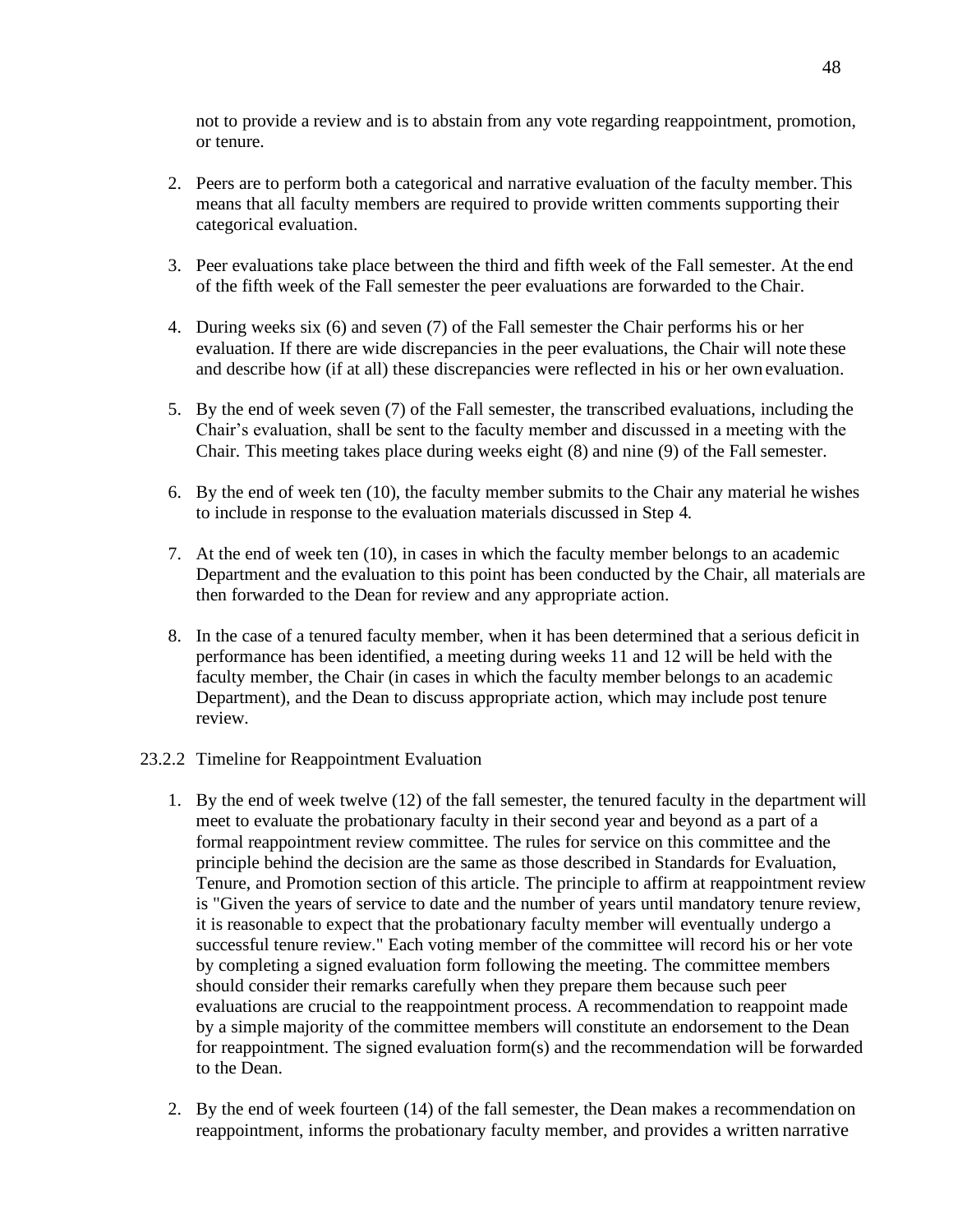evaluation of the faculty member's performance. If the Dean does not agree with the departmental recommendation, he or she shall meet with the Chair to discuss the reasons for disagreement before the decision is finalized.

- 3. By the end of week fifteen (15), the faculty member may submit a written response to the Dean and/or request a meeting.
- 4. By the end of week sixteen (16) the Dean meets with the faculty member if the faculty member desires and forwards his or her evaluation and recommendation, the departmental narrative evaluations and recommendation, and any written comments by the faculty member to the VPAA.
- 5. The VPAA makes a reappointment decision and notifies the faculty member. In the first year of service at the University, the faculty member shall be notified by March 15th. In the second, third, and fifth years the faculty member shall be notified by the Friday before spring classes begin. The fourth-year reappointment decision follows the timeline specified in 23.2.2 of this Article. If the VPAA does not agree with the faculty recommendation, he orshe shall discuss the matter with the Dean and the Chair of the Department before the decision is made.
- 6. The decision of the VPAA is final. The only grounds for appeal available to the faculty member are for an alleged violation of this Agreement. Such appeals are sent through the procedures outlined in Article 29 Grievance of this Agreement.
- 23.2.3 Reappointment Review for First Year Faculty
	- 1. Probationary faculty members in their first year go through an informal review process that will be used for evaluation of reappointment. This process shall follow the timeline below.
	- 2. By the end of the first week of the Spring semester, first year faculty may choose to submit to the tenured faculty in their department a narrative report of their activity for the Fall semester and plans for the Spring. While this report is not required, it can be used to highlight the faculty member's accomplishments in the first semester of employment. By the end of the third week of the spring semester the tenured faculty members in the department meet to evaluate the probationary faculty in their first year. The rules for service on this committee and the principle behind the decision are the same as those described in Standards for Evaluation, Tenure, and Promotion section of this article. Each voting member of the committee will record his or her vote by completing a signed evaluation form following the meeting. The committee members should consider their remarks carefully when they prepare them because such peer evaluations are crucial to the reappointment process. A recommendation to reappoint made by a simple majority of the committee members will constitute an endorsement to the Dean for reappointment. The signed evaluation forms and the recommendation will be forwarded to the Dean.
	- 3. By the end of the fifth week of the spring semester, the Dean makes a recommendation on reappointment and informs the probationary faculty member and provides a narrative evaluation of the faculty member's performance to the faculty member, the Chair, and the VPAA. If the Dean does not agree with the departmental recommendation, he or she must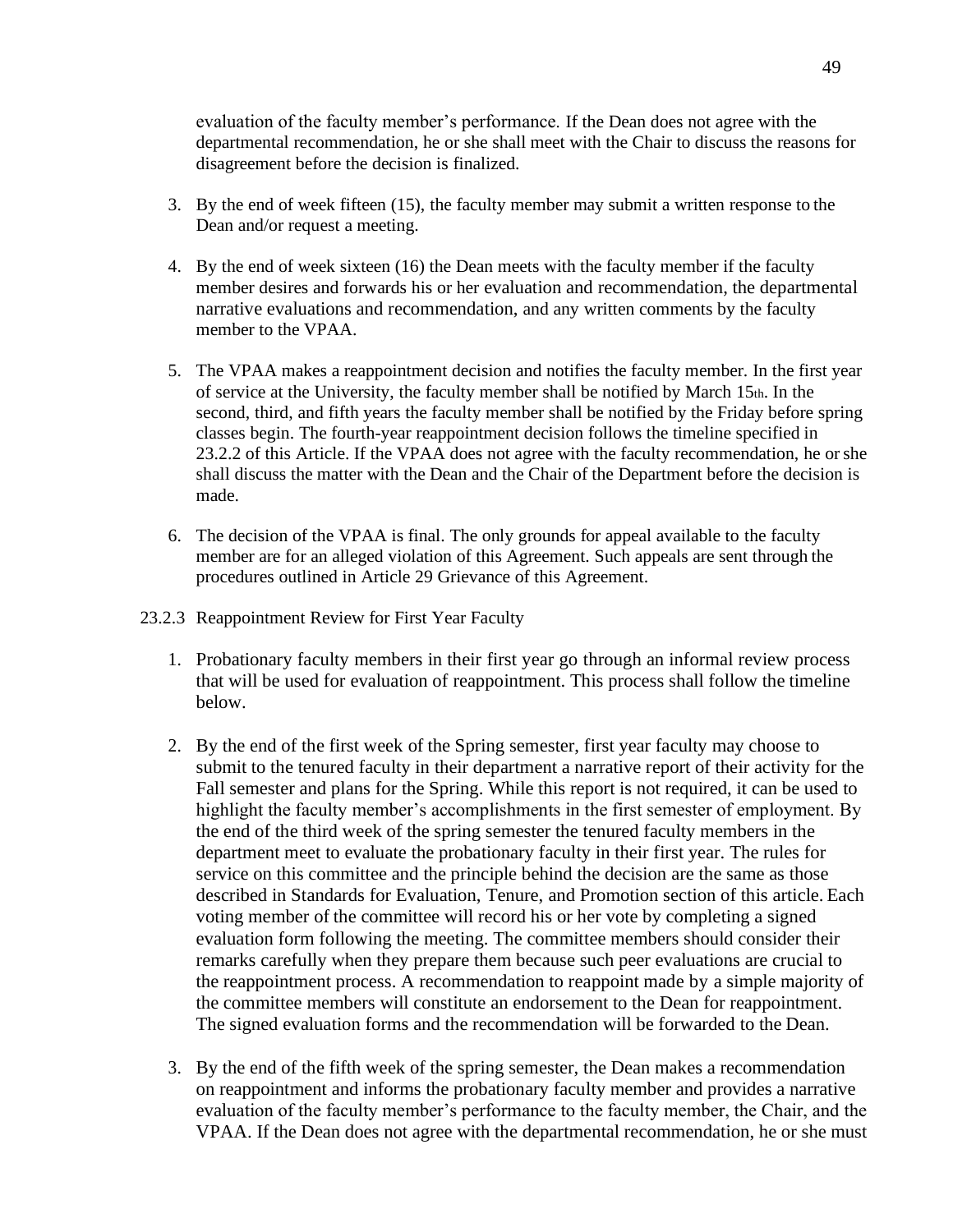meet with the Chair to discuss the reasons for disagreement before the decision is finalized.

- 4. By the end of the sixth week the faculty member may submit a written response to the Dean and/or request a meeting.
- 5. By the end of seventh week the Dean meets with the faculty member if the faculty member desires and forwards his or her evaluation and recommendation, the departmental narrative evaluations and recommendation, and any written comments by the faculty member to the VPAA.
- 6. The VPAA makes a reappointment decision and notifies the faculty member. In the first year of service at the University, the faculty member shall be notified by March 15th. If the VPAA does not agree with the faculty recommendation, he shall discuss the matter with the Dean and the Chair of the Department before the decision is made.

## 23.2.4 Timeline for Tenure and/or Promotion

The procedure for evaluation for the awarding of tenure and/or promotion shall have an additional independent review process performed by the Tenure and Promotion Committee as well as the evaluation performed by the Department and Dean. These two reviews will proceed concurrently.

The Tenure and Promotion Committee will be composed of three tenured (Full and/or Associate) faculty members selected by the faculty of each School and six tenured faculty members from the College. Three College members shall be selected from the Math and Sciences areas and three members from the Arts and Humanities areas. Committee membership will be for a three-year term, and the selection will be staggered to assure that no more than one third of the members will be replaced in any one year. If a committee member is up for promotion, he or she must recuse himself or herself from service on the committee for that year. If a vacancy occurs prior to the expiration of a term, the VPAA will request replacements from the affected School or College. Members may serve consecutive terms.

- a. A Review Panel selected from the Tenure and Promotion Committee will evaluate each dossier submitted for tenure and/or promotion. This Review Panel will be composed of five members selected from the membership of the Tenure and Promotion Committee. The composition of the Review Panel shall include no more than three faculty members from the College and shall be determined by the committee as a whole. A faculty member's colleague from his or her department or from the School of Social Work may not serve on the Review Panel that reviews his or her application.
	- 1. By October 15th of the year of application for tenure and/or promotion, the faculty member will notify the VPAA that he or she intends to apply in the spring semester. The VPAA will verify that the faculty member is eligible to apply for consideration for tenure/promotion and will notify the faculty member so that he or she may begin to prepare the dossier.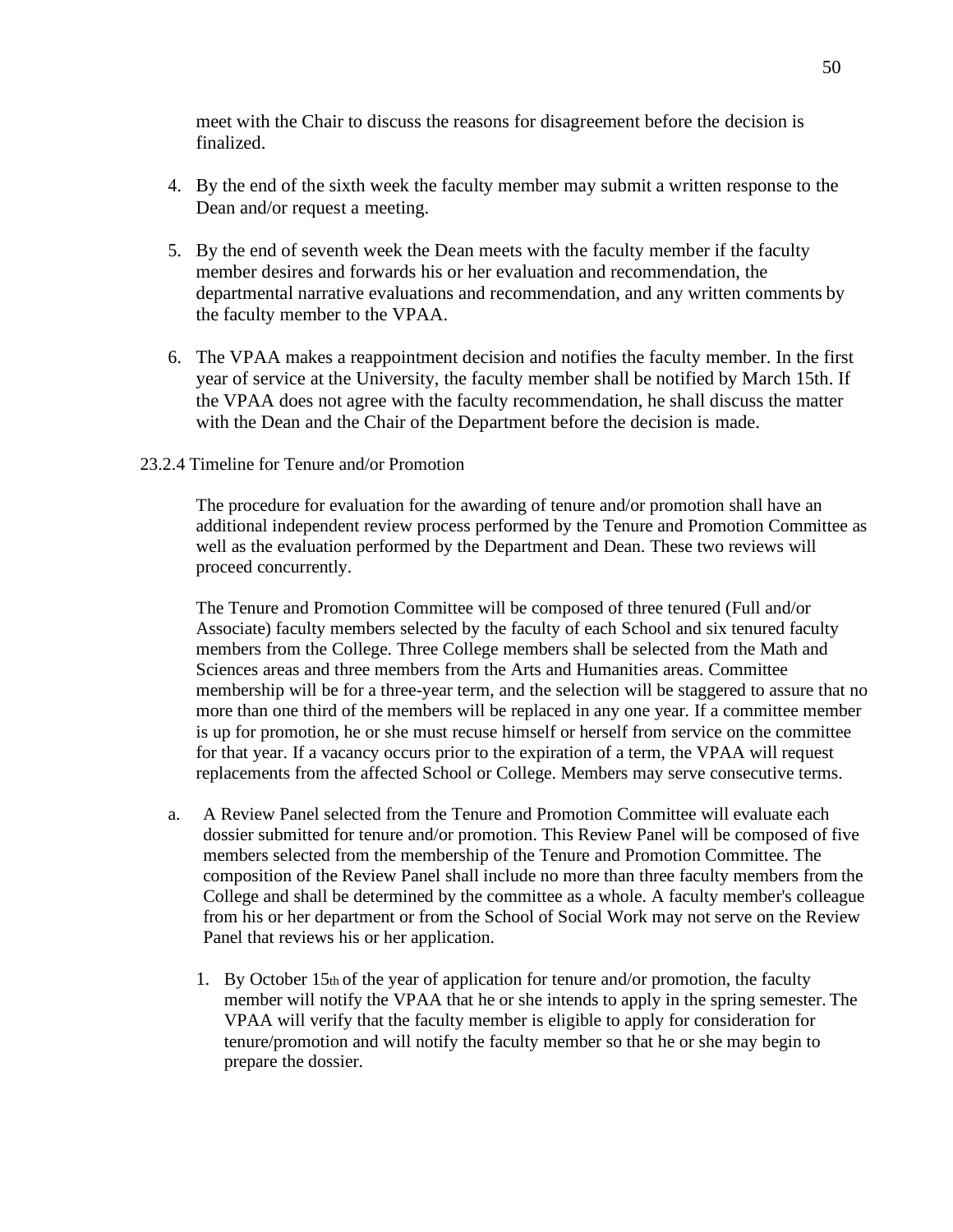- 2. By the end of the first week of the Spring semester, the faculty member submits his or her materials to the Chair who will place them in a central location for review by the Peers and Chair.
- b. Timeline for Peer/Departmental Review
	- 1. During weeks three (3) and four (4) of the Spring semester, departmental faculty members review the applicant's evaluation materials and submit their evaluations to the Chair. Tenure track faculty members may decline to evaluate their peers. Peers are to perform both a categorical and narrative evaluation of the faculty member and provide a recommendation for or against the awarding of tenure and/or promotion.
	- 2. During weeks five (5) and (6) the Department Chair transcribes the written comments verbatim and performs his or her own evaluation. The transcribed evaluations and theChair's evaluation are sent to the faculty member.
	- 3. During weeks seven (7) and eight (8), if requested by the faculty member, the Department Chair meets with the faculty member to discuss the peer's transcribed evaluation and the Chair's evaluation.
	- 4. By the end of week nine (9) any response by the faculty member must be submitted to the Department Chair. The Chair shall acknowledge in writing the receipt of the response and forward along with all other evaluation materials to the Dean. The Dossier is sent to the VPAA's office for review by the Dean and the Review Panel members.
	- 5. During weeks ten (10) and eleven (11) the Dean will complete his review and forward his or her evaluation and recommendation, the faculty member's materials, and the departmental narrative evaluations and recommendation, to the Vice President for Academic Affairs.
- c. Timeline for Review Panel
	- 1. During weeks ten (10) and eleven (11) of the Spring semester, members of the Review Panel complete their evaluations. Committee members are to perform both a categorical and narrative evaluation of the faculty member and provide a recommendation for or against the awarding of tenure and/or promotion.
	- 2. By the end of week eleven (11) the Review Panel members will meet to discuss their evaluation with other Review Panel members. Following this meeting, Review Panel members may edit their evaluation. The evaluation from each Review Panel member shall be submitted to the Review Panel chair.
	- 3. By the end of week twelve (12) the Review Panel Chair transcribes the written comments verbatim, and sends them to the Vice President for Academic Affairs.
- d. Timeline for VPAA and President's Review
	- 1. Regarding the evaluation of tenure, The Vice President for Academic Affairs will notify the faculty member and, at the faculty member's request, the Faculty Association, of recommendations and narrative evaluations made by the Dean, the Departmental Faculty,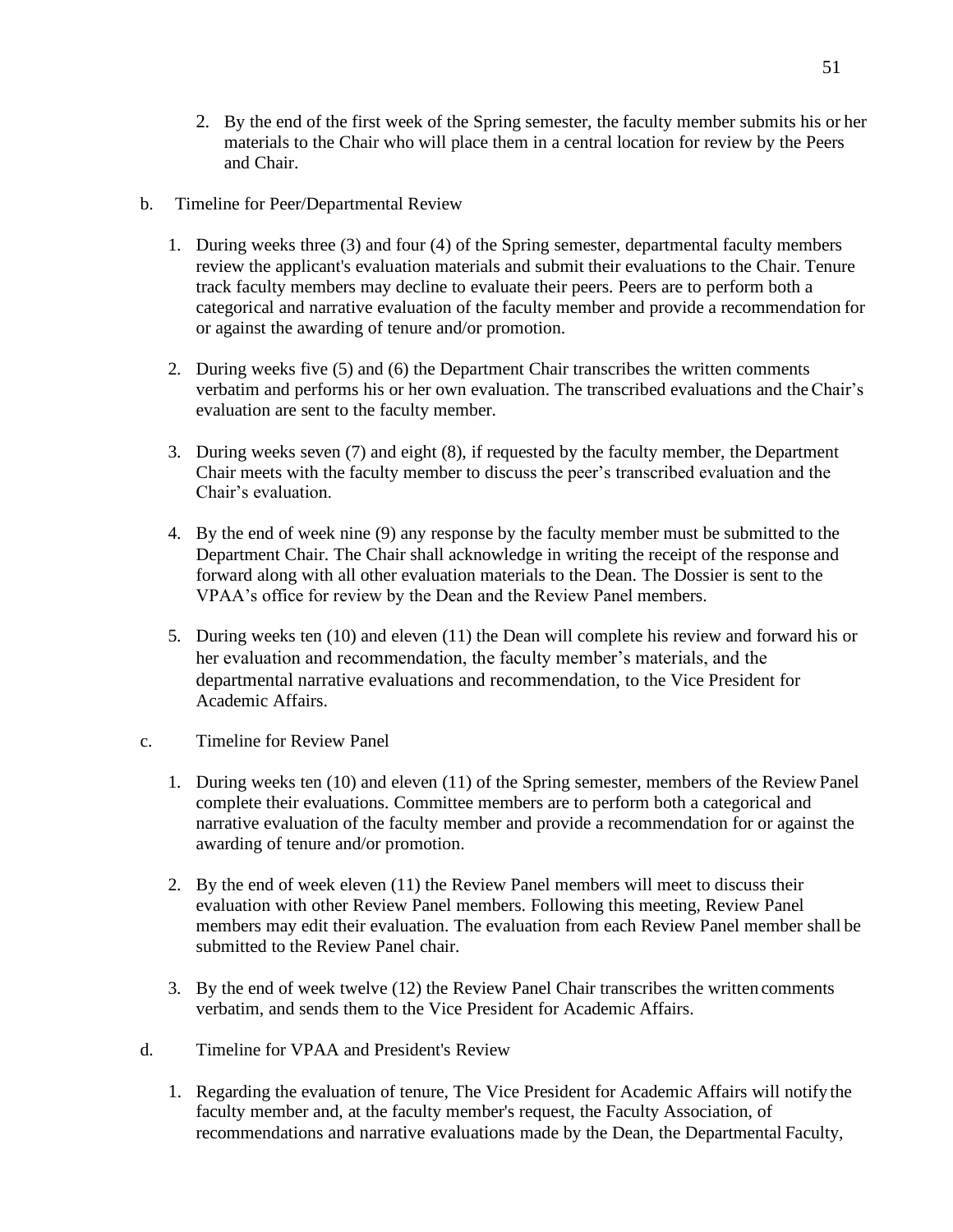and the Review Panel. The faculty member will have one (1) week to accept the recommendations, submit a written response to the recommendation(s) to the Vice President for Academic Affairs, or withdraw the application. The lack of a response will constitute acceptance of the recommendation. The Vice President for Academic Affairs will forward a summary of all recommendations, and his or her own, to the President.

- 2. After reviewing the evaluations materials for tenure/promotion, the President may, or may not, accept the recommendation from the VPAA. However, if the VPAA'srecommendation was positive, and the President's decision is to deny tenure and/or promotion, the President must meet with the VPAA to discuss reasons for overturning the VPAA's recommendation. The President makes the final decision and notifies the faculty member and, at the faculty member's request, the Faculty Association, by the end of the semester.
- 3. A faculty member has the right to file a grievance regarding procedural violations related to the tenure and/or promotion process.
- 4. The President's decision is final unless the faculty member wishes to appeal to the Board of Regents. The appeal must be filed within ten (10) days of the President's notification if no grievance is filed. If a grievance has been filed, the grievance process must be complete prior to appealing to the Board of Regents. The appeal to the Board of Regents must be filed within ten (10) days of the completion of the grievance.
- 5. If, in the case of promotion, the decision is to deny, at the request of the faculty member, the VPAA will meet with the faculty member to discuss the reasons for the denial. The request must be made within ten (10) days after all appeal processes have ended.
- 6. In cases of promotion, where serious deficits in performance are identified, a meeting will be held with the faculty member, Chair, Dean, and VPAA to discuss appropriate action, which may include post tenure review.

#### 23.3 Tenured Peer/Chair/Dean Observation of Classroom Teaching

Peer evaluations of teaching effectiveness, including classroom observation by tenured faculty within the discipline/ department, shall be based on an agreed-upon set of departmental evaluation criteria. In the case of probationary faculty members, the observations will be conducted by the tenured discipline/department faculty, the Chair, and Dean. Tenured faculty members will be observed by the tenured faculty in the discipline/department, the Chair or Dean, or his or her designee. If a designee is used, the faculty member being observed must agree with the person chosen.

Observations of classroom teaching by the Chair or Dean, and the tenured faculty in the discipline/department should occur at least once prior to the promotion or tenure of a faculty member. Such observation will be conducted openly, with full knowledge of the affected faculty member. The affected faculty member shall be given at least forty-eight (48) hours' notice that a classroom observation is to be made. If there are previously scheduled exams or other class activities (i.e., field trip or guest lecturer) that do not lend themselves to classroom observation, arrangements shall be made to observe the class at another time.

Tenured, Tenure Track faculty, the Chair, and the Dean shall be given access to online class sites to conduct the evaluation of Tenure Track faculty. The affected faculty member shall be given at least forty-eight (48) hour notice that a classroom observation is to be made. If there are previously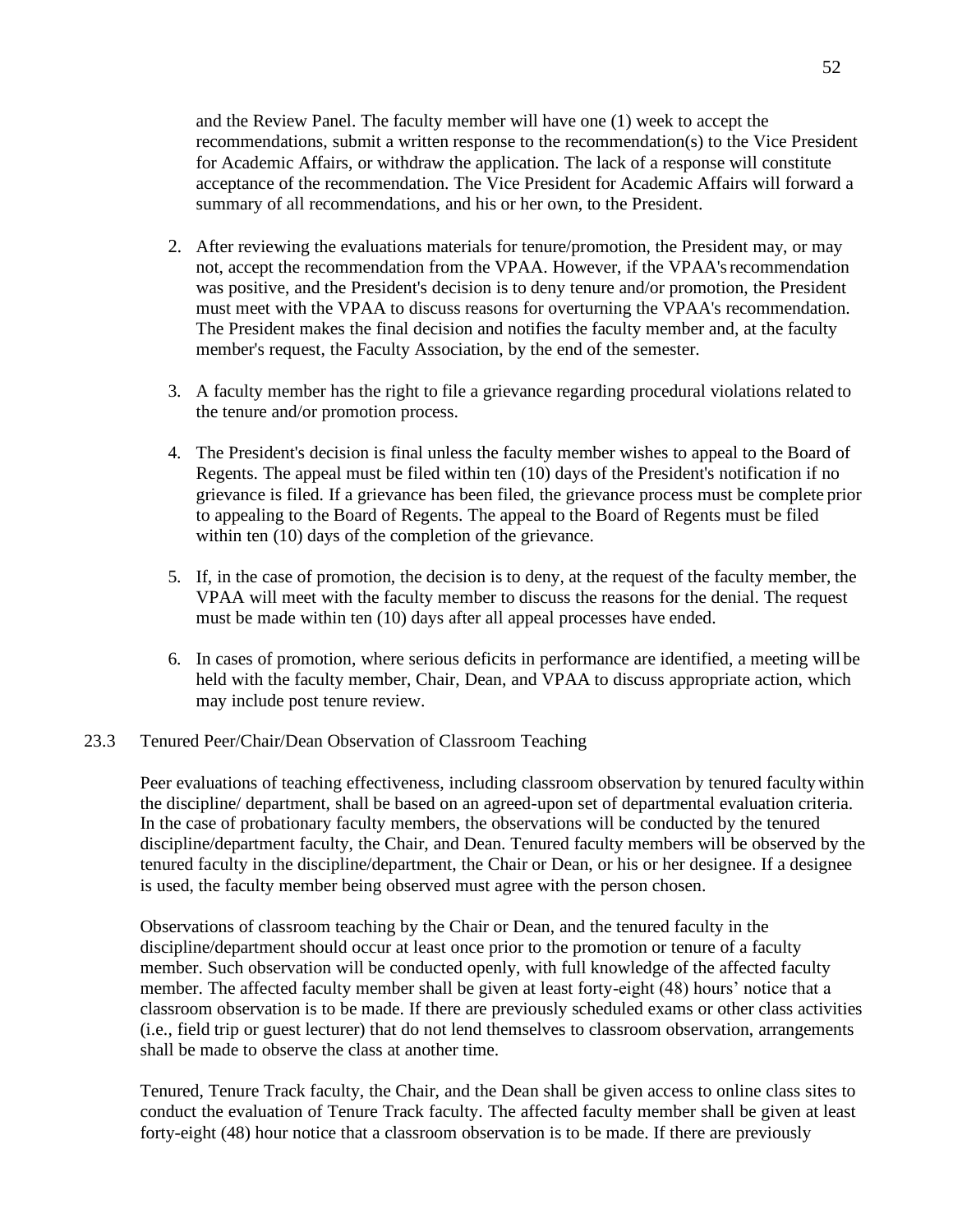scheduled exams or other class activities that do not lend themselves to classroom observation, arrangements shall be made to observe the class at another time. For faculty teaching asynchronously, an evaluation of the course website, syllabus, and other instructional strategies shall be made.

Classroom observations shall be completed by the end of the fall semester of the year of application for tenure and/or promotion. Probationary faculty will be observed by their mentor/mentoring team on an annual basis. The Chair or, in cases where there is not a chair, the School or College Dean and peer evaluators shall discuss the results of the classroom observation with the affected faculty member within ten (l0) days following the observations. These observations shall be included in the faculty member's tenure and/or promotion dossier. The responsibility of classroom observations is not the faculty member's, but rather the responsibility of the tenured peers, Chair, and Dean. Therefore, the faculty member will be held harmless if no classroom observations were performed.

#### 23.4 Categories for Faculty Evaluation

The foundation of the evaluation process is the triad of Teaching and Advising, Scholarship, and Service. It is the responsibility of the faculty member to present evidence of his or her achievements and activities in each of the three areas. The criteria do not comprise a prescription to be followed, but rather an outline to be embellished and fleshed out so as to make the most compelling case possible to his or her colleagues. It should be recognized that teaching and advising, scholarship, and service activities may overlap. Therefore, it is appropriate to include such activities under multiple headings for evaluation.

The evaluation of Bargaining Unit faculty members includes the following categories:

- a. Teaching and Advisement;
- b. Scholarship, Research, and Creative Activity; and
- c. Service.

In order to be awarded tenure and/or promotion, faculty members are required to demonstrate competence in all areas.

### 23.4.1 Teaching and Advising Criteria

The paramount responsibility of each faculty member is teaching and advising students. All faculty members are expected to demonstrate a commitment to excellence in teaching and advising. Classroom teaching is central to faculty performance evaluations. Activities that fall under the category of teaching include academic advising; regular course instruction; development of new courses or curricula; independent study courses; independent research; office hours; and supervision of graduate assistants; teaching assistants; student interns; and student teachers. Also included are activities to help the faculty member remain current in the fields in which he or she teaches. Certain disciplines have unique teaching activities such as laboratories, individual lessons, or studios, and practica. Teaching is evaluated by students and faculty. Documentation may include student course evaluations; peer, Chair, and Dean classroom teaching observations; and descriptions of courses taught and developed by the faculty member. Faculty members have an obligation to advise students in their classes about class work and to serve as academic advisors to students majoring, or minoring, in the faculty member's discipline. Faculty members also have an obligation to monitor their advisees' academic progress. It should be recognized that some disciplines/departments/schools assign specific faculty members the responsibility for the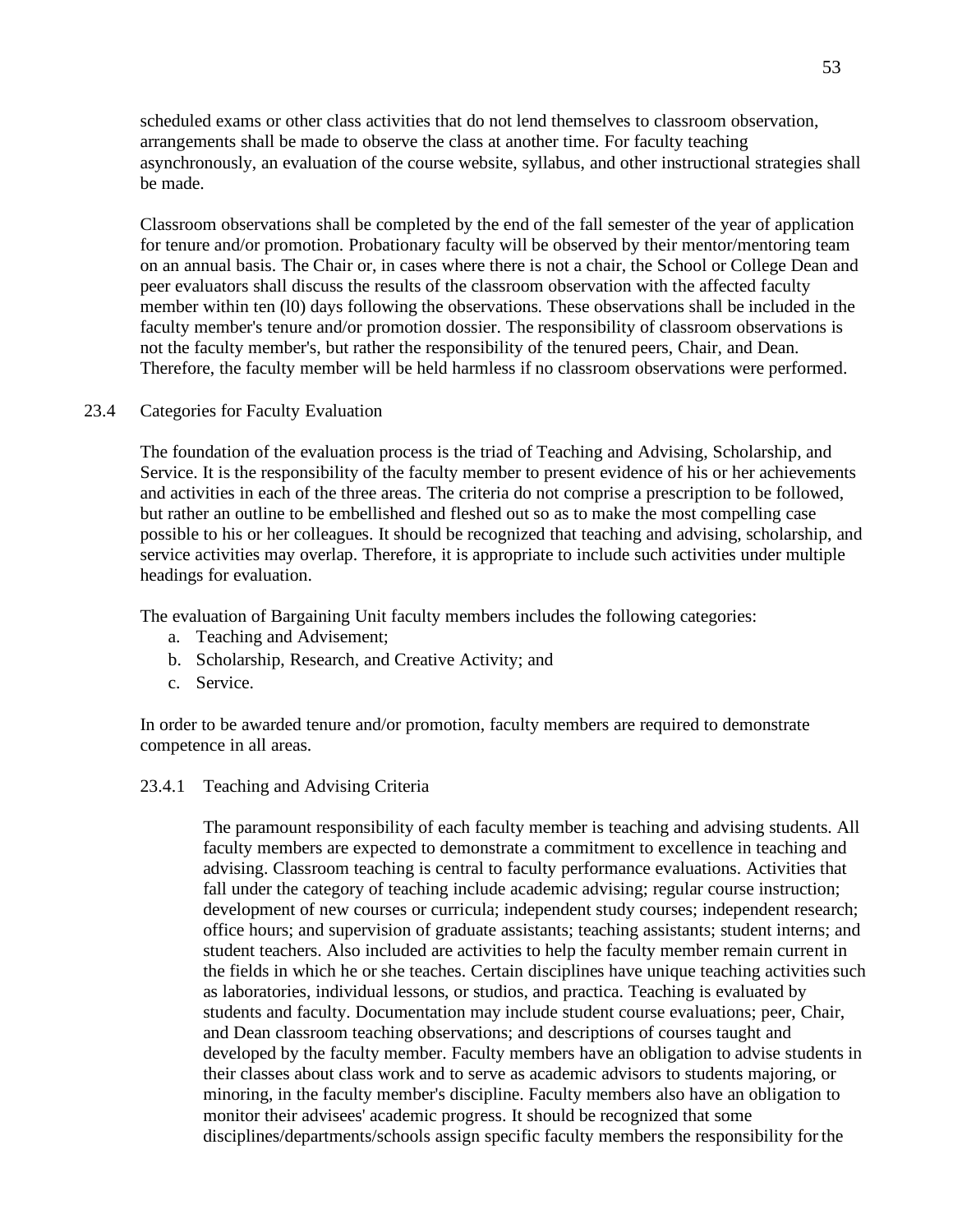majority of academic advising. However, all faculty members have an obligation to advise students in their classes about class work and related activities.

### 23.4.2 Scholarship, Research, and Creative Activity Criteria

Effective teaching is enhanced through involvement in the intellectual and scholarly developments in a discipline. Because what is considered appropriate scholarship, research, and creative activity may vary between disciplines, each academic unit will create its own criteria. In the case of units with multiple academic disciplines, the criteria developed may include discipline-specific items.

At the time of development of the criteria, each academic unit shall submit its criteria for scholarship to the Faculty Affairs Committee for review. If the Faculty Affairs Committee has concerns regarding the appropriateness of the criteria, a meeting will be held with the members of the academic unit to develop language all parties can agree to. After this process has been completed, the criteria must be approved by the VPAA and be kept on file in the Department Office and the VPAA's Office and included in the faculty member's dossier. Any changes in the criteria need to be submitted to the Faculty Affairs Committee and VPAA for review.

23.4.3 Service to University, Student Body, and Community

A faculty member shall provide service to the University by work on standing and ad-hoc committees, and within programs, departments, and the larger university body. Service to the profession and the community also counts toward the faculty member's service record. Documented counterproductive work behaviors such as bullying, lying, sabotage, extreme incivility, harassment, or any other disruptive behavior may be counted against a faculty member's service record.

23.5 Standards for Evaluation, Promotion, and Tenure

The promotion of a faculty member to a rank represents a judgment by the Department, Chair, Dean, VPAA, and President that the individual has met the requirements of the rank and is an indication of the institution's confidence in the individual. Tenure and Promotion are earned achievements and not entitlements.

The criteria used to evaluate tenure are the same as those required for the rank of Associate Professor. Therefore, Assistant Professors awarded tenure will also be promoted to the rank of Associate Professor.

## 23.5.1 Rank of Professor

Persons promoted to this rank shall hold an earned doctorate or terminal degree in their field or related field, and shall have demonstrated excellence in teaching, evidence of significant scholarly or creative productivity, and leadership on university committees. In certain disciplines a master's degree plus professional certification appropriate to the discipline will meet the degree requirements. They shall have served a minimum of five years in the rank of Associate Professor and be tenured prior to appointment or promotion to this rank.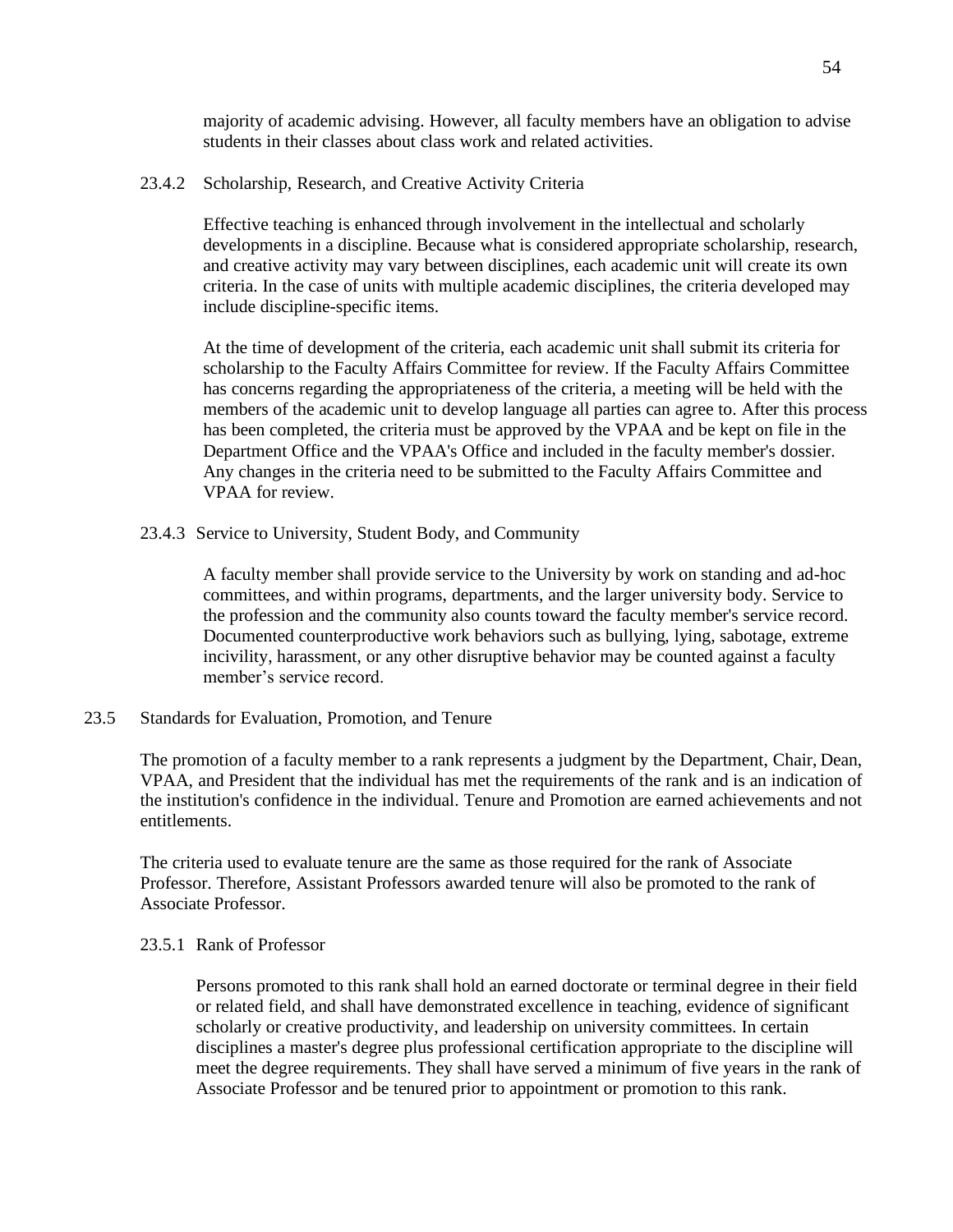#### 23.5.2 Rank of Associate Professor

Persons promoted to this rank shall hold an earned doctorate or terminal degree in their field or related field, and shall have demonstrated excellence in teaching, evidence of scholarly or creative productivity, and active involvement on university committees. In certain disciplines a master's degree plus professional certification appropriate to the discipline will meet the degree requirements.

#### 23.5.3 Rank of Assistant Professor

Persons appointed to this rank shall hold an earned doctorate, terminal degree, or be "All But Dissertation" (ABD) in their field or related field. In certain disciplines a master's degree plus professional certification appropriate to the discipline will meet the degree requirements. Assistant Professors shall show competence and creativity in teaching, demonstrated ability to do scholarly or creative work, and serve on university committees. Assistant Professors must complete their doctorate or terminal degree prior to applying for tenure or promotion to Associate Professor.

#### 23.5.4 Tenure and/or Promotion

In the Spring semester of the sixth year of a six year probationary tenure-track period, faculty members are reviewed for tenure status and, in the case of Assistant Professors, for promotion to Associate Professor, If approved by the President, tenure status will be granted with the subsequent year's contract. Faculty members who will not be awarded tenure will be notified by the last day of the spring semester of the same year. The faculty member denied tenure will be given a terminal year contract for the following academic year.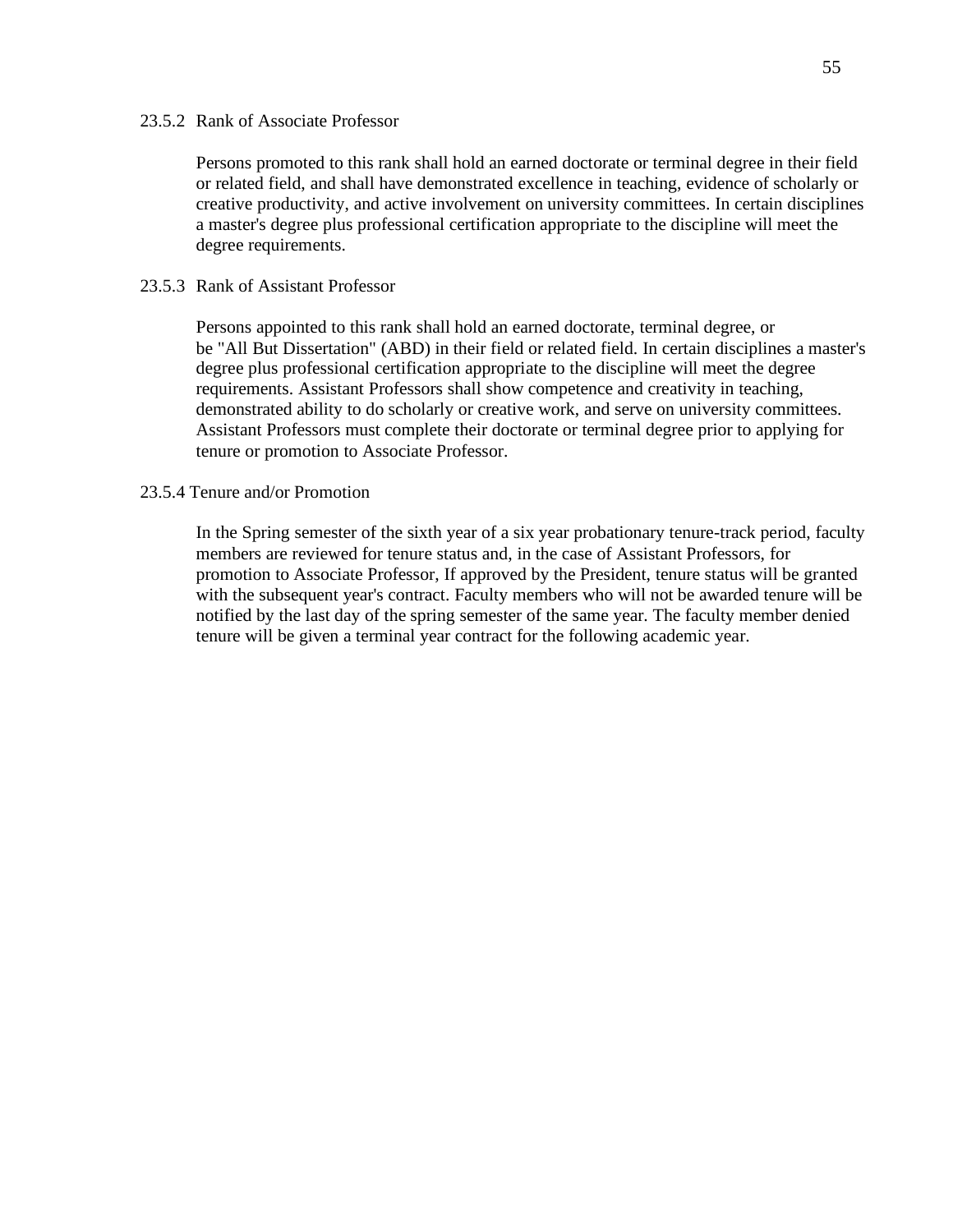## **POST-TENURE REVIEW**

- 24.1 The University recognizes that the purpose of tenure is to protect academic freedom. The posttenure review procedure needs to comply with the State's post-tenure review statute, which calls for the regular, periodic review of all tenured faculty members. At Highlands, faculty who have received tenure are still reviewed biennially for performance in the areas of teaching, research, and service; and this aligns with the requirement for periodic post-tenure review of all tenured faculty and follows the evaluation procedures outlined in Article 23.
- 24.2 The timelines set forth below are a guideline for the process. While every effort will be made to adhere to the timelines, failure to adhere to timelines does not in and of itself justify a grievance. When a timeline is not met by the Administration, a written explanation must be provided to the faculty member. A faculty member grieving a failure to meet a timeline must demonstrate as part of the grievance process that the decision was prejudiced by the failure to meet the timeline.
- 24.3 Initiating Post-tenure Review: If a majority of the department faculty members indicate that a faculty member "Does Not Meet Expectations" in teaching, scholarly activity, or service, then a deficit has been identified during the biennial review process and, as such, the Chair must initiate the post-tenure review process. The Dean may independently initiate the post-tenure review process, if the faculty member's performance indicates a serious deficit in teaching, scholarly activity, or service.
	- 1. The faculty member will be notified by the Chair within ten (10) days of the completion of the evaluations that a comprehensive review of his or her performance will begin. The faculty member will then have ten (10) days to respond to the Chair regarding the call for post-tenure review. The faculty member's response shall include a narrative addressing the concerns raised and any evidence relevant to the call for a review.
	- 2. Within twenty-five (25) days of the notification, the Chair will submit the Biennial Report of Faculty Activities (see Article 23.2.1) and any other relevant materials, including the faculty member's response to the call for post-tenure review, the results of the peer reviews and student evaluations to the Faculty Affairs Committee via the Committee Chair. Any member of the Faculty Affairs Committee, who is from the same department or school (that does not have departments) as the faculty member under review, shall not serve on the Committee.

If the deficit in performance is in the area of teaching, at least two members of the Faculty Affairs Committee shall conduct classroom observations. Such observations will be conducted with full knowledge of the affected faculty member. The affected faculty member shall be given at least twenty-four (24) hours' notice that a classroom observation is to be made. If there are previously scheduled exams or class activities, i.e., field trip or guest lecturer, that do not lend themselves to classroom observation, the class will be observed at another time.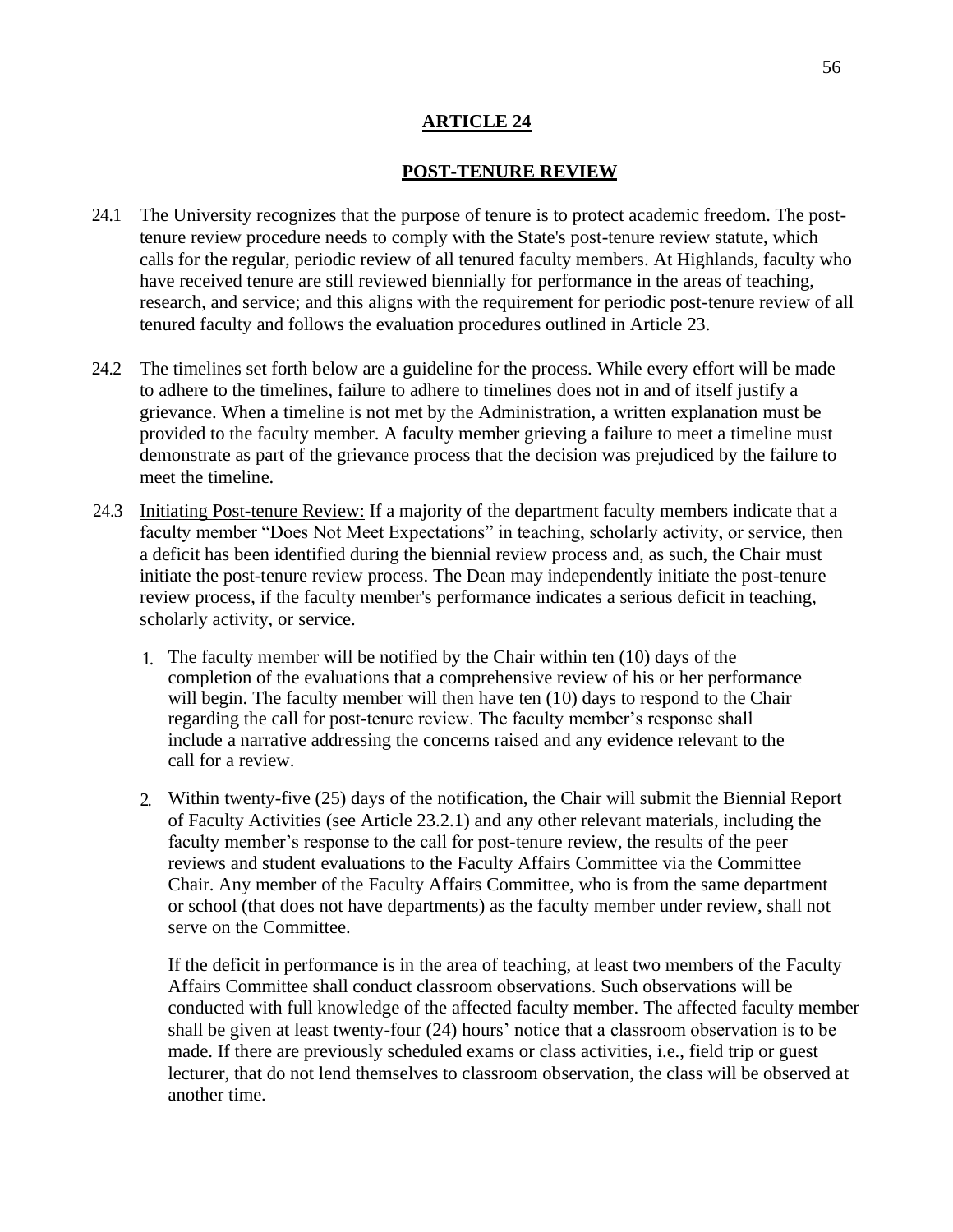If the performance deficit occurs in research and service, the Faculty Affairs Committee will do an evaluation based on the materials submitted.

After all evidence has been presented to and reviewed by the committee, the committee shall submit a recommendation to the Chair and Dean that indicates whether or not to place the faculty member on probation. If the committee finds that there is no serious performance deficit, the process is halted. If the recommendation is for probation and the Chair and Dean concur, the faculty member will be informed that a two-year probationary period has begun.

A remedial program will be developed by the Chair and Dean, based on specific problems identified by the Faculty Affairs Committee. This program and the procedures for evaluating progress will be developed in consultation with the faculty member.

The Chair, in consultation with the department faculty members, shall appoint a mentoring team of three members. This mentoring team shall meet with the faculty member.

It is the responsibility of the Chair to ensure that this process is followed. It is the responsibility of the faculty member to actively cooperate in this process. Failure to cooperate could mean moving immediately to Step 3.

3. Biennial evaluations will be sent to the Faculty Affairs Committee each year during the two-year probationary period addressing the area(s) where a deficit was identified.

If the Committee finds that the faculty member has failed to demonstrate sufficient improvement at the end of the two-year probationary period, this will be reported to the faculty member and his or her department peers, Chair, and Dean. Within ten (10) days of this notification, the faculty member may appear before the Faculty Affairs Committee to appeal the findings, if the faculty member so chooses. The Faculty Affairs Committee would then hold a formal hearing.

- a. If the Faculty Affairs Committee finds that the performance deficit has been eliminated, the faculty member will be removed from probation after the two-year probationary period has expired. This will end the faculty member's probation.
- b. If a majority of the Faculty Affairs Committee supports the findings of a serious performance deficit, its decision, along with the findings, will be placed in the faculty member's personnel file and forwarded to the Chair and the VPAA for review and recommendation to the President. This recommendation may lead to loss of tenure and termination of his or her appointment at the University, or continued probation.
- c. If the President's decision is to remove tenure and to terminate the appointment, the dismissal may be appealed by the faculty member according to the process outlined in Article 28.6.
- d. If the faculty member was placed on probation for performance deficits in teaching and successfully completes the probationary period, but in subsequent years, again displays performance deficits in teaching, the faculty member's employment will be terminated.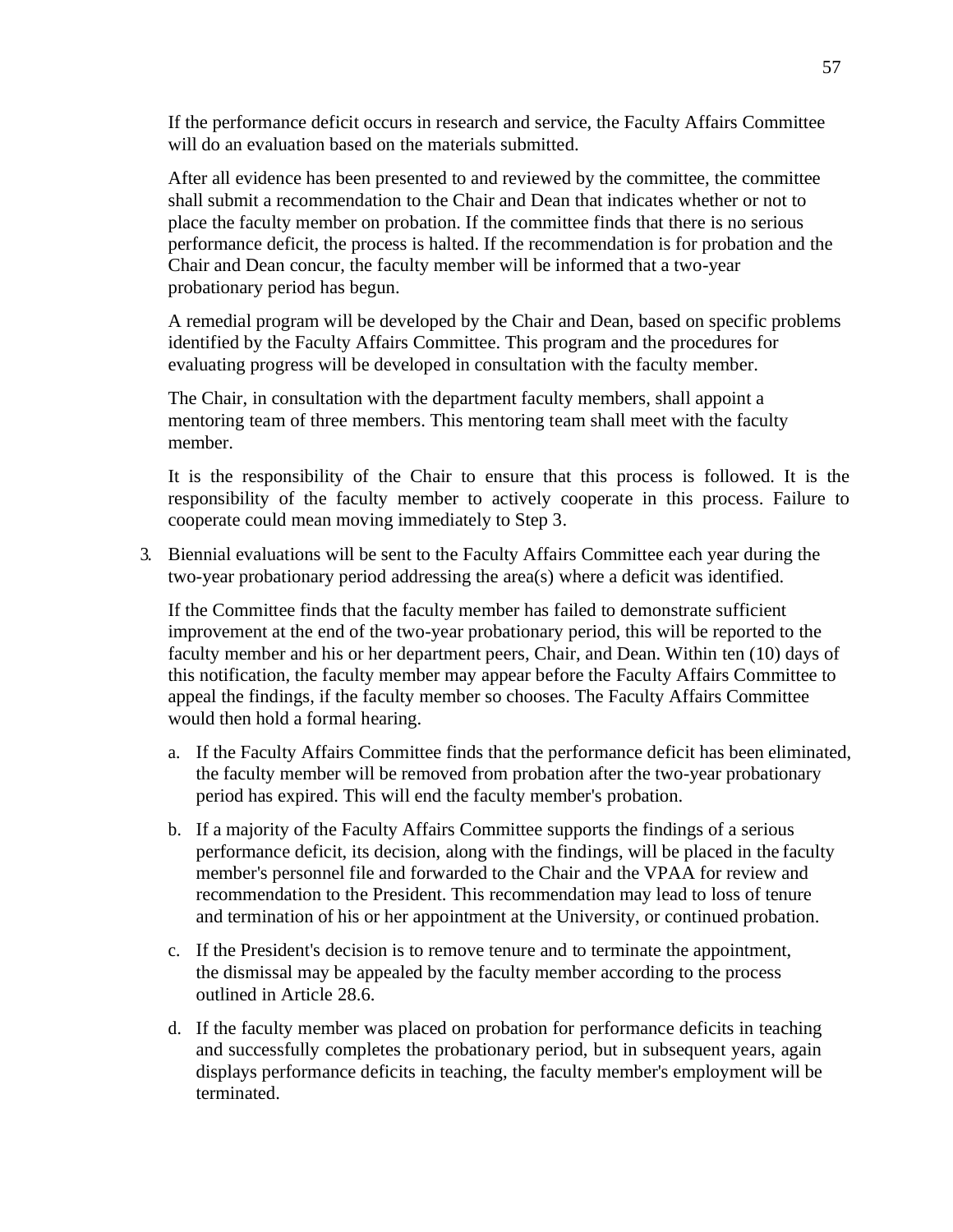If the faculty member was placed on probation for performance deficits in research and service and successfully completes the first year of probation, but then during the second year, the faculty member again displays performance deficits, the faculty member is automatically placed on an additional one-year probationary period. However, if in subsequent years, the faculty member again displays performance deficits in research and service, his or her employment will be terminated.

24.4 The VPAA provides the report to the Board of Regents annually, which specifies who underwent biennial review, and of those, who needed to follow further post-tenure review procedures as outlined in this article. The Board of Regents then submits the annual report to the State of New Mexico to comply with legislation. For purposes of this report, the Dean will simply provide the VPAA a list of names of those undergoing biennial review, and of those, who went through further post-tenure review procedures under this article.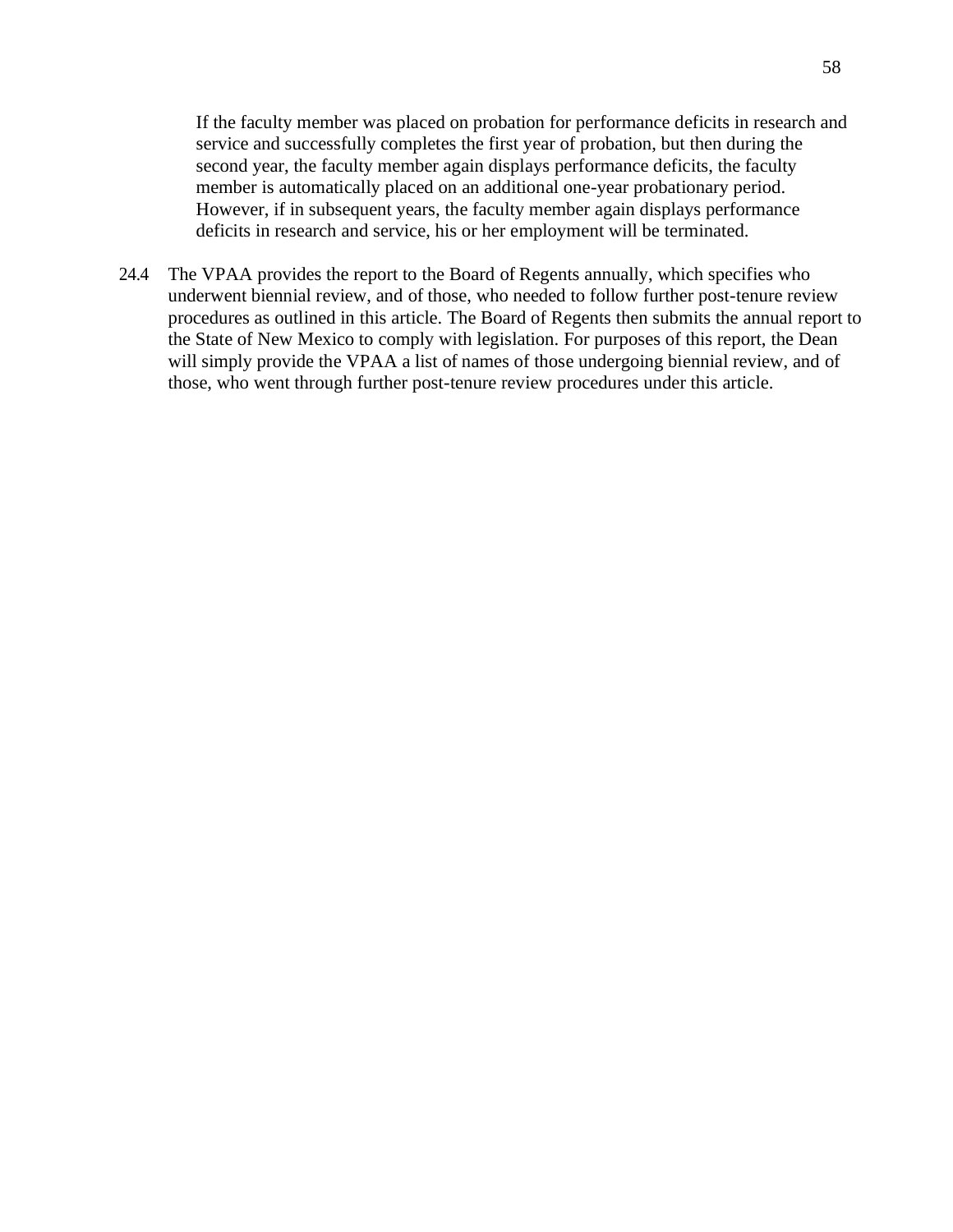# **ARTICLE 25 SALARIES**

Salary increases in each year of this agreement will be limited to funds appropriated for such purpose by the Legislature subject to allocation by the Board, except that the Board, in its sole discretion, may elect to augment funding for salaries and benefits as appropriated by the Legislature. Faculty salary increases will be negotiated by the University and the Association consistent with an effort to reduce salary compression between the ranks, recognize differences in market conditions between disciplines, recognize years of service to the University, recognize years in rank, and address, as appropriate, any other conditions specific to individual circumstances. The University, with approval from the Association, may make a Title IX salary adjustment if determined to be necessary. The shared goal of the University and the Association is to reach and maintain parity in average salaries with our comparison institutions.

Upon ratification of both parties, the minimum salaries, by rank, for faculty members with a terminal degree in their discipline or related field will be \$56,650 for Assistant Professors, \$61,285 for Associate Professors, and \$74,160 for Professors. Compensation for faculty overload contracts will be \$1000 per credit hour as the percourse rate. Under normal circumstances, faculty overloads will be limited to eight (8) credits per academic year.

When a faculty member is promoted, their current salary shall be increased to the next rank minimum or their current salary shall be increased by five percent (5%), whichever is greater. If the five percent increase is applied, the promotional increase shall not exceed five thousand dollars (\$5,000).

All bargaining unit faculty will receive an additional four percent (4%) base salary increase effective on the new academic year 2022-2023 contract. This 4% salary increase will be reflected beginning the first full pay period of the 2022-2023 academic year.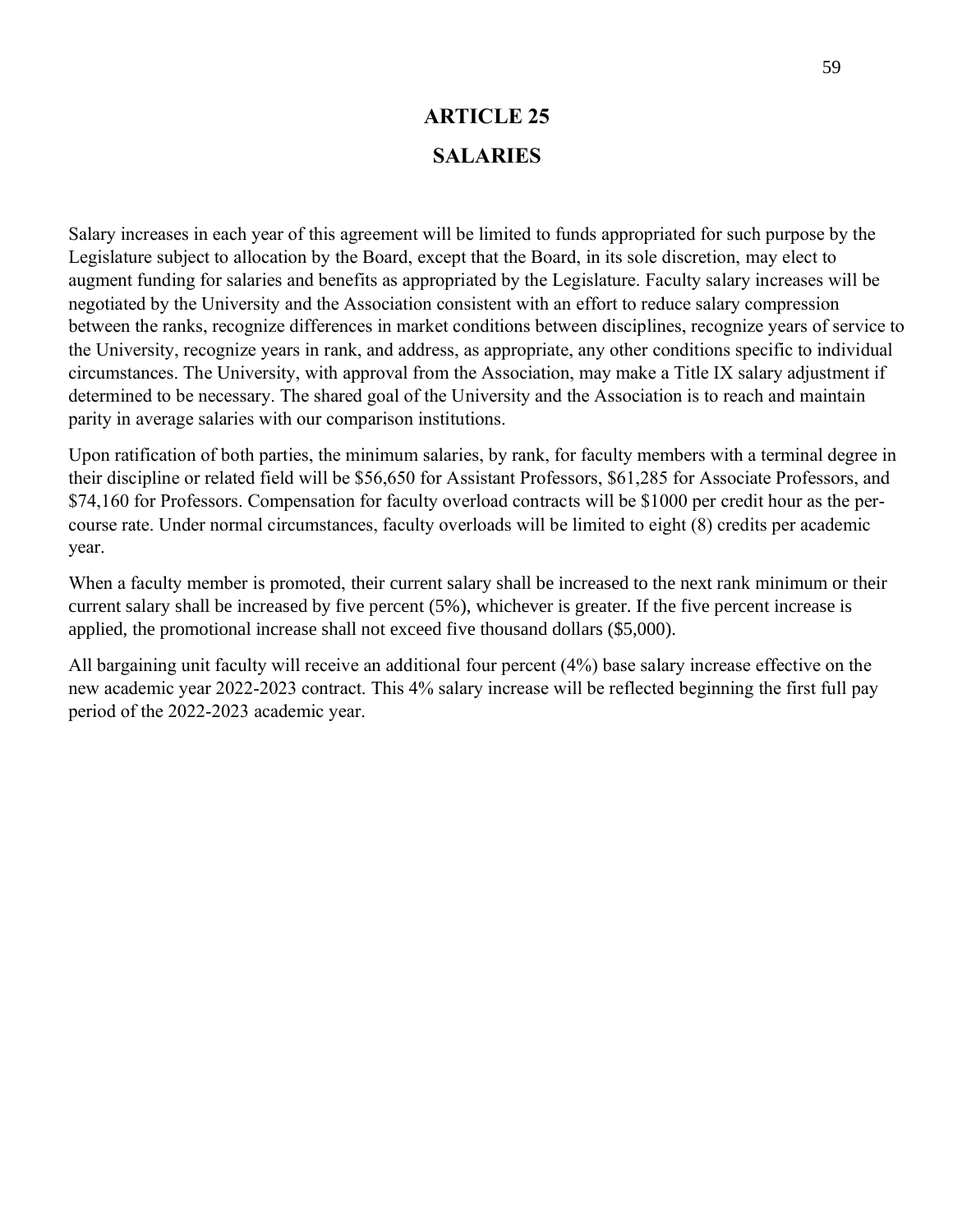# **NMHU CENTERS**

Faculty members shall not be transferred to work at one of the NMHU Centers, and Center faculty shall not be transferred to work on the main campus, without the consent of the faculty member involved and discussion with the affected discipline(s), department(s), and/or school.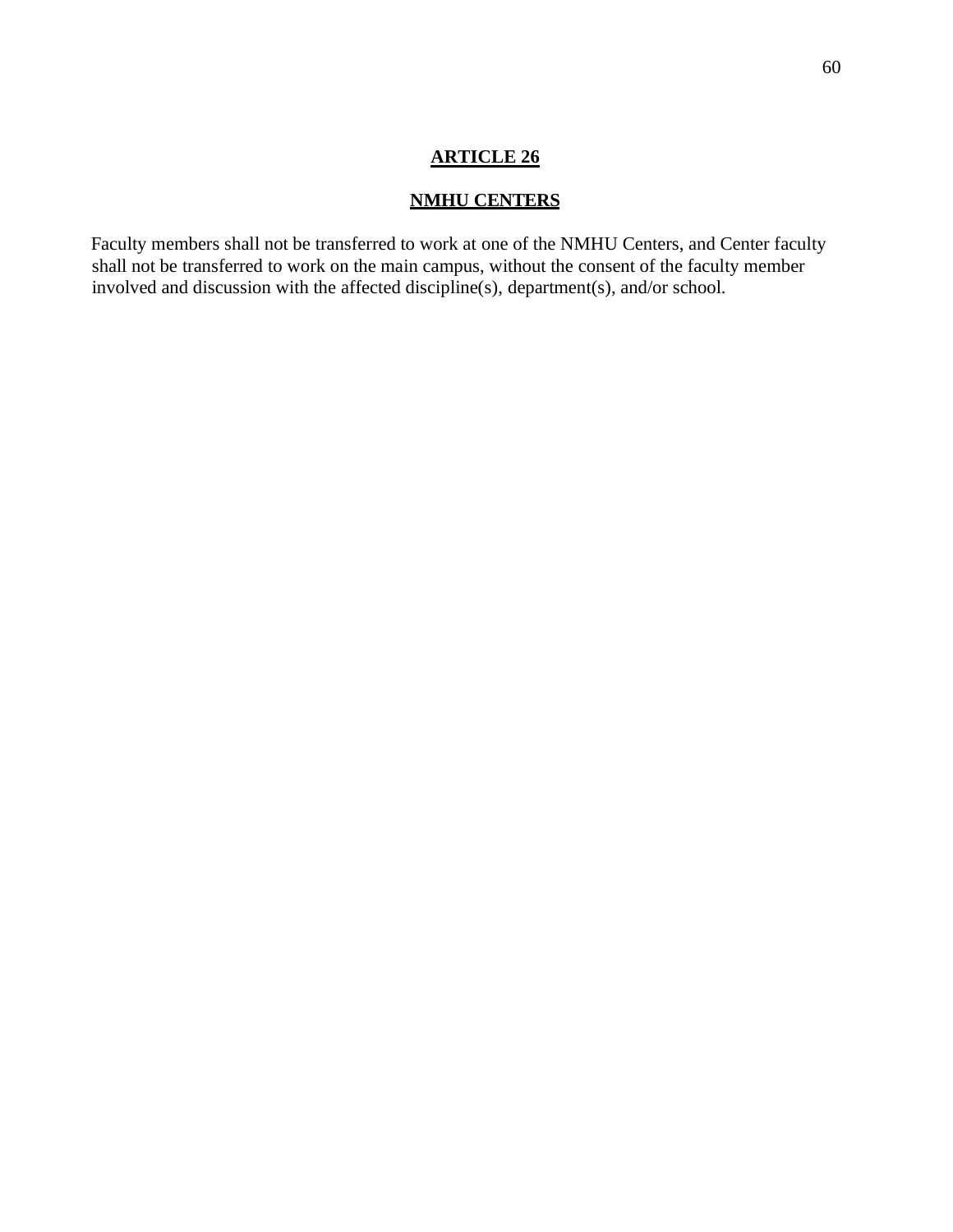## **TERM OF AGREEMENT**

- 27.1 All articles in this Agreement (except for Article 25, Salaries) shall become effective upon signature of the representatives of the parties, after ratification by the Association membership and subsequent approval by the University Board of Regents, and shall remain in effect through June 30, 2024, subject to applicable state laws.
- 27.2 Every five years the entire Agreement will be open for renegotiation.
- 27.3 Every year Article 25, Salaries, will be open for negotiations. In the event that the State of New Mexico authorizes a salary increase, then Article 11, Fringe Benefits, and Article 12, Workload, shall be re-negotiated. Every year, either the Association or the Administration may unilaterally open up to two articles for negotiation.
- 27.4 Article 25, Salaries shall be in effect until June 30, 2020.
- 27.5 Negotiations for Article 25, Salaries, for each year, shall follow the procedures in Article 5.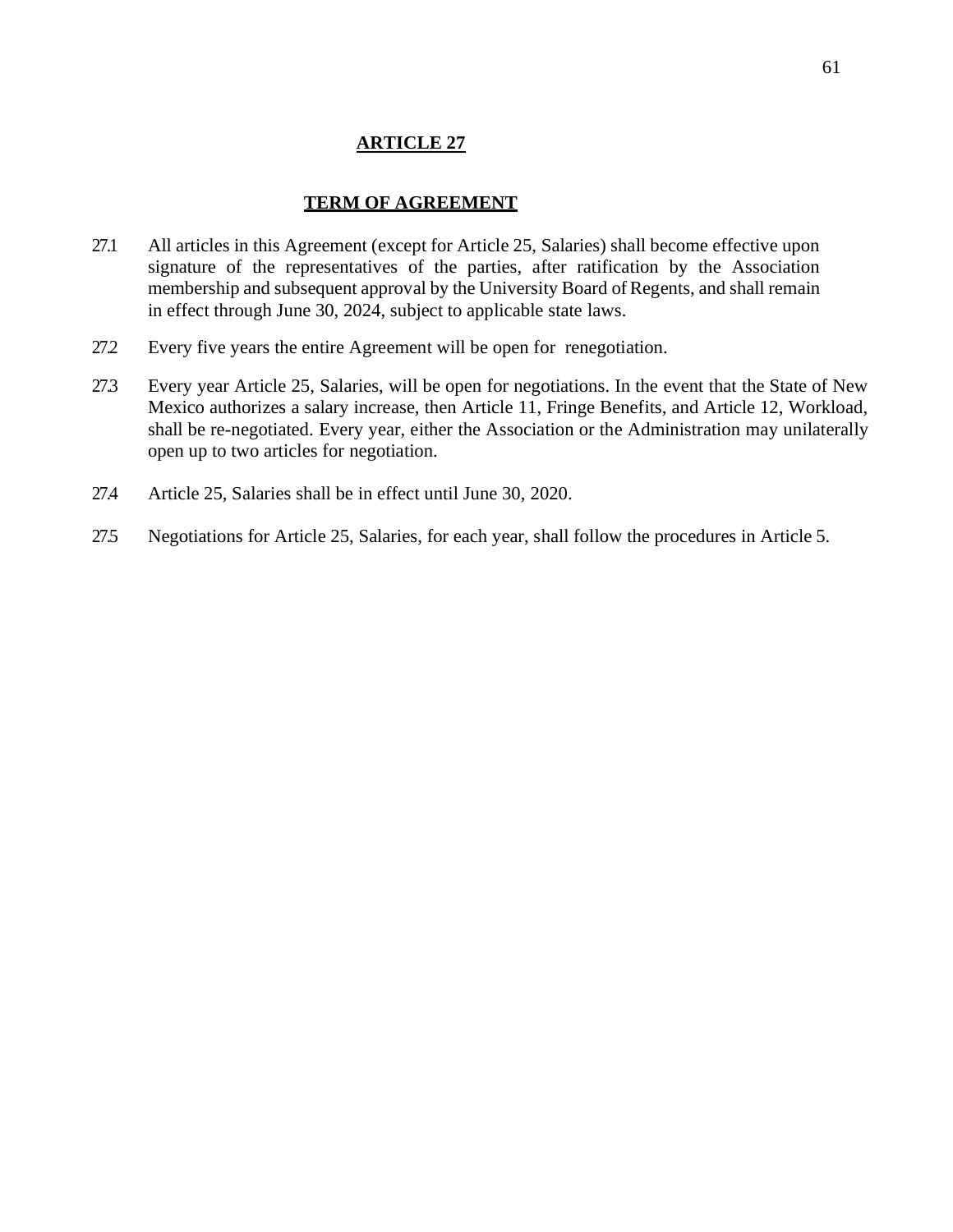# **PROCEDURES FOR DISMISSAL OF A TENURED FACULTY MEMBER FOR CAUSE OR DISMISSAL OF TENURE-TRACK FACULTY DURING HIS OR HER APPOINTMENT CONTRACT**

- 28.1 Hearing by Faculty Committee. The VPAA shall inform the faculty member whose tenure or appointment is intended to be terminated, in writing, of the reason(s) for the suggested termination (Notice of Charge). In cases of possible termination as a result of the Post-Tenure Review Process which already includes a hearing by the Faculty Affairs Committee, the faculty member moves immediately to Section 28.6.
- 28.2 Establishment of a Special Faculty Review Committee. Upon Notice of Charge, the VPAA will contact the Schools and College for members, and the Deans will conduct the vote. The Special Review Committee will be composed of five (5) members including one (1) tenured (Full or Associate) faculty member selected by the faculty of each School and two (2) tenured faculty members from the College. One College member shall be selected from the Math and Sciences areas and one member from the Arts and Humanities areas.

The Chair of the Special Review Committee shall inform the VPAA and the faculty member of the members of the committee within three (3) working days of when the Chair was notified. The VPAA and the faculty member may challenge any member of the committee on the basis of a perceived conflict of interest. Such challenge shall be submitted to the Chair, in writing, within three (3) working days of receipt of the names of committee members. The Chair shall evaluate the possible conflict of interest, make a decision whether the committee member shall serve, and so notify the parties within three (3) working days of receipt of the objection. If a member has been found by the Chair to have a conflict of interest, the Chair shall notify the appropriate Dean for a committee member replacement.

- 28.3 The faculty member against whom the Notice of Charge is directed shall submit a written response to the charges within ten (10) working days after receiving the Notice of Charge. If the faculty member does not submit a written response to the charge, the committee shall consider if the stated grounds constitute adequate cause directly and substantially related to the fitness of the faculty member as teacher or researcher, and it may conclude without further inquiry that dismissal would be proper. At its discretion, however, the committee may investigate the charges and request that the VPAA provide additional evidence. Ten (10) working days following the faculty member's failure to respond, the committee shall forward its recommendation, with the reasons stated, to the VPAA for further action.
- 28.4 If the faculty member submits a written response to the charges, the hearing procedures set forth shall be followed. References to the complainant shall refer to the University Administration and references to the respondent shall refer to the faculty member. The Administration has the burden of demonstrating adequacy of cause based on the evidence in the record. The hearing procedures are listed below.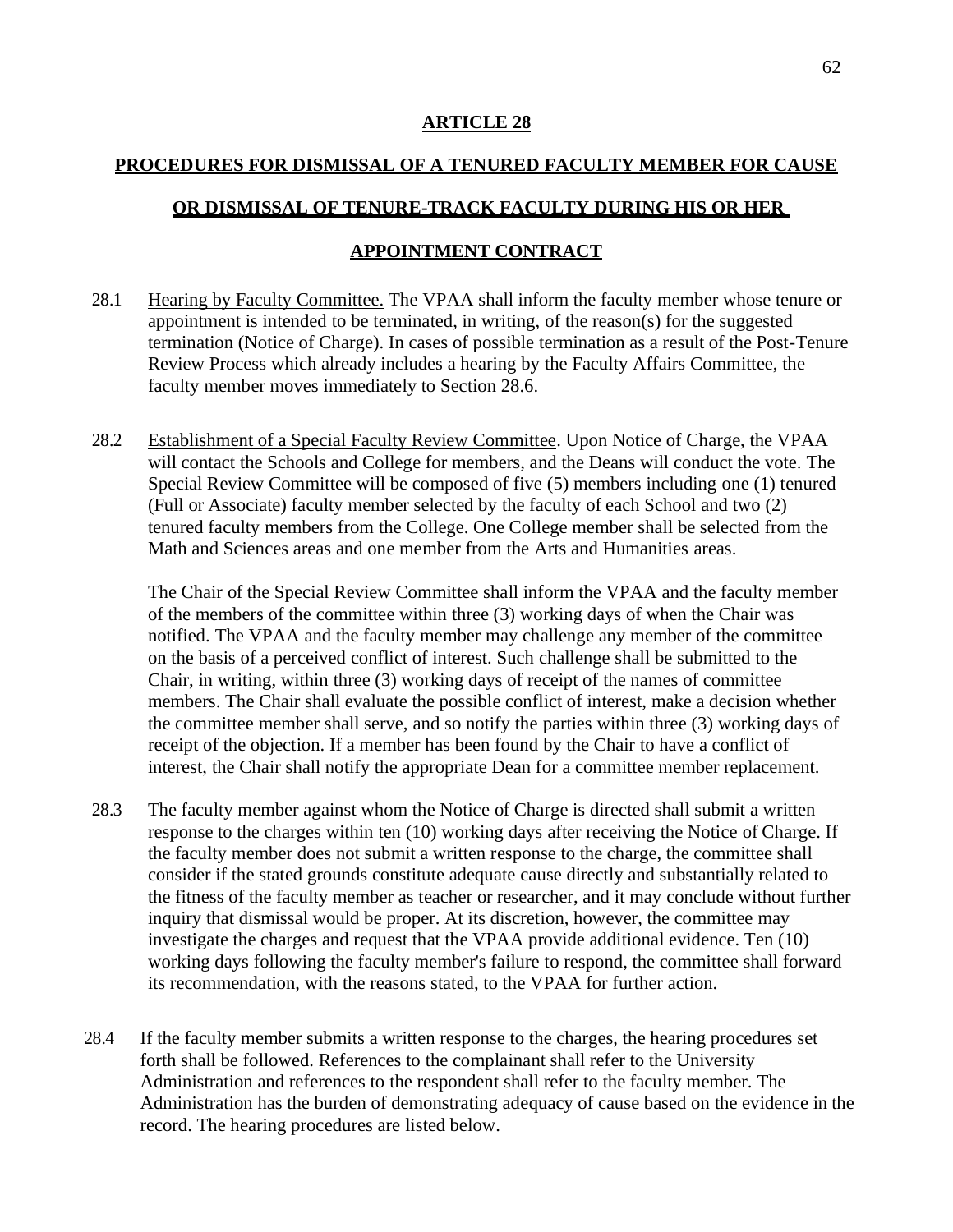- a. After receiving the faculty member's written response, the Chair of the committee shall schedule a hearing to occur as soon as practicable, but not more than (20) working days after receiving the written response. The notice of the hearing shall be served in adequate time for the parties to provide all information required by subparagraph (d) below.
- b. The Faculty member may request either a private or a public hearing.
- c. Neither the Rules of Evidence nor the Rules of Civil Procedures shall apply to the hearing.
- d. At least ten (10) working days before the hearing, each party shall provide the committee and the other party with the information listed below.
	- 1. List of intended witnesses, or a statement that no witness will be called. No witnesses other than those on the list may testify without the consent of the committee.
	- 2. Any statement of an absent witness. If such a statement is submitted, the other party may submit a further statement by that witness at least five (5) working days before the hearing, if obtained. If the absent witness does not cooperate in the submission of a further statement, the other party may request that the absent witness's statement not be accepted by the committee.
	- 3. Copies of documents the party plans to introduce into evidence. No other documents may be introduced without the consent of the committee.
- e. The order of the hearing shall be as described below.
	- 1. Complainant's presentation of case
	- 2. Respondent's presentation of case.
	- 3. Rebuttal by complainant, if any.
	- 4. Rebuttal by respondent, if any.
	- 5. Closing arguments by complainant.
	- 6. Closing arguments by respondent.
- f. The committee may exclude unfair, irrelevant, or duplicative evidence but will not be bound by judicial rules of evidence.
- g. Parties shall have the right, within reasonable limits, to question all witnesses. Statements of absent witnesses shall be allowed only if provided in advance (as by being available for questioning and for an additional written statement if desired by the opposing party.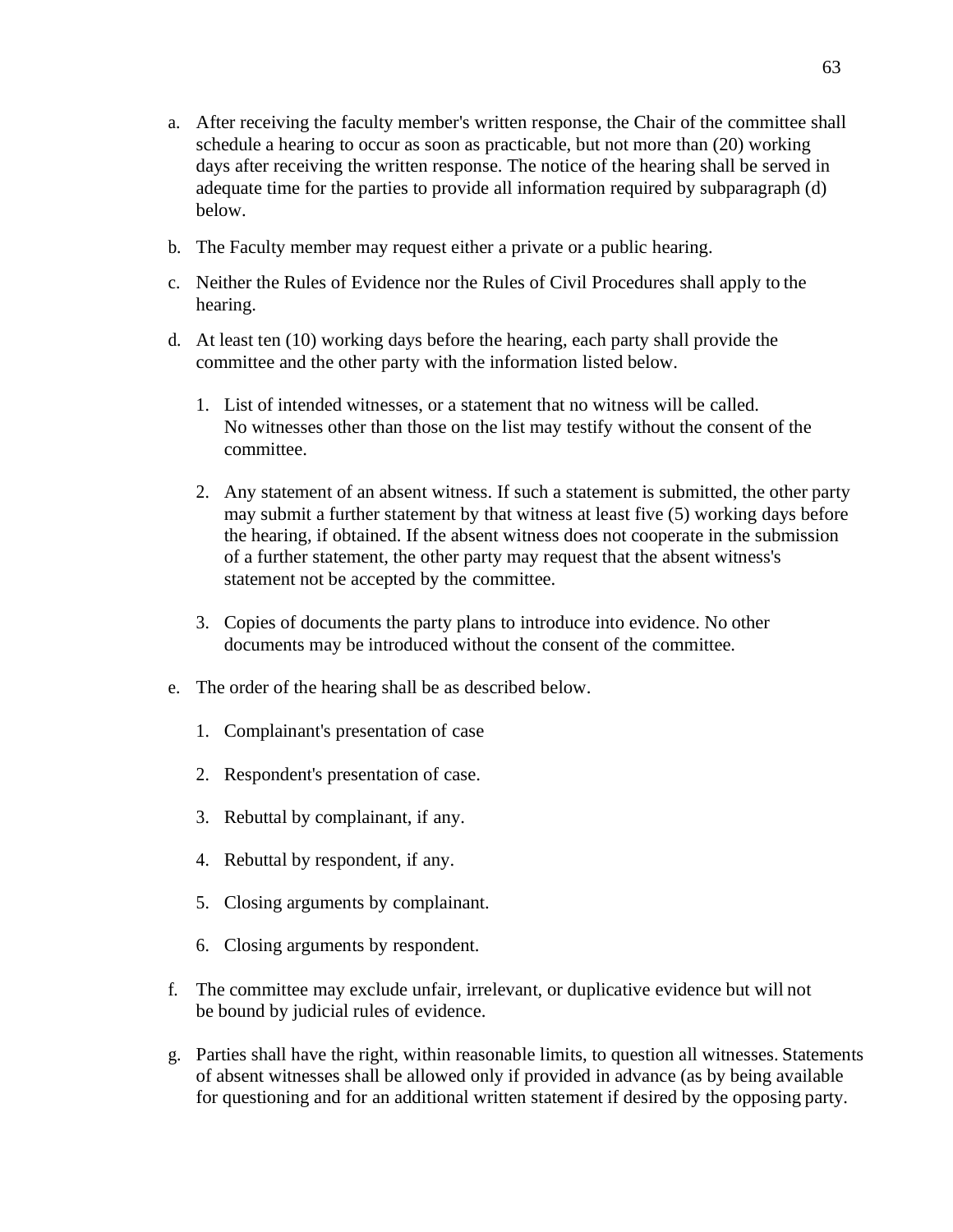- h. All parties shall have the right to be present at the hearing and to be accompanied and/or advised by an advisor or an attorney. However, the attorney may not participate in the hearing itself.
- i. Witnesses shall be present only to testify.
- j. A verbatim record of the proceedings shall be made.
- k. After the conclusion of the hearing, the committee shall recess for closed deliberations.

All decisions of the committee shall be by majority vote, the Chair voting in the case of a tie. Based on the preponderance of evidence, the committee shall issue a written recommendation of its findings to the President within three (3) working days of the conclusion of the hearing.

- 28.5 Role of the President. The President of the University will consider the findings and recommendation of the Committee and shall inform the faculty member of the intended action by the University. If the President decides upon dismissal, a Notice of Dismissal will be issued to the faculty member and employment terminated effective with the Notice of Dismissal.
- 28.6 Appeal to the Board of Regents. The faculty member may appeal his employment termination to the Board of Regents by submitting a written request within ten (10) working days of receipt of the President's decision. Such appeal shall be decided based on the record of the committee hearing and the President's reasons. The Board shall notify the faculty member and the VPAA, in writing, of its decision with respect to the appeal; and its decision shall be final and binding on the parties. In cases where the Board overturns a decision to dismiss a faculty member and the faculty member has been terminated, the faculty member shall receive any pay that he or she would have received if the dismissal had not taken effect.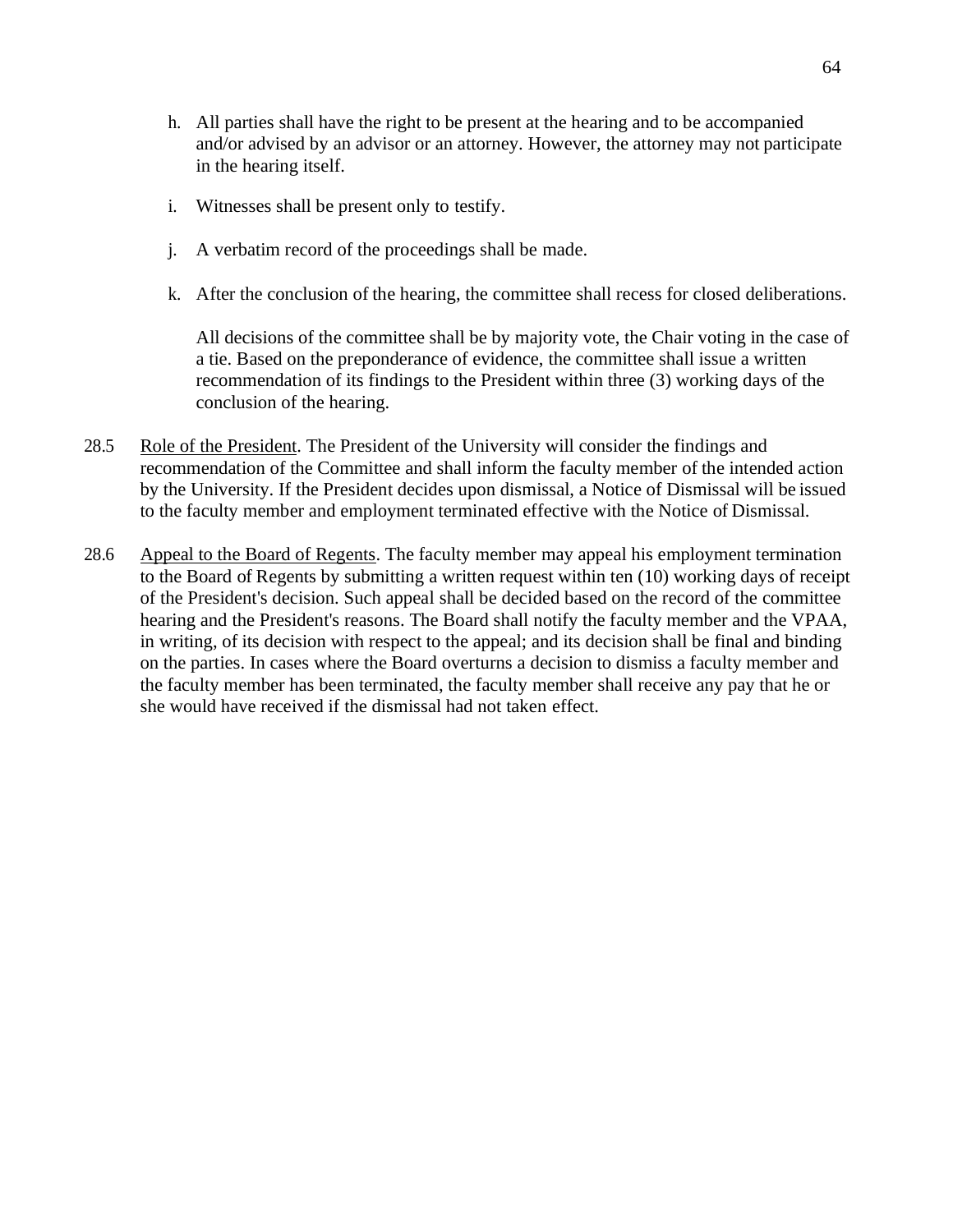## **GRIEVANCE**

## 29.1 Scope

- 29.1.1 A "grievance", for the purpose of this Agreement, shall be defined as a claim that a provision or provisions of this Agreement have been violated. Any other dispute or disagreement pertaining to a final administrative decision that directly affects a faculty member's employment or related personnel matters, except for tenure, promotion, reappointment, or dismissal, will follow procedures outside of this Agreement.
- 29.1.2 A grievance, alleging procedural violations with respect to tenure or promotion (see Article 23.2.3.d.3) or a grievance alleging a violation of this Agreement with respect to reappointment (See Article 23.2.1.13), shall be filed within twenty (20) days of the final decision by the President or VPAA, respectively. If a faculty member appeals the procedures used by the Regents, defined in Article 23, the grievance shall be filed within 30 days.
- 29.1.3 Dismissal shall be handled in accordance with Article 28.

## 29.2 Definitions

- 29.2.1 A "grievance" shall be defined as a claim that a provision or provisions of this Agreement have been violated. Claims of discrimination on the basis of race, color, religion, national origin or ancestry, gender, age, physical or mental disability, serious medical condition, spousal affiliation, sexual orientation, gender identity, veteran status or any other basis prohibited by applicable law, or claims of harassment and retaliation, are not grievances, but should be reported to the Office of Human Resources for investigation. Grievances between faculty must be filed using the procedures in *The Faculty Handbook*.
- 29.2.2 A "grievant" shall be any faculty member, group of faculty members, or the Faculty Association.
- 29.2.3 "Days" shall mean workdays when the University is open.
- 29.2.4 The "respondent" means a University employee who is responsible for the alleged violation of the Agreement. If the action giving rise to the grievance was taken by a vicepresident, the president or the Board, the University shall be considered the respondent and may be represented by a representative of its choice.
- 29.3 Basic Principles
	- 29.3.1 The purpose of this grievance procedure shall be to secure, at the lowest possible administrative level, equitable resolutions to problems that may arise and are subject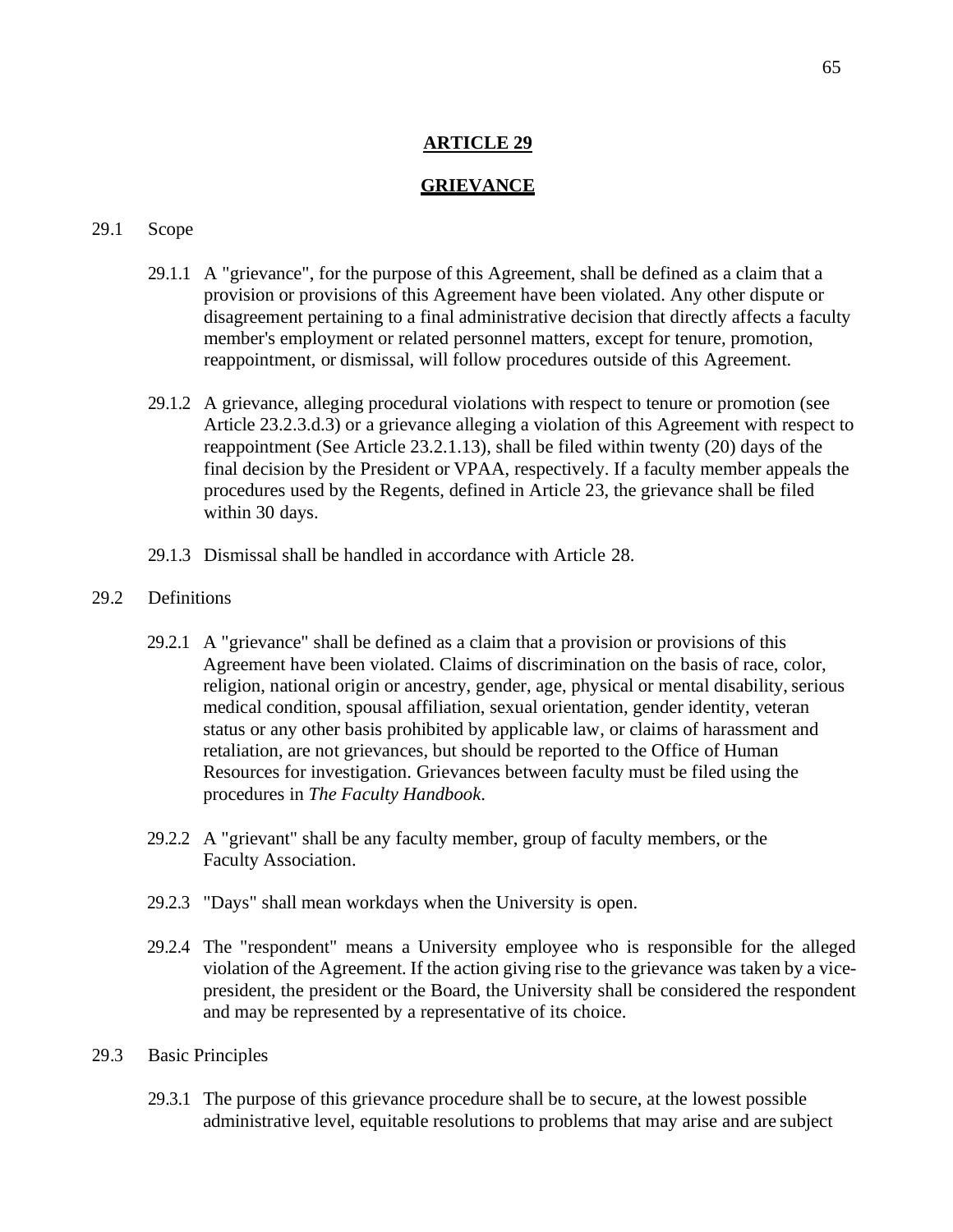to review under this procedure.

- 29.3.2 The parties acknowledge that it is desirable for problems to be resolved where possible through free and informal communication. The parties, as well as individual faculty members and their immediate supervisors, are therefore encouraged to resolve problems in this manner.
- 29.3.3 Any faculty member or group of faculty members shall have the right at any time to present complaints to their supervisors informally and to have such complaints considered in good faith without the intervention of the Faculty Association, provided that settlements arising out of such interaction shall not be inconsistent with the terms of this Agreement, if applicable.
- 29.3.4 Grievance proceedings shall be kept as informal and confidential as possible at all levels of this procedure.
- 29.3.5 No reprisal or retaliation shall be taken against any party as a result of participation in the proceeding of a grievance.
- 29.3.6 The number of days indicated at each level of this procedure shall be considered a maximum, and every effort shall be made to expedite the process.
- 29.3.7 If the University fails to comply with the time limit requirements as set forth under any of the procedure levels, the grievance shall be considered automatically appealed to the next level of the procedure.
- 29.3.8 If the grievant fails to comply with the grievant's time limit requirements as set forth under any procedure levels, the grievance shall be considered null and void.
- 29.3.9 The time limits set forth herein may be extended provided the extension has been mutually agreed upon in writing by both parties.
- 29.3.10 A grievance shall not be considered unless the grievant files the grievance no later than twenty (20) days after the grievant knew, or reasonably should have known, of the action that precipitated the grievance. Actions taken when the faculty member is not under contract must be grieved no later than 20 days after the beginning of his or her subsequent contract.
- 29.3.11 A grievant and the respondent may be accompanied and represented by a representative of his or her choice at any hearing or meeting conducted under this procedure. If the University is the respondent, it may be represented by a representative of its choice.
- 29.3.12 A faculty member, acting individually, may present a grievance without the intervention of the Faculty Association provided the grievance has been processed in accordance with this procedure.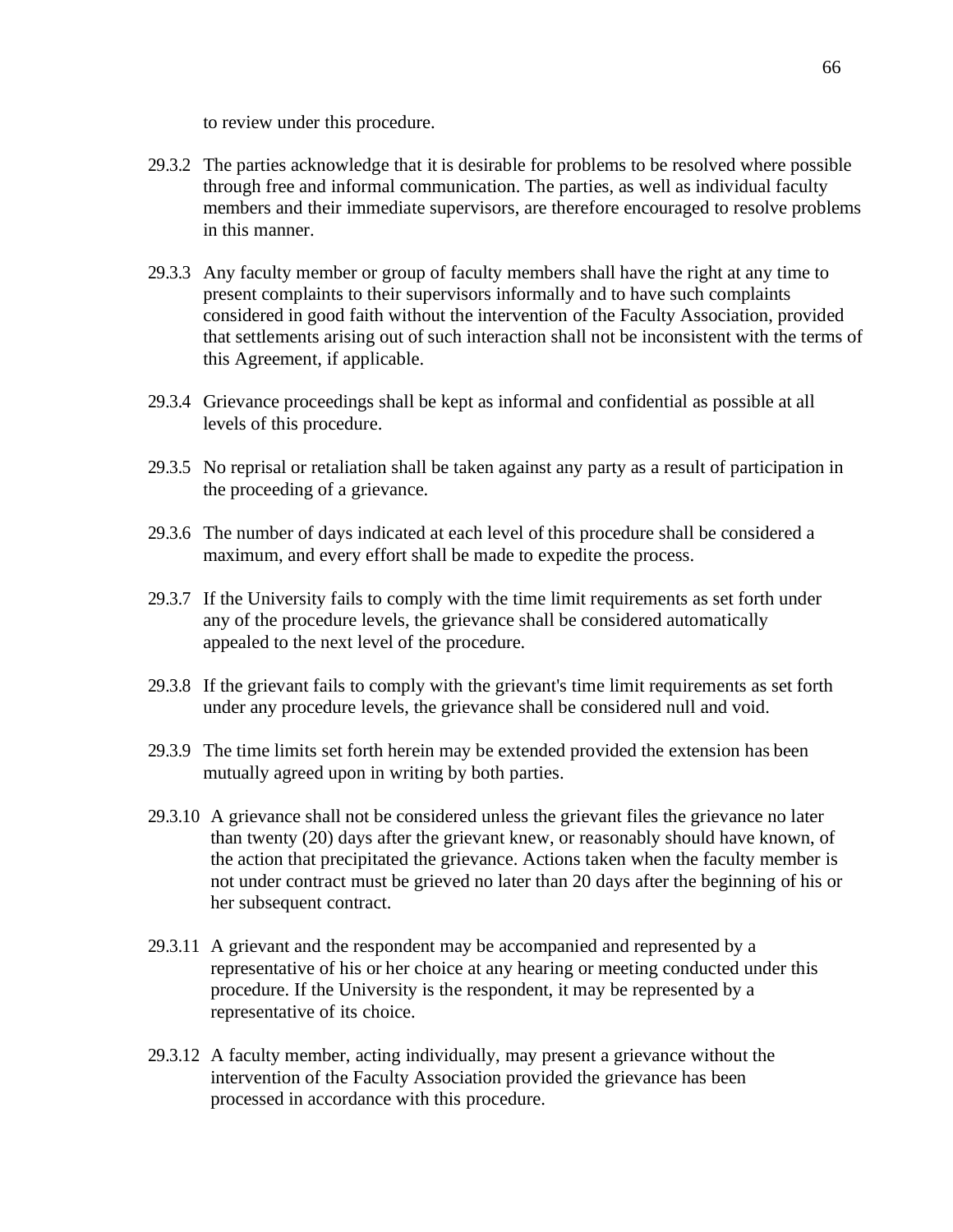- 29.3.13 If a grievance affects a group of two or more bargaining unit members or involves a decision or action by the University that has a system-wide impact, the Faculty Association may submit the grievance on behalf of the affected faculty members at Level Two of this procedure. The grievance may be submitted at Level One if all of the faculty members have the same Dean.
- 29.3.14 The parties shall cooperate in any investigation that may be necessary in order to expedite the process.
- 29.3.15 All documents related to a grievance shall be maintained in a separate grievance file and shall not be kept in the personnel file of any of the grievance participants.
- 29.3.16 Unless otherwise agreed to by the parties, the processing of grievances shall be conducted during non-instruction time.

## 29.4 Formal Procedure

- 29.4.1 Whether or not a grievant attempts to resolve a concern through informal discussion, a formal grievance must be filed at the appropriate step within twenty (20) days after the grievant knew, or reasonably should have known, of the action that precipitated the grievance.
- 29.4.2 A formal filing of a grievance shall in every case and at every level specify:
	- a. the nature of the grievance, including a brief statement of pertinent facts, evidence supporting the grievance, and a history of the grievance process to date;
	- b. the provision(s) of the Agreement alleged to have been violated;
	- c. the identity of the respondent, if any; and
	- d. the remedy sought by the grievant.

## 29.5 Level One

- 29.5.1 Within twenty (20) days after the Grievant knew, or reasonably should have known, of the action that precipitated the grievance, the grievant or the grievant's Faculty Association representative must file a formal grievance along with a request for a meeting in writing to the Dean with the objective of resolving the grievance informally. If the Dean is the respondent, the grievance may be filed with the VPAA.
- 29.5.2 If there is a respondent, the Dean will share the grievance with the respondent within five (5) days after receiving the grievance. The respondent may submit a written response to the grievance within ten (10) days of receipt. The Dean may meet one or more times, individually or together with the Grievant, the Respondent, and any other individuals with relevant information, in the Dean's sole discretion, provided that, the Grievant may always include the Faculty Association in any meetings he or she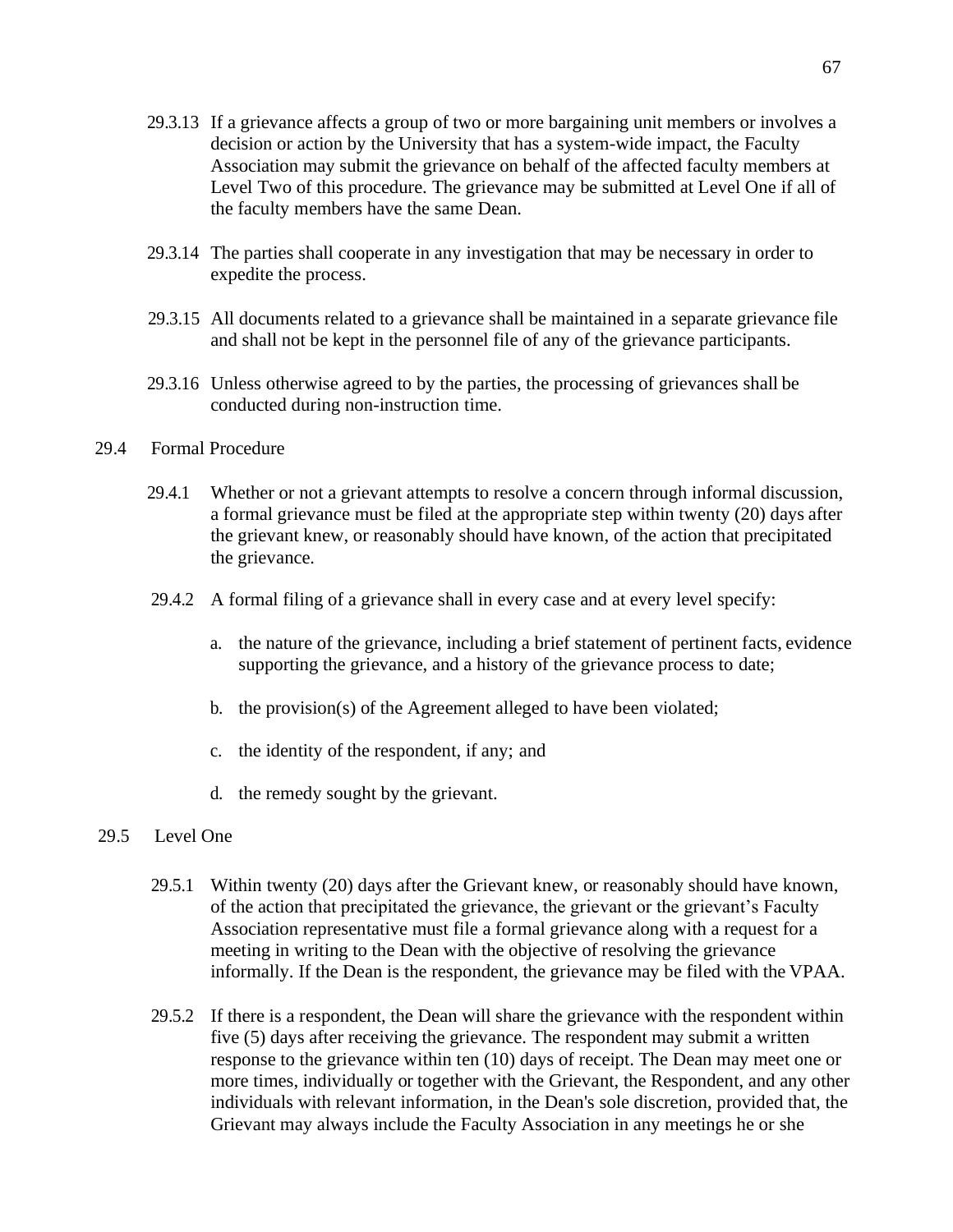attends. The respondent may be represented at all meetings by a representative of his or her choice.

- 29.5.3 If the Dean has no authority to resolve the grievance, the grievance may be submitted by the grievant directly to Level Two. The University may defer the grievance back to Level One if the Dean at that Level has the authority to address the grievance, so long as such deferral takes place within ten (10) days of the receipt of the grievance.
- 29.5.4 Within ten (10) days of his last meeting with either the grievant or respondent, the Dean shall issue a written response to the grievant, the respondent, and to the Faculty Association.
- 29.5.5 If either the grievant or respondent is not satisfied with the Dean's disposition, or the Dean has not responded within ten (10) days of the time set forth in 29.5.4, the grievant or respondent may appeal the grievance to Level Two (VPAA) no later than ten(10) days following the receipt of the Dean's response, or failure to respond.
- 29.5.6 If the Dean violates the aforementioned timeline, the grievance shall automatically be sent to the next level (Level Two).
- 29.6 Level Two
	- 29.6.1 An appeal to the VPAA (or the President's designee, if the VPAA is the subject of the Grievance) must include the original grievance along with a description of the evidence deemed relevant by the grievant, and a statement of the grievant's requested outcome. If the Faculty Association has filed the grievance on behalf of more than one faculty member, a representative faculty member must be identified. If 29.5.3 is invoked, then the VPAA will share the grievance with the respondent within five (5) days after receiving the grievance. The respondent may submit a written response to the grievance within ten (10) days of receipt.
	- 29.6.2 No later than the ten (10) days following receipt of the written grievance, the VPAA shall schedule a meeting or meetings in an attempt to resolve the grievance. To this end, the VPAA may meet one or more times, individually or together with the Grievant, the Respondent, the Dean, and any other individuals with relevant information, at the VPAA's sole discretion, provided that the Grievant may always include the Faculty Association in any meetings he or she attends and that the Respondent may be represented by someone of his or her choice.
	- 29.6.3 No later than twenty (20) days following receipt of the written grievance, the VPAA will issue a statement that the grievance has been resolved to the satisfaction of both parties and describes the resolution, or that provides a resolution to the grievance. In either case the VPAA will submit the disposition to the grievant, the respondent, the Faculty Association, and any other appropriate party.
	- 29.6.4 If there was no agreed upon resolution at Level Two and either the grievant or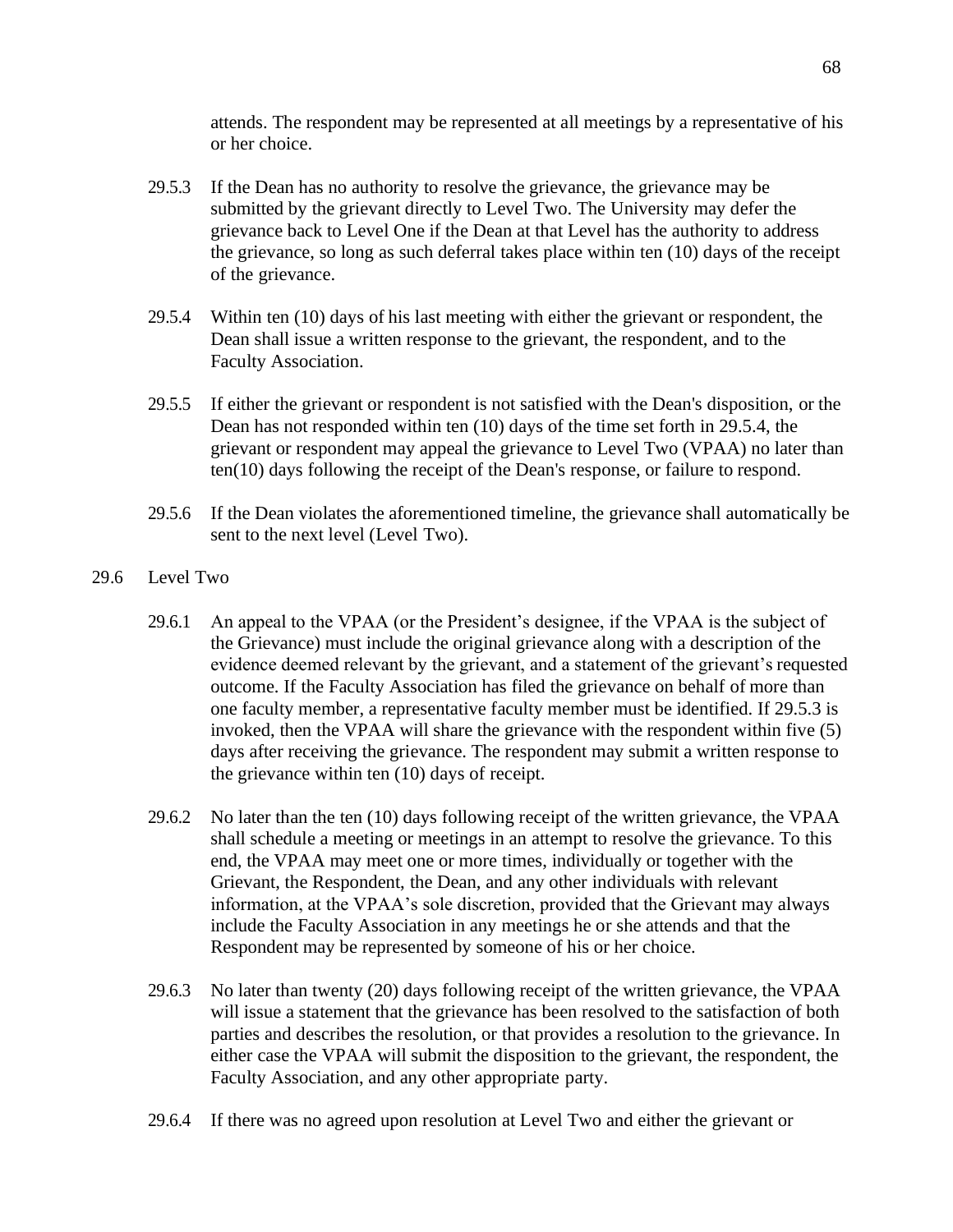respondent is not satisfied with the VPAA's disposition, the grievant or respondent may appeal the grievance to Level Three no later than ten (10) days following the receipt of the VPAA's resolution.

29.6.5 If the VPAA violates the aforementioned timeline, the grievance shall automatically be sent to the next level (Level Three).

## 29.7 Level Three

- 29.7.1 Within ten (10) days of receipt of the grievance, the President or his or her designee shall schedule a hearing to be held within twenty (20) days of receipt of the VPAA's resolution.
- 29.7.2 The President or his or her designee shall inform the parties of the process for exchange of witness lists, documents and other procedural matters. Each party shall be entitled to present evidence and/or witnesses and shall have the right to question witnesses brought by the other party. The Grievant may be represented by the Faculty Association and the Respondent may be represented by someone of his or her choice. The hearing shall be recorded, by tape recording or other similar means.
- 29.7.3 If the President conducted the hearing, after the conclusion of the hearing, the President shall issue a written decision to the grievant, the Faculty Association, the respondent, the Dean, and the VPAA, as appropriate.
- 29.7.4 If the President's designee conducted the hearing, no later than ten (10) days following the conclusion of the hearing, the designee shall submit the hearing record and his or her recommendation to the President. The President may accept, reject or modify the designee's recommendation and shall issue a written decision to the grievant, the Faculty Association, the respondent, the Dean, and the VPAA, as appropriate.
- 29.7.5 If the President, or his designee, violates the aforementioned timeline, the grievance shall automatically be sent to Arbitration.

## 29.8 Arbitration

- 29.8.1 If both the Grievant and the Faculty Association's Executive Committee are not satisfied with the President's written disposition, the Faculty Association may appeal the Grievance to arbitration by submitting a written request for arbitration to the President no later than ten (10) days following the receipt of the President's written decision.
- 29.8.2 The arbitrator will be selected from a list of five (5) arbitrators requested from the Federal Mediation and Conciliation Service (FMCS) or American Arbitration Association (AAA). The arbitrator shall be chosen through the process of alternatively striking arbitrators until one (1) remains. The order for striking shall be determined by the parties by the flip of a coin. The process shall be conducted no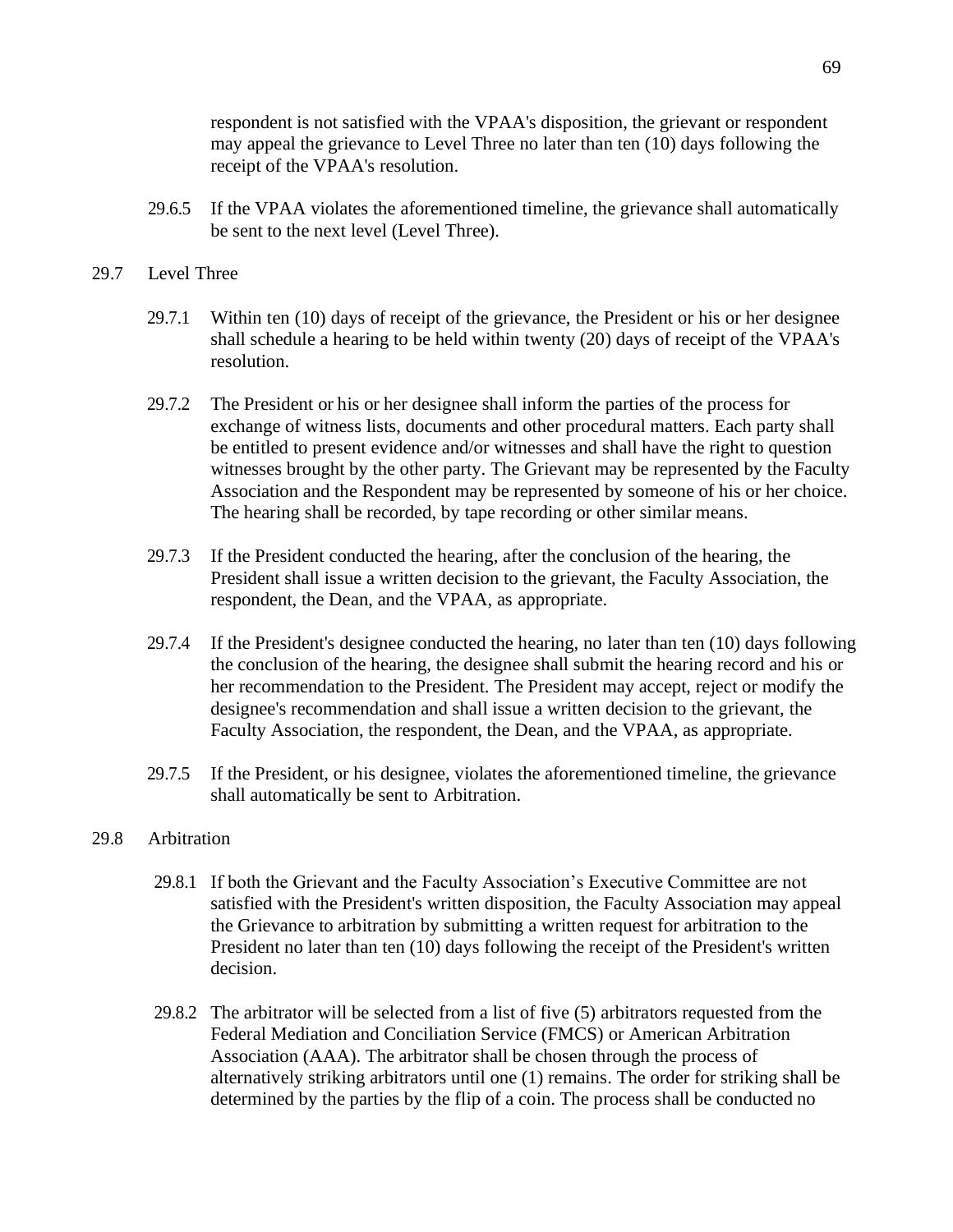later than ten (10) days following receipt by the parties of the list of arbitrators from FMCS or AAA.

- 29.8.3 The arbitrator shall conduct a hearing as soon as possible. The arbitrator may establish the rules of procedure and, at the arbitrator's discretion, may require the parties or witnesses to testify under oath.
- 29.8.4 The arbitrator's decision shall be submitted in writing within thirty (30) days after the closing of the hearing and shall include the decision, rationale, and, if appropriate, relief. The arbitrator shall have no authority to extend, subtract from, or detract from the right of the employees covered by this Agreement. The written decision must be sent to the grievant, the Faculty Association, and the President.
- 29.8.5 The arbitrator's decision shall be final and binding on all parties
	- 29.8.6 The arbitrator's fees and costs shall be shared equally by the Faculty Association and the University, when the Grievant(s) is/are dues-paying member of the Faculty Association. If the faculty member is not a dues-paying member of the Faculty Association, the faculty member must pay for costs normally paid by the Faculty Association. All other expenses shall be assumed by the party incurring the cost.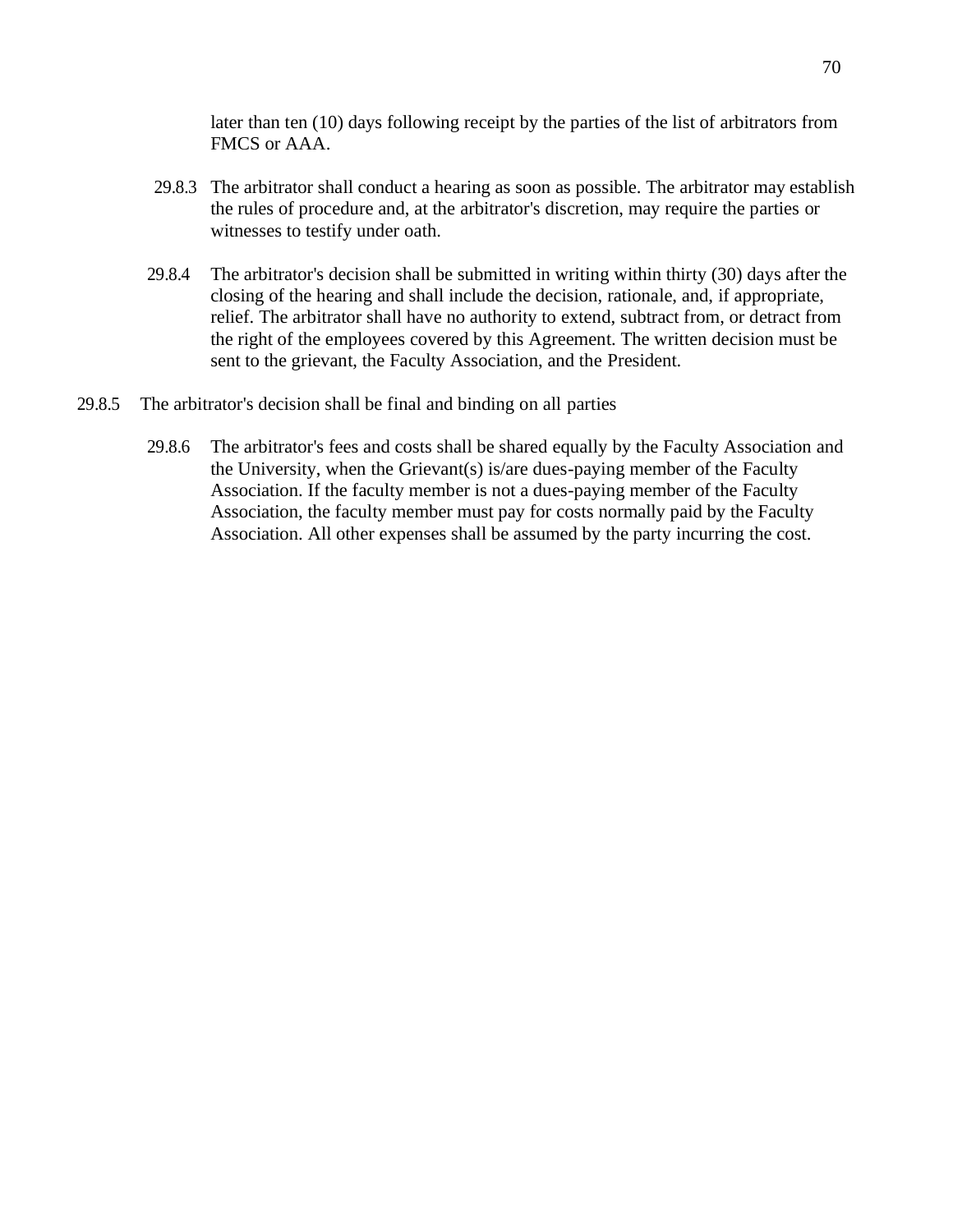#### **EMPLOYER'S POLICIES**

The Association recognizes the right of the University to establish such policies as it may deem necessary or desirable, provided that such policies are not in conflict with the terms and provisions of this Agreement. In an effort to work collaboratively, the University will make a good faith effort to vet proposed policy changes with the campus community and the Faculty Association for input prior to Board of Regents action(s). Application of Board approved policies shall apply equally to all faculty members. Any controversy between the University and the Association as to whether or not a policy is in conflict with the terms and provisions of this Agreement shall be considered a dispute subject to the arbitration procedure in Article 29 Grievance and Arbitration.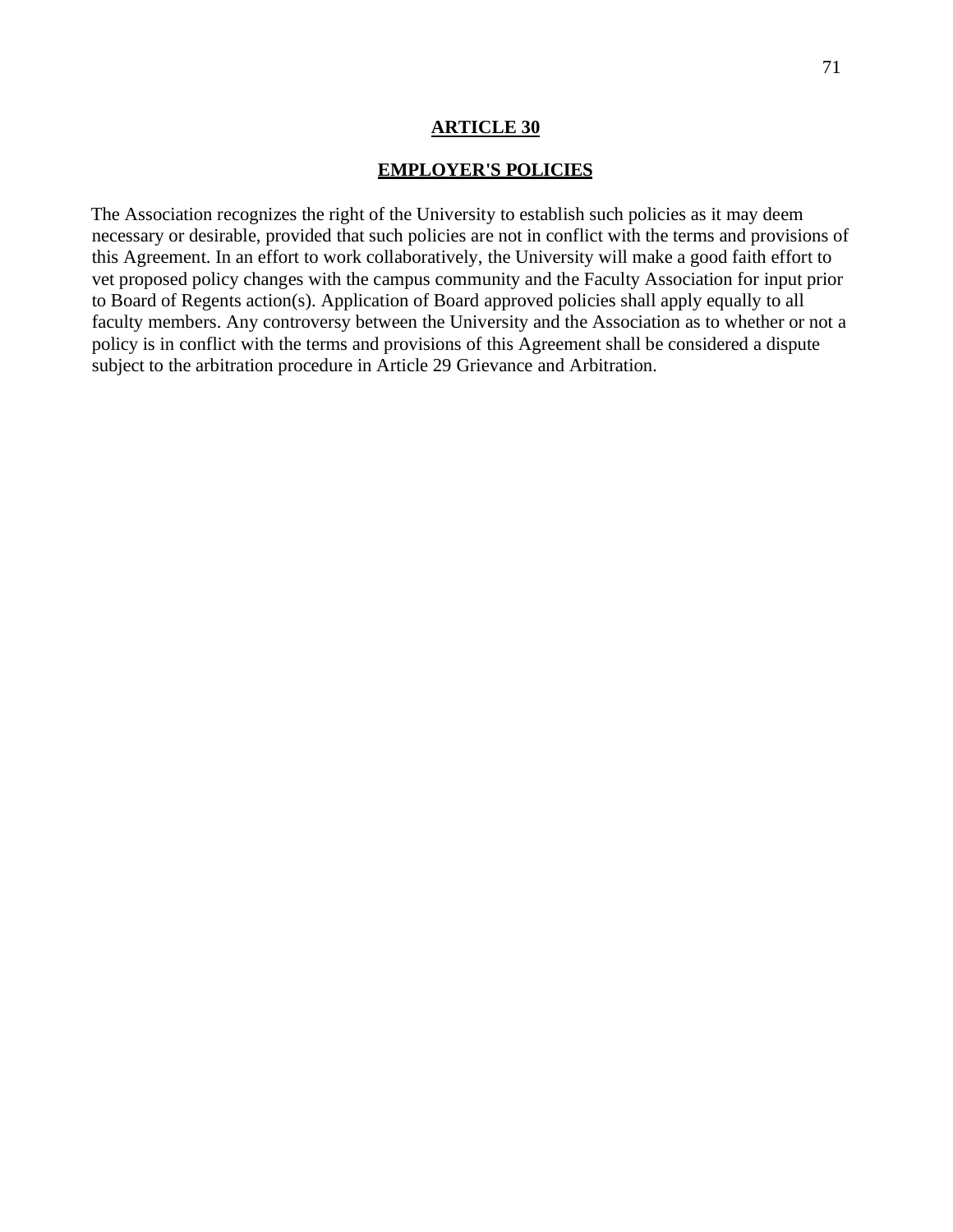#### **WAIVER**

The parties acknowledge that during the negotiations which resulted in this Agreement, each had the limited right and opportunity to make demands and proposals with respect to all proper subjects of collective bargaining and that all such subjects have been discussed and negotiated upon and the agreements contained in this Agreement were arrived at after the free exercise of such rights and opportunities.

The University and the Association, each voluntarily and without qualification, agree that for the life of this agreement that the other shall not be obligated to bargain collectively with respect to any subject or matter not specifically referred to or covered in this Agreement, even though such subject or matter may not have been within the knowledge or contemplation of either or both of the parties at the time they negotiated or signed this Agreement.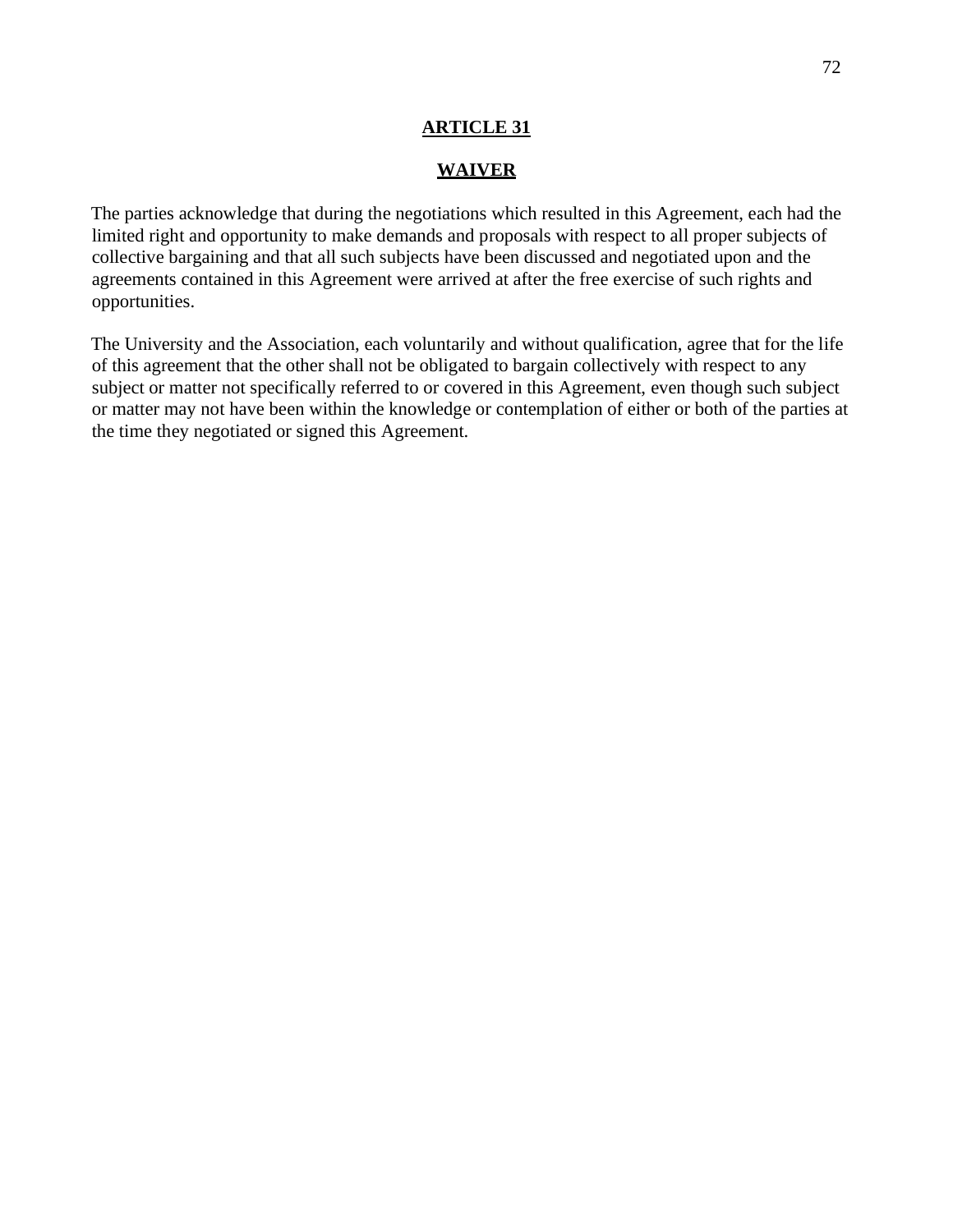## **SAVING CLAUSE**

In the event that any portion of this Agreement is invalidated by a passage of legislation or a decision of a Court of competent jurisdiction, such invalidation shall apply only to those portions so invalidated and all remaining portions of this Agreement not invalidated shall remain in full force and effect. In the event any provision or provisions are declared to be in conflict with a law, both parties shall meet immediately for the purpose of renegotiating the provision so invalidated.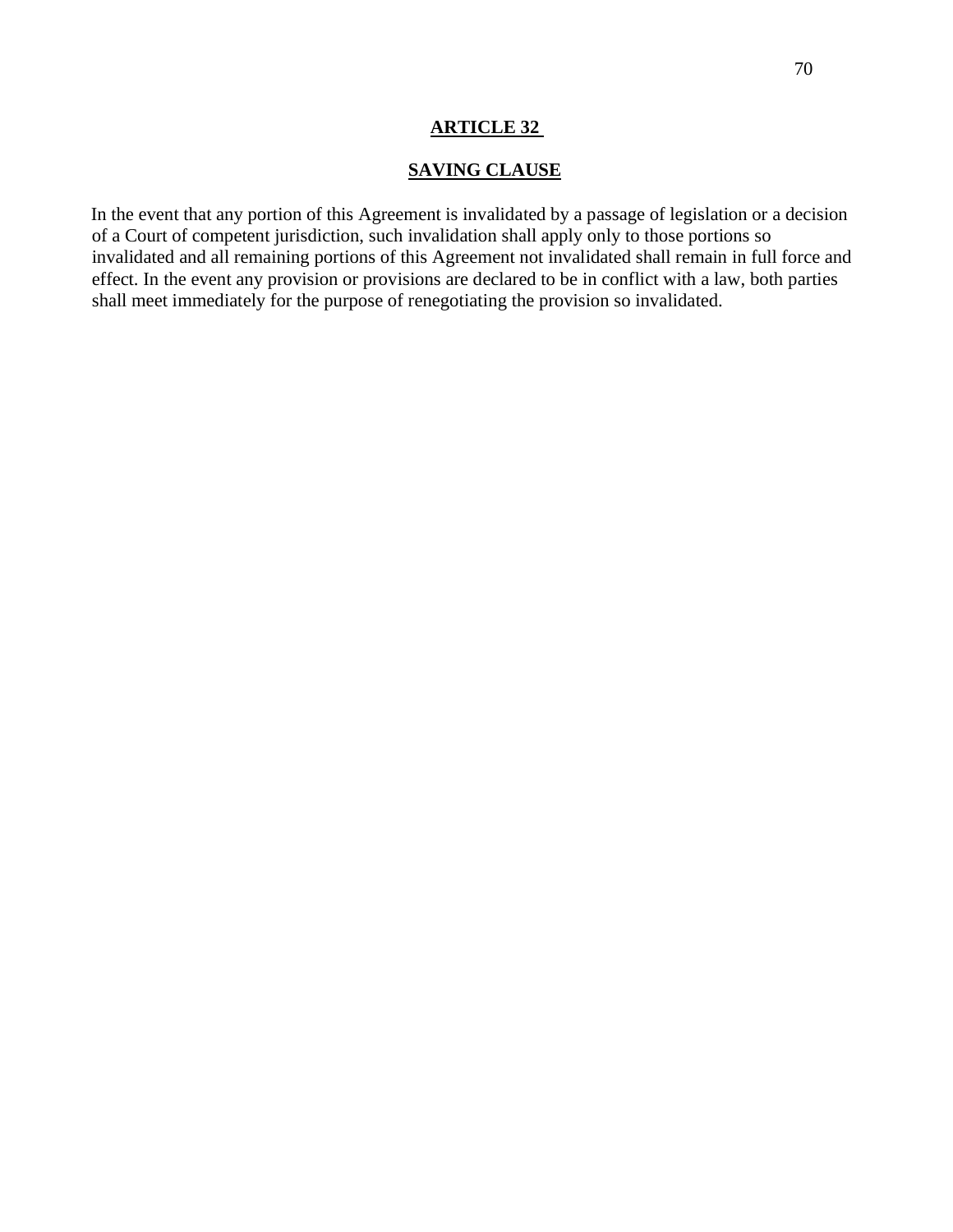#### **TRAVEL REIMBURSEMENT**

- 33.1 Faculty members shall be reimbursed up to \$1,500 per year for travel expenses to be used for professional conferences or other professional development activities in accordance with this agreement. Faculty members will submit a one-page proposal or documentation to provide proof of participation in an academic capacity to the Department Chair to utilize these funds. Travel requires approval by the Department Chair and Dean. For faculty participating in conferences without proof of participation in an academic capacity, the Chair and Dean will conduct an evaluation of its contribution(s) to scholarship in the discipline, the program, or the department strategic goals and priorities, its alignment to the University's mission.
- 33.2 Travel reimbursement for all faculty travel is subject to existing NMHU travel policies.
- 33.3 Some faculty are required to travel as part of their teaching duties. This includes, but is not limited to, faculty observing interns, student teachers, practicum students, and field trips. Because this type of faculty travel is not for professional development, it does not follow the provisions set forth in 33.1 of this article.
- 33.4 Faculty shall be reimbursed at the Federal Standard Mileage Rate, as set by the Internal Revenue Service, when using a private vehicle.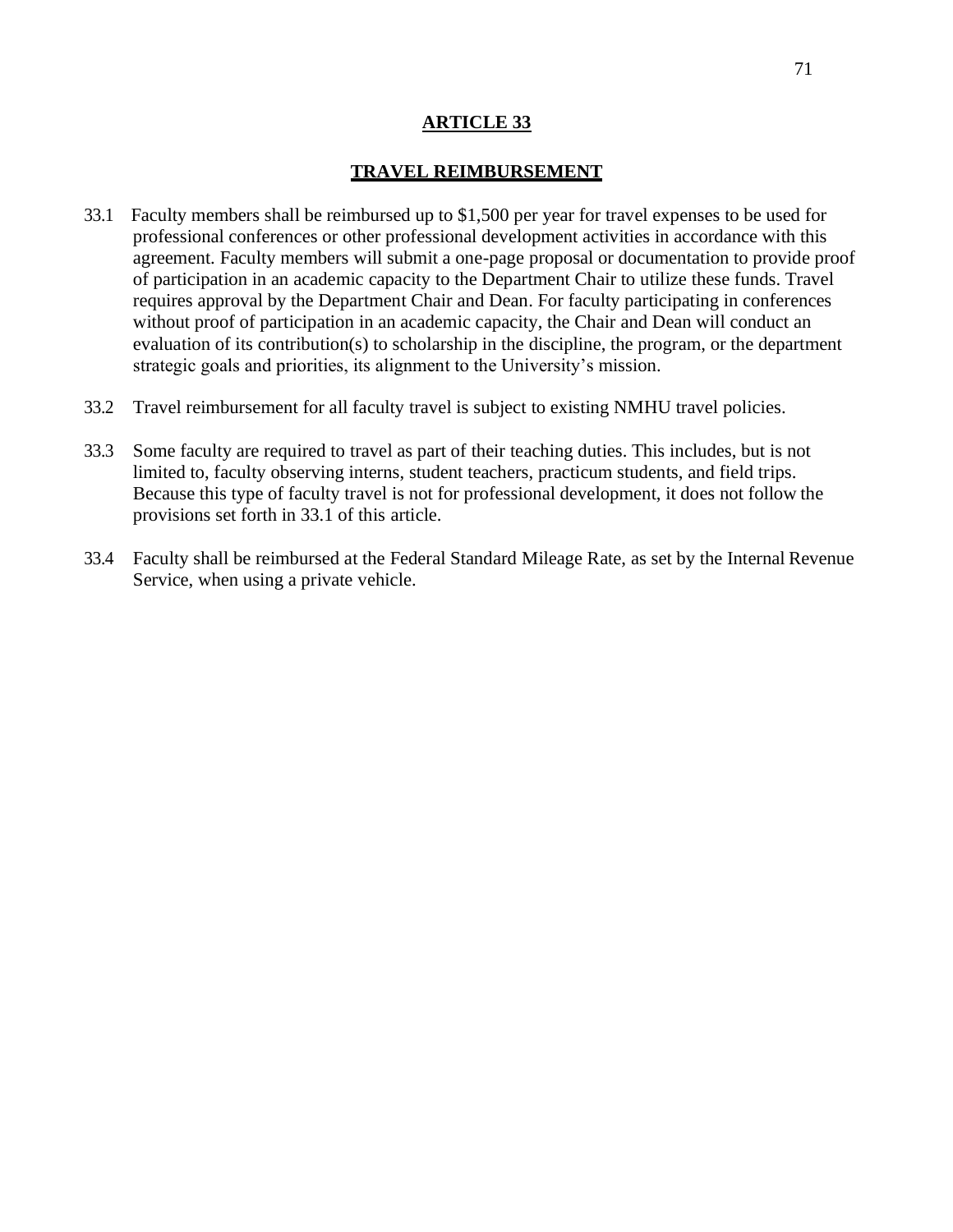### **FACULTY APPOINTMENT**

The appointment of a faculty member to a rank represents a judgment by the Department, Chair, Dean, VPAA, and President that the individual has met the requirements of the rank and is an indication of the institution's confidence in the individual. Tenure and Promotion are earned achievements and not entitlements.

#### 34.1 Rank of Assistant Professor

Persons appointed to this rank shall hold an earned doctorate, terminal degree, or be "All But Dissertation" (ABD) in their field or related field. In certain disciplines a master's degree plus professional certification appropriate to the discipline will meet the degree requirements. Assistant Professors shall show competence and creativity in teaching, demonstrated ability to do scholarly or creative work, and serve on university committees. Assistant Professors must complete their doctorate or terminal degree prior to applying for tenure or promotion to Associate Professor.

34.2 Rank of Associate Professor

Persons appointed to this rank shall hold an earned doctorate or terminal degree in their field or related field, and shall have demonstrated excellence in teaching, evidence of scholarly or creative productivity, and active involvement on university committees. In certain disciplines a master's degree plus professional certification appropriate to the discipline will meet the degree requirements.

#### 34.3 Rank of Professor

Persons appointed to this rank shall hold an earned doctorate or terminal degree in their field or related field, and shall have demonstrated excellence in teaching, evidence of significant scholarly or creative productivity, and leadership on university committees. In certain disciplines a master's degree plus professional certification appropriate to the discipline will meet the degree requirements. They shall have served a minimum of five years in the rank of Associate Professor and be tenured prior to appointment to this rank.

- 34.4 The first contract issued to a faculty member who has been hired to a tenure-track position muststate the number of years granted, if any, toward tenure and/or promotion. Normally, the credit towards tenure and/or promotion will not exceed two years and is subject to the following:
	- 34.4.1 For each year that the faculty member has served full-time at an accredited post-secondary institution at the rank of assistant professor or higher, she may receive a year's credit towards tenure and\or promotion with the approval of the department and/or discipline faculty and the VPAA.
	- 34.4.2 Normally, the maximum credit that a faculty member can receive under this policy is two years. Any further credit can only be granted with approval of the majority of the members of the Bargaining Unit within the faculty of that department and the VPAA.
	- 34.4.3 In addition, if no credit toward tenure or promotion was granted upon initial hire, within the first year of service, faculty members with significant academic or non- academic (e.g., industry, public sector) experience may negotiate for up to two (2) years credit towards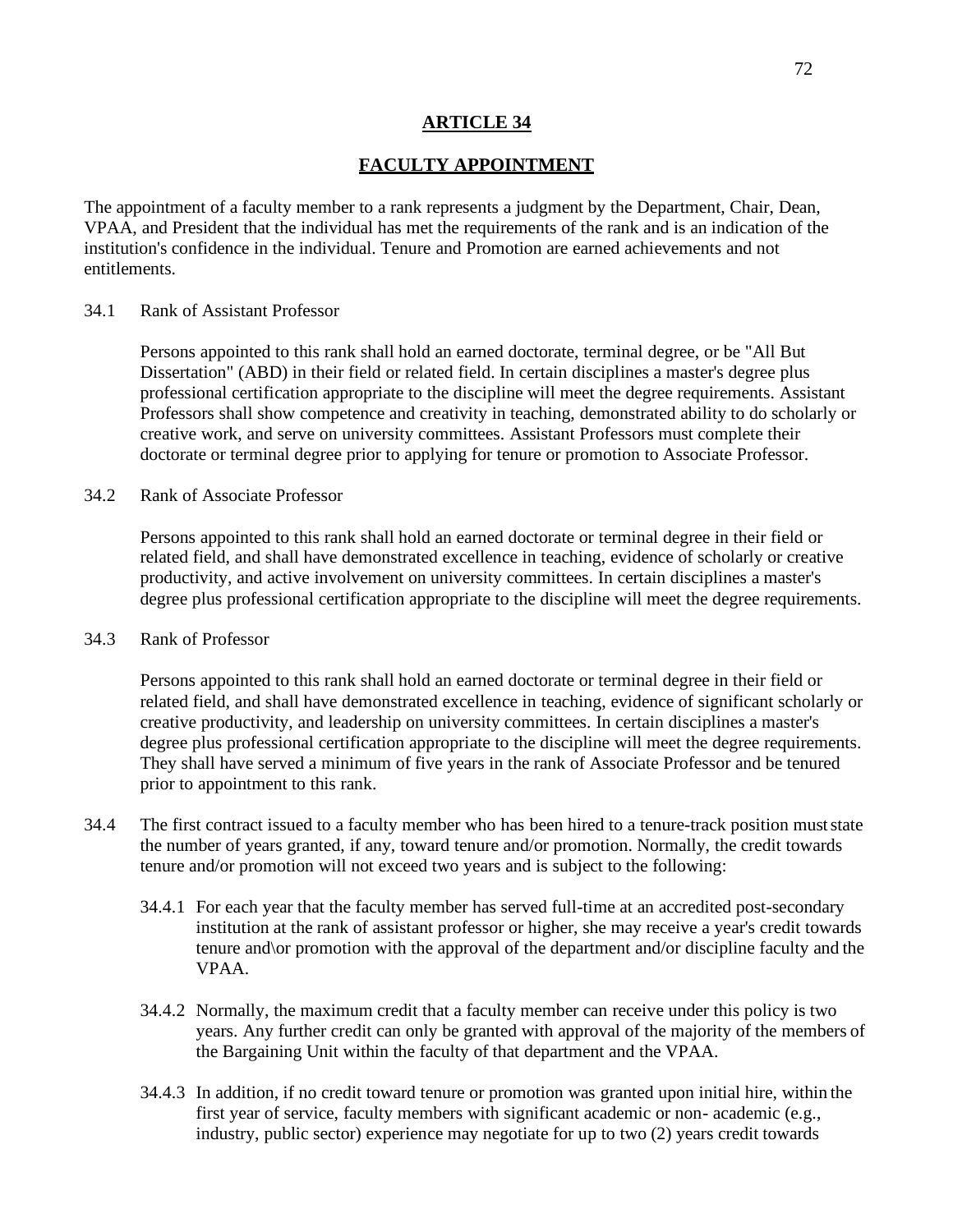tenure and/or promotion by virtue of their contributions to their academic discipline or in nonacademic work experiences. Such credit will be granted after the approval of the departmental faculty, the Dean, and the Vice President for Academic Affairs. Maximum credit granted will normally not exceed two (2) years.

- 34.4.4 Hiring professors with tenure will be a rare occurrence and may only be done with the recommendation of the VPAA and with approval of the majority of members of the Bargaining Unit faculty of the department/discipline and with final approval of the President.
- 34.4.5 Terminal Degree. Hiring of a faculty member without ABD status, a terminal degree, or without a master's degree plus professional certification appropriate to the discipline should be a rare occurrence. A timeline for completion of the terminal degree for ABD faculty or faculty who still need to complete their master's degree plus professional certification shall be agreed upon by the VPAA and the faculty member upon negotiation of the initial contract. Faculty who do not meet the terminal degree requirements in their discipline or related field are not eligible to apply for tenured faculty status. It is recognized, however, that the criteria for a terminal degree vary by discipline and that, in some instances, equivalent professional achievement is regarded as a qualification for tenure. The determination of what constitutes a terminal degree in each discipline is made by the Administration and normally will be the degree deemed appropriate for teaching at the college/university level by a recognized accrediting body in that discipline.
- 34.4.6 Certification/Licensure. In certain disciplines, professional certification/licensure is necessary to adequately meet the requirements of the faculty position. In such cases, the faculty member must maintain current and active certification/licensure status.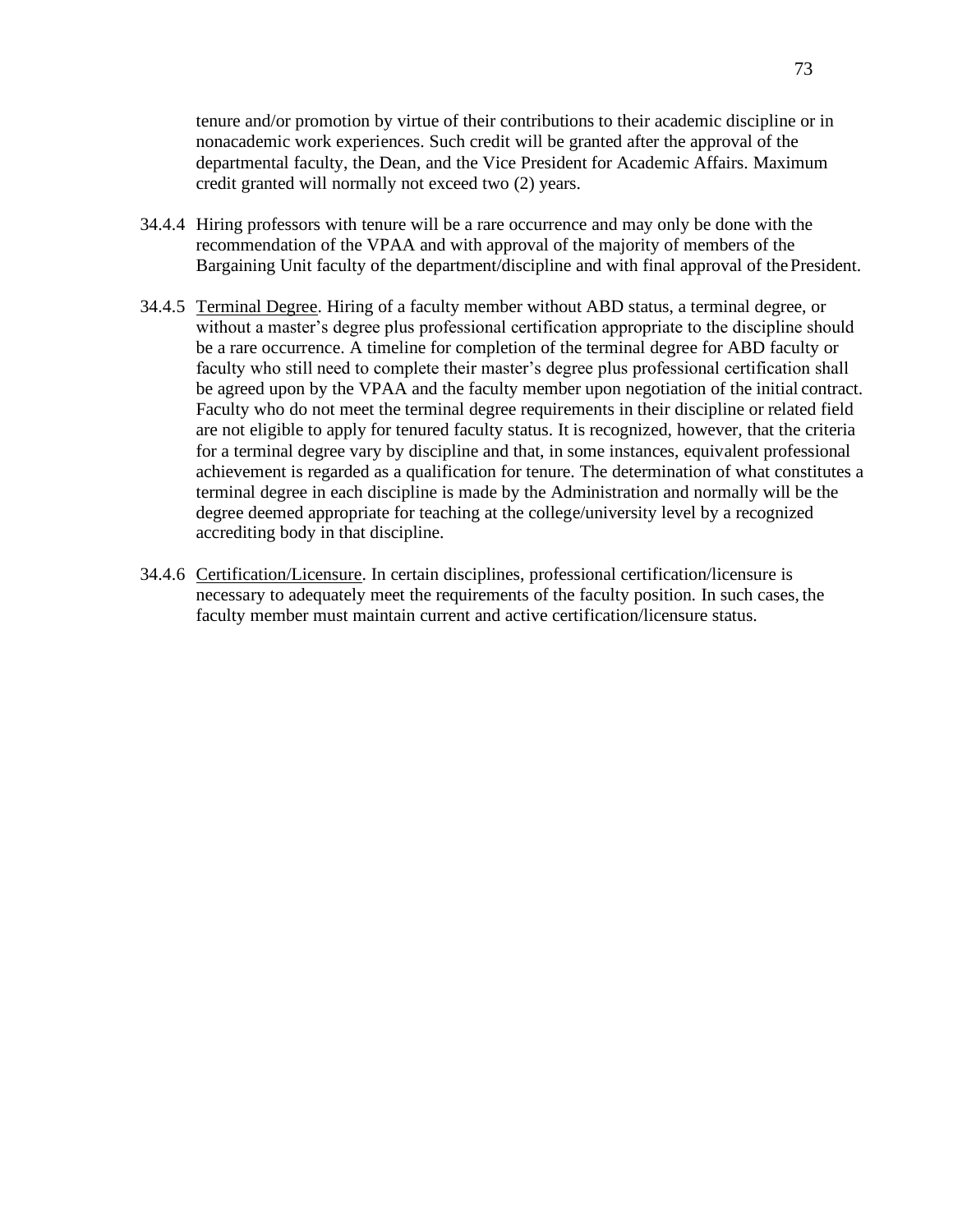#### **TIMELINES**

Both parties will adhere to agreed-upon timelines established within this agreement. Failure by the Administration to adhere to a timeline, through no fault of the Faculty, will warrant the establishment of a new timeline for affected Faculty member(s). If a Faculty member fails to adhere to timeline, the Administration may reject that faculty member's proposal or application. If there are extenuating circumstances that lead to the faculty member missing the timeline, the matter may be appealed to the appropriate administrator. When a timeline is not adhered to by an Administrator, the event will be reported to his or her immediate supervisor. The supervisor will then determine whether the establishment of a new timeline for the faculty member is enough to rectify the situation, and/or whether further disciplinary action is warranted for the administrator missing the timeline. The Administration will, at the beginning of each academic year, make a good faith effort to communicate all timelines to faculty. However, it is the faculty's responsibility to remain abreast of all critical timelines.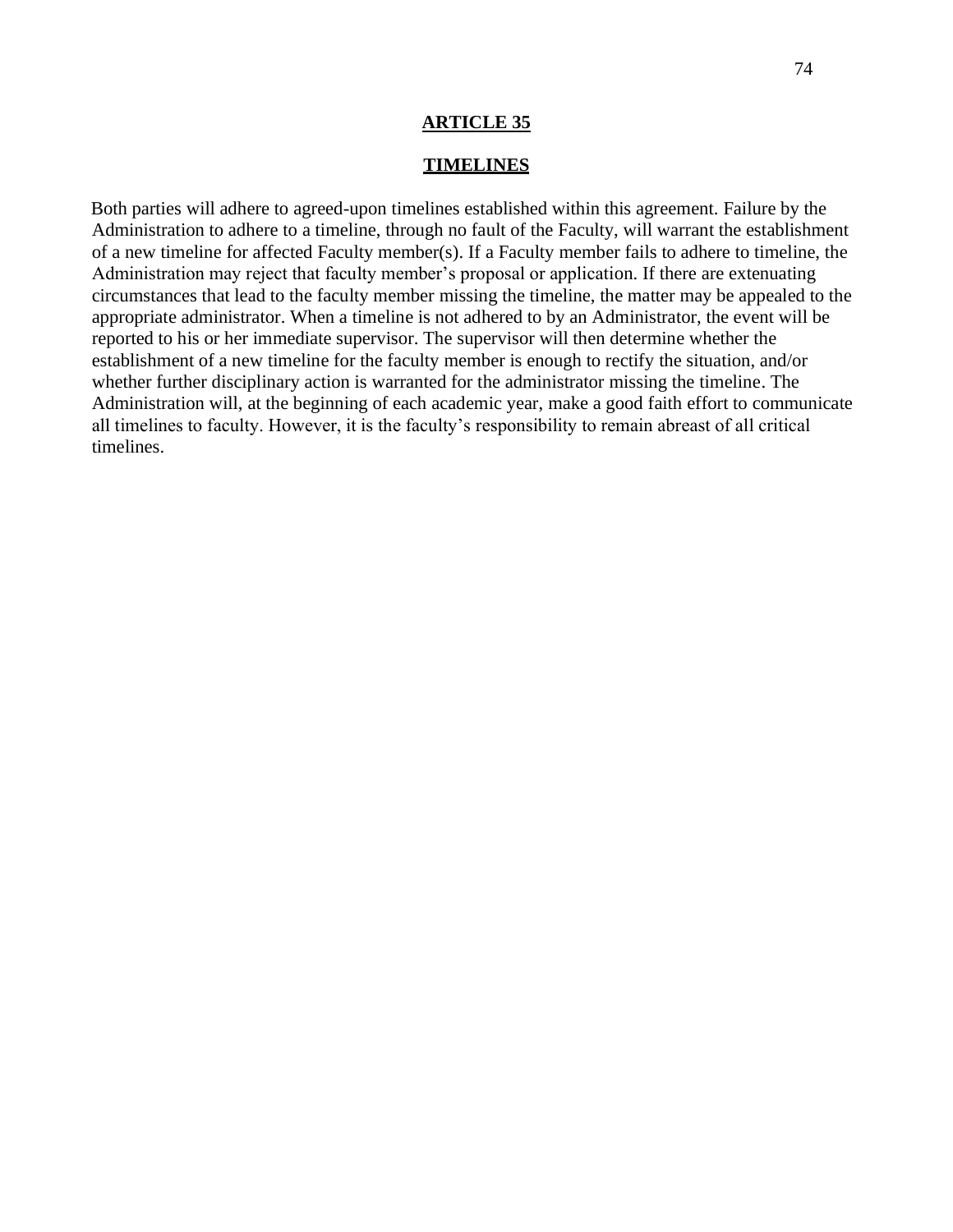## **RELIGIOUS HOLIDAYS**

In accordance with the NMHU policy regarding religious holidays, faculty shall notify the chair and dean two weeks in advance, when feasible, of any requested time away from work. Faculty members shall be responsible for completing and signing the faculty absence form. It is the faculty member's responsibility to cover any missed classes or provide alternative assignments and to avoid compromising the integrity of the course. The University will make efforts to reasonably accommodate such requests to the extent of the law. If allowing the faculty member to have the religious holiday off would cause an undue hardship for the University, the accommodation is not required.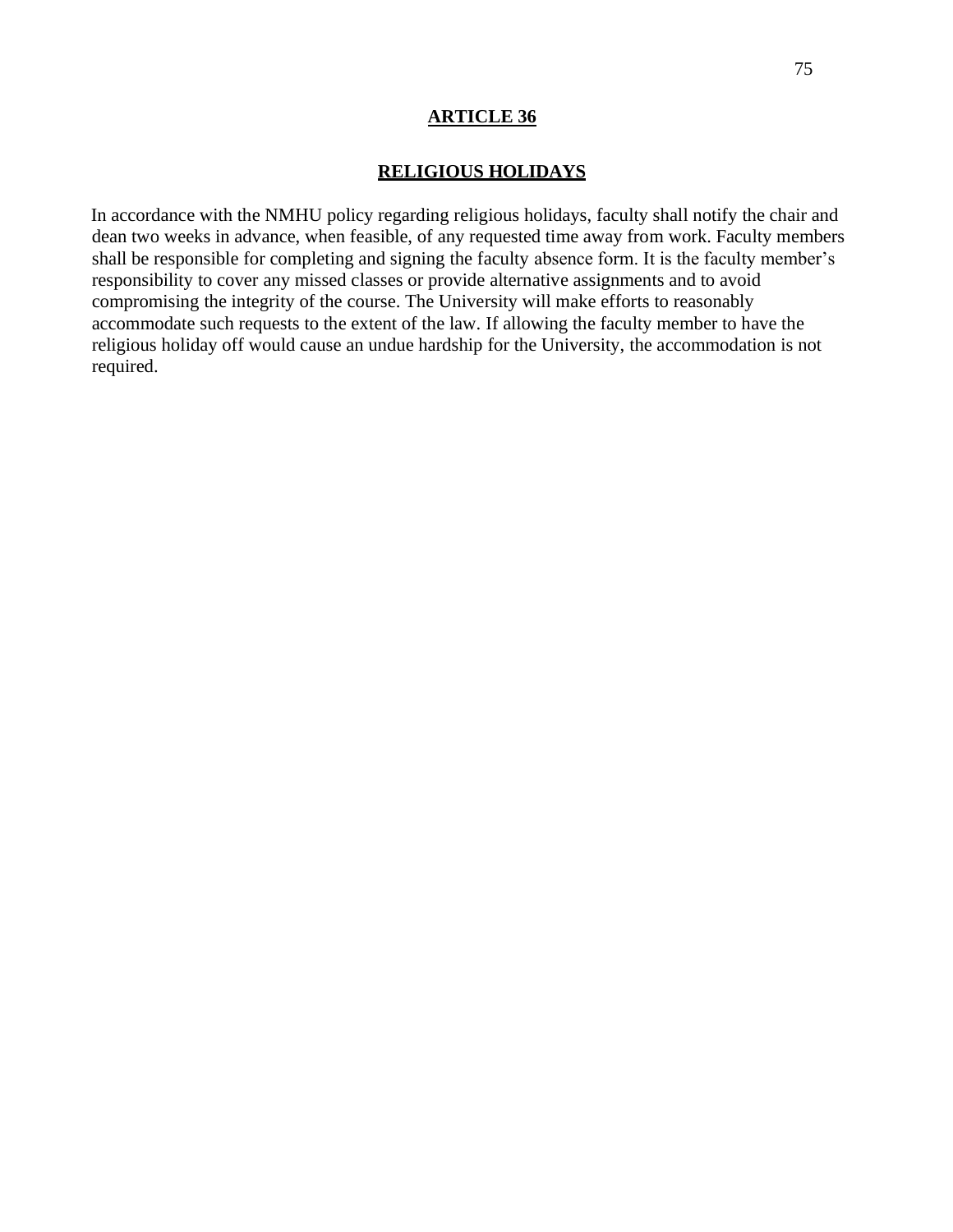## **GRANTING TENURE TO ADMINISTRATORS**

In order to attract and retain highly qualified administrators, the University may grant tenure to new Provost/VPAA, Dean, or other administrative position. Although not a common occurrence, the hiring of an administrator with tenure will be done upon the recommendation of the majority of the members of the tenured and tenure-track faculty of the department. The hiring of an administrator with tenure will follow the process described in this Article. All administrative candidates for tenure must hold a terminal degree. Anytime a current employee is hired into a new administrative position or promoted from interim to regular, he or she will be considered a new hire for purposes of Article 37. However, if a current employee has previously been evaluated for tenure and it was not granted, then the current employee must go through the process described in Article 23.

Granting tenure to a current administrator shall only occur under the process outlined in Article 23.2.4 with the exception that the administrator is waived from the time requirement for tenure. In the spirit of shared governance, the administration will consider input from the department, school, or college during the hiring process with final approval of the President.

The process for the affected academic department is as follows:

- 37.1 The hiring authority shall initiate the process of potentially granting tenure to an administrator by seeking permission from the VPAA or President as appropriate. If the VPAA considers that the request has academic merit, he or she will then seek approval from the President to begin the process. If the President approves, then the VPAA notifies the Dean and the Chair of the department of the need to review the candidate's qualifications for tenure.
- 37.2 It is the responsibility of the affected department's Chair to collect and disseminate the appropriate materials to their tenured and tenure-track faculty within that department for review within five (5) business days of the VPAA's notification during the Academic Year and within ten  $(10)$  days during the summer.
- 37.3 At the request of the Chair of the affected department, the candidate may be asked to give an additional interview with the department, also within five (5) business days of the VPAA's notification during the Academic Year and within ten (10) business days during the summer.
- 37.4 Tenured and tenure-track faculty within the academic department will review the materials based upon the department's own processes and criteria for tenure and based upon the CBA definitions of rank.
- 37.5 Within five (5) business days following the candidate's final interview, the department Chair will submit to the Dean, VPAA, and President the department's evaluation of the strengths and weaknesses for each candidate as it relates to the awarding of tenure and rank.
- 37.6 The President will notify the Provost/VPAA of the final decision regarding this issue.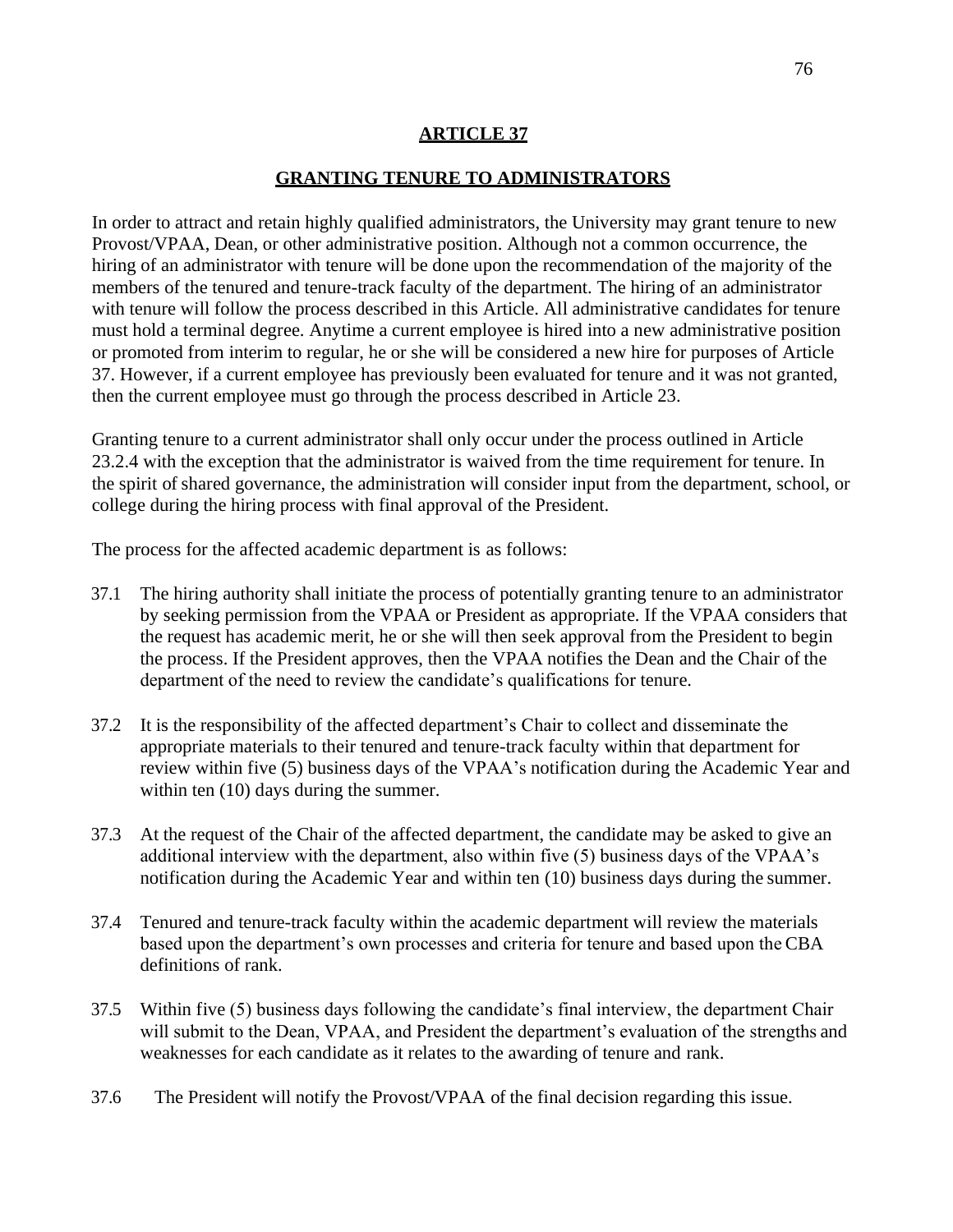37.7 Administrators awarded tenure under this process shall receive a contract indicating that tenure was awarded.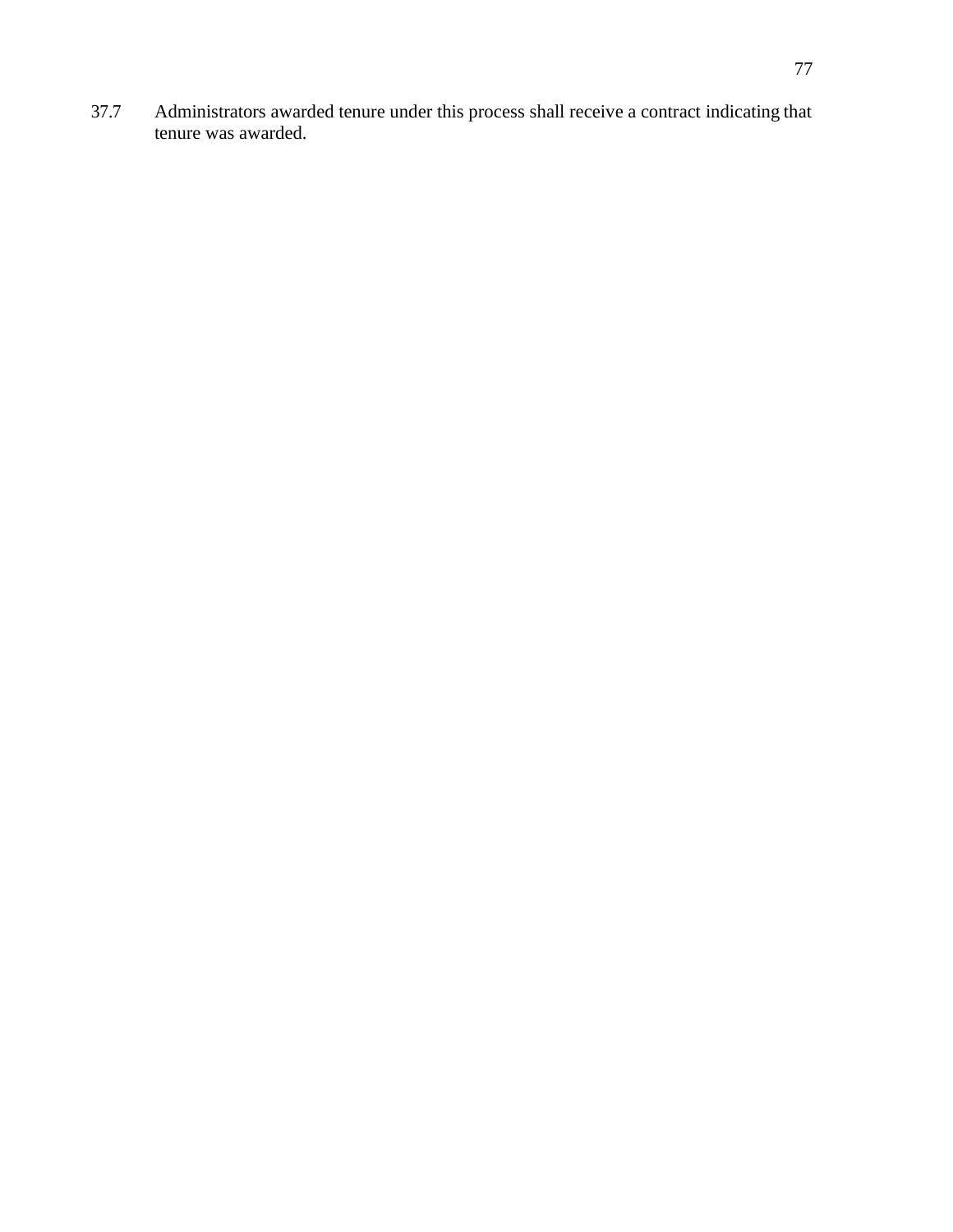## **COMMUNICATION WITH THE NMHU BOARD OF REGENTS**

In order to improve communication among the faculty, staff, Administration and Board of Regents, the New Mexico Highlands University Faculty Association President, or her or his designee, may submit written reports to the NMHU Board of Regents.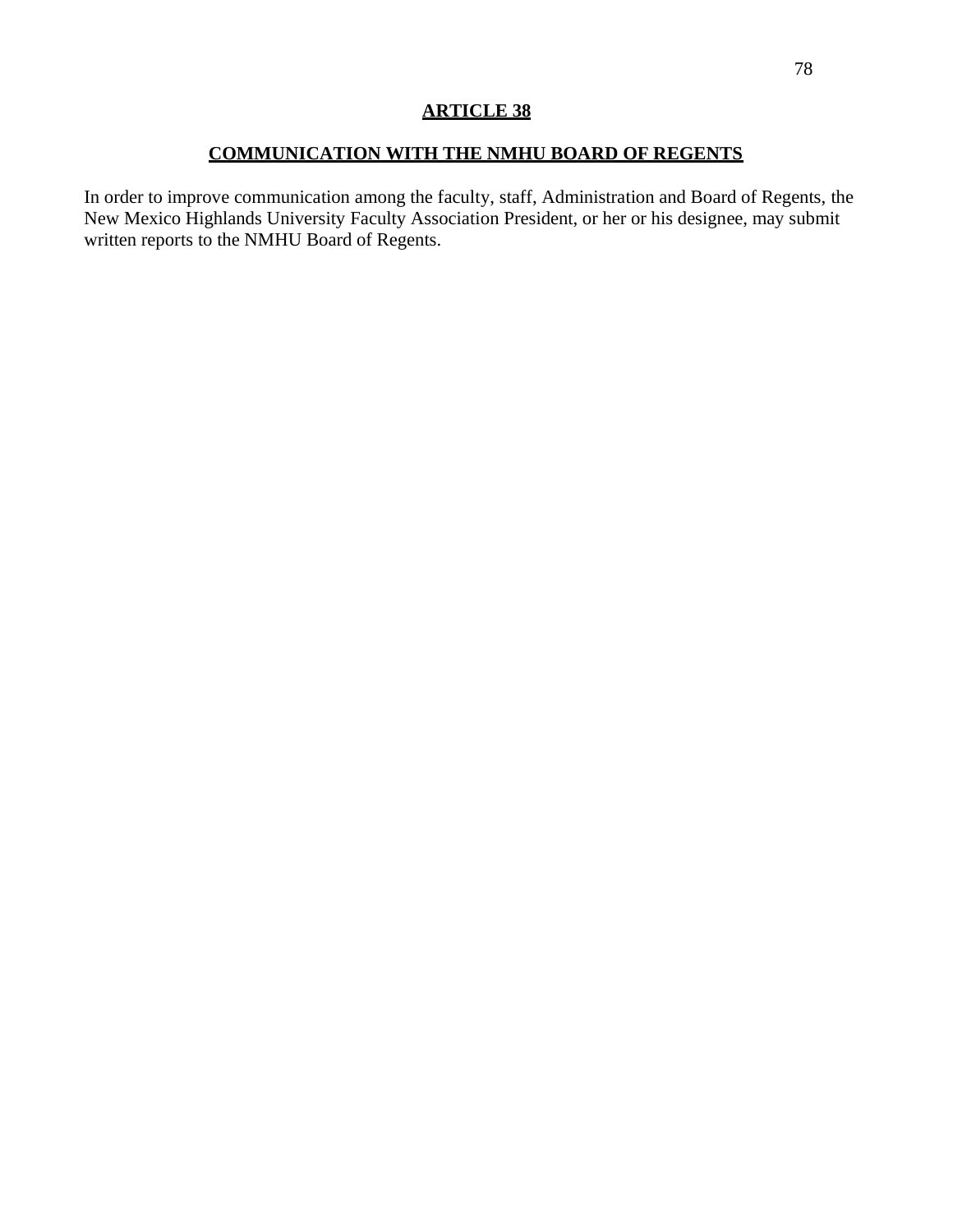## **DISCIPLINE**

The University encourages a supportive problem-solving approach to workplace problems, but the University recognizes that misconduct may require disciplinary action. The primary purpose of discipline is to correct performance or conduct that is unacceptable or contrary to the University's mission, vision, values, and legitimate interests in a constructive manner that promotes employee responsibility and improvement. Chairs shall report violations of the Agreement or faculty misconduct to the Dean. Administrators may discipline bargaining unit faculty for any violation of the terms and conditions of this Agreement.

- 39.1 An employee shall be progressively disciplined when appropriate, as determined by the University. Discipline is designed to provide faculty with notice of deficiencies and an opportunity to improve. However, some violations of policies and procedures or negative behavior may be of such a serious nature that progressive discipline is not warranted. Each case of disciplinary action shall be judged individually. The step of corrective action used will depend on the severity of the infraction or the employee's previous work or disciplinary record. Consideration and determination of disciplinary actions that may result in a proposed dismissal of a tenured faculty member, or an untenured faculty member, prior to expiration of his or her contract term, are governed by Article 28.
- 39.2 In the case of allegations against a faculty member, the University may conduct an investigation, as per Article 16 of this Agreement. If the final determination is that no misconduct occurred or a claim was not substantiated, the Administration will work with the faculty member to support the transition of the faculty member back into the workplace.
- 39.3 Progressive discipline normally begins with the least severe discipline depending on the circumstances. Examples of the least severe discipline consist of verbal warnings and written reprimands. Disciplinary actions include written reprimands, suspensions with pay, and discharge/termination.
- 39.4 Any actions, other than dismissal, taken by the Administration, as a result of such an investigation, may be grieved under Article 29, if the action is alleged to constitute a violation of this Agreement. Dismissal may be grieved as per Article 28.
- 39.5 Copies of any documented disciplinary action shall be furnished to the Human Resources Office for placement in the employee's personnel file with the signature of the employee, acknowledging receipt of the action, or a notification that the employee refused to sign the document. An employee may attach a written response to any disciplinary action documented in the employee's official personnel file. Disciplinary actions and responses shall remain in the employee's official personnel file.
- 39.6 A bargaining unit member shall be entitled to have present a representative of the Association during any meeting, which will or may lead to disciplinary action by the University, should the bargaining unit member request it.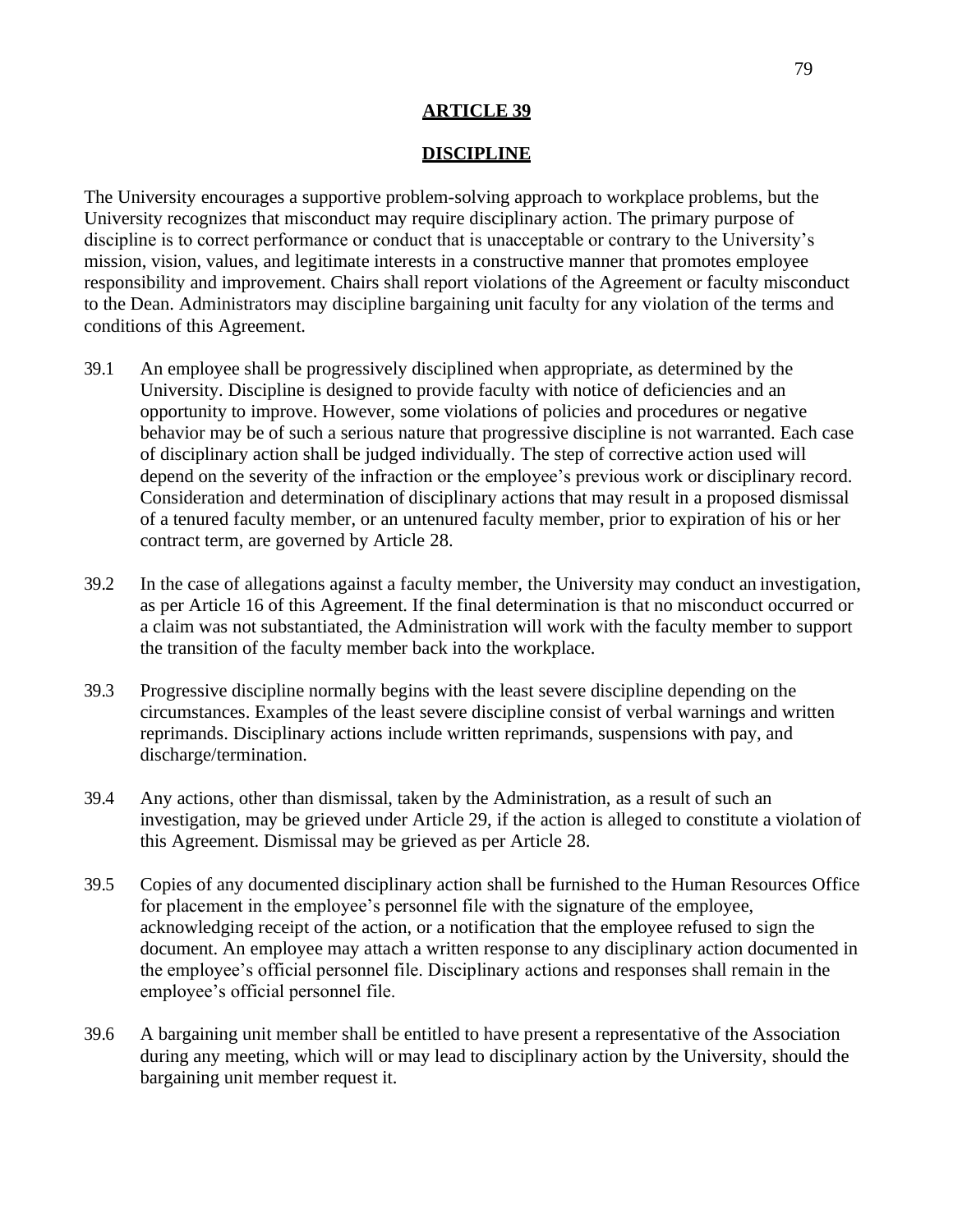## **DISTANCE LEARNING**

40.1 The purpose of distance education is to increase access and the availability of approved curriculum offerings at NMHU. Unless otherwise specified in this agreement, distance learning courses follow University policies and procedures.

Distance education is an educational process in which the instruction occurs with the instructor and student in different locations. Distance education makes use of one or more technologies, including web-conferencing, online web-based instruction, or other technology synchronously or asynchronously.

- 40.2 All courses must have an instructor of record and may be one (1) or more faculty members who teach a distance education course.
- 40.3 Distance Education Standards and Requirements
	- a. The assignment of faculty to distance education courses shall be voluntary, not mandatory, unless he or she was hired to teach at a distance.
	- b. No member of the faculty should be assigned to participate in distance education courses or programs without adequate preparation and training.
	- c. Prior to teaching a distance education course, faculty are required to complete NMHU appropriate training in distance education instruction and the use of technology. Such training should follow recognized best practices and research in distance education.
	- d. The University shall assure the availability of and access to technical support professional(s) and instructional design professional(s) and materials appropriate to the principal technology.
	- e. Methods of presentation and course materials shall be under the control of the faculty member assigned to develop and/or teach the distance education course and are evaluated as per Article 23.
- 40.4 Approval for existing and new distance education course(s) and program(s) shall follow the NMHU process through the Faculty Senate, with final approval of the VPAA and Board of Regents for new programs.
- 40.5 Faculty members teaching a course utilizing distance education technology for the first time shall be eligible to request course load reduction as detailed in Article 12, Workload.
- 40.6 The use of distance education technology shall not be used to reduce, eliminate, or consolidate full-time faculty positions at the University. There will be no reduction in the number of fulltime teaching positions as a result of distance education classes being added to the class schedule. No prerecorded form of instruction shall be employed by the institution for the purpose of replacing faculty members, in whole or in part, regardless of the technology utilized.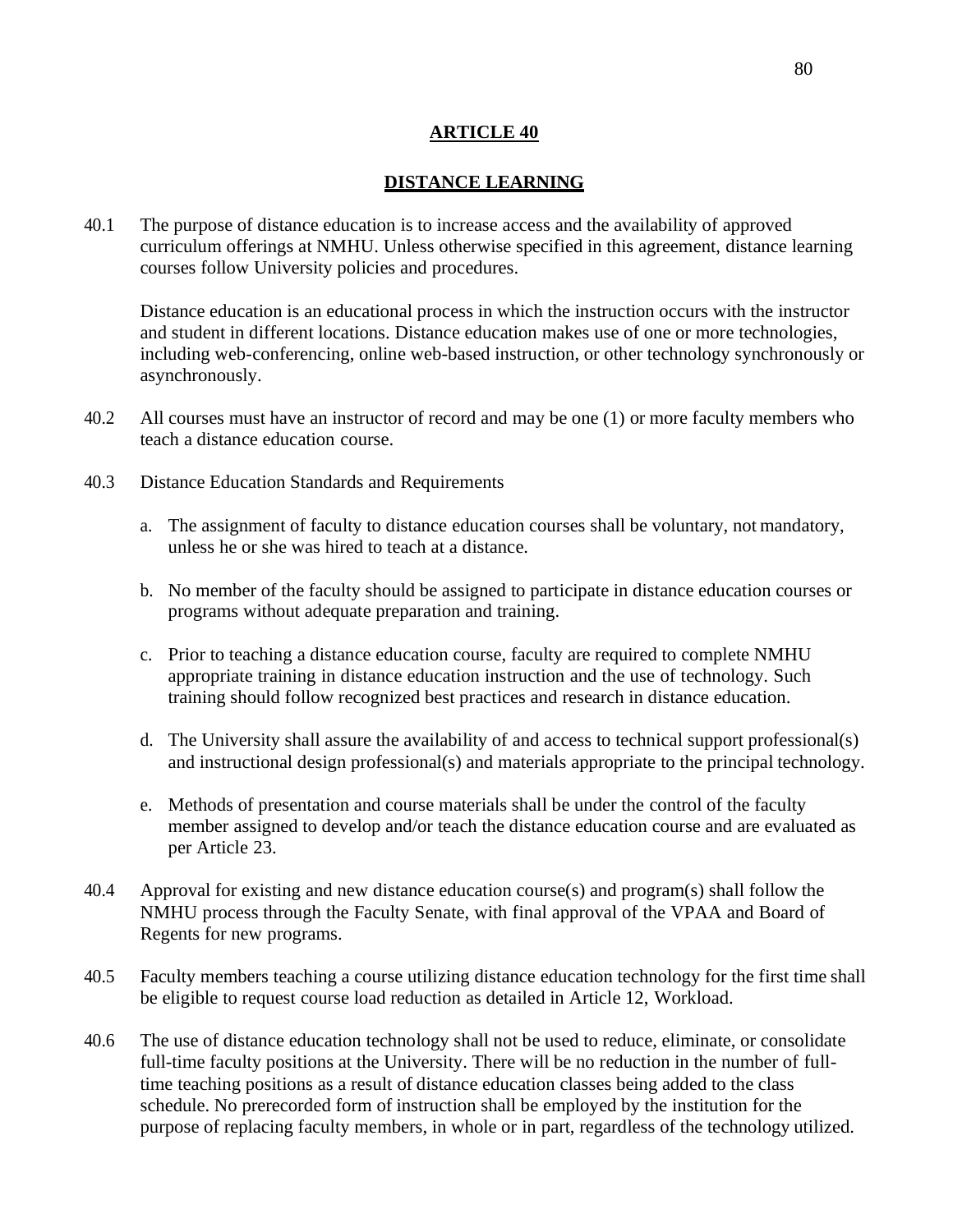Tenured and tenure-track faculty shall have the right of first refusal of any online course offering in their area of expertise. The faculty member may not alter the scheduled mode of delivery of that course, as per Article 12.

- 40.7 The University will assist faculty with study guides, teaching aids, and other course materials, as well as ensuring ADA compliance, and in clearing copyrights for use of material in the course.
- 40.8 The materials created by faculty members for distance education courses should be treated in exactly the same fashion as materials created by faculty members for traditional courses.

Courses and course presentations shall not be recorded without prior knowledge and consent of the faculty member. Such recordings are not to be reused or revised without the written consent of the faculty member. In the absence of any agreement to the contrary, copyright of recordings of courses, course materials, curriculum, and course presentations shall be owned by the faculty member(s), as in the case of traditional course materials.

40.9 Additional compensation and/or course release may be negotiated for faculty members involved in extensive revision and modifications of courses they developed, under Article 12.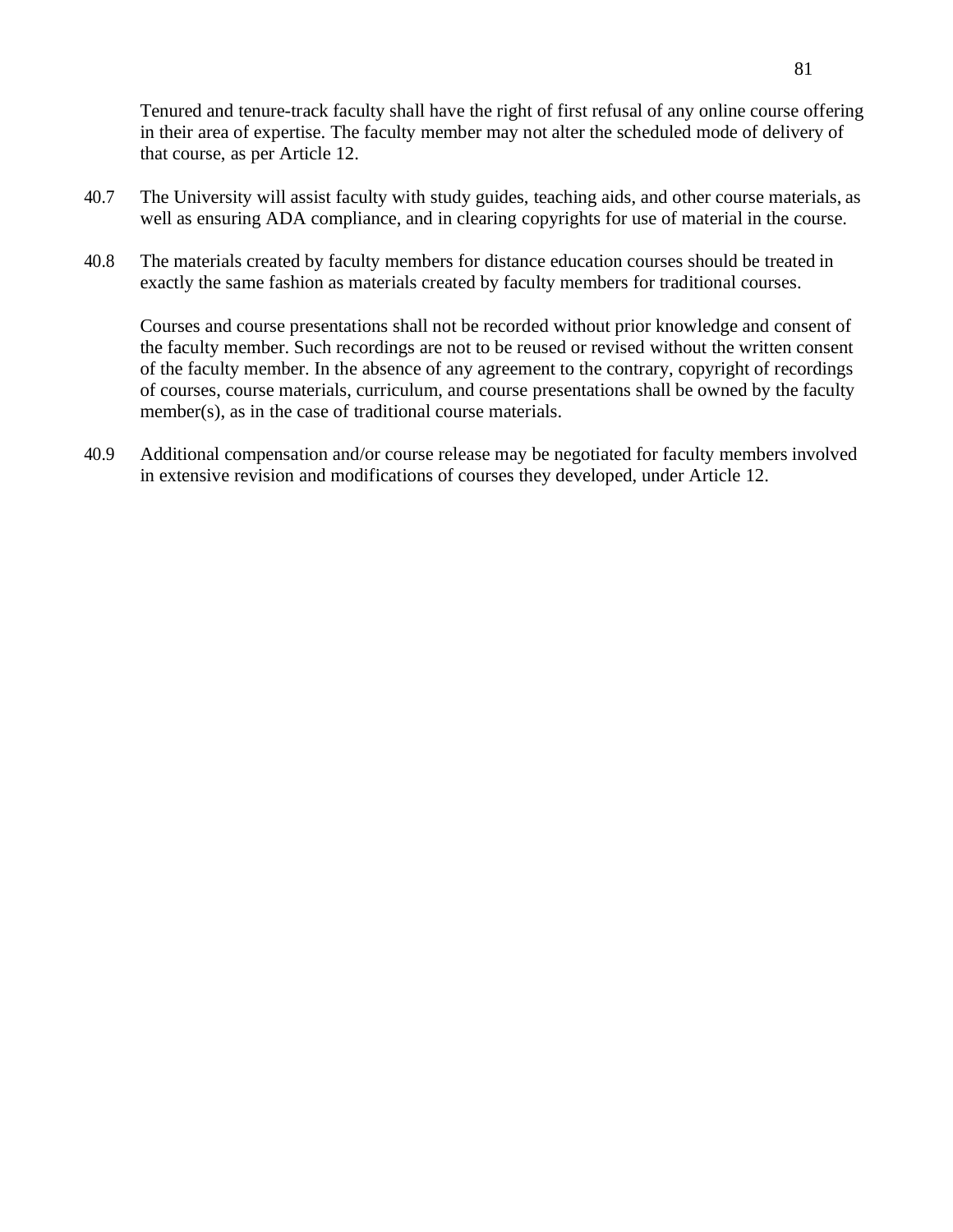## **CBA – APPENDIX A MATERIALS FOR THE TENURE/PROMOTION DOSSIER**

## **NAME OF APPLICANT: DEPARTMENT:**

For the purposes of evaluation for promotion and tenure, each faculty member shall develop a dossier. The dossier will be summative, and should closely reflect the information presented in the faculty member's Annual Reports from the previous years. Information should be relevant to the time of hire for tenure and the time in rank for promotion. The dossier shall include the following and must be certified by the Chair prior to submission:

Table of Contents (with page numbers)

- 1. Cover letter confirming the faculty member's intent to enter the tenure and/or promotion review process.
- 2. Self-Evaluation.
	- 3. Narrative history of the faculty member at NMHU.
	- 4. Teaching and advisement section that includes.
		- a. A narrative statement on the faculty member's teaching philosophy.
		- b. A narrative of the teaching and advisement activities at NMHU.
		- c. Copies of student evaluations for previous five years.
		- d. Copies of Peers', Chair's, and Dean's observations of classroom teaching.
		- e. Professional development activities related to teaching.
		- f. Additional documentation regarding teaching and advisement activities.
		- 5. Scholarship, Research, and Creative activities section that includes:
			- a. A narrative statement on the faculty member's scholarship at NMHU for the past five years.
				- b. A copy of the department's approved Research and Scholarship criteria.
			- c. A list of publications, presentations, recitals, shows, and funded research.
				- d. Professional development activities related to scholarship.
				- e. Additional documentation regarding scholarship activities.
		- 6. Service activities section that includes:
			- a. A narrative statement on the faculty member's service at NMHU for the past five years.
			- b. Documentation of service to the University, Student Body, Community, and Profession.
		- 7. Current Curriculum Vitae.

I have inspected the applicant's dossier and have deemed it complete as per the criteria stated above.

Department Chair/Dean: Date: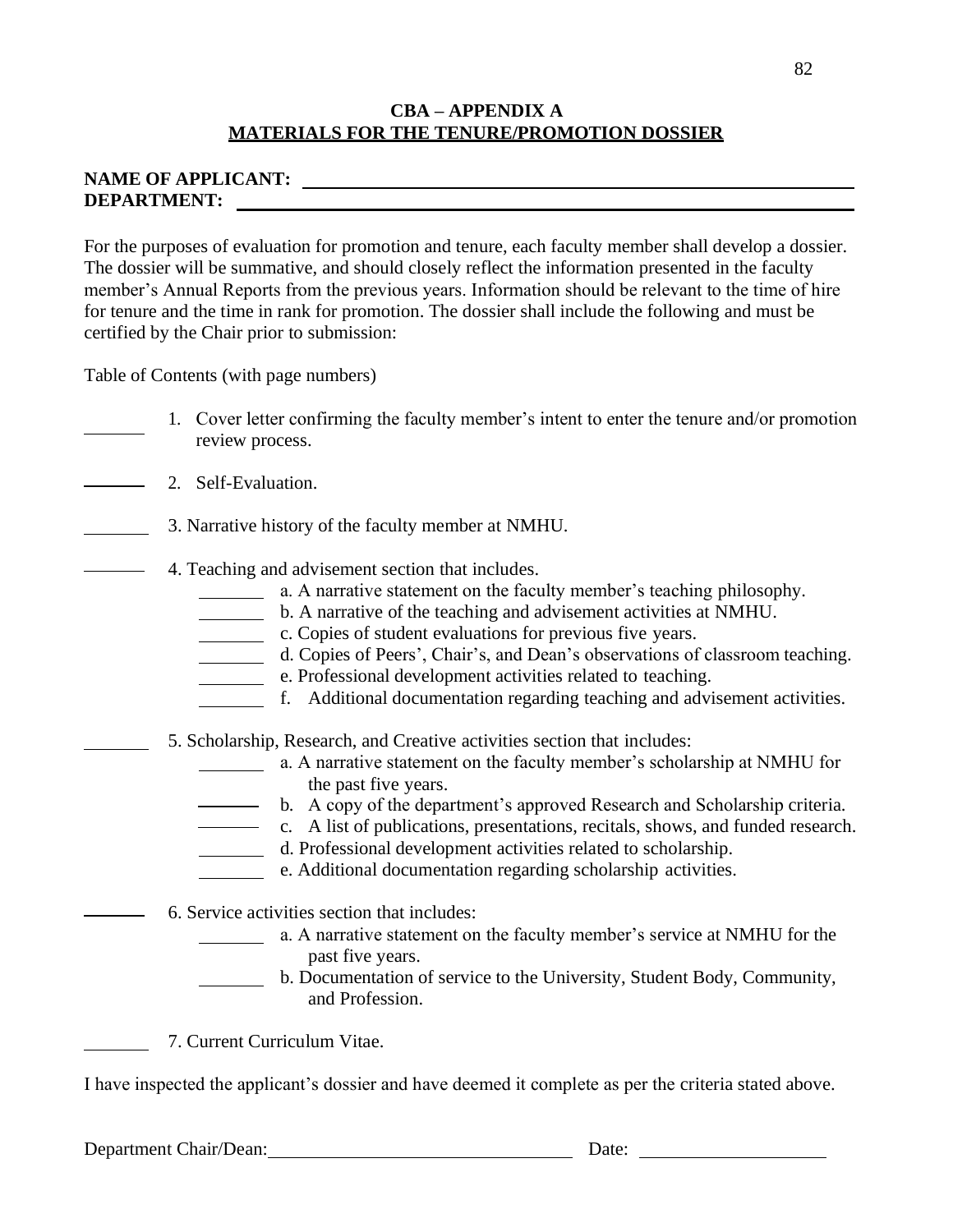## APPENDIX B — EVALUATION TIMELINE CHART

| <b>Credit towards</b><br>tenure/promotion | <b>None</b>                                                                   | One                                                                           | Two                                                                           |  |
|-------------------------------------------|-------------------------------------------------------------------------------|-------------------------------------------------------------------------------|-------------------------------------------------------------------------------|--|
| Year 1                                    | <b>Informal Review</b>                                                        | <b>CREDITED</b>                                                               | <b>CREDITED</b>                                                               |  |
| Year 2                                    | <b>Annual Review</b>                                                          | <b>Informal Review</b>                                                        | <b>CREDITED</b>                                                               |  |
| Year <sub>3</sub>                         | <b>Annual Review</b>                                                          | <b>Annual Review</b>                                                          | <b>Informal Review</b>                                                        |  |
| Year 4                                    | <b>Annual Review</b>                                                          | <b>Annual Review</b>                                                          | <b>Annual Review</b>                                                          |  |
| Year 5                                    | <b>Annual Review</b>                                                          | <b>Annual Review</b>                                                          | <b>Annual Review</b>                                                          |  |
| Year <sub>6</sub>                         | Tenure/<br>Promotion                                                          | Tenure/<br>Promotion                                                          | Tenure/<br><b>Promotion</b>                                                   |  |
| Year 7                                    | No Review                                                                     | No Review                                                                     | No Review                                                                     |  |
| Year <sub>8</sub>                         | <b>Biennial Review</b>                                                        | <b>Biennial Review</b>                                                        | <b>Biennial Review</b>                                                        |  |
| Year 9                                    | No Review                                                                     | No Review                                                                     | No Review                                                                     |  |
| Year 10                                   | <b>Biennial Review</b>                                                        | <b>Biennial Review</b>                                                        | <b>Biennial Review</b>                                                        |  |
| Year 11                                   | <b>Eligible for</b><br>promotion                                              | <b>Eligible for</b><br>promotion                                              | <b>Eligible for</b><br>promotion                                              |  |
| Year 12                                   | <b>Biennial review</b><br>ongoing or<br>starting two years<br>after promotion | <b>Biennial review</b><br>ongoing or<br>starting two years<br>after promotion | <b>Biennial review</b><br>ongoing or starting<br>two years after<br>promotion |  |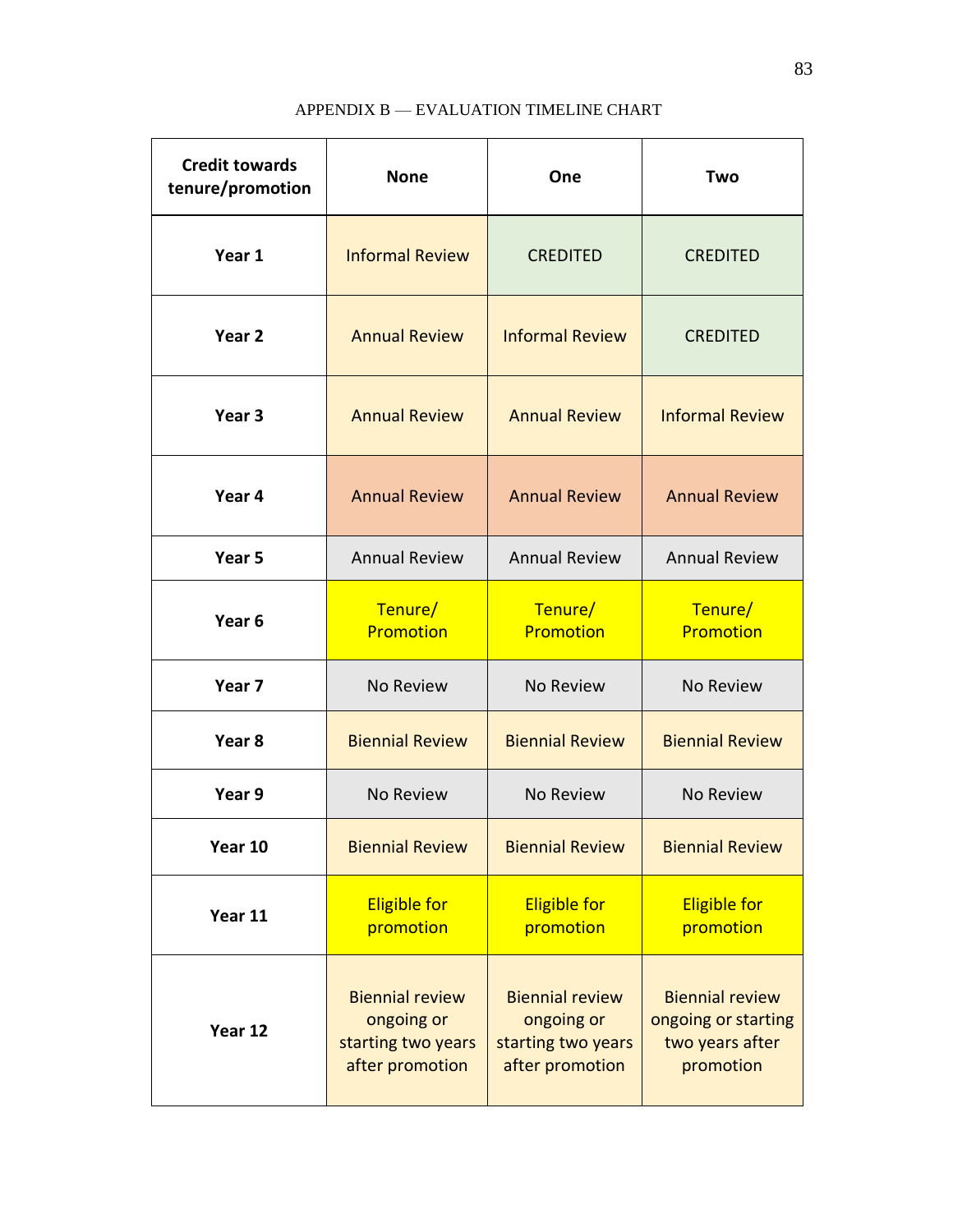| <b>APPENDIX C</b><br>FACULTY ANNUAL REPORT OF ACTIVITY                                       |                                        |  |  |  |
|----------------------------------------------------------------------------------------------|----------------------------------------|--|--|--|
|                                                                                              | Rank/Title: College/School:            |  |  |  |
| <u> 1989 - Johann Barn, fransk politik fotograf (d. 1982)</u>                                |                                        |  |  |  |
| Please refer to the New Contract Agreement: Article 23, Evaluation, ref: 23.4 & 23.5         |                                        |  |  |  |
| As per article 23.2.1, submit an updated curriculum vitae to the<br><b>Department Chair.</b> |                                        |  |  |  |
|                                                                                              | <b><i>◆TEACHING AND ADVISEMENT</i></b> |  |  |  |
| Enter Narrative (Text box will wrap text and expand as needed):                              |                                        |  |  |  |
|                                                                                              |                                        |  |  |  |
|                                                                                              |                                        |  |  |  |
|                                                                                              |                                        |  |  |  |
|                                                                                              | *SCHOLARLY ACTIVITY                    |  |  |  |
| Enter Narrative (Text box will wrap text and expand as needed):                              |                                        |  |  |  |
|                                                                                              |                                        |  |  |  |
|                                                                                              |                                        |  |  |  |
|                                                                                              |                                        |  |  |  |
|                                                                                              | <b>+SERVICE</b>                        |  |  |  |
| Enter Narrative (Text box will wrap text and expand as needed):                              |                                        |  |  |  |
|                                                                                              |                                        |  |  |  |
|                                                                                              |                                        |  |  |  |
|                                                                                              |                                        |  |  |  |
|                                                                                              |                                        |  |  |  |
| <b>*ADDITIONAL INFORMATION</b>                                                               |                                        |  |  |  |
| Enter Narrative (Text box will wrap text and expand as needed):                              |                                        |  |  |  |
|                                                                                              |                                        |  |  |  |
|                                                                                              |                                        |  |  |  |
|                                                                                              |                                        |  |  |  |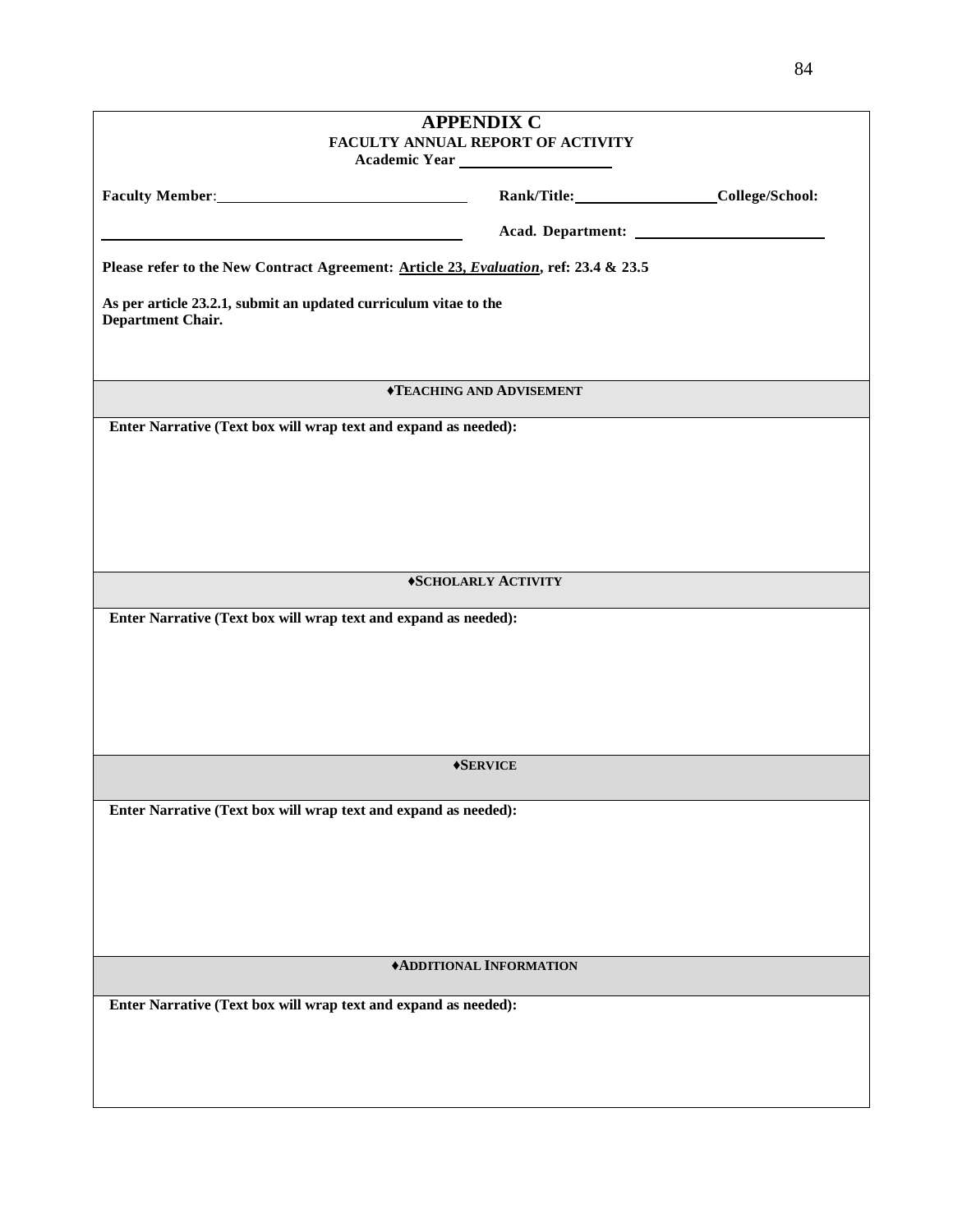# **Appendix D: NMHU Proposal Routing Form Office of Research and Sponsored Projects To be completed by Principal Investigators and/or Project Directors**

| <b>Principal Investigator or Director:</b> |
|--------------------------------------------|
| Email:                                     |
| Phone:                                     |

**Co-Principal Director or Co-Director (if applicable): Email: Phone:**

| Department (Lead department if multiple departments): |
|-------------------------------------------------------|
| Dean:                                                 |
| Email:                                                |
| Phone:                                                |

| <b>Agency or Sponsor Name:</b> |  |
|--------------------------------|--|
| <b>Agency Contact:</b>         |  |
| <b>Agency Phone:</b>           |  |
| <b>Agency Email:</b>           |  |

| <b>Proposal Title:</b>                            |  |
|---------------------------------------------------|--|
|                                                   |  |
| Program Title (If different from proposal title): |  |
|                                                   |  |

| Check as many as appropriate:   | Check as many as appropriate: | Check one:          |
|---------------------------------|-------------------------------|---------------------|
| $\Box$ Research                 | $\Box$ On campus              | $\Box$ New          |
|                                 |                               | $\Box$ Continuation |
| $\Box$ Instruction & Training   | $\Box$ Off campus             | $\Box$ Revision     |
|                                 |                               | $\Box$ Supplement   |
| $\Box$ Other Sponsored Activity |                               | $\Box$ Transfer     |

| Location of Project: (List city, address, building and room(s) number) |  |  |
|------------------------------------------------------------------------|--|--|
|                                                                        |  |  |
|                                                                        |  |  |
|                                                                        |  |  |
|                                                                        |  |  |
|                                                                        |  |  |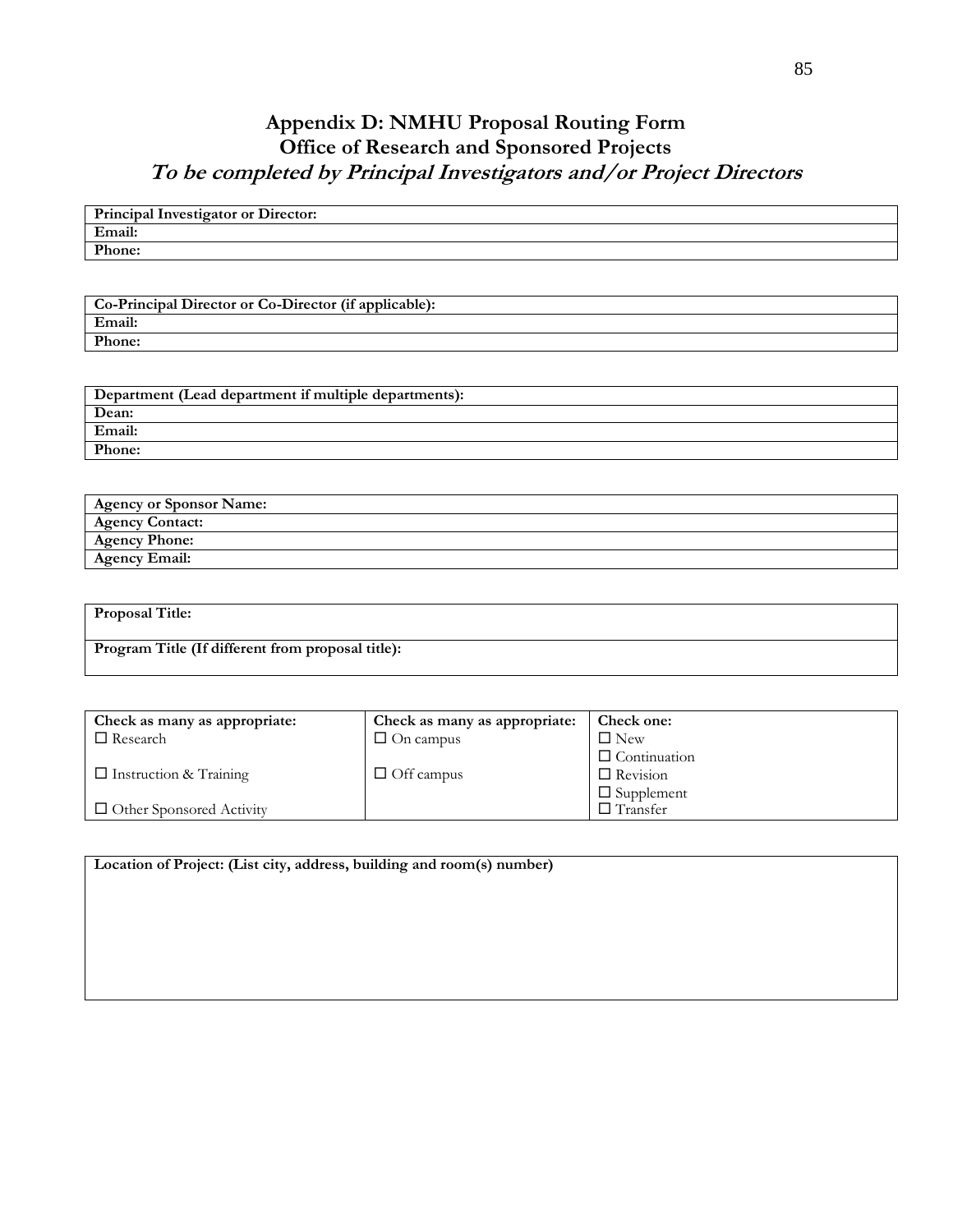## **Conditions Requiring Special Consideration – Check Appropriate Boxes**

*According to the Uniform Requirements for Federal Grants and university policy, prior written approval is required for the proposal elements listed below. See NMHU's Research Handbook for more a complete list of prior written approvals. You may also contact the Office of Research and Sponsored Projects for more information.*

|        | <b>YesNo</b> |                                                                                                                                                 |        | <b>YesNo</b> |                                                                                                                     |
|--------|--------------|-------------------------------------------------------------------------------------------------------------------------------------------------|--------|--------------|---------------------------------------------------------------------------------------------------------------------|
| □      | $\Box$       | Academic Faculty Release Time and<br>Salaries?<br>See Research Handbook Section 3.3.8. & 3.3.9                                                  | □      | $\Box$       | Memberships, Subscriptions, professional activity costs?<br>See Research Handbook Section 3.2.1                     |
| $\Box$ | $\Box$       | Additional office/lab space required?*<br>See Research Handbook Section 3.2.1 #5 and<br>ORSP website on Space Policies                          | $\Box$ | $\Box$       | Multiple Departments<br>See Research Handbook Section 3.3.3.                                                        |
| $\Box$ | $\Box$       | Potential Conflict of Interest?<br>See Research Handbook Section 9                                                                              | □      | $\Box$       | Organization costs?<br>See Research Handbook Section 3.2.1                                                          |
| □      | $\Box$       | Commitment by School/Departments?<br>See Research Handbook Section 3.2.1., 3.5.3., 4.2.1<br>#5                                                  | $\Box$ | $\Box$       | Participant Support Costs?<br>See Research Handbook Section 3.3. and 3.3.1.                                         |
| □      | $\Box$       | Consultants and Non-Faculty<br>Appointments?<br>See Research Handbook Section 10                                                                | $\Box$ | $\Box$       | Pre-Award Costs?<br>See Research Handbook Section 1.7.2., 3.2.1                                                     |
| $\Box$ | $\Box$       | Cost Sharing or Institutional Matching?*<br>If yes, check one: $\square$ Required $\square$ Voluntary<br>See Research Handbook Section 4.2.1.#5 | $\Box$ | $\Box$       | PI/PD Approval Required?<br>See Research Handbook Sections 2.3.1 and 3.2.2.                                         |
| $\Box$ | $\Box$       | Entertainment Costs?<br>See Research Handbook Section 3.2.1                                                                                     | $\Box$ | $\Box$       | Proprietary, inventions, classified, restricted, sensitive<br>information?<br>See Research Handbook Section 5       |
| □      | $\Box$       | Equipment or other capital expenditures? See<br>Research Handbook Section 3.2.1, 3.3.1. 3.3.2,<br>3.3.4.                                        | $\Box$ |              | $\Box$ Property Purchase?<br>See Research Handbook Section 3.2.1.                                                   |
| □      | □            | Fixed Fee Contract?<br>See Research Handbook Section 3.5.                                                                                       | $\Box$ | $\Box$       | Recombinant DNA/ Biohazards/Hazardous<br>Materials/Waste/ Radioactive Materials?<br>See Research Handbook Section 6 |
| □      | $\Box$       | Fringe Benefits?<br>See Research Handbook Section 3.3.4. and ORSP<br>website                                                                    | $\Box$ | $\Box$       | Renovation needed? *<br>See Research Handbook Section 3.2.1.                                                        |
| □      | $\Box$       | Funding Agency Foreign Owned?<br>See Research Handbook Section 3.2.1                                                                            | □      | $\Box$       | Subawards, Contracts, or Partnerships<br>See Research Handbook Section 3.4.                                         |
| □      | $\Box$       | Fund Raising or Investment Management?<br>See Research Handbook Section 3.2.1                                                                   | $\Box$ | $\Box$       | Summer Research?<br>See Research Handbook Section 3.3.9.                                                            |
| □      | $\Box$       | Human Subjects?<br>See Research Handbook Section 7                                                                                              | $\Box$ | $\Box$       | Taxes (including Value Added Tax)?<br>See Research Handbook Section 3.2.1., 3.3.7., 4.2.1.#8,<br>10.1.2.            |
| $\Box$ | $\Box$       | Indirect Cost (F&A) Waiver Required<br>(because less than NMHU current rate) See<br>Research Handbook Section 3.3.?                             | $\Box$ | □            | <b>Travel Costs?</b><br>See Research Handbook Section 3.2.1 and 3.3.11.                                             |
| $\Box$ | $\Box$       | Laboratory Animals?<br>See Research Handbook Section 8                                                                                          | $\Box$ | $\Box$       | Tuition and Scholarships?<br>See Research Handbook Section 3.3.7                                                    |
|        |              |                                                                                                                                                 |        |              |                                                                                                                     |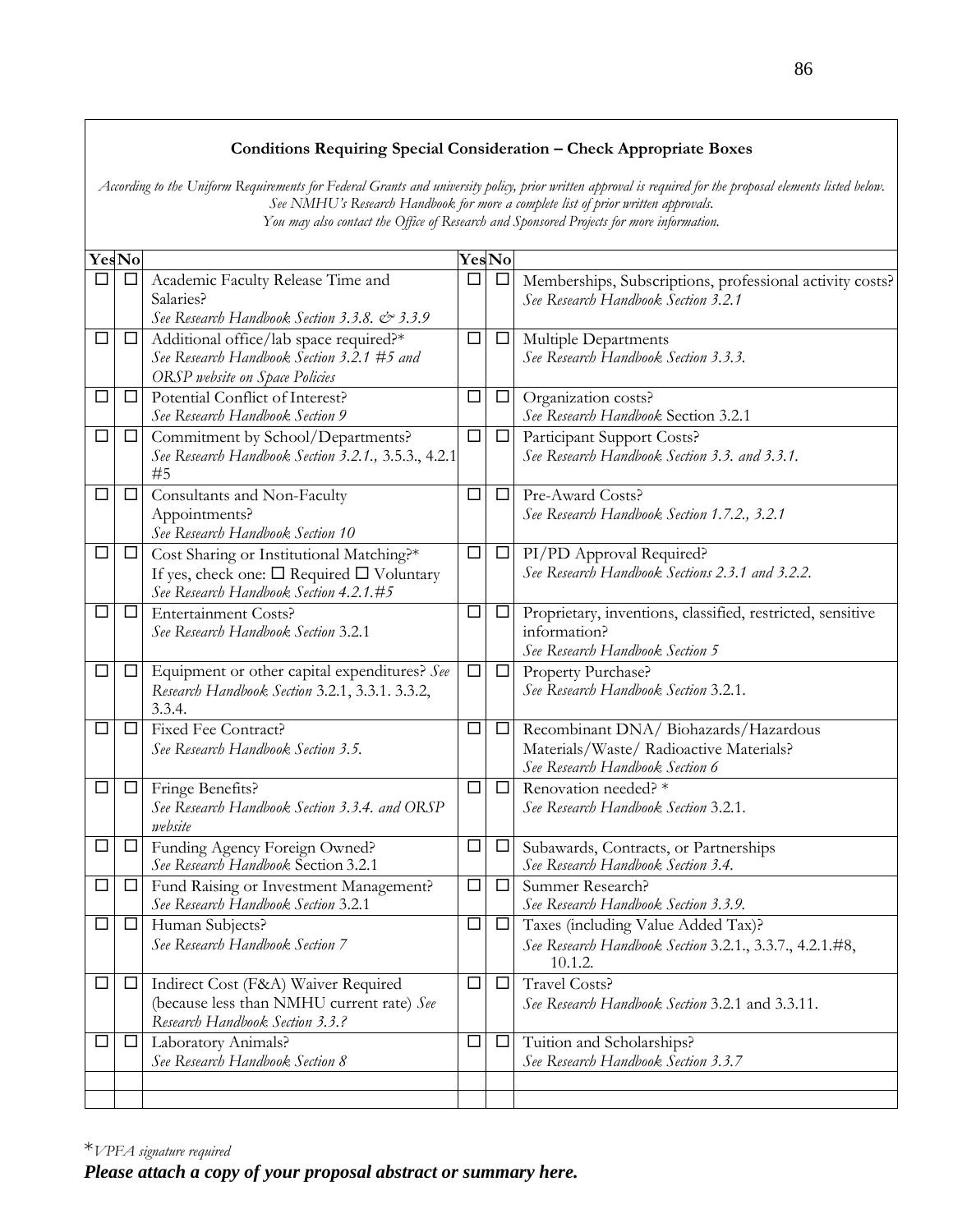## **Signatory Page for NMHU Proposal Routing Form**

| Principal Investigator/Principal Director Certification<br>I the undersigned, do hereby certify that the information provided about this project is accurate and all appropriate disclosures have been<br>made. Furthermore, we certify that this project is in compliance with NMHU's policy, the terms and conditions of the sponsored project,<br>all applicable laws and regulations. |                                                                                                                                                                                                                                |  |  |
|-------------------------------------------------------------------------------------------------------------------------------------------------------------------------------------------------------------------------------------------------------------------------------------------------------------------------------------------------------------------------------------------|--------------------------------------------------------------------------------------------------------------------------------------------------------------------------------------------------------------------------------|--|--|
| Signature:                                                                                                                                                                                                                                                                                                                                                                                | Date: the contract of the contract of the contract of the contract of the contract of the contract of the contract of the contract of the contract of the contract of the contract of the contract of the contract of the cont |  |  |
| Signature (CoPI/CoPD):                                                                                                                                                                                                                                                                                                                                                                    | Date:                                                                                                                                                                                                                          |  |  |

**ADMINISTRATION APPROVALS** *(Signatures below indicate the review and approval of this proposal.)*

Department Chair *(Signature to be obtained by PI/PD prior to submitting this form to ORSP*)*:*

Date:

Dean *(Signature to be obtained by PI/PD prior to be submitting this form to ORSP):*

Date:

Director of ORSP *(Signature to be obtained by PI/PD at the onset of proposal writing effort)*

Date:

Provost/VPAA *(Signature to be obtained by ORSP after received from PI/PD and after ORSP quality review)*

Date:

VP of Finance *(Signature to be obtained by PI/PD once budget is finalized and only when the proposal includes institutional match, additional space, or renovation)*

Date: